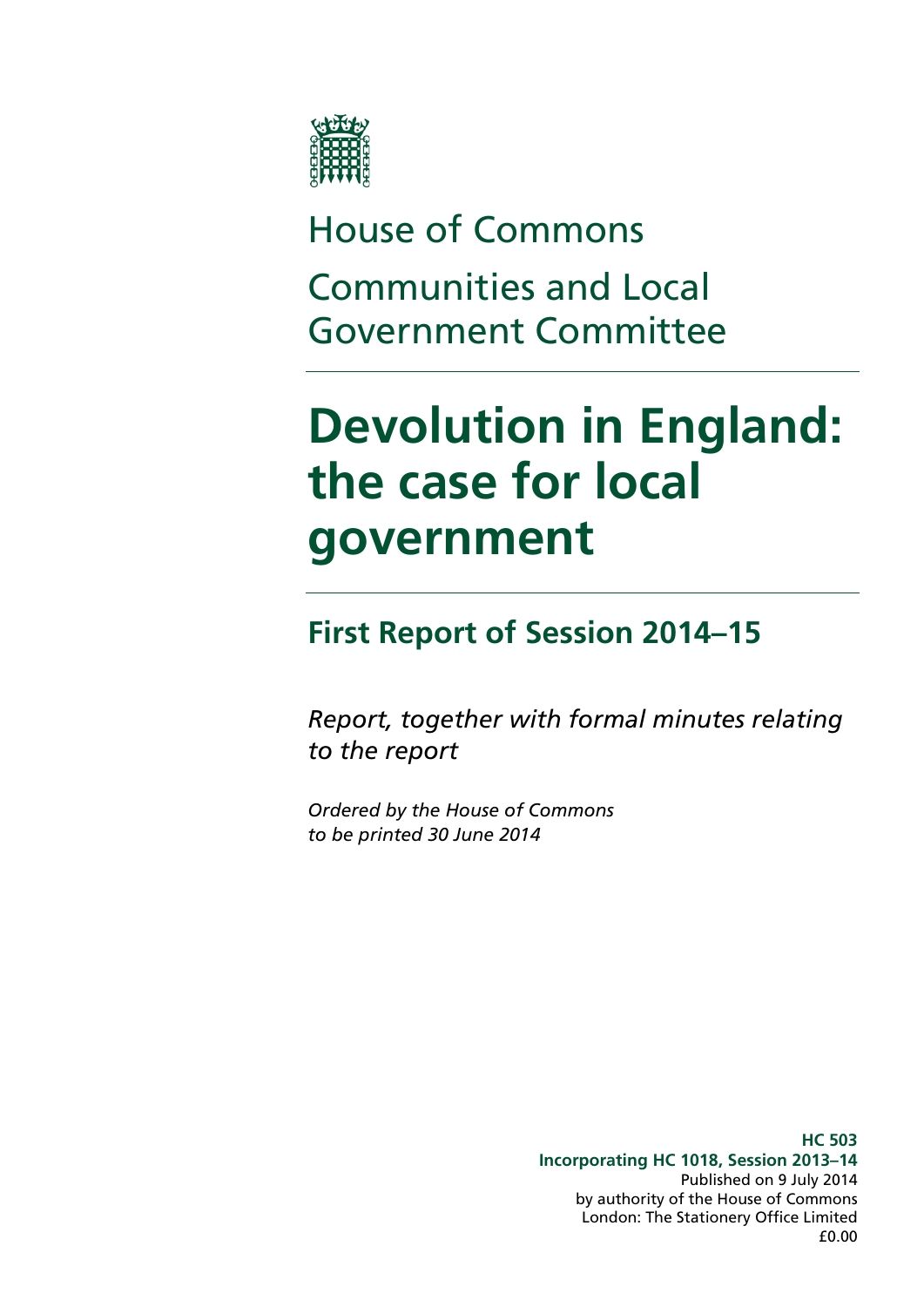#### **The Communities and Local Government Committee**

The Communities and Local Government Committee is appointed by the House of Commons to examine the expenditure, administration, and policy of the Department for Communities and Local Government.

#### **Current membership**

[Mr Clive Betts MP](http://www.parliament.uk/biographies/commons/mr-clive-betts/394) (*Labour, Sheffield South-East*) (Chair) [Bob Blackman MP](http://www.parliament.uk/biographies/commons/bob-blackman/4005) (*Conservative, Harrow East*) [Simon Danczuk MP](http://www.parliament.uk/biographies/commons/simon-danczuk/4059) Rochdale (*Labour, Rochdale*) [Mrs Mary Glindon MP](http://www.parliament.uk/biographies/commons/mrs-mary-glindon/4126) (*Labour, North Tyneside*) [David Heyes MP](http://www.parliament.uk/biographies/commons/david-heyes/1386) (*Labour, Ashton under Lyne*) [Mark Pawsey MP](http://www.parliament.uk/biographies/commons/mark-pawsey/4052) (*Conservative, Rugby*) [John Pugh MP](http://www.parliament.uk/biographies/commons/john-pugh/1454) (*Liberal Democrat, Southport*) Alec [Shelbrooke MP](http://www.parliament.uk/biographies/commons/alec-shelbrooke/3997) (*Conservative, Elmet and Rothwell*) [*member of the Committee from 23 June 2014*] [John Stevenson MP](http://www.parliament.uk/biographies/commons/john-stevenson/3942) (*Conservative, Carlisle*) [Heather Wheeler MP](http://www.parliament.uk/biographies/commons/heather-wheeler/4053) (*Conservative, South Derbyshire*) [Chris Williamson MP](http://www.parliament.uk/biographies/commons/chris-williamson/3976) (*Labour, Derby North*)

The following member was also a member of the committee during the inquiry:

[James Morris MP](http://www.parliament.uk/biographies/commons/james-morris/3992) (*Conservative, Halesowen and Rowley Regis*)

#### **Powers**

The committee is one of the departmental select committees, the powers of which are set out in House of Commons Standing Orders, principally in SO No 152. These are available on the internet vi[a www.parliament.uk.](http://www.parliament.uk/)

#### **Publication**

Committee reports are published on the Committee's website at [www.parliament.uk/clg](http://www.parliament.uk/clg) and by The Stationery Office by Order of the House.

Evidence relating to this report is published on the Committee's website at [www.parliament.uk/clg](http://www.parliament.uk/clg) .

#### **Committee staff**

The current staff of the Committee are Glenn McKee (Clerk), Sarah Coe (Second Clerk), Stephen Habberley (Inquiry Manager), Kevin Maddison (Committee Specialist), David Nicholas (Senior Committee Assistant), Eldon Gallagher (Committee Support Assistant), Gary Calder (Media Officer) and Jonathan Olivier Wright (Web and Publications Assistant)

#### **Contacts**

All correspondence should be addressed to the Clerk of the Communities and Local Government Committee, House of Commons, 7 Millbank, London SW1P 3JA. The telephone number for general enquiries is 020 7219 1234; the Committee's email address is [clgcom@parliament.uk](mailto:clgcom@parliament.uk)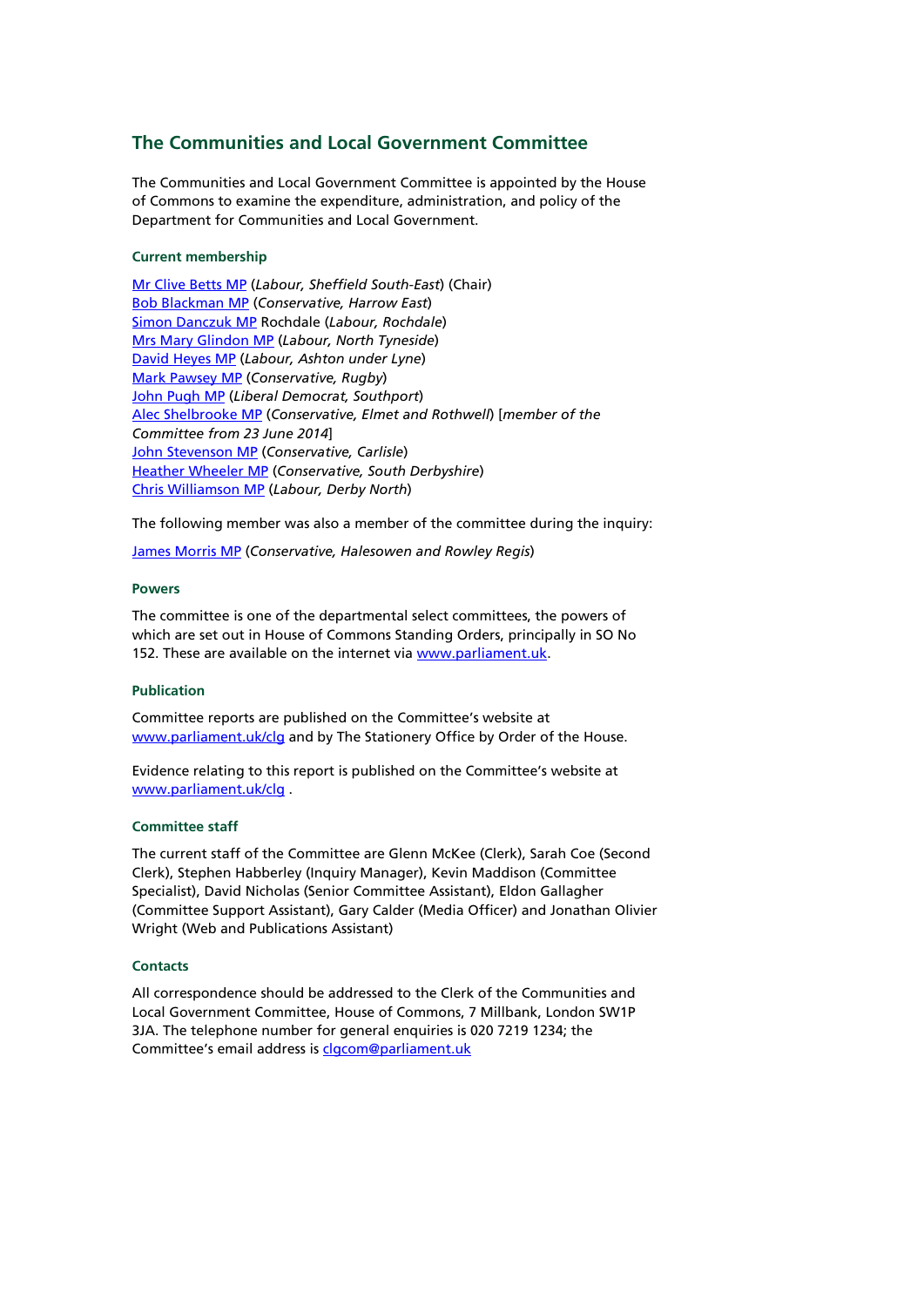## **Contents**

| <b>Report</b><br>Page |                                                            |                   |
|-----------------------|------------------------------------------------------------|-------------------|
|                       | <b>Summary</b>                                             | 3                 |
| 1                     | <b>Introduction</b>                                        | 5                 |
|                       | Impetus for change                                         | 6                 |
|                       | Foreign comparisons                                        | 6                 |
|                       | Definitions                                                | 7                 |
|                       | <b>Fiscal devolution</b>                                   | 7                 |
|                       | Spending decentralisation                                  | 7                 |
|                       | Wider decentralisation                                     | 7                 |
|                       | A fiscal devolution package                                | 8                 |
|                       | Models currently operating in England                      | 8                 |
|                       | Capital projects                                           | 9                 |
|                       | Our inquiry                                                | 9                 |
| $\overline{2}$        | The case for fiscal devolution                             | 11                |
|                       | Fiscal devolution internationally                          | 11                |
|                       | Devolution to Scotland and Wales                           | $12 \overline{ }$ |
|                       | Spending decentralisation and fiscal devolution            | 14                |
|                       | Fiscal devolution and economic growth                      | 15                |
|                       | Fiscal devolution and local democracy                      | 17                |
|                       | Commitment to the principle of greater fiscal devolution   | 18                |
| 3                     | <b>Conditions for fiscal devolution</b>                    | 20                |
|                       | Introduction                                               | 20                |
|                       | Equalisation and redistribution                            | 20                |
|                       | The assessment of needs and resources                      | 20                |
|                       | Introduction of the Business Rates Retention Scheme        | 20                |
|                       | London Finance Commission proposals                        | 22                |
|                       | Setting a starting point for fiscal devolution             | 23                |
|                       | Treatment of disproportionate growth                       | 24                |
|                       | Reassessment and rebasing                                  | 26                |
|                       | Conclusions on a system of equalisation and redistribution | 28                |
|                       | The levy                                                   | 29                |
|                       | The safety net and use of specific grants                  | 29                |
|                       | The reassessment                                           | 29                |
|                       | Definition of areas for fiscal devolution                  | 30                |
|                       | Impact of urban economic growth on nearby areas            | 32                |
|                       | Capacity for planning and delivery                         | 33                |
|                       | Governance and accountability                              | 34                |
|                       | Redistribution within devolved areas                       | 36                |
|                       | The need for a referendum                                  | 36                |
| 4                     | <b>Practicalities of introducing devolution</b>            | 38                |
|                       | The speed and spread of fiscal devolution                  | 38                |
|                       | Government incentive                                       | 39                |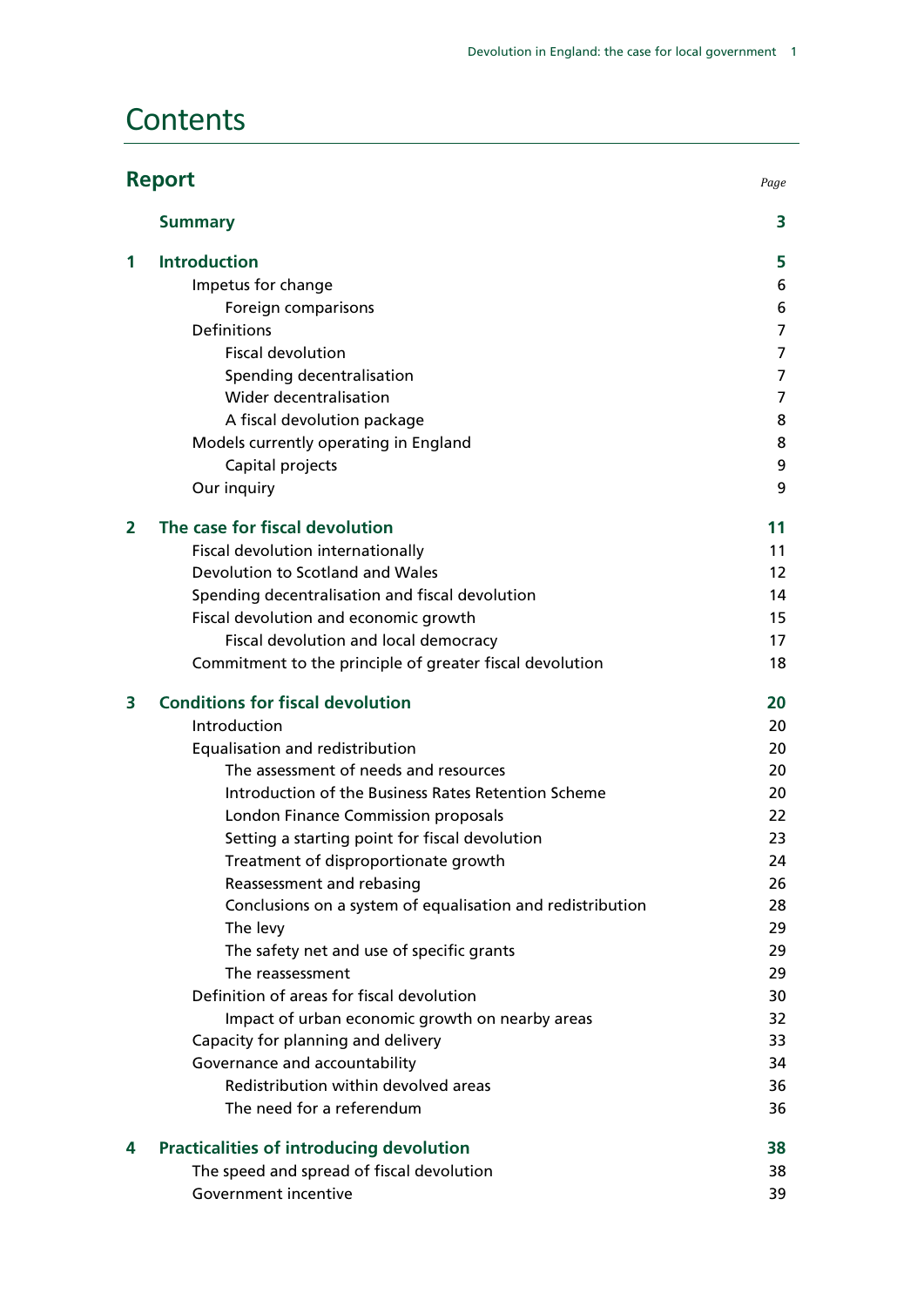|   | Enhanced powers for individual authorities                               | 41 |
|---|--------------------------------------------------------------------------|----|
|   | Enhancing the role of collaborating authorities                          | 42 |
|   | <b>Enhanced powers</b>                                                   | 43 |
|   | Changes to membership regulations                                        | 44 |
|   | <b>Fiscal agreements</b>                                                 | 45 |
|   | Legislation and timetable for devising the framework                     | 46 |
|   | Agreeing the terms of fiscal agreements                                  | 47 |
|   | Wider issues: local government reorganisation and constitutional changes | 48 |
| 5 | <b>Devolved taxes and powers</b>                                         | 49 |
|   | Introduction                                                             | 49 |
|   | Control over business rates                                              | 49 |
|   | Rate setting                                                             | 49 |
|   | Varying the rate                                                         | 51 |
|   | Revaluation                                                              | 52 |
|   | The independent office for local government fiscal management            | 52 |
|   | Council tax                                                              | 53 |
|   | Council tax referendums                                                  | 53 |
|   | Revaluation and rebanding                                                | 54 |
|   | Stamp duty                                                               | 56 |
|   | Other taxes and charges                                                  | 56 |
|   | Local income tax and VAT                                                 | 57 |
|   | Fees and charges                                                         | 58 |
|   | Borrowing                                                                | 58 |
|   | Tax increment financing                                                  | 59 |
|   | <b>Housing Revenue Account</b>                                           | 60 |
|   | National fiscal implications and management                              | 61 |
| 6 | <b>Conclusion</b>                                                        | 64 |
|   | Time for change                                                          | 64 |
|   | How fiscal devolution will look                                          | 64 |
|   | <b>Conclusions and recommendations</b>                                   | 66 |
|   | <b>Formal Minutes</b>                                                    | 78 |
|   | <b>Witnesses</b>                                                         | 79 |

| <b>Published written evidence</b>                                |    |
|------------------------------------------------------------------|----|
| List of Reports from the Committee during the current Parliament | 83 |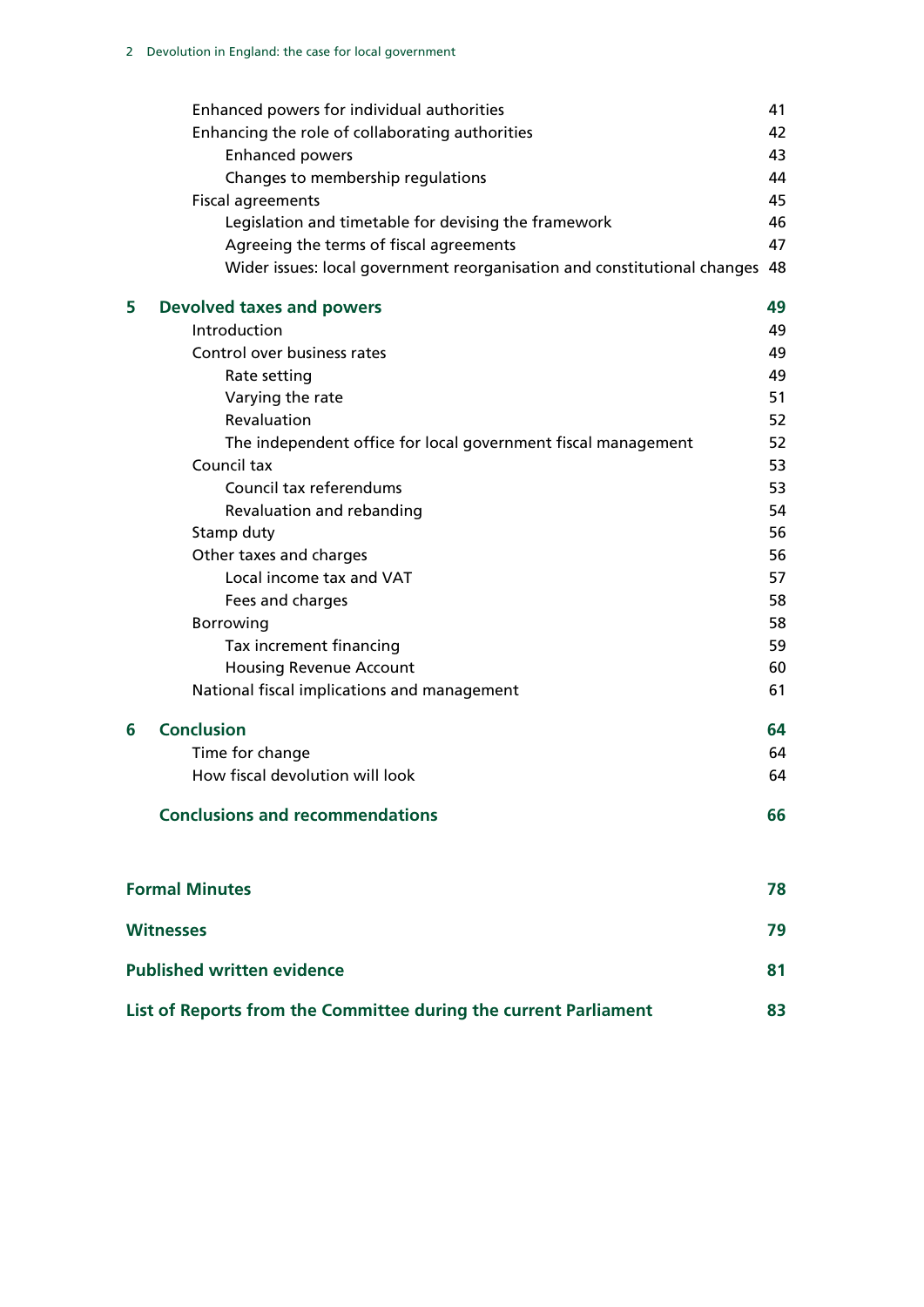## <span id="page-4-0"></span>Summary

The devolution of significant powers to raise and spend money locally, initially to a limited number of areas, would build on much that has happened in England over the past decade. Localism, City Deals, Community Budgets and the partial localisation of business rates in England all point to growing, greater local control over how money is spent and, ultimately, over how such money is raised in order to be spent. By comparison Scotland and Wales are gaining much greater control over taxation and borrowing, including responsibility for business rates, stamp duty and partial control over income tax. And all political parties recognise that the existing proposals will go even further in Scotland under so-called "devo max". A similar case can be made for devolving many of these powers to areas in England—some of whose GVA [Gross Value Added] is greater than that generated in Scotland or Wales.

We support the principle of fiscal devolution in England and call on the Government to work with local government to devise a fiscal devolution framework for local authorities. No-one who submitted evidence to this inquiry opposed fiscal devolution, though some wanted to go no further than decentralisation of spending. We see fiscal devolution and decentralisation of spending as going hand in hand. In this report we identify key features of the design of the new system. The first is that any system of devolution should recognise need while balancing incentives for local areas to build up their economies. Second, fiscal powers should be devolved to groups of local authorities, covering a recognisable largescale area, that can demonstrate how they share, and work together as, a functioning economy. Given central Government's interest in wider economic policy, which for the foreseeable future will focus on deficit reduction, these authorities will also need to demonstrate a strategic and prudent approach to planning and investment. But continuing fiscal devolution should be something for the medium and long term. Third, a strong, locally agreed governance model will also be required. We do not prescribe a particular governance model, but any arrangements must be detailed and transparent, with a clear means of scrutinising decisions and holding those with power to account. If more significant and meaningful decisions are made locally about how money is raised and invested, local people should have a better opportunity to identify and hold those making such decisions to account.

Fiscal devolution will not happen overnight, but with an agreement in principle local and central government should then get on with implementation. Central Government should establish the general framework within which fiscal devolution can take place, so that those local authorities that are not ready, or do not wish, to take on significant fiscal devolution now are not permanently excluded. To that end authorities should have access to enhanced powers over how money is spent locally, and authorities that collaborate should have access to greater strategic powers. In addition, we suggest there should be greater freedom over council tax for all authorities. Local and central Government should agree on a specific means of negotiating fiscal devolution. We suggest this might be done through a wide-ranging Growth Deal—a fiscal agreement.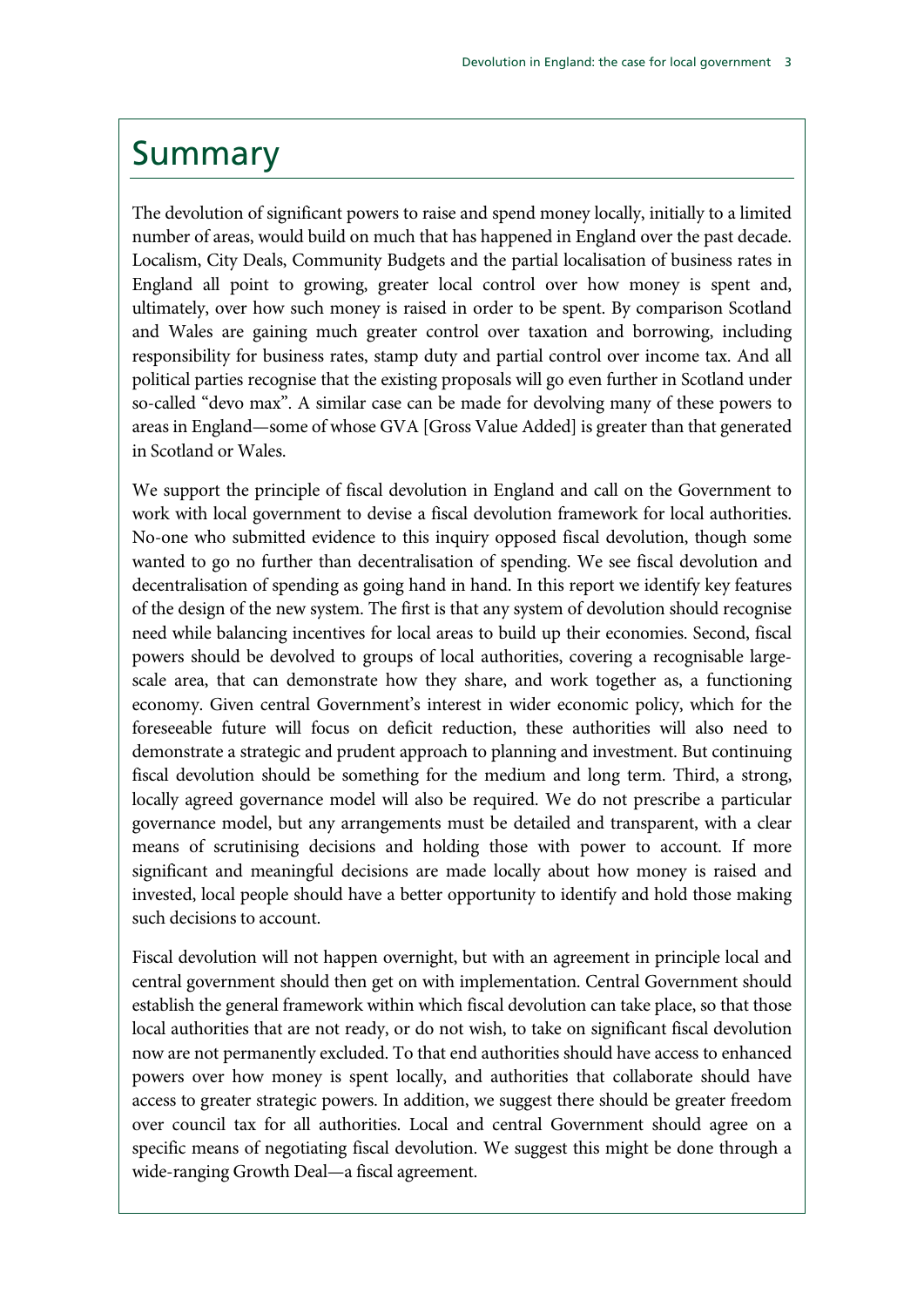The transfer of enhanced tax and borrowing powers from central to local Government may take time and require complex negotiations and, although our report addresses the technical issues, it is fundamentally about the transfer of power to local authorities and local communities. Fiscal devolution is the logical next step on the path to genuine localism. We think a start should be made.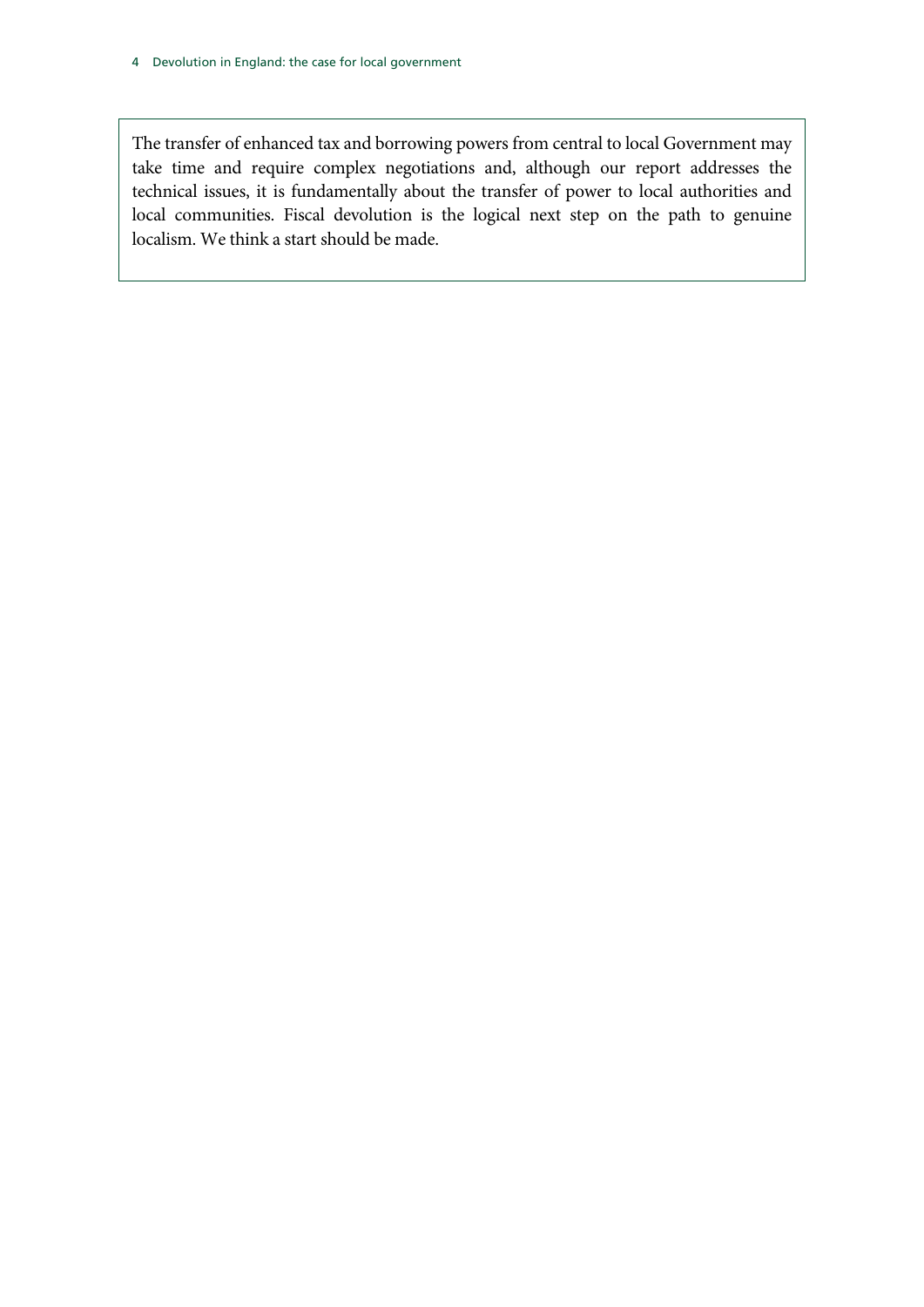# <span id="page-6-0"></span>1 Introduction

<span id="page-6-7"></span>1. The argument that local authorities should have greater powers to raise, retain and spend money locally—fiscal devolution—has gathered momentum over the past 12 months.<sup>[1](#page-6-1)</sup> Indeed, the Prime Minister said on 9 June there was "political consensus" across the main parties that "devolving power and money from Whitehall to the cities [...] is the future. The debate now is about how far and fast it can go".[2](#page-6-2) Fiscal devolution builds on the transfer of powers to the devolved nations of the UK over the past 15 years and on measures introduced by the Coalition Government to decentralise powers over spending and public services in England. Community Budgets, piloted from 2011, which superseded Total Place, allow local providers of public services to share their financial resources.<sup>[3](#page-6-3)</sup> City Deals, established in 2012, have given England's large urban authorities new opportunities to stimulate economic growth and decide how public money is spent locally.<sup>[4](#page-6-4)</sup> More recently, Growth Deals, first announced in March 2013, allow Local Enterprise Partnerships to bid for money from the Government's Single Local Growth Fund. [5](#page-6-5)

2. This report examines how fiscal devolution to local authorities—building on the current arrangements—could go a stage further, allowing them to control more of their own taxes and enhancing their ability to borrow.

3. Over the past century the trend has been in the direction of increased centralisation with more of local authorities' resources raised and distributed by central Government. Since the 1930s locally raised income has been in decline, irrespective of the party in central Government.[6](#page-6-6) In his 2012 report to Government, *No Stone Unturned in Pursuit of Growth*, Lord Heseltine, reflecting on the Victorian age when people looked to their city, as well to Whitehall, for solutions, considered:

Those days are gone. Industrialisation demanded migration and urbanisation. […] It fell to local government to respond to the needs and demands of the ever growing electorate. The cost of providing the necessary infrastructure and basic social support could not, however, be borne by many

<span id="page-6-1"></span><sup>1</sup> See, for example, Core Cities, *[Competitive Cities, Prosperous People](http://www.corecities.com/sites/default/files/images/publications/Competitive%20Cities,%20Prosperous%20People_%20Final%20Draft.pdf)* (November 2013); The London Finance Commission, *[Raising the Capital: the report of the London Finance Commission](http://www.london.gov.uk/sites/default/files/Raising%20the%20capital.pdf)* (May 2013); "*[London and England's](http://www.london.gov.uk/media/mayor-press-releases/2013/09/london-and-englands-largest-cities-join-to-call-for-greater)  [largest cities join to call for greater devolution to drive economic growth](http://www.london.gov.uk/media/mayor-press-releases/2013/09/london-and-englands-largest-cities-join-to-call-for-greater)*", Greater London Authority press release, 30 September 2013; "*[The City Growth Commission](http://www.citygrowthcommission.com/press/press-release-one/)*", City Growth Commission press release, 28 October 2013.

<span id="page-6-2"></span><sup>2</sup> "*[Cameron sees devolution to England's cities as 'the future](http://www.ft.com/cms/s/0/06517304-efed-11e3-a943-00144feabdc0.html#axzz34G2bm5Od)'*", *Financial Times*, 9 June 2014

<span id="page-6-3"></span><sup>3</sup> Gov.UK, ["Giving local authorities more control over how they spend public money in their area"](https://www.gov.uk/government/policies/giving-local-authorities-more-control-over-how-they-spend-public-money-in-their-area--2/supporting-pages/community-budgets), accessed 1 May 2014. Sixteen first-phase Community Budgets for families with multiple problems were launched in April 2011. A further four 'Whole Place' Community Budgets, centred on Greater Manchester, Cheshire West and Chester, Essex County Council and the West London Tri-borough area, were launched in December that year; see the Communities and Local Government Committee, Third Report of Session 2013-14, *[Community Budgets](http://www.publications.parliament.uk/pa/cm201314/cmselect/cmcomloc/163/163.pdf)*, HC 163, paras 3-4.

<span id="page-6-4"></span><sup>4</sup> Gov.UK, ["Giving more power back to cities through city deals"](https://www.gov.uk/government/policies/giving-more-power-back-to-cities-through-city-deals), accessed 1 May 2014. Deals were concluded with England's eight largest cities in 2012. A second wave of deals has been entered into with 20 cities. Fifteen have been agreed with the Government; see Local Government Information Unit, *[Cities economic growth and devolution](http://www.lgiu.org.uk/wp-content/uploads/2014/04/Cities-economic-growth-and-devolution-update.pdf)  [update](http://www.lgiu.org.uk/wp-content/uploads/2014/04/Cities-economic-growth-and-devolution-update.pdf)* (April 2014).

<span id="page-6-5"></span><sup>5</sup> Gov.UK, ["Government publishes response to Heseltine report"](https://www.gov.uk/government/news/government-publishes-response-to-lord-heseltine-report), accessed 1 May 2014

<span id="page-6-6"></span><sup>6</sup> Tony Travers and Lorena Esposito, *[The Decline and Fall of Local Democracy,](http://www.policyexchange.org.uk/publications/category/item/the-decline-and-fall-of-local-democracy-a-history-of-local-government-finance)* Policy Exchange / NEF, (2003), p 10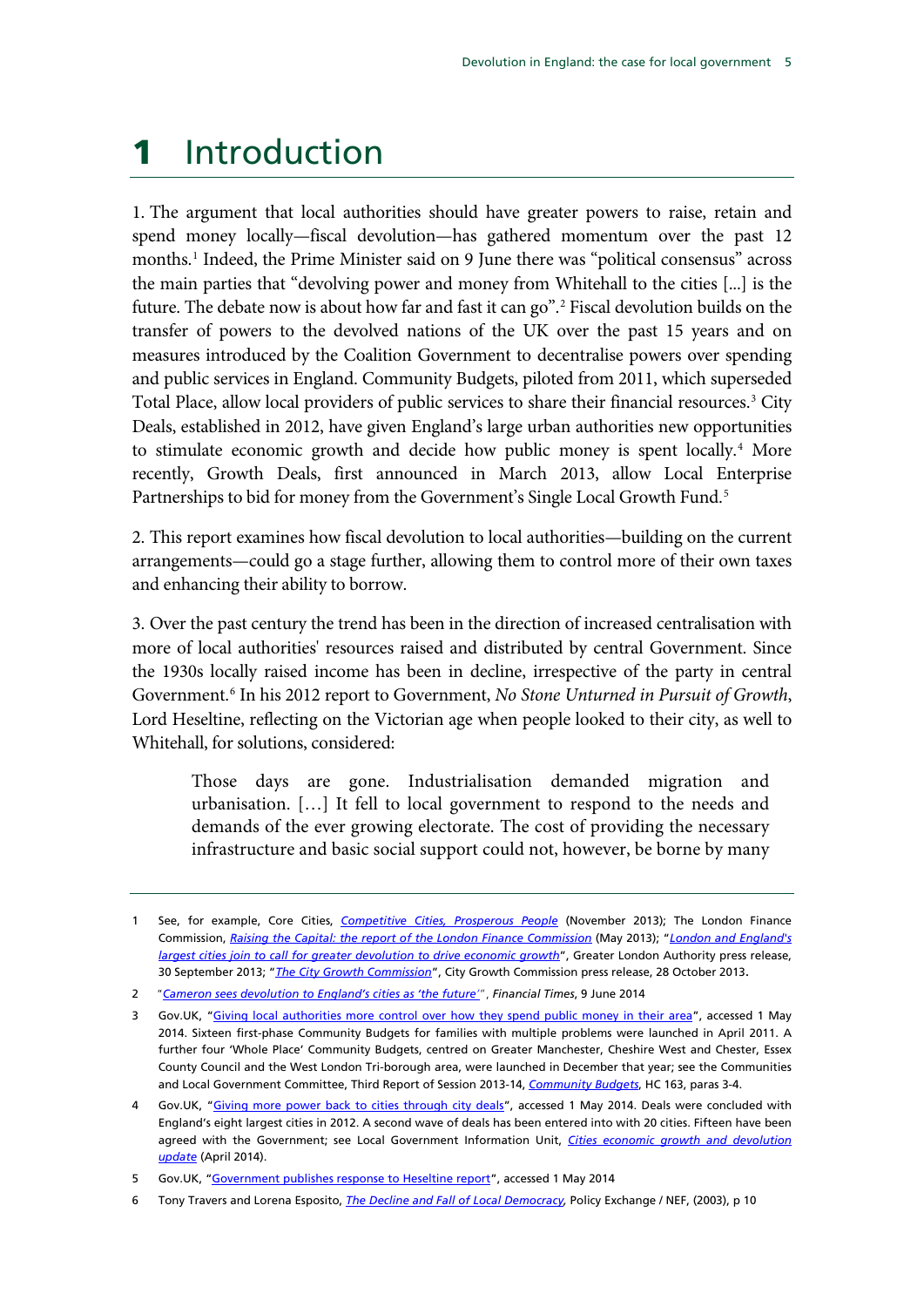of the cities themselves. Wealth had to be redistributed by central government. And with that redistribution came central controls […] With central government reserving for itself the power to make the vast majority of economic decisions—creating itself as a functional monopoly—local authorities have been relegated to service providers.<sup>[7](#page-7-2)</sup>

#### <span id="page-7-0"></span>**Impetus for change**

4. During our inquiry we identified two factors driving change. First, central Government has put localism back on the political agenda and has devolved some spending powers to local government. Second, devolution to Scotland and Wales has brought into question how England is governed and also accentuated how out of step England is with other nations. The referendum on Scottish independence will take place in September 2014. If Scottish voters decide to stay part of the United Kingdom, Scotland is due to acquire further tax and borrowing powers.<sup>8</sup> The UK Government's response to proposals in the Commission on Devolution in Wales—the Silk Commission—also means the Welsh Assembly Government's fiscal powers will be enhanced.<sup>[9](#page-7-2)</sup> This then raises the "English question": should England also have fiscal devolution and, given that neither an English Parliament nor regional government is a likely prospect, how might it be achieved?

#### <span id="page-7-1"></span>*Foreign comparisons*

5. By international standards the UK has a highly centralised system of taxation and expenditure. As of 2011 the proportion of tax set at a sub-national—local or regional—level was at most 2.5% of GDP. [10](#page-7-2) This compared with 15.9% in Sweden; 15.3% in Canada; 10.9% in Germany; and 5.8% in France—often seen as a highly centralised state.<sup>[11](#page-7-2)</sup> France presents an instructive case. Since the 1980s it has been steadily decentralising. As part of this inquiry we visited Lyon, which has been at the forefront of these changes. By contrast English local authorities have, in reality, power over only one, out-of-date, declining and centrally controlled tax, the council tax: its only and most recent valuation was in 1991; in recent years central Government has offered a grant to local authorities prepared to freeze the level, so less tax has been raised locally; local authorities needing more than the Government has offered, and wishing to increase the tax above a centrally specified level, are required to hold a referendum; this is the only UK tax where an increase can require a referendum; and the referendum threshold is set by the Secretary of State at a low level, which he notifies to local authorities only shortly before the start of the financial year.<sup>[12](#page-7-2)</sup>

<span id="page-7-2"></span><sup>7</sup> Rt Hon The Lord Heseltine of Thenford CH, *[No Stone Unturned in Pursuit of Growth](http://www.bis.gov.uk/assets/biscore/corporate/docs/n/12-1213-no-stone-unturned-in-pursuit-of-growth)*, (October 2012), paras 2.1-2.4

<sup>8</sup> IPPR North [\(FDC0020\)](http://data.parliament.uk/WrittenEvidence/CommitteeEvidence.svc/EvidenceDocument/Communities%20and%20Local%20Government/Fiscal%20devolution%20to%20cities%20and%20city%20regions/written/4929.html) p 2

<sup>9</sup> IPPR North [\(FDC0020\)](http://data.parliament.uk/WrittenEvidence/CommitteeEvidence.svc/EvidenceDocument/Communities%20and%20Local%20Government/Fiscal%20devolution%20to%20cities%20and%20city%20regions/written/4929.html) p 2

<sup>10</sup> See par[a 16](#page-12-2) for more detail.

<sup>11</sup> Newcastle University Centre for Urban and Regional Development Studies (CURDS) [\(FDC0009\)](http://data.parliament.uk/WrittenEvidence/CommitteeEvidence.svc/EvidenceDocument/Communities%20and%20Local%20Government/Fiscal%20devolution%20to%20cities%20and%20city%20regions/written/4896.html) para 2.1; see Q67 [Professor Pike] and Q247 for views on France's centralisation.

<sup>12</sup> For 2014-15 the threshold is 2%.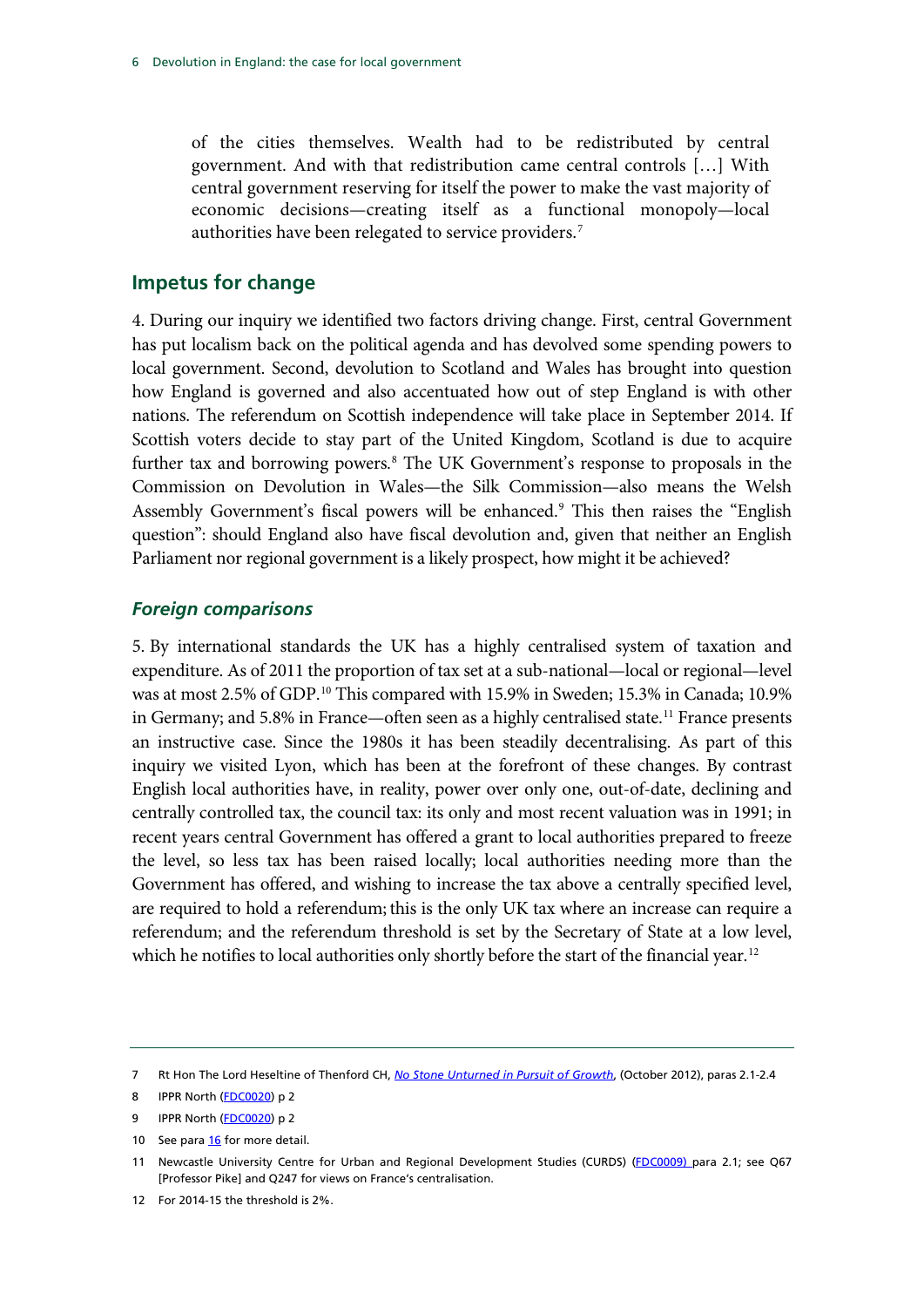#### <span id="page-8-0"></span>**Definitions**

#### <span id="page-8-1"></span>*Fiscal devolution*

6. We define fiscal devolution as encompassing the following elements: handing to local authorities the power to raise money through a range of existing and new taxes and charges; some responsibility for setting those taxes; and the facility to borrow. It would follow that the consequence of fiscal devolution must be greater local decision-making on how the money raised locally is spent.

#### <span id="page-8-2"></span>*Spending decentralisation*

7. While relaxation of central Government's control over spending programmes can be a component of fiscal devolution, on its own it is not fiscal devolution. The Government cited a number of initiatives as examples of a "very significant shift in fiscal and functional responsibilities"[13](#page-8-4) and the Department for Communities and Local Government pointed out that it had devolved significant functions and funding to the Greater London Authority; established and supported Local Enterprise Partnerships (LEPs); worked with major conurbations to negotiate bespoke City Deals; given greater control over resources by removing ring-fences on local authority funding; and rewarded places that deliver growth through the New Homes Bonus and local business rate retention. These were seen as part of a "clear and broad commitment to decentralisation".[14](#page-8-4) We welcome the general direction of these developments but, with the limited exception of certain City Deals, which we examine in this chapter,<sup>[15](#page-8-4)</sup> we would not categorise greater control over local spending on its own as constituting fiscal devolution.<sup>16</sup> In our view, fiscal devolution and spending decentralisation are not synonymous. Fiscal devolution has to include significant tax-raising and retaining powers.

#### <span id="page-8-3"></span>*Wider decentralisation*

8. The Core Cities, the Greater Manchester Combined Authority and the Key Cities Group told us that greater control over the spending of resources and more "place-based budgeting" than is currently provided by Government was necessary to decentralise and reform services such as skills and health and social care[.17](#page-8-4) This wider decentralisation would not only empower local authorities to decide how money is spent locally, but give them responsibility for shaping local infrastructure and public services. We consider this issue in more detail at paragraph [90.](#page-42-1)

<span id="page-8-4"></span><sup>13</sup> Department for Communities and Local Government [\(FDC0014\)](http://data.parliament.uk/WrittenEvidence/CommitteeEvidence.svc/EvidenceDocument/Communities%20and%20Local%20Government/Fiscal%20devolution%20to%20cities%20and%20city%20regions/written/4913.html) para 4

<sup>14</sup> Department for Communities and Local Government [\(FDC0014\)](http://data.parliament.uk/WrittenEvidence/CommitteeEvidence.svc/EvidenceDocument/Communities%20and%20Local%20Government/Fiscal%20devolution%20to%20cities%20and%20city%20regions/written/4913.html) para 2

<sup>15</sup> See par[a 10.](#page-9-2)

<sup>16</sup> See Department for Communities and Local Government [\(FDC0014\)](http://data.parliament.uk/WrittenEvidence/CommitteeEvidence.svc/EvidenceDocument/Communities%20and%20Local%20Government/Fiscal%20devolution%20to%20cities%20and%20city%20regions/written/4913.html) para 12, and Q320 [Cllr Nick Forbes].

<sup>17</sup> Core Cities [\(FDC0008\)](http://data.parliament.uk/WrittenEvidence/CommitteeEvidence.svc/EvidenceDocument/Communities%20and%20Local%20Government/Fiscal%20devolution%20to%20cities%20and%20city%20regions/written/4894.html) para 3.4; Greater Manchester Combined Authority [\(FDC0006\)](http://data.parliament.uk/WrittenEvidence/CommitteeEvidence.svc/EvidenceDocument/Communities%20and%20Local%20Government/Fiscal%20devolution%20to%20cities%20and%20city%20regions/written/4874.html) paras 5.1, 6.1; Key Cities [\(FDC0015\)](http://data.parliament.uk/WrittenEvidence/CommitteeEvidence.svc/EvidenceDocument/Communities%20and%20Local%20Government/Fiscal%20devolution%20to%20cities%20and%20city%20regions/written/4914.html) paras 15-17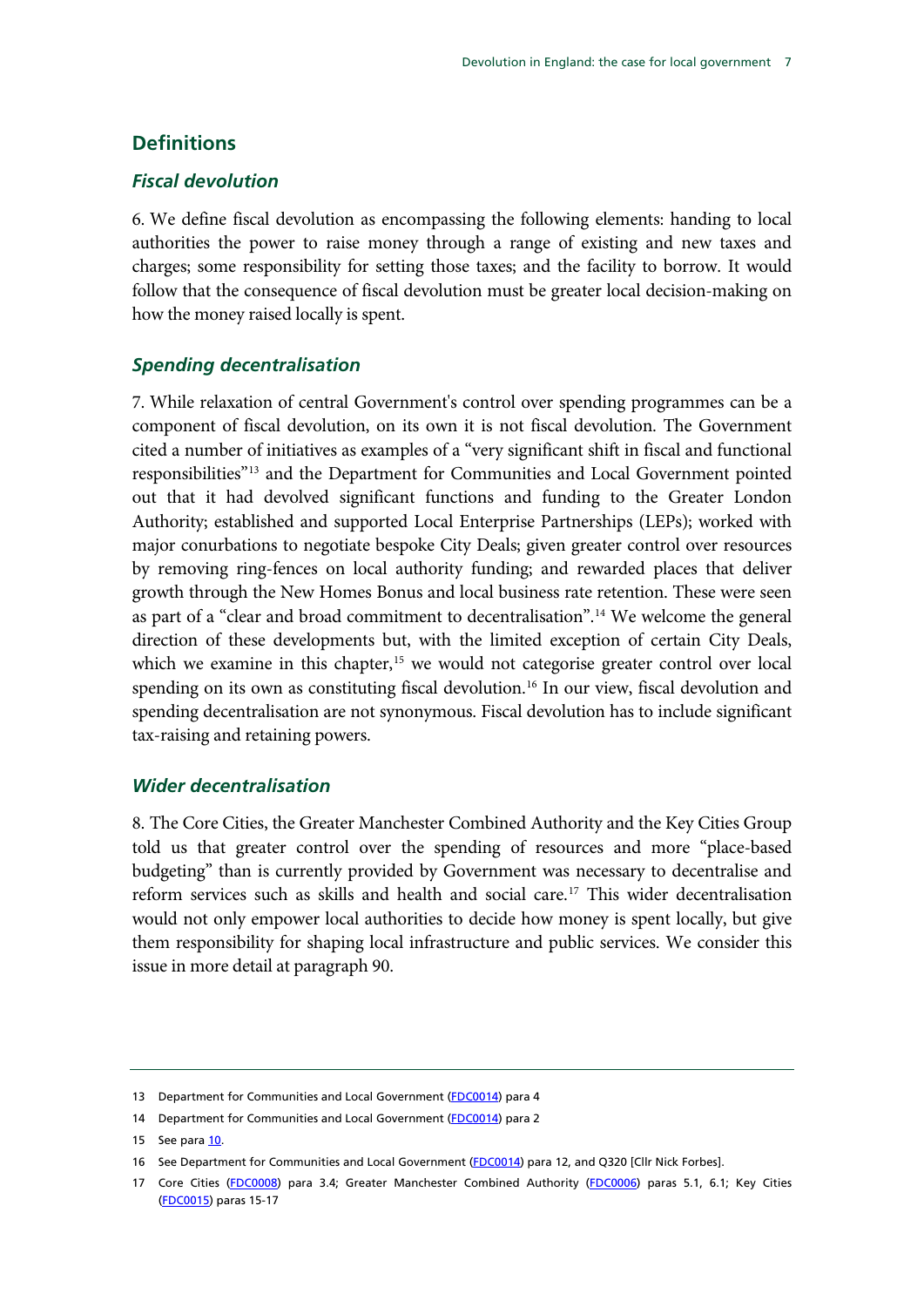#### <span id="page-9-0"></span>*A fiscal devolution package*

9. As a starting point for our deliberations we examine the proposals set out in the 2013 report of the London Finance Commission (LFC), which recommended a package of fiscal devolution for London.[18](#page-9-3) The LFC concluded that most of its recommendations could and should operate well in England's other big cities.<sup>[19](#page-9-3)</sup> England's eight largest cities (after London)—the self-defined Core Cities—endorsed the LFC recommendations and suggested that property taxes such as business rates, stamp duty and council tax, might be devolved to them.<sup>[20](#page-9-3)</sup>

#### <span id="page-9-1"></span>**Models currently operating in England**

<span id="page-9-2"></span>10. Under our definition there are only a very few limited examples of fiscal devolution in England. The model that best marries spending decentralisation with, in some cases, a degree of fiscal devolution is the City Deal. It decentralises spending powers through economic investment funds, localised skills funding and youth contracts and local transport funding. Its fiscal measures include the Earn Back arrangement in Greater Manchester and Gain Share in Cambridge. In both cases, some of the receipts generated through local investment are kept by the local authorities instead of going back to the Treasury.<sup>[21](#page-9-3)</sup> In Manchester's case the initial investment was generated in part by borrowing.

11. More broadly, covering all local government in England there are programmes and arrangements with some limited fiscal devolution. The Business Rates Retention Scheme (BRRS) splits locally collected business rates between central and local government on an equal basis. Subject to a system of national redistribution, it allows local areas to retain the local share of the income generated by the growth in companies locating to or expanding in their area.<sup>[22](#page-9-3)</sup> Conversely, albeit with the protection of a safety net, local areas bear the consequence of a decline in local business rates. The New Homes Bonus is aimed at encouraging local authorities to stimulate the building of new houses in return for additional revenue.<sup>[23](#page-9-3)</sup> Enterprise Zones allow particular business areas to retain 100% of their business rates, which can be reinvested in the local economy.<sup>[24](#page-9-3)</sup>

<span id="page-9-3"></span><sup>18</sup> *[Raising the Capital: the report of the London Finance Commission](http://www.london.gov.uk/sites/default/files/Raising%20the%20capital.pdf)* (May 2013). The Mayor of London established the London Finance Commission in July 2012. It was chaired by Professor Tony Travers of the London School of Economics, who in a personal capacity gave evidence to the inquiry twice.

<sup>19</sup> *[Raising the Capital: the report of the London Finance Commission](http://www.london.gov.uk/sites/default/files/Raising%20the%20capital.pdf)*, (May 2013), p 9

<sup>20</sup> ["London and England's largest cities join to call for greater devolution to drive economic growth"](http://www.london.gov.uk/media/mayor-press-releases/2013/09/london-and-englands-largest-cities-join-to-call-for-greater), Greater London Authority press release, 30 September 2013; Core Cities [\(FDC0008\)](http://data.parliament.uk/WrittenEvidence/CommitteeEvidence.svc/EvidenceDocument/Communities%20and%20Local%20Government/Fiscal%20devolution%20to%20cities%20and%20city%20regions/written/4894.html) para 3.10; the Core Cities are Birmingham, Manchester, Nottingham, Bristol, Sheffield, Newcastle, Leeds and Liverpool.

<sup>21</sup> See Department for Communities and Local Government [\(FDC0014\)](http://data.parliament.uk/WrittenEvidence/CommitteeEvidence.svc/EvidenceDocument/Communities%20and%20Local%20Government/Fiscal%20devolution%20to%20cities%20and%20city%20regions/written/4913.html) para 12. The Greater Manchester Combined Authority said its Earn Back model "allows us to capture a proportion of the growth generated as a result of our local investment in transport infrastructure for reinvestment. This is based on a formula linked to changes in rateable values over time at the Greater Manchester level, which provides a revenue stream over 30 years, provided that additional GVA is created relative to the agreed baseline. This therefore provides an additional incentive for Greater Manchester to prioritise local government spending to maximise economic growth." See [\(FDC0006\)](http://data.parliament.uk/WrittenEvidence/CommitteeEvidence.svc/EvidenceDocument/Communities%20and%20Local%20Government/Fiscal%20devolution%20to%20cities%20and%20city%20regions/written/4874.html) para 3.2.

<sup>22</sup> DCLG [\(FDC0014\)](http://data.parliament.uk/WrittenEvidence/CommitteeEvidence.svc/EvidenceDocument/Communities%20and%20Local%20Government/Fiscal%20devolution%20to%20cities%20and%20city%20regions/written/4913.html) para 16

<sup>23</sup> *The New Homes Bonus Scheme,* Standard Note SN/SP/5724, House of Commons Library, January 2014

<sup>24</sup> See Department for Communities and Local Government [\(FDC0014\)](http://data.parliament.uk/WrittenEvidence/CommitteeEvidence.svc/EvidenceDocument/Communities%20and%20Local%20Government/Fiscal%20devolution%20to%20cities%20and%20city%20regions/written/4913.html) para 20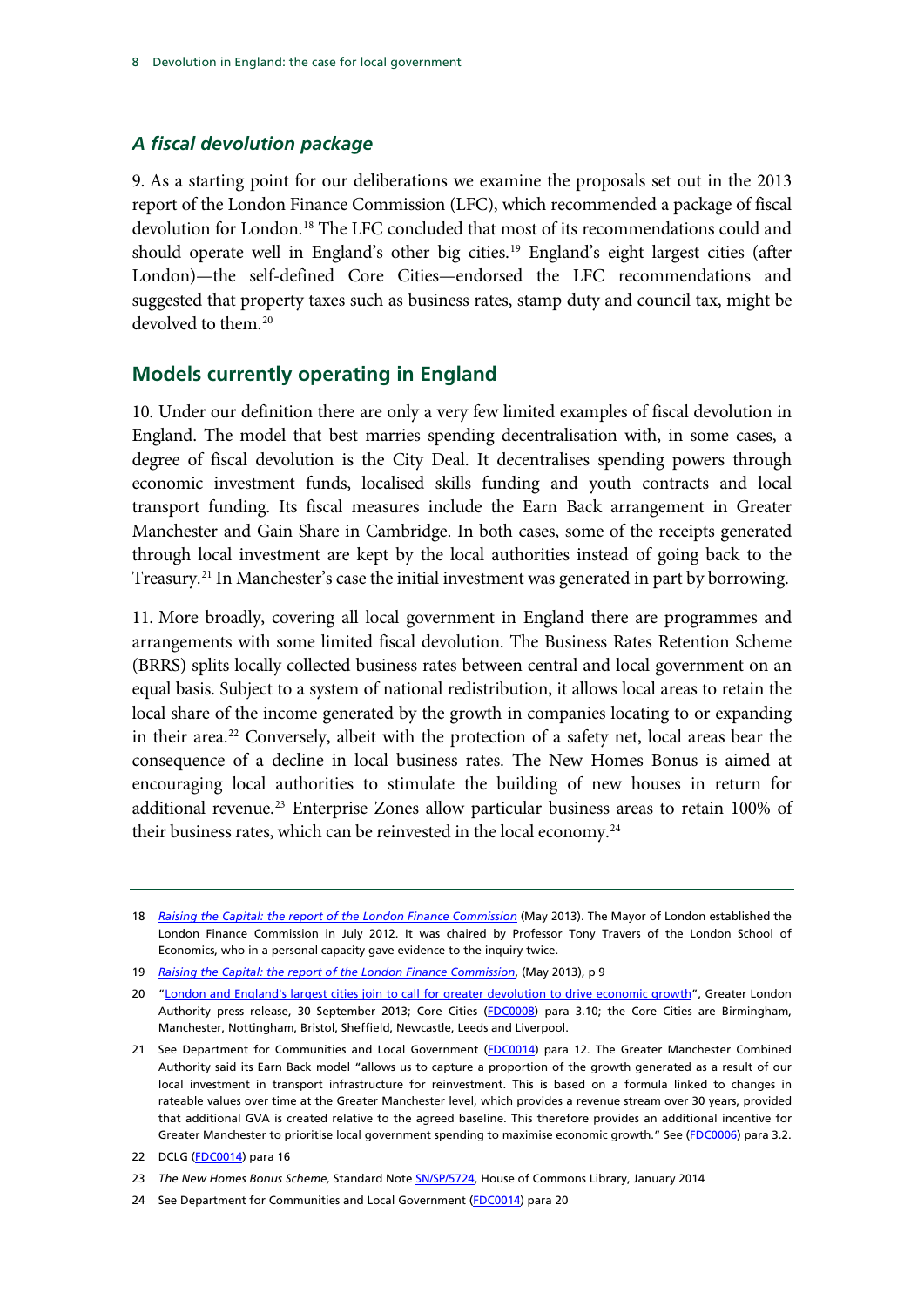#### <span id="page-10-0"></span>*Capital projects*

12. By far the most significant use of enhanced tax and borrowing powers has been by the Greater London Authority (GLA). The GLA became the first UK local authority for 17 years to issue bonds when, in 2011, it raised £600 million to help fund Crossrail, the eastwest railway line due to start running under the capital in 2018. The GLA has also borrowed £3.5 billion against a Crossrail business rate supplement.<sup>[25](#page-10-2)</sup> London's Northern Line Underground extension was also financed in part through the Treasury providing a guarantee to enable the GLA to borrow £1 billion from the Public Works Loan Board.<sup>[26](#page-10-2)</sup> These few examples show how little genuine fiscal devolution to local authorities is currently in place.

#### <span id="page-10-1"></span>**Our inquiry**

13. We received 38 submissions from organisations, groups and individuals. Significantly, no one was against fiscal devolution in principle, though, as we have noted, some defined it as little more than the enhanced decentralisation of spending powers. We held seven oral evidence sessions, including one in Manchester as part of our visit to the Greater Manchester Combined Authority. We also visited Lyon in France. We are grateful to all those who gave evidence and to those who hosted our visits. We appointed Professor Alan Harding of the Heseltine Institute, University of Liverpool, and Sean Nolan, a consultant on local government finance, as specialist advisers to this inquiry. We are grateful to them for their advice and guidance during our deliberations.<sup>[27](#page-10-2)</sup>

14. When we launched our inquiry in November 2013, our focus was on cities and cityregions, where up to then most interest had been focused.[28](#page-10-2) But from the written evidence we received it became clear that other areas of England beyond London and its largest cities were anxious to share in the benefits of similar devolution.<sup>[29](#page-10-2)</sup> Indeed, during the period of our inquiry, think tanks, commissions, groups of local authorities and political parties produced their own reflections on the issue.<sup>[30](#page-10-2)</sup> This report therefore looks not only at fiscal devolution to large cities and city-regions, but beyond them to counties and smaller cities. Its conclusions and recommendations address local and central Government and we hope

<span id="page-10-2"></span><sup>25</sup> Newcastle University Centre for Urban and Regional Development Studies (CURDS) [\(FDC0009\)](http://data.parliament.uk/WrittenEvidence/CommitteeEvidence.svc/EvidenceDocument/Communities%20and%20Local%20Government/Fiscal%20devolution%20to%20cities%20and%20city%20regions/written/4896.html) para 10.2

<sup>26</sup> Newcastle University Centre for Urban and Regional Development Studies (CURDS) [\(FDC0009\)](http://data.parliament.uk/WrittenEvidence/CommitteeEvidence.svc/EvidenceDocument/Communities%20and%20Local%20Government/Fiscal%20devolution%20to%20cities%20and%20city%20regions/written/4896.html) para 9.5

<sup>27</sup> Professor Harding made the following declaration of interest: Centrally involved in raising funding for pure and applied social scientific research and consultancy studies and supporting human and physical capacity. Led three major projects for UK Economic and Social Research Council. Other clients include European Commission, UK Government Departments, charitable trusts, regional agencies, local authorities, other local government organisations, private sector bodies, individual businesses. Sean Nolan made the following declaration of interest: Director of consultancy company SJ Nolan Ltd, permanent employee of the Kent Police Commissioners Office. Spouse is a school bursar. On Finance Committee of Crowborough Beacon Golf Club.

<sup>28</sup> See footnot[e 1.](#page-6-7) 

<sup>29</sup> See, for example, County Councils Network [\(FDC0013\)](http://data.parliament.uk/WrittenEvidence/CommitteeEvidence.svc/EvidenceDocument/Communities%20and%20Local%20Government/Fiscal%20devolution%20to%20cities%20and%20city%20regions/written/4912.html); Key Cities Group [\(FDC0015\)](http://data.parliament.uk/WrittenEvidence/CommitteeEvidence.svc/EvidenceDocument/Communities%20and%20Local%20Government/Fiscal%20devolution%20to%20cities%20and%20city%20regions/written/4914.html); Oxfordshire County Council [\(FDC0017\)](http://data.parliament.uk/WrittenEvidence/CommitteeEvidence.svc/EvidenceDocument/Communities%20and%20Local%20Government/Fiscal%20devolution%20to%20cities%20and%20city%20regions/written/4926.html); and City of York Council [\(FDC0010\)](http://data.parliament.uk/WrittenEvidence/CommitteeEvidence.svc/EvidenceDocument/Communities%20and%20Local%20Government/Fiscal%20devolution%20to%20cities%20and%20city%20regions/written/4904.html).

<sup>30</sup> See, for example, Centre for Cities, *[Breaking boundaries: empowering city growth through cross-border](http://www.centreforcities.org/assets/files/2014/14-03-27-City-Money-Breaking-Boundaries.pdf)  [collaboration](http://www.centreforcities.org/assets/files/2014/14-03-27-City-Money-Breaking-Boundaries.pdf)*, March 2014; City Growth Commission, *[Metro Growth: the UK's economic opportunity](http://www.thersa.org/__data/assets/pdf_file/0004/1539508/Metro-Growth-February-2014.pdf)*, February 2014; ["LGA commission launched for counties' growth"](http://www.lgcplus.com/briefings/services/economic-development/lga-commission-launched-for-counties-growth/5069710.article), Local Government Chronicle, 7 April 2014; Policy Network, *[Competing in a race to the top: Results from the employer survey for the Adonis Growth review](http://www.chambermk.co.uk/images/uploads/competing_in_a_race_to_the_top_-_andrew_adonis.pdf)*, April 2014.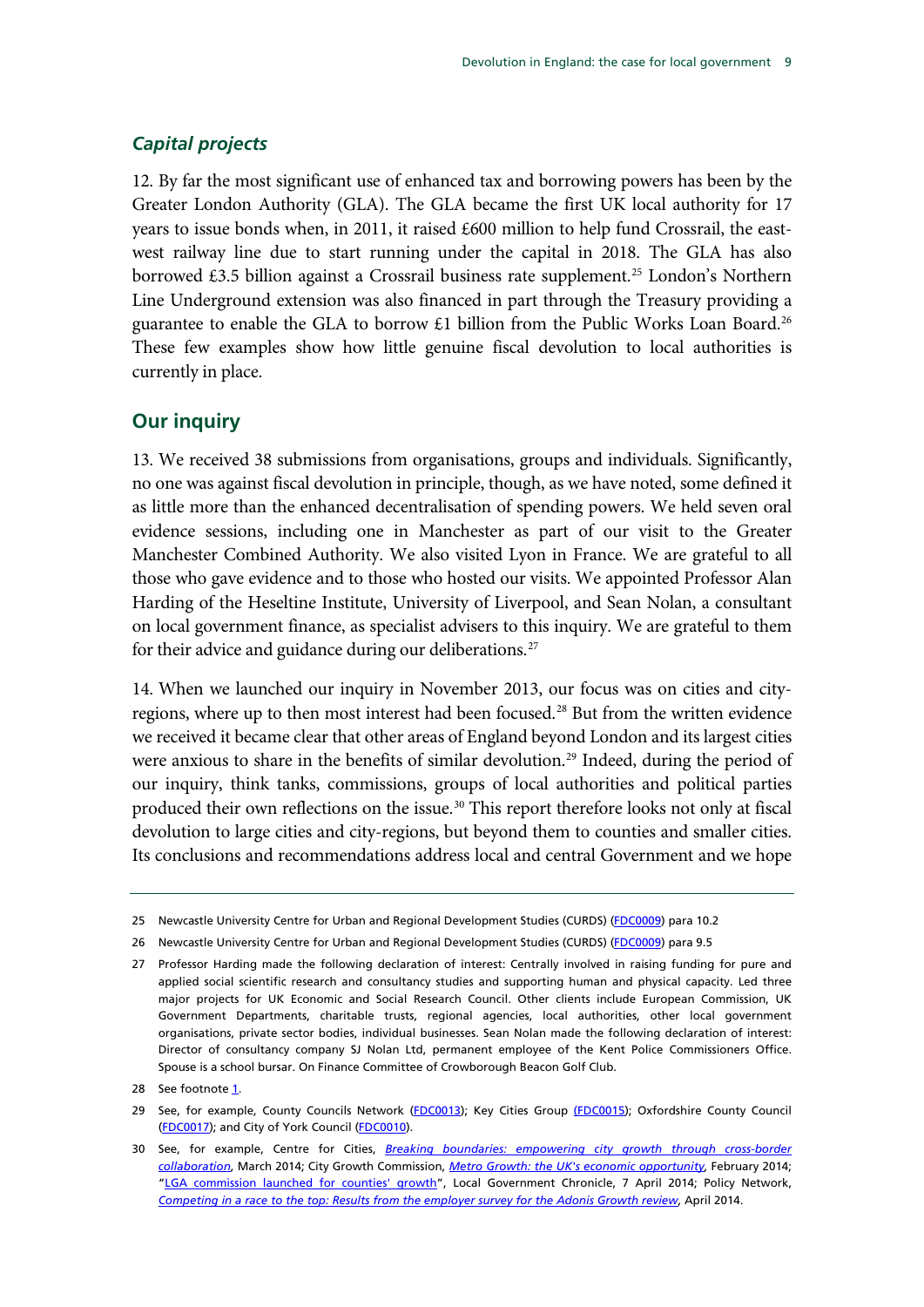that they may assist political parties drafting their manifestos for the 2015 general election. Implementation will be for the next Parliament. The report examines:

- the case for fiscal devolution in England (chapter 2);
- the principles and key criteria that should be part of any system of fiscal devolution (chapter [3\)](#page-21-0);
- the process by which fiscal devolution could be agreed (chapte[r 4\)](#page-39-0); and
- some of the taxes, charges and borrowing powers that might be devolved as part of fiscal devolution (chapter [5\)](#page-50-0).

15. **The power to raise, retain and spend money locally—fiscal devolution—is back on the political agenda. Local government wants more of it. The UK Government, in promoting devolution, localism and spending decentralisation, has shown that we may have passed the high water mark of Whitehall control. But increased and increasing fiscal devolution to Scotland, Wales and Northern Ireland—and foreign comparisons highlight how much England is still firmly in the fiscal grip of central Government. There is unlikely to be an English Parliament or regional assemblies, so devolution based on existing structures or groups of authorities is the only way forward. With a UK general election less than 10 months away, policy makers must listen to calls for fiscal devolution to local authorities in England and consider their response.**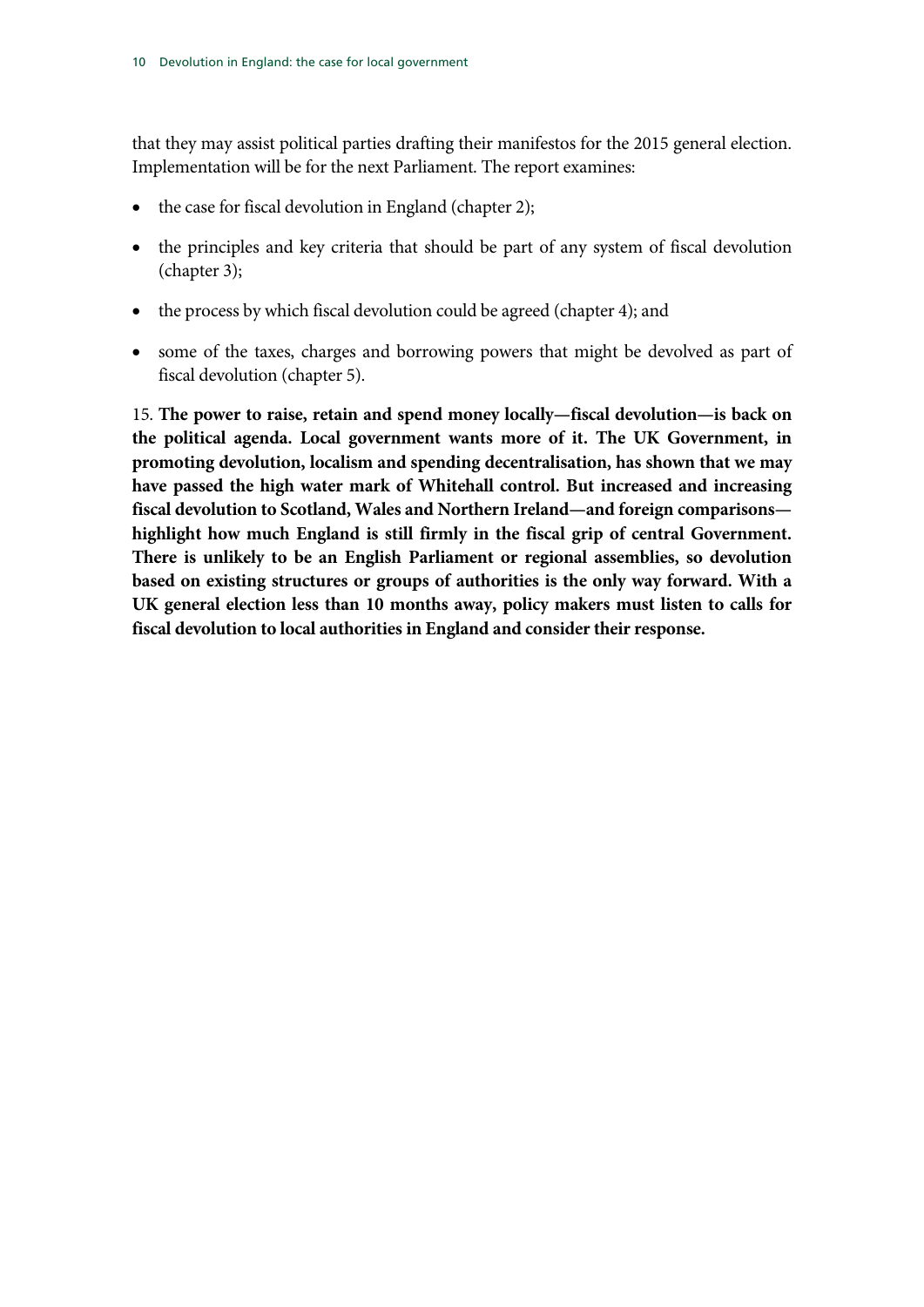# <span id="page-12-0"></span>2 The case for fiscal devolution

### <span id="page-12-1"></span>**Fiscal devolution internationally**

<span id="page-12-2"></span>16. The starting point for several witnesses favouring greater fiscal devolution was a comparison of the level of tax set locally in the UK with other countries. [31](#page-12-3) Professor Tony Travers of the London School of Economics, who chaired the London Finance Commission (LFC), drawing on OECD figures, noted that the UK's total of 1.7% of taxes set locally consisted entirely of council tax, adding that even if the 50% of business rates that local authorities have retained since April 2013 were included, "the figure would only rise to perhaps 2.5 per cent". He concluded that the UK was a "substantial outlier by international standards".[32](#page-12-3) The Government itself appears to have recognised a disparity and that change is required. In October 2012 the Department for Communities and Local Government announced details of a policy, entitled "Giving local authorities more control over how they spend public money in their area". The policy's webpage, updated in October 2013, states:

England's local government finance system is one of the most centralised in the world. This means that local authorities don't have the autonomy and flexibility they need to make sure public money is spent on the things that matter in their area. [33](#page-12-3)

17. The London Chamber of Commerce and Industry (LCCI) described London compared with other capital cities as an "extreme outlier". It noted that Madrid looked to the state for 37% of its funding, New York 30.9%, Berlin 25.5% and Tokyo 7.7%. London, in contrast, required central government funding totalling 73.9%.<sup>[34](#page-12-3)</sup> The Mayor of London provided further context to these figures pointing out that London, including its boroughs and the Greater London Authority "currently spend about 7% of all the taxes that are raised in London, compared to 50% in New York, [and] 77% in Tokyo".[35](#page-12-3) (It should be noted, however, that while such cities may collect more in taxes than London, they may not retain it all, as some yield will be redistributed to other areas of the country with higher needs and lower tax bases.)<sup>[36](#page-12-3)</sup> Crossrail is being funded in part through bonds and a

35 Q242

<span id="page-12-3"></span><sup>31</sup> To recap, as of 2011 the proportion of tax set in the UK at a sub-national—local or regional—level was 1.7% of GDP. This compared with 15.9% in Sweden; 15.3% in Canada; 10.9% in Germany; and 5.8% in France. See Newcastle University Centre for Urban and Regional Development Studies [\(FDC0009\)](http://data.parliament.uk/WrittenEvidence/CommitteeEvidence.svc/EvidenceDocument/Communities%20and%20Local%20Government/Fiscal%20devolution%20to%20cities%20and%20city%20regions/written/4896.html) para 2.1. See Q67 [Professor Pike] and Q247 for views on France's centralisation.

<sup>32</sup> Professor Tony Travers [\(FDC0033\)](http://data.parliament.uk/WrittenEvidence/CommitteeEvidence.svc/EvidenceDocument/Communities%20and%20Local%20Government/Fiscal%20devolution%20to%20cities%20and%20city%20regions/written/5003.html) pp 1, 2; see also Sheffield City Council [\(FDC0034\)](http://data.parliament.uk/WrittenEvidence/CommitteeEvidence.svc/EvidenceDocument/Communities%20and%20Local%20Government/Fiscal%20devolution%20to%20cities%20and%20city%20regions/written/5091.html) appendix 1, for OECD figures on European countries' local government tax revenue as a percentage of total tax revenue. See also Q243 [The Mayor of London, Boris Johnson, also described Britain as an outlier].

<sup>33</sup> Gov.UK, ["Giving local authorities more control over how they spend public money in their area"](https://www.gov.uk/government/policies/giving-local-authorities-more-control-over-how-they-spend-public-money-in-their-area--2), accessed 2 May 2014

<sup>34</sup> London Chamber of Commerce and Industry [\(FDC0019\)](http://data.parliament.uk/WrittenEvidence/CommitteeEvidence.svc/EvidenceDocument/Communities%20and%20Local%20Government/Fiscal%20devolution%20to%20cities%20and%20city%20regions/written/4928.html) paras 18, 17

<sup>36</sup> The need for redistributive and equalisation arrangements is considered in chapter  $\frac{3}{2}$ .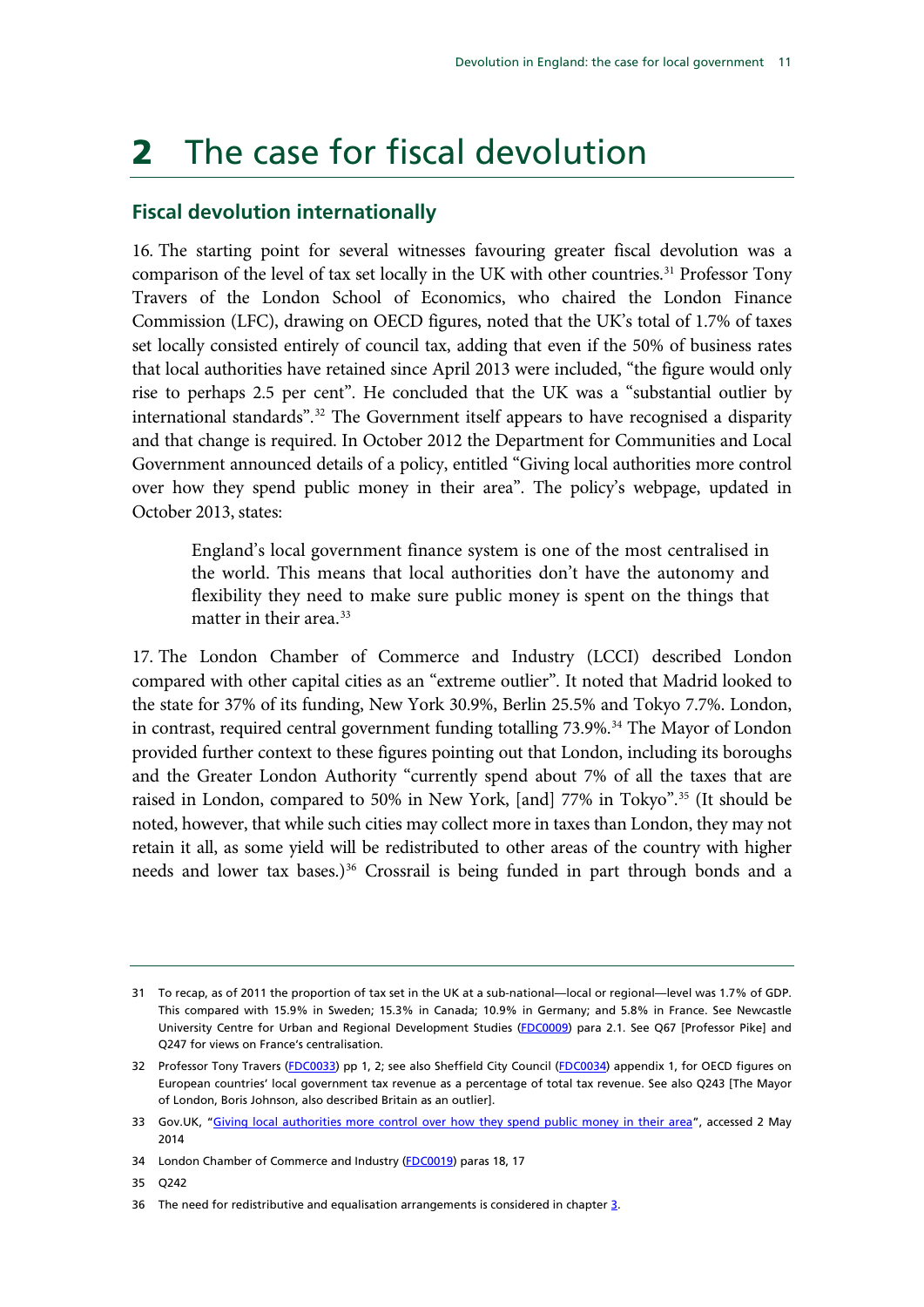business rate supplement,<sup>[37](#page-13-1)</sup> but this is an exception. Darren Johnson AM, chair of the London Assembly, told us:

When I greet international delegations from other cities at City Hall, they are absolutely amazed and astounded that the Mayor of London has to lobby central Government to get money to build a new bridge, a Tube line extension or something like that. They just find that concept absolutely amazing: that at that micro-level of decision making, the Mayor of London has to lobby and has so little power to raise revenue.<sup>[38](#page-13-1)</sup>

The Mayor summed up the position: "We are comparatively fiscally infantilised in this country, and [the LFC's proposals are] a chance to do something about it".<sup>[39](#page-13-1)</sup> Under the LFC's fiscal devolution proposals, the proportion of locally controlled tax would rise to 12%,<sup>[40](#page-13-1)</sup> still low by international comparisons.

18. **English local authorities, when compared with their counterparts in other developed nations, have limited control over local taxation and, as a consequence, rely, by comparison, disproportionately on central Government funding. Given the level of UK central Government control over local spending and over local taxation in England compared to other developed countries, it is entirely reasonable for local areas in England to aspire to greater local control over the money raised from their areas and spent locally. The key question is what to do about this aspiration: specifically, whether England should put in place a programme of fiscal devolution to local authorities and, if so, how it should go about the task.**

#### <span id="page-13-0"></span>**Devolution to Scotland and Wales**

19. Closer to home, the fiscally centralised UK state is evolving dramatically and, in the process, England's position is becoming increasingly anomalous. The Scotland Act 2012 has given the Scottish Parliament the power to set a Scottish rate of income tax. Subject to the outcome of the forthcoming referendum on independence, this power is expected to apply from April 2016. Indeed, in a joint statement, the three pro-Union parties in Scotland have backed a further extension of powers, including money-raising powers, in the event of a no vote.<sup>[41](#page-13-1)</sup> The Scottish Conservative Party has itself proposed the full devolution of income tax to Scotland.<sup>42</sup> And the other main political parties have made similar if less far-reaching proposals.<sup>[43](#page-13-1)</sup> The 2012 Act also fully devolves the power to raise taxes on land transactions—stamp duty land tax—and on waste disposal to landfill. It is expected that this will take effect in April 2015. In addition, the Act has provided powers

<span id="page-13-1"></span><sup>37</sup> Newcastle University Centre for Urban and Regional Development Studies (CURDS) [\(FDC0009\)](http://data.parliament.uk/WrittenEvidence/CommitteeEvidence.svc/EvidenceDocument/Communities%20and%20Local%20Government/Fiscal%20devolution%20to%20cities%20and%20city%20regions/written/4896.html) para 10.2

<sup>38</sup> Q316

<sup>39</sup> Q242

<sup>40</sup> Q240; Q283 [Darren Johnson]; Q354 [Cllr Nick Forbes]; Q415 [Professor Travers]

<sup>41</sup> ["Powers pledged by pro-UK parties after poll"](http://www.heraldscotland.com/politics/referendum-news/powers-pledged-by-pro-uk-parties-after-poll.24492771), *The Herald,* 16 June 2014

<sup>42</sup> Scottish Conservatives, *[Commission on the Future Governance of Scotland](http://www.scottishconservatives.com/wordpress/wp-content/uploads/2014/06/Strathclyde_Commission_14.pdf)*, p 2

<sup>43</sup> ["Scottish independence: What are the 'No' parties offering instead of independence?"](http://www.bbc.co.uk/news/uk-scotland-scotland-politics-25626977) BBC News, accessed 16 June 2014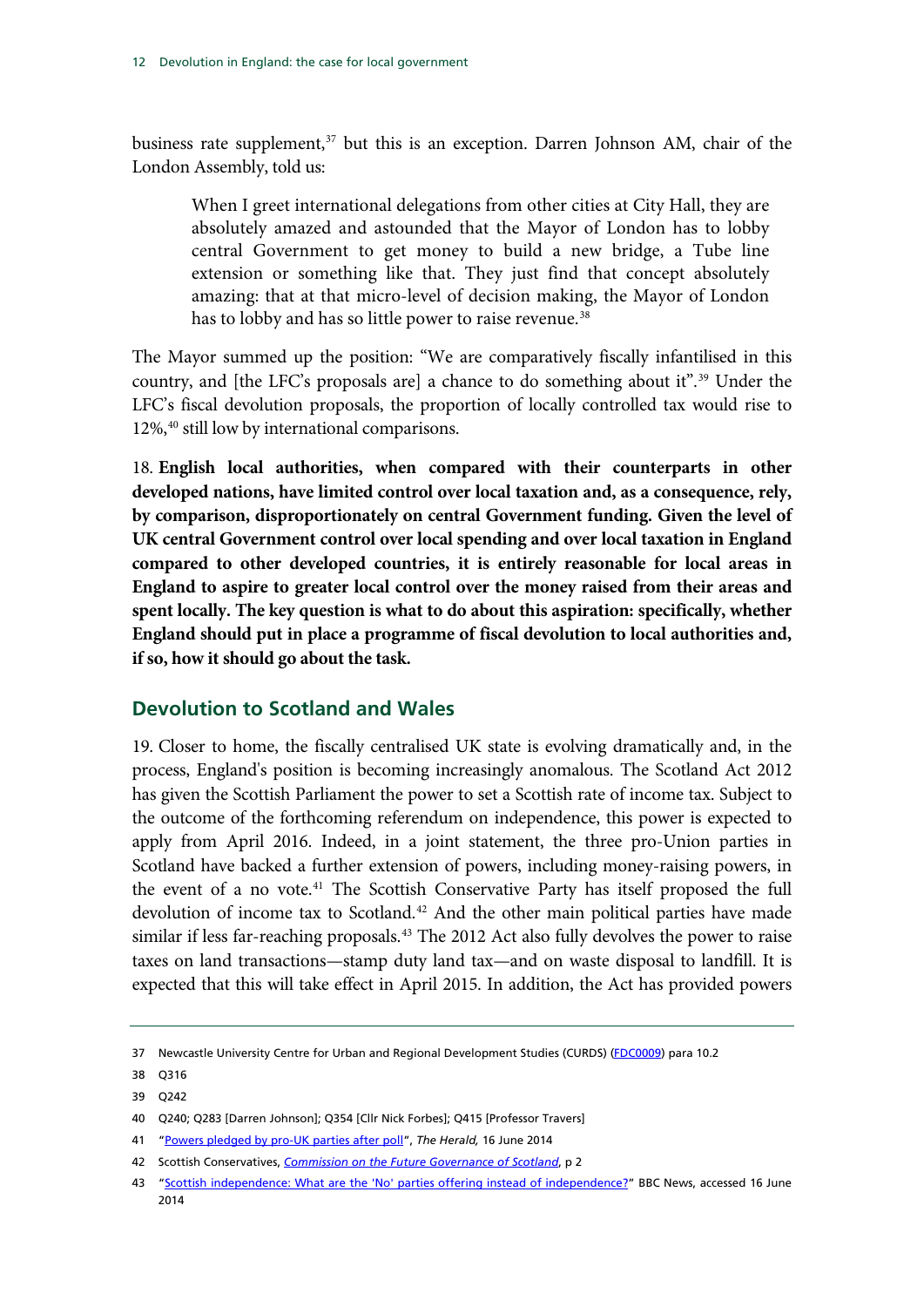for new taxes to be created in Scotland and for additional taxes to be devolved.<sup>[44](#page-14-0)</sup> In relation to Wales, the Government announced in the Queen's Speech a new Bill, which:

- devolves stamp duty land tax and landfill tax to Wales, enabling the Assembly to replace them with new taxes specific to Wales;
- allows further taxes to be devolved, if agreed by Parliament and the Assembly;
- provides for a referendum on devolving an element of income tax; and
- grants powers for Welsh ministers to borrow to fund capital expenditure.<sup>[45](#page-14-0)</sup>

20. The Local Government Association (LGA) pointed out that there was now a "stark contrast" between the powers being devolved to the Scottish Parliament and to the Welsh Assembly and the position of England:

The devolved nations are increasingly being given powers to raise revenue locally, with the Prime Minister and Deputy Prime Minister making the case that for "too long, decisions about Wales's future have been directed by bureaucrats hundreds of miles away in Westminster—and it has suffered as a result. Wales could benefit hugely if the government at Cardiff Bay was responsible for raising more of the money it spends".[46](#page-14-0)

In oral evidence, Sir Merrick Cockell, Chairman of the LGA, told us:

The real ability to do things is controlled by your ability to tax or borrow […] if it is good enough for Scotland and good enough for Wales, why is it not good enough for London, Manchester, Sheffield or any other part that you may represent?<sup>[47](#page-14-0)</sup>

Witnesses also noted the difference between different areas' contributions to the UK economy and the extent of their devolved powers. Professor Tony Travers noted:

Greater Manchester has total 'gross value added' of £50 billion, more than that of Wales (£47 billion). The West Midlands (former metropolitan county area) also has a larger GVA<sup>[48](#page-14-0)</sup> than Wales [...] London's GVA (£310 billion) is 60 per cent bigger than that of Scotland, Wales and Northern Ireland added together.<sup>[49](#page-14-0)</sup>

<span id="page-14-0"></span><sup>44</sup> HM Revenue and Customs, ["Devolved taxation in Scotland"](https://www.google.co.uk/url?sa=t&rct=j&q=&esrc=s&source=web&cd=1&cad=rja&uact=8&ved=0CCsQFjAA&url=http%3A%2F%2Fwww.hmrc.gov.uk%2Fnews%2Fnews-calman.htm&ei=OtUqU-zwGYWmhAeotYCgCw&usg=AFQjCNGTi-TajAf0cOPRpvfwyokPCKE2AA), accessed 2 May 2014. The income tax rate paid by Scottish taxpayers will be calculated by reducing the basic, higher and additional rates of Income tax by 10 pence in the pound and adding a new Scottish rate set by the Scottish Parliament.

<sup>45</sup> Cabinet Office, ["Queen's Speech 2014: what it means for you"](https://www.gov.uk/government/publications/queens-speech-2014-what-it-means-for-you/queens-speech-2014-what-it-means-for-you#wales-bill), accessed 10 June 2014

<sup>46</sup> Local Government Association [\(FDC0005\)](http://data.parliament.uk/WrittenEvidence/CommitteeEvidence.svc/EvidenceDocument/Communities%20and%20Local%20Government/Fiscal%20devolution%20to%20cities%20and%20city%20regions/written/4852.html) para 19

<sup>47</sup> Q380

<sup>48</sup> Gross value added is the value of output less the value of intermediate consumption; it is a measure of the contribution to GDP (Gross Domestic Product) made by an individual producer, industry or sector (OECD Glossary of [Statistical Terms,](http://stats.oecd.org/glossary/detail.asp?ID=1184) accessed on 1 July 2014).

<sup>49</sup> Professor Tony Travers [\(FDC0033\)](http://data.parliament.uk/WrittenEvidence/CommitteeEvidence.svc/EvidenceDocument/Communities%20and%20Local%20Government/Fiscal%20devolution%20to%20cities%20and%20city%20regions/written/5003.html) p 3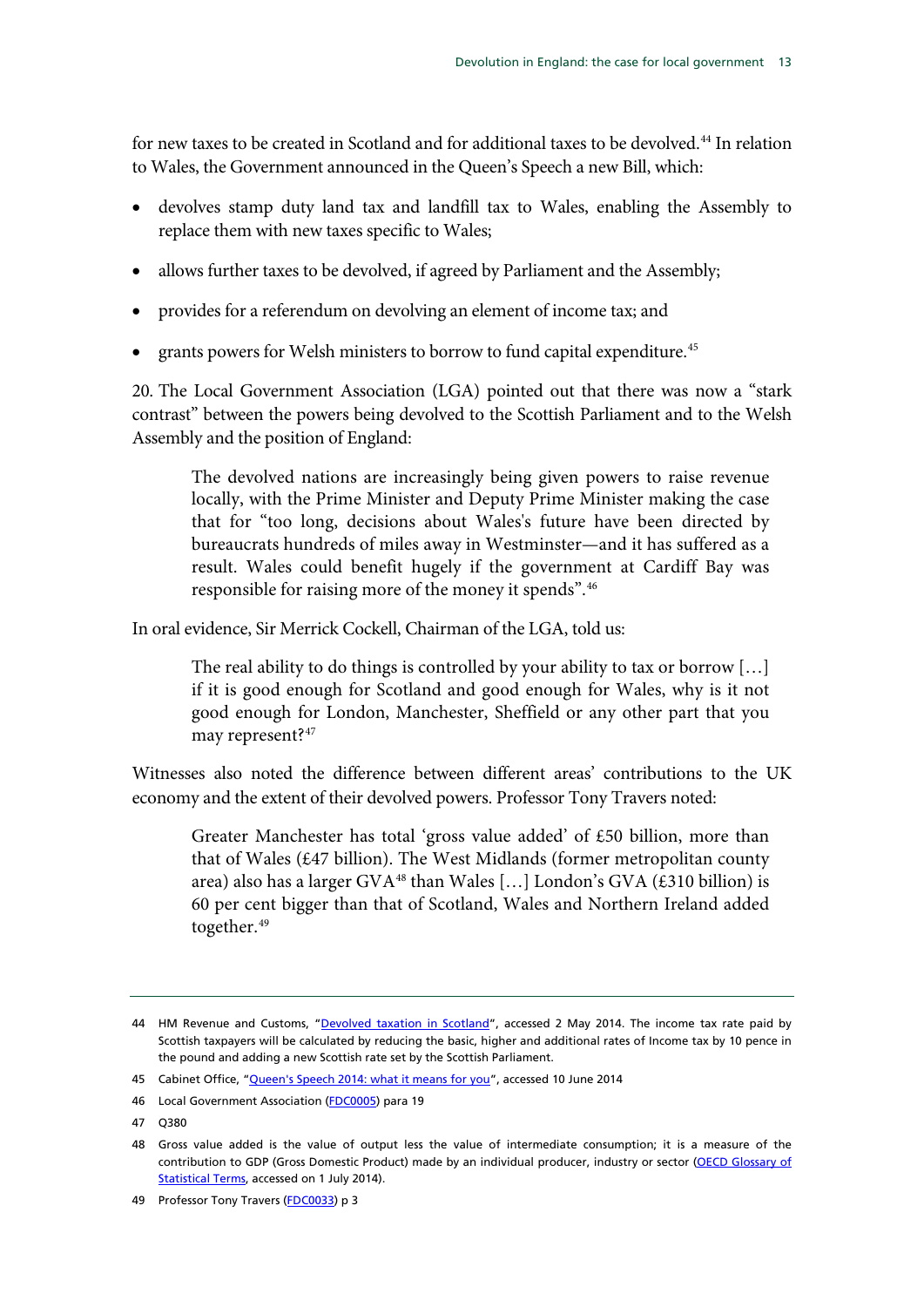21. **The UK Government is in the process of granting substantial fiscal devolution to Scotland and Wales. Ministers have therefore accepted the principle of fiscal devolution from Whitehall. This prompts the question, if such powers are considered justified and workable in Scotland and Wales, why not in England? Greater Manchester and Greater Birmingham each have a larger GVA [Gross Value Added] than Wales. London has a larger GVA than Scotland, Wales and Northern Ireland combined. When the changes for Scotland and Wales take place, England's local authorities will be left in an increasingly anomalous position, with a little more responsibility for spending than they have now but much less control over taxation than the Scottish Parliament and the Welsh Assembly.**

### <span id="page-15-0"></span>**Spending decentralisation and fiscal devolution**

22. As we noted in chapter [1,](#page-6-0) some limited examples of fiscal devolution already exist in England.<sup>[50](#page-15-1)</sup> The Minister of State for Cities and Constitution, Greg Clark MP, referred to the Manchester City Deal, which includes Earn Back, as "ground-breaking".[51](#page-15-1) The Parliamentary Under-Secretary of State for Communities and Local Government, Brandon Lewis MP, said the new homes bonus and business rates retention scheme showed that on fiscal devolution "it is fair to say we have done a lot".<sup>[52](#page-15-1)</sup> As we have noted, we detected in the Government a focus on the decentralisation of spending powers and public services. While Mr Lewis acknowledged that taxation powers had a role, he also said: "We get very caught up in fiscal devolution, and I understand why, but it is also about having the power to do things locally." He drew attention to the Localism Act 2011, which had transferred powers to local government and other local bodies,<sup>[53](#page-15-1)</sup> and as a consequence increased what could be done locally through agency collaboration, local government collaboration and centrallocal government collaboration. This he said was happening through Community Budgets, the Transformation Network, the Local Growth Fund and Local Enterprise Partnerships.<sup>[54](#page-15-1)</sup> Mr Clark agreed on the need to increase local authority responsibility for expenditure: "There is a lot of spending that takes place within cities in this context that is controlled from central Government and should be controlled locally."[55](#page-15-1)

23. Mr Clark's perception was shared by some local authorities. When we asked how the case might be made to the Government for more fiscal devolution, some witnesses emphasised the need for greater local control over Government funding. We heard, for example, how Newcastle had shown it could save 15% from the health and social care budget through community budgets and how Essex had put forward a case for community budgets to create 25,500 houses and 60,000 jobs.<sup>[56](#page-15-1)</sup> Key Cities wanted to see localisation of

- 51 Q446
- 52 Q444
- 53 Q443
- 54 Q452
- 55 Q447

<span id="page-15-1"></span><sup>50</sup> See par[a 10.](#page-9-2)

<sup>56</sup> Q76 [Tom Riordan]; Q81 [Cllr David Hodge]; see also Q227 [Sir Richard Leese].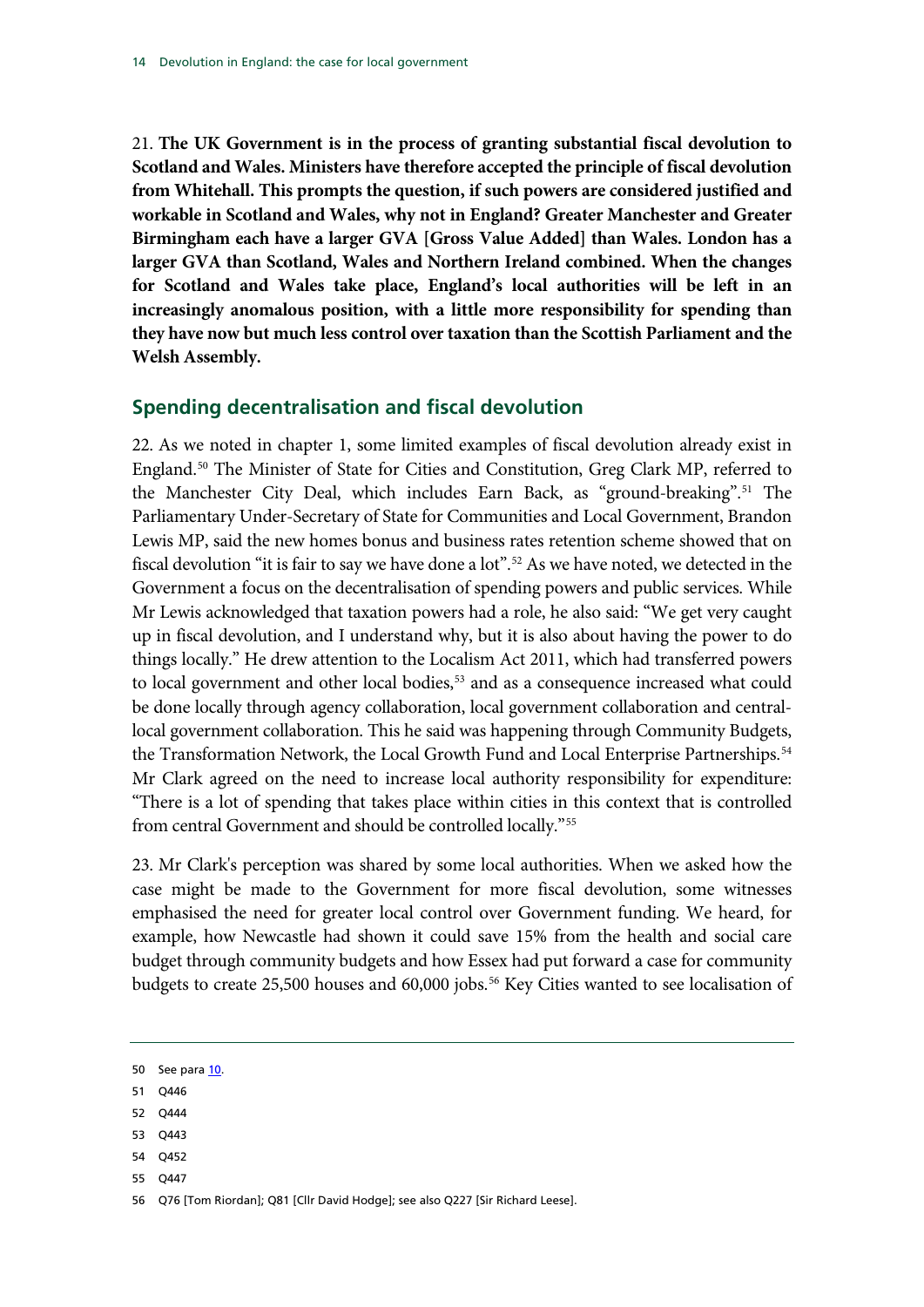the Work Programme and skills funding, both as powers and with revenue streams handed over from central Government to local control.<sup>[57](#page-16-1)</sup>

24. We received evidence that there was a direct link between the decentralisation of powers over spending and public services and the devolution of taxation powers. Tom Riordan, on behalf of Core Cities, said the two would have to go hand in hand.<sup>[58](#page-16-1)</sup> The Greater Manchester Combined Authority said that fiscal devolution had to

play a significant role in any realignment of the relationship between local authorities and central government […] incentivising and rewarding growth must be accompanied by more control over the other public sector resources which are spent in local areas.<sup>[59](#page-16-1)</sup>

Wolverhampton City Council said that the devolution of business rates had the "potential to be beneficial, if such devolution is complemented by Single Pot funding".<sup>[60](#page-16-1)</sup>

25. **The process of devolution, if it is to be meaningful and effective, must include more than decentralised funding streams spent in local authority areas. Fiscal devolution provides enhanced local autonomy. Without it, local authorities will be agencies of central Government, focused in large measure on the requirements set by the funder, central Government, and acting within spending constraints set by Whitehall. That said, fiscal devolution and decentralisation, through place-based funding, are mutually reinforcing policies. Taken together they would give local areas greater control over spending and allow policies on growth and public service reform to complement each other.**

#### <span id="page-16-0"></span>**Fiscal devolution and economic growth**

26. We considered whether fiscal devolution would encourage economic growth across England. We were told that England was unusual among developed nations in having few cities whose GVA was above the national average.<sup>[61](#page-16-1)</sup> London outperformed the national average throughout the recession and now accounts for 19% of the UK's jobs, 21% of its businesses and 25% of its economic output. The UK's recent recovery has been led by the capital.<sup>[62](#page-16-1)</sup> Besides London and the South East, Scotland, which has had a form of fiscal devolution since 1999, was the only region that grew relative to the UK national average between 2001 and 2011.<sup>[63](#page-16-1)</sup> Witnesses suggested that decisions taken at a distance from the people and places they affect have the effect of limiting the activities that can lead to growth. Centre for Cities summarised the position:

<span id="page-16-1"></span><sup>57</sup> Key Cities Group [\(FDC0015\)](http://data.parliament.uk/WrittenEvidence/CommitteeEvidence.svc/EvidenceDocument/Communities%20and%20Local%20Government/Fiscal%20devolution%20to%20cities%20and%20city%20regions/written/4914.html) paras 15, 16 and 19; see also London Councils [\(FDC0007\)](http://data.parliament.uk/WrittenEvidence/CommitteeEvidence.svc/EvidenceDocument/Communities%20and%20Local%20Government/Fiscal%20devolution%20to%20cities%20and%20city%20regions/written/4878.html) paras 13 to 19.

<sup>58</sup> Q96

<sup>59</sup> GMCA [\(FDC0006\)](http://data.parliament.uk/writtenevidence/committeeevidence.svc/evidencedocument/communities-and-local-government-committee/fiscal-devolution-to-cities-and-city-regions/written/4874.html) paras 4.1, 5.1

<sup>60</sup> Wolverhampton City Council [\(FDC0024\)](http://data.parliament.uk/WrittenEvidence/CommitteeEvidence.svc/EvidenceDocument/Communities%20and%20Local%20Government/Fiscal%20devolution%20to%20cities%20and%20city%20regions/written/4936.html) para 8

<sup>61</sup> See IPPR North [\(FDC0020\)](http://data.parliament.uk/WrittenEvidence/CommitteeEvidence.svc/EvidenceDocument/Communities%20and%20Local%20Government/Fiscal%20devolution%20to%20cities%20and%20city%20regions/written/4929.html) p 2. In 2012 only Bristol and London outperformed it; see also Core Cities, *[Keys to the City](http://www.corecities.com/sites/default/files/images/publications/75699_Core_Cities_Devolution_Book_WEB.pdf)*, 2012, p 12.

<sup>62</sup> See Office for National Statistics[, Statistical Release,](http://www.ons.gov.uk/ons/rel/regional-trends/regional-economic-indicators/march-2013/sum-london.html) March 2013; Centre for Cities, *[Cities Outlook](http://www.centreforcities.org/assets/files/2014/Cities_Outlook_2014.pdf)*, 2014, p14.

<sup>63</sup> "Scottish independence", *The Economist*, 31 May 2014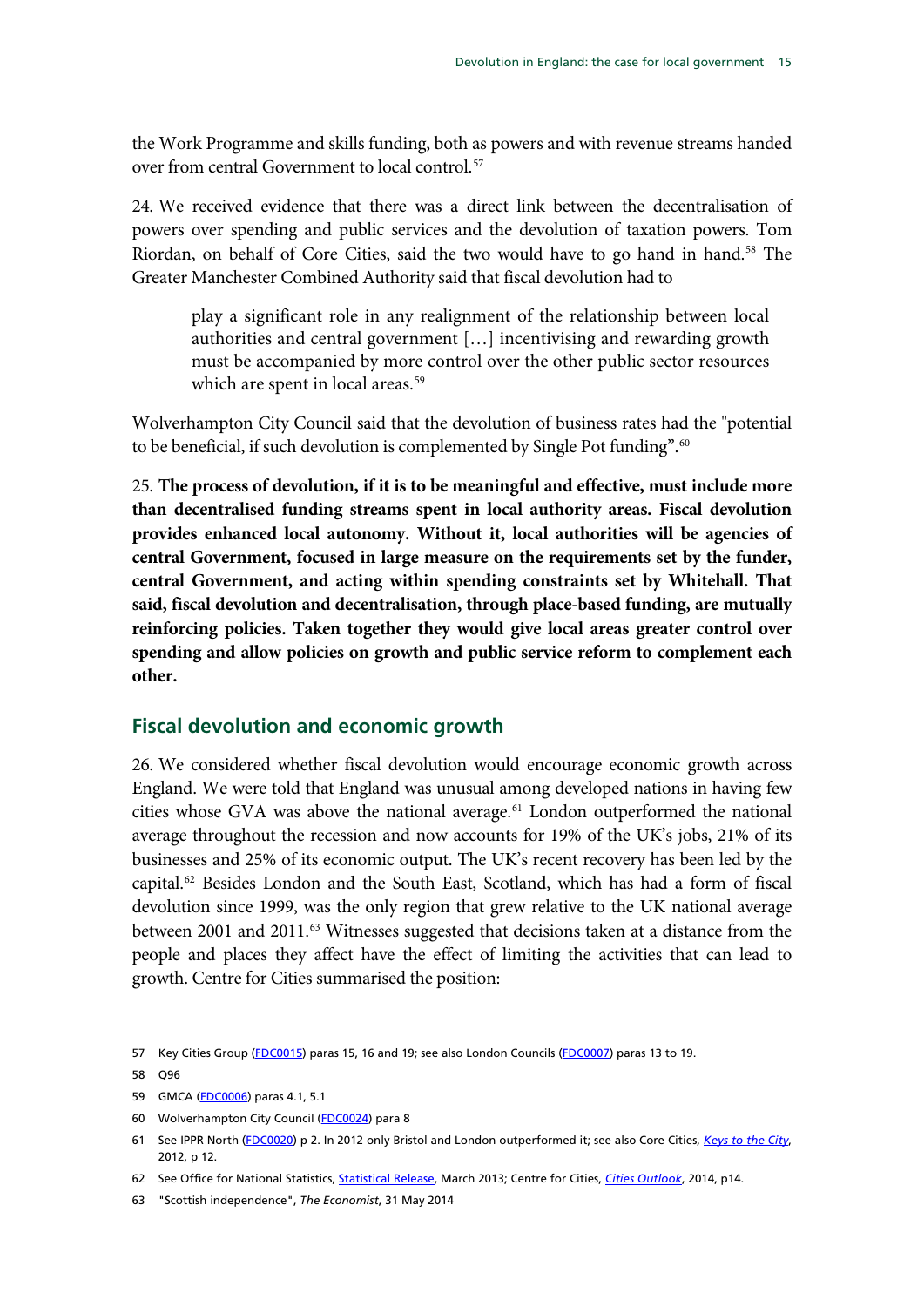Devolution will not *inevitably* lead to increased economic growth but we do know that the current centralised system restricts growth opportunities […] By providing freedoms, tools and incentives to local authorities, devolution would enable cities to unlock their full potential.<sup>[64](#page-17-0)</sup>

27. Fiscal devolution was also considered to be an opportunity to increase the number of economic growth areas in England. Several witnesses, including Greg Clark, said local growth was not a zero sum game: growth in one area would not preclude growth elsewhere.[65](#page-17-0) IPPR North pointed out:

Unlike other European nations with their devolved governance and more distributed expenditure on infrastructure and economic affairs, central government in the UK has invested in London and not afforded its other cities the same opportunities […] In short, UK cities outside London have huge potential to grow, to transform public service provision and to drive a fairer Britain, but over-centralised economic policy-making is holding them back.<sup>[66](#page-17-0)</sup>

Stephen Hughes, former chief executive of Birmingham City Council, said that the devolution of fiscal powers to areas outside London would enable them to develop projects that otherwise would not happen, going some way to closing the differential in growth rates between London and the rest of the country.<sup>[67](#page-17-0)</sup> Newcastle University noted that if policymakers were serious about a balanced recovery, "fiscal decentralisation should itself incorporate a significant element of geographical redistribution, directing greater resources towards areas of greatest need".[68](#page-17-0) Professor Travers told us DCLG's own research had suggested business rates retention would increase GVA by "a substantial number of billions of pounds […] the logic being […] that if councils kept at least part of the growth in the tax base, they would make decisions that would generate economic activity more quickly". While he acknowledged that wider academic research on devolution and growth "shows results both ways", he said there was no evidence that devolving public finance to lower levels of government produced lower economic output.<sup>[69](#page-17-0)</sup>

28. **We conclude that there is evidence of at least an indirect connection between fiscal devolution and growth. There is also evidence that fiscal devolution—as part of a package of wider decentralisation—would encourage greater economic growth across England. The Government has, through its own business rates retention scheme, accepted the logic behind this. Putting a wider range of tax and borrowing powers into the hands of local politicians simply extends this logic. London, already in the vanguard of UK growth, would not be pressing for devolution if it was not to its advantage.** 

<span id="page-17-0"></span><sup>64</sup> Centre for Cities [\(FDC0028\)](http://data.parliament.uk/WrittenEvidence/CommitteeEvidence.svc/EvidenceDocument/Communities%20and%20Local%20Government/Fiscal%20devolution%20to%20cities%20and%20city%20regions/written/4948.html) para 1.3. See also Newcastle University [\(FDC0009\)](http://data.parliament.uk/WrittenEvidence/CommitteeEvidence.svc/EvidenceDocument/Communities%20and%20Local%20Government/Fiscal%20devolution%20to%20cities%20and%20city%20regions/written/4896.html) executive summary; Q114 [Professor Andy Pike]; and Q436 [Professor Travers]

<sup>65</sup> Q450 [Greg Clark]; Q12 [Alexandra Jones]; Q67 [Cllr David Hodge]; Q218 [Sir Richard Leese]

<sup>66</sup> IPPR North [\(FDC0020\)](http://data.parliament.uk/WrittenEvidence/CommitteeEvidence.svc/EvidenceDocument/Communities%20and%20Local%20Government/Fiscal%20devolution%20to%20cities%20and%20city%20regions/written/4929.html) p 3

<sup>67</sup> Q357; see also Cllr Nick Forbes, Q359.

<sup>68</sup> Newcastle University [\(FDC0009\)](http://data.parliament.uk/WrittenEvidence/CommitteeEvidence.svc/EvidenceDocument/Communities%20and%20Local%20Government/Fiscal%20devolution%20to%20cities%20and%20city%20regions/written/4896.html) executive summary; equalisation and redistribution is dealt with in chapter 4.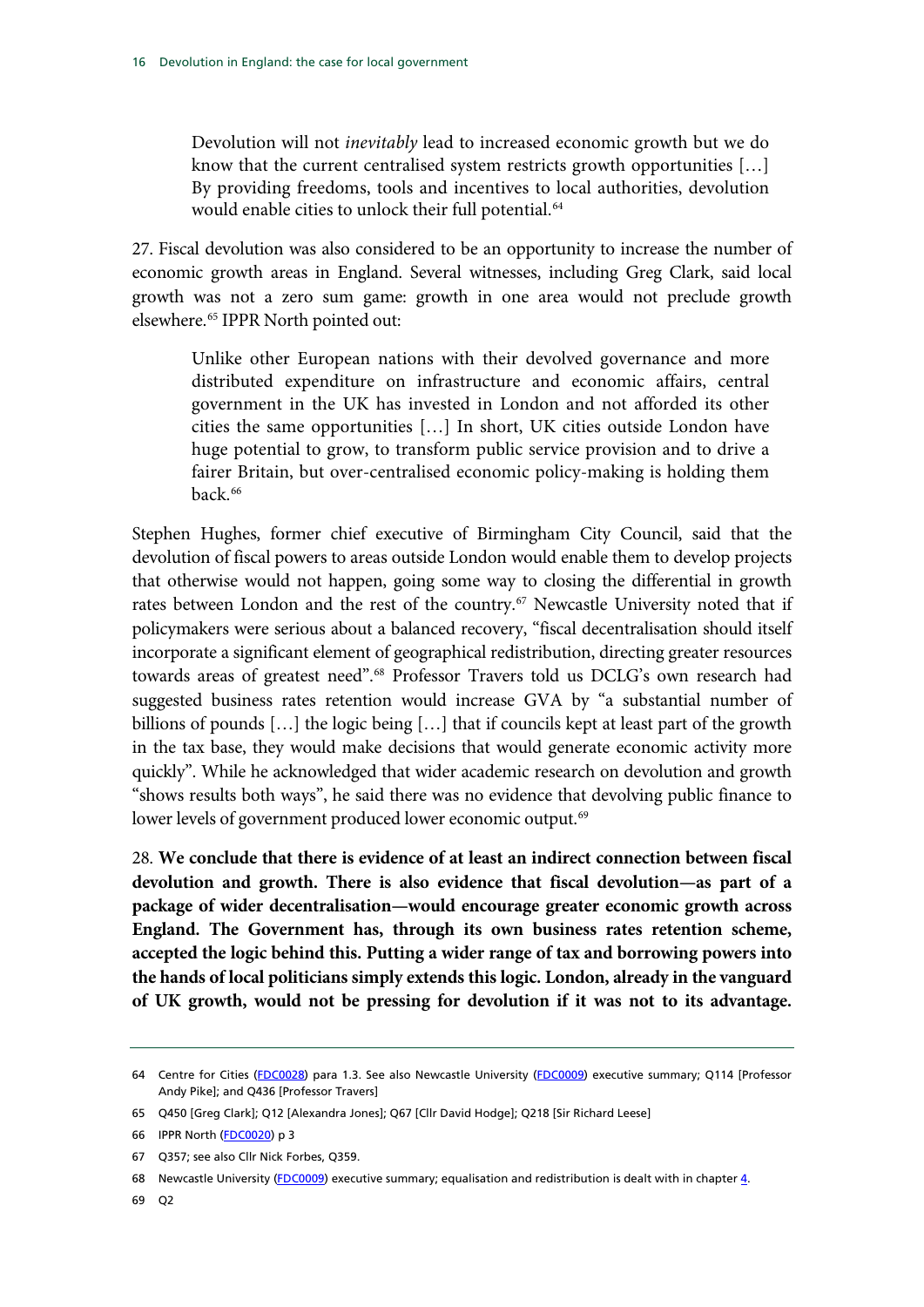**Placing power in the hands of other areas, too, would provide an opportunity to contribute to a more balanced economy. Cities and their wider regions have the most potential to drive growth.**

#### <span id="page-18-0"></span>*Fiscal devolution and local democracy*

29. We heard that a corollary of more economic and fiscal decisions being taken outside Whitehall, including on local taxation, would generate more interest in the political process locally.<sup>[70](#page-18-1)</sup> Centre for Cities said that "creating a more direct link between funding raised and spent would [...] strengthen local accountability and governance".<sup>[71](#page-18-1)</sup> Professor Travers, referring to Manchester's tram system, said:

The more decisions are made by people who feel how that system operates, the better they will use the money, simply because however frail we humans are, the ones nearer to you are the ones you can eyeball and get to make the decisions that you want.<sup>[72](#page-18-1)</sup>

By contrast, one criticism of the City Deals process was that it was bureaucratic and a challenge to understand and deconstruct.<sup>[73](#page-18-1)</sup> Sir Merrick Cockell also cited surveys that the LGA, the BBC and Ipsos MORI had conducted, showing that "people trust 79% of decisions taken closest to them; 11% (of) decisions taken in Whitehall".<sup>[74](#page-18-1)</sup> Sir Merrick's approach chimes with our report, *Councillors on the Frontline*, in which we said that for the health of democracy at all levels councillors needed to be empowered to effect change within their local areas.<sup>[75](#page-18-1)</sup> It also fits with the Government's policy of building localism. As Cllr Philip Atkins, Leader of Staffordshire County Council, pointed out, the principle of fiscal devolution was "the heart of localism".[76](#page-18-1)

30. **Fiscal devolution presents an opportunity to improve accountability, to hold local politicians to account for their successes and failures and, therefore, to improve democracy. By giving politicians outside Westminster the responsibility for raising, as well as spending, money locally, fiscal devolution would bring decisions on how that money is generated and spent much closer to local people—and make those who make such decisions much more visible. This would enhance the standing of local democracy and, by extension, democracy throughout the country. Enhanced local democracy offers the best possibility of a step towards addressing the challenges of the wider democratic deficit caused by the over centralisation of England.**

<span id="page-18-1"></span><sup>70</sup> Chapter  $\frac{3}{2}$  deals in more detail with governance and accountability locally.

<sup>71</sup> Centre for Cities [\(FDC0028\)](http://data.parliament.uk/WrittenEvidence/CommitteeEvidence.svc/EvidenceDocument/Communities%20and%20Local%20Government/Fiscal%20devolution%20to%20cities%20and%20city%20regions/written/4948.html) paras 1.3, 4.1; see also Newcastle University [\(FDC0009\)](http://data.parliament.uk/WrittenEvidence/CommitteeEvidence.svc/EvidenceDocument/Communities%20and%20Local%20Government/Fiscal%20devolution%20to%20cities%20and%20city%20regions/written/4896.html) executive summary; Q114 [Professor Andy Pike]; and Q436 [Professor Travers].

<sup>72</sup> Q425

<sup>73</sup> See Q91 [Tom Riordan]; Q137 [Ed Cox] and Newcastle University [\(FDC0009\)](http://data.parliament.uk/WrittenEvidence/CommitteeEvidence.svc/EvidenceDocument/Communities%20and%20Local%20Government/Fiscal%20devolution%20to%20cities%20and%20city%20regions/written/4896.html) para 3.5.

<sup>74</sup> Q398

<sup>75</sup> Communities and Local Government Committee, Sixth Report of Session 2012-13, *[Councillors on the Frontline](http://www.publications.parliament.uk/pa/cm201213/cmselect/cmcomloc/432/432.pdf)*, HC 432, para 105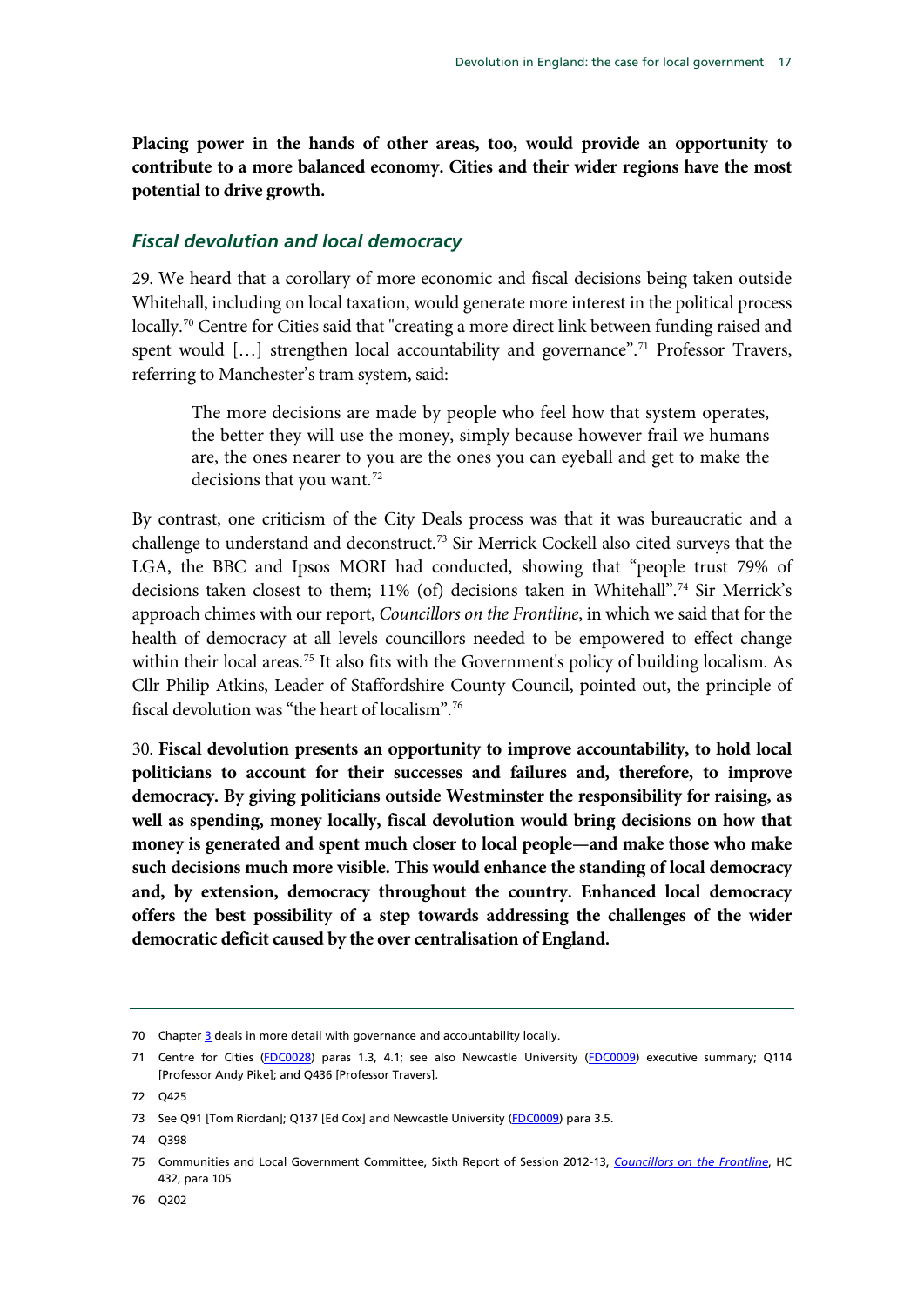### <span id="page-19-0"></span>**Commitment to the principle of greater fiscal devolution**

31. The evidence shows in England that to date more progress has been made on spending decentralisation than on fiscal devolution. The Department for Communities and Local Government said:

any further decentralisation should not be rushed and should always be the subject of careful consideration. The key tests, in addition to legality, against which any proposals for future fiscal decentralisation should be measured are: does it support deficit reduction; does it have cross-party support; is it supported by evidence; and; will it have a detrimental effect on the rest of the UK. [77](#page-19-1)

Professor Tony Travers said devolution had occurred without mishap in Scotland and Wales, and "contemporary city leaderships are self-evidently moderate, pragmatic and effective". He added:

The single biggest obstacle to reform is the fear within the Treasury and service departments that they will lose control of spending levels and provision which can only be run effectively by them […] Devolved and decentralised models in virtually all other countries work effectively. Chicago, Frankfurt and Lyon are no more 'out of control' than British cities, but they have greater freedom to innovate.<sup>[78](#page-19-1)</sup>

Jules Pipe, Chair of London Councils and Mayor of Hackney, told us that Government agreement on the principle of fiscal devolution needed to be established before spending time and money on working out the detail,<sup>[79](#page-19-1)</sup> and Colin Stanbridge, Chair of the London Chamber of Commerce and Industry, added:

What we want from the (2015 election) manifestos is a statement to the effect that, in principle, if elected as a government, they (the political parties) would look at the devolution to the major cities of more fiscal powers. Then you would have huge pressure for us to come up with all those details.<sup>[80](#page-19-1)</sup>

32. *The point has been reached for the Government (and policy makers in other political parties) to make it clear whether they are committed in principle to larger-scale and more comprehensive fiscal devolution in England. We are, and we believe they should be too.*

33. **With a clear national commitment to the principle of fiscal devolution local authorities working with central government would be able to produce more detail on how such devolution might work in their areas. The Government is rightly concerned about deficit reduction and whether fiscal devolution will have a detrimental effect on the rest of the UK. However, the Government must plan beyond the next few years and** 

- 79 Q304
- 80 Q305

<span id="page-19-1"></span><sup>77</sup> DCLG [\(FDC0014\)](http://data.parliament.uk/WrittenEvidence/CommitteeEvidence.svc/EvidenceDocument/Communities%20and%20Local%20Government/Fiscal%20devolution%20to%20cities%20and%20city%20regions/written/4913.html) para 4

<sup>78</sup> Professor Tony Travers [\(FDC0033\)](http://data.parliament.uk/WrittenEvidence/CommitteeEvidence.svc/EvidenceDocument/Communities%20and%20Local%20Government/Fiscal%20devolution%20to%20cities%20and%20city%20regions/written/5003.html) p 4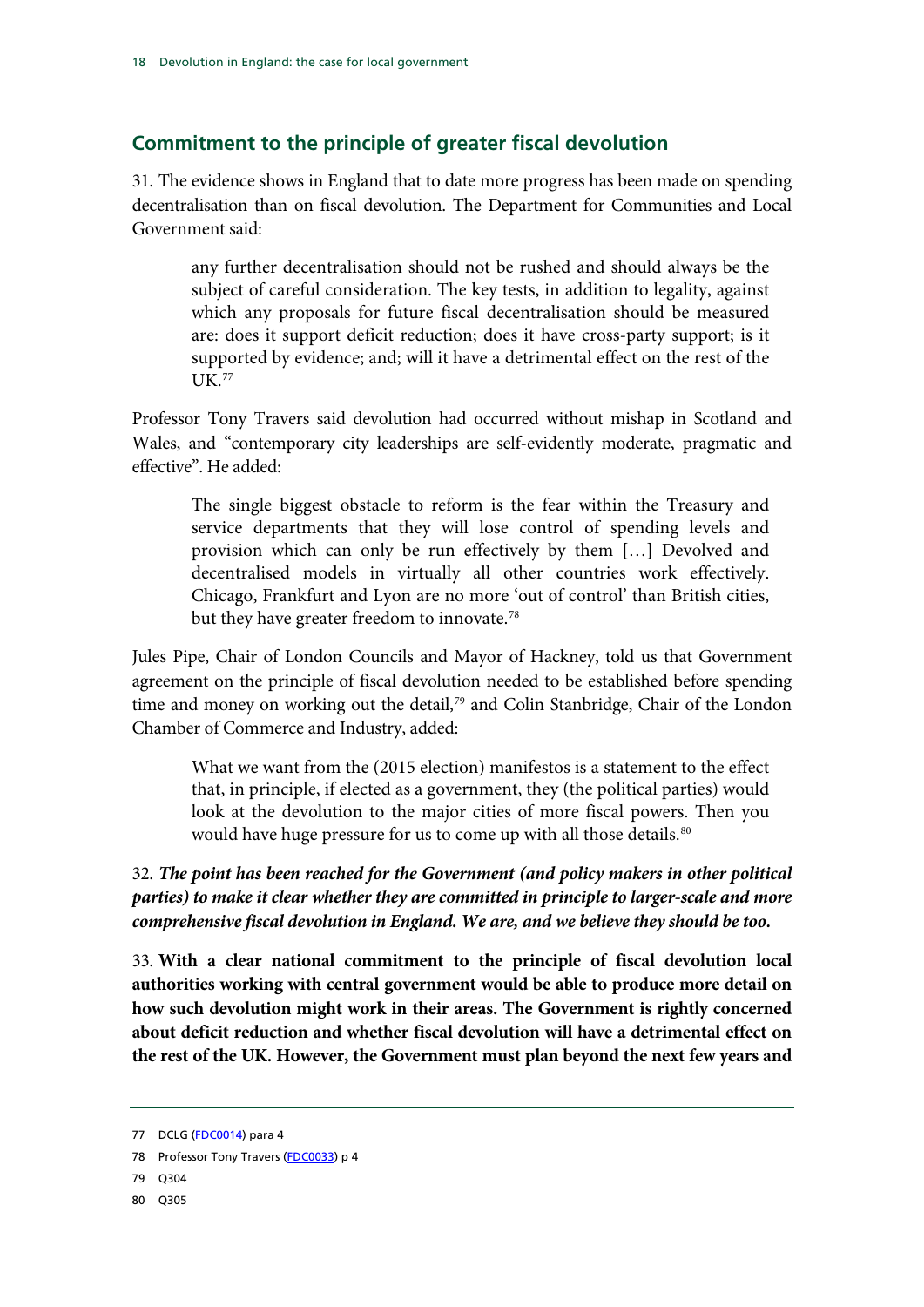**the present financial constraints. A common agreement to the principle, combined with a measured approach arranged between local and central Government, including initial devolution to a small number of areas, should allay those concerns.** We set out this approach in the following chapters.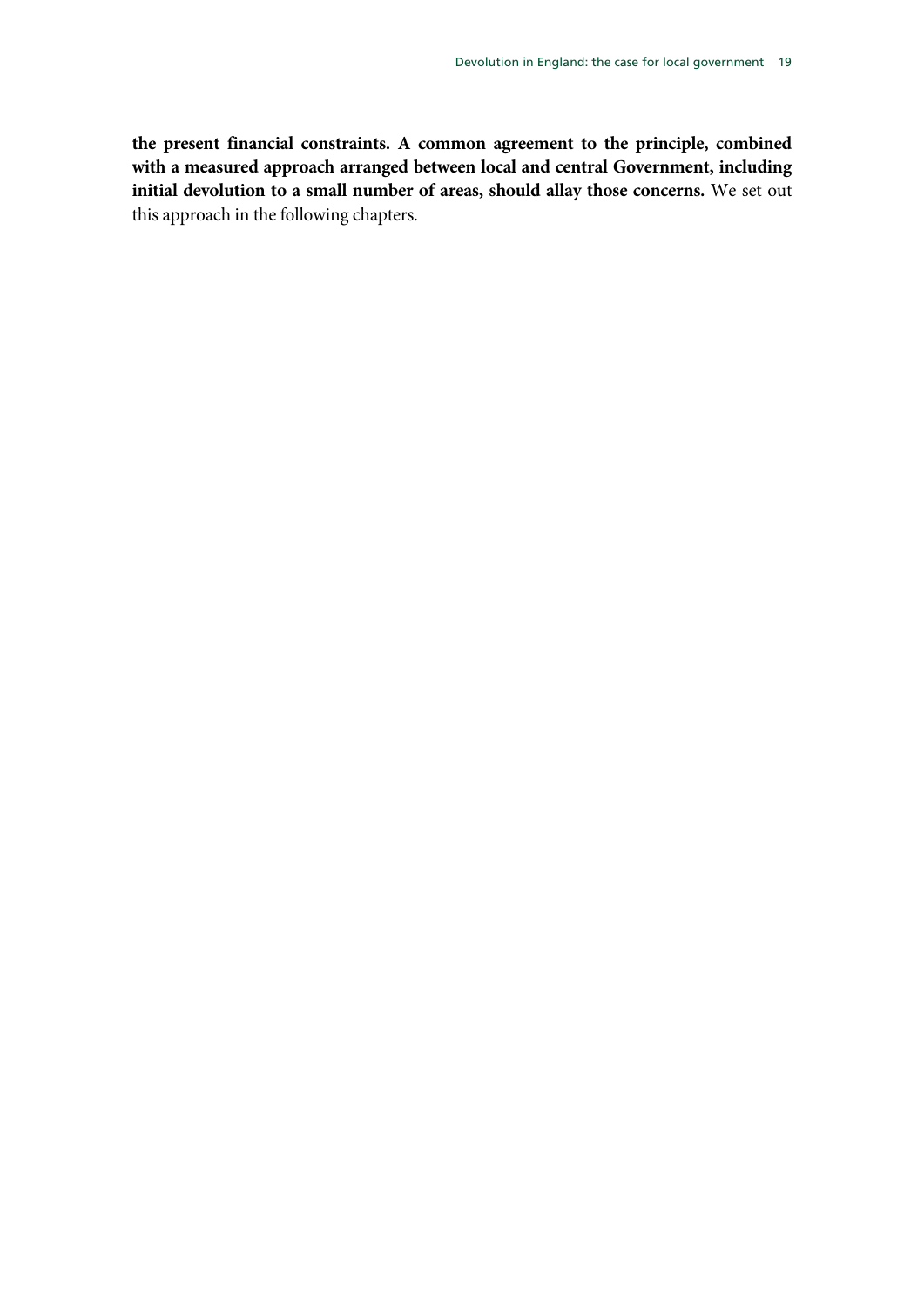# <span id="page-21-0"></span>3 Conditions for fiscal devolution

### <span id="page-21-1"></span>**Introduction**

34. We support the principle of fiscal devolution. We recognise, however, that winning support for it in practice will require a number of matters to be settled:

- the place of equalisation and redistribution within fiscal devolution;
- the definition of the area to which fiscal powers are devolved;
- the extent to which a *devolved* authority will have to demonstrate a capacity for planning and delivery; and
- the governance and accountability arrangements that should apply.

### <span id="page-21-2"></span>**Equalisation and redistribution**

#### <span id="page-21-3"></span>*The assessment of needs and resources*

35. Prior to April 2013 the general grant funding received by each local authority was determined, in part, by both its relative need and its relative ability to raise income locally from council tax. It was allocated annually as Formula Grant, a combination of business rates and Revenue Support Grant (RSG), through the Local Government Finance Settlement. The formula used was built on a complex four block model.<sup>[81](#page-21-5)</sup>

#### <span id="page-21-4"></span>*Introduction of the Business Rates Retention Scheme*

36. The 2013-14 Local Government Finance Settlement used the same formula, albeit with some technical changes, to calculate the total funding required by all local authorities in England. The national total in 2013-14 was £26.1 billion and, as before, was paid over via business rates and RSG.<sup>82</sup> The calculation of the amount due to each authority in 2013-14 was called its start-up funding assessment (SFA)<sup>[83](#page-21-5)</sup> and reflected both its needs and resources in 2013-14.

37. In April 2013, however, the distribution of funding changed. The Business Rates Retention Scheme began, enabling local authorities to keep half their business rates yield (the local share). The other half (the central share) was returned to Government for redistribution as part of RSG. After adjustments the Government determined the local share of business rates for 2013-14 to be £10.1 billion and the RSG—including the £10.1 billion of central share—needed to cover the rest of local authorities' required funding to

<span id="page-21-5"></span><sup>81</sup> See *Local Government Finance Settlement 2014/15,* Standard Note [SN/SG/6816,](http://www.parliament.uk/briefing-papers/SN06816/local-government-finance-settlement-201415) House of Commons Library, February 2014, p 12; *The Local Government Finance Settlement 2011-13* Research Paper [RP11/16,](http://www.parliament.uk/briefing-papers/RP11-16/the-local-government-finance-settlement-201113) House of Commons Library, February 2011, pp 2, 6.

<sup>82</sup> The Local Government Finance Settlement 2013-14 and 2014-15, Research Paper [RP13/10, H](http://www.parliament.uk/briefing-papers/RP13-10/the-local-government-finance-settlement-201314-and-201415)ouse of Commons Library, February 2013, p 24

<sup>83</sup> From 2014-15 onwards this is known as its settlement funding assessment.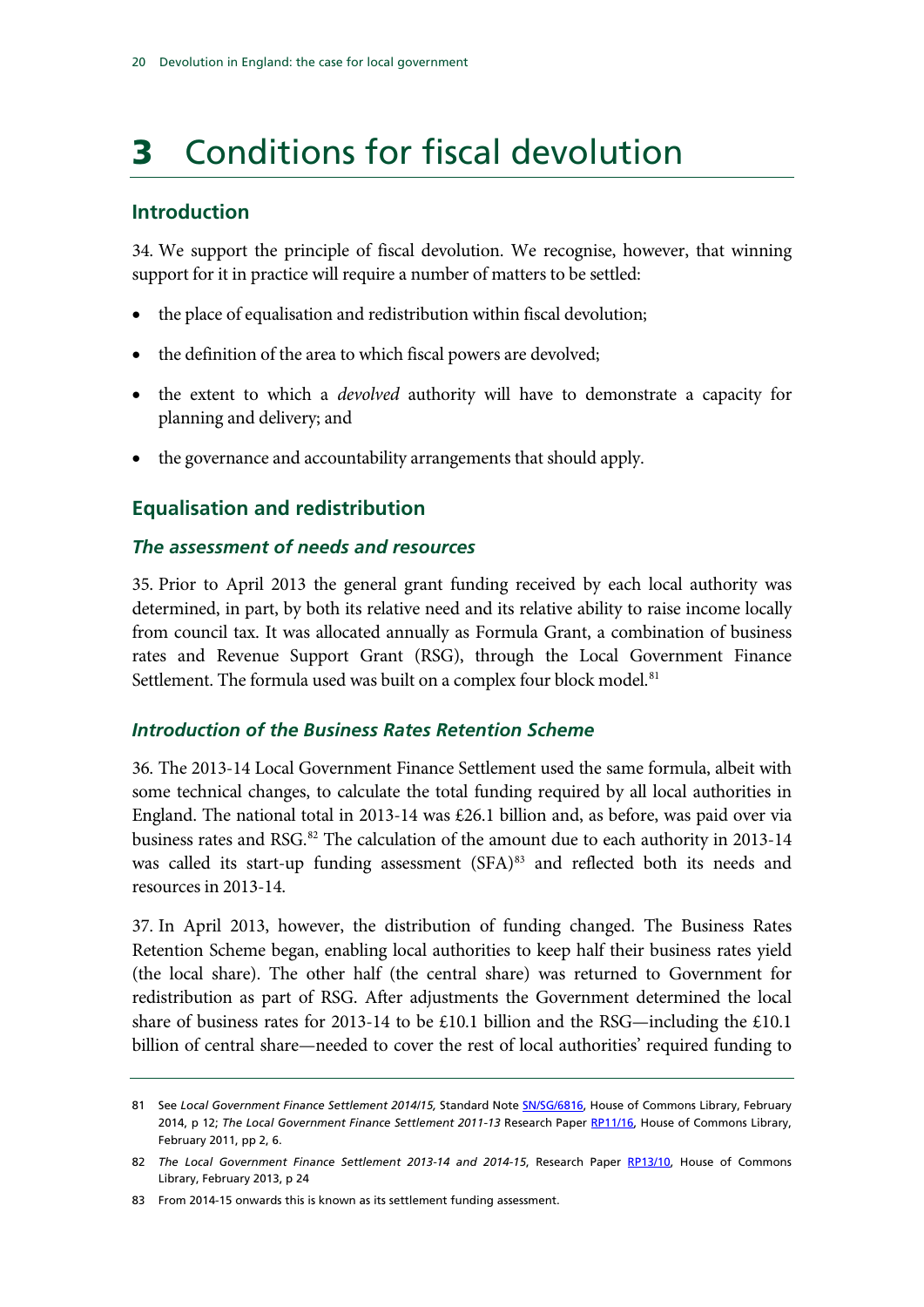be £15.2 billion. The Government used the ratio of 10.1 to 15.2 to determine how much notional SFAs for each local authority would be funded by the local share of business rates and how much by RSG.<sup>[84](#page-22-0)</sup> The Government then estimated every local authority's actual local share of business rates yield. According to whether its local share was higher or lower than its local SFA, the authority then paid a tariff or received a top-up payment.<sup>[85](#page-22-0)</sup>

38. Other key features of the Business Rates Retention Scheme (BRRS) are:

- authorities that experience disproportionate growth in business rates income pay a levy, which is used primarily to fund safety net payments to authorities whose business rates income fall significantly—determined by a proportion set by the Government;
- the system will be reset—with a new assessment of relative needs and relative resources—in future, with Government currently proposing a reset in 2020;
- the top-up and tariff payments remain part of the system over the life of the scheme but are uprated for inflation each year; and
- no changes are made to the way that businesses rates bills are calculated or collected.<sup>[86](#page-22-0)</sup>

A key difference from the earlier system is that, since April 2013 and the introduction of the BRRS, a local authority's funding has been linked to need only through its funding assessment calculated for 2013-14. No re-assessment has been made for the 2014-15 finance settlement.<sup>[87](#page-22-0)</sup>

39. Professor Tony Travers from the London School of Economics explained the consequence of the changes:

If you have full equalisation—and we did for many years—you cannot build up your tax base at all, because any extra tax base you generate will be equalised away. That was the logic of the previous system, which is why the previous Government, and now this one, have taken steps, or at least made an effort, to get away from that arrangement. At the other end of the spectrum, there is a "winner takes all" system, where those who grow build

<span id="page-22-0"></span><sup>84</sup> For example Birmingham's 2013-14 SFA was £783 million, with £313 million funded by the local share of business rates and £430 million by RSG; Birmingham was assessed as needing to fund £313 million of that amount locally. See *The Local Government Finance Settlement 2013-14 and 2014-15*, Research Paper [RP13/10, H](http://www.parliament.uk/briefing-papers/RP13-10/the-local-government-finance-settlement-201314-and-201415)ouse of Commons Library, February 2013, p 25.

<sup>85</sup> Birmingham's estimated local share would bring in £191 million, so it received a top-up payment of £122 million to reach its assessed need for £313 million of funding to be paid for locally. See Department for Communities and Local Government, [Business rates baseline calculations model,](http://www.local.communities.gov.uk/finance/1314/BR_Baselines_calc_model.xls) accessed 10 June 2014.

<sup>86</sup> *The Local Government Finance Settlement 2013-14 and 2014-15*, Research Paper [RP13/10,](http://www.parliament.uk/briefing-papers/RP13-10/the-local-government-finance-settlement-201314-and-201415) House of Commons Library, February 2013, p 27. The Local Government Finance Act 1988 provided for national non-domestic rates to be held in a separate account, audited by the National Audit Office; the Local Government Finance Act 2012 amended this provision.

<sup>87</sup> *The Local Government Finance Settlement 2013-14 and 2014-15*, Research Paper [RP13/10,](http://www.parliament.uk/briefing-papers/RP13-10/the-local-government-finance-settlement-201314-and-201415) House of Commons Library, February 2013, pp 23, 36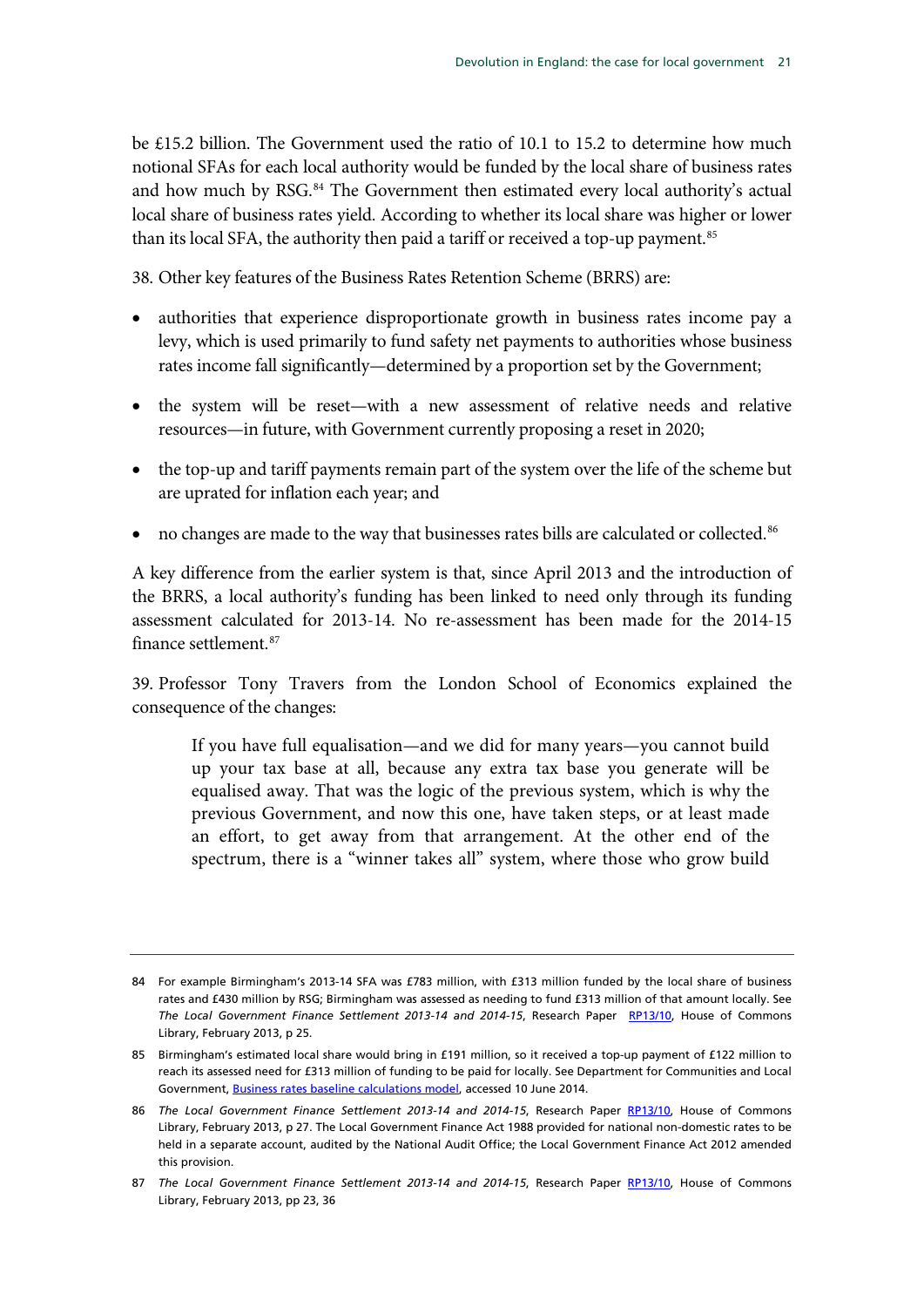up their tax base, and those who do not lose everything; as their tax base declines, everything within that declines.<sup>[88](#page-23-1)</sup>

The LGA has voiced its concerns about the operation of the BRRS but does not wish to go back to the old system of central Government redistribution of all yield. Indeed, in its evidence it called for 100% local retention of business rates.<sup>[89](#page-23-1)</sup>

40. **The new system of local government finance introduced in 2013-14 appears to have broad, but not universal, acceptance among local authorities. It was an improvement on previous arrangements but its operation still causes some concern. Significantly, it recognises the equalisation of needs and resources at the outset but thereafter incentivises local growth and provides some autonomy, albeit with limits on "excessive" gain and untoward loss in any one area. We refer later in this Report to these limits, the precise nature of which should be agreed between central and local government.**

#### <span id="page-23-0"></span>*London Finance Commission proposals*

41. In its report the London Finance Commission (LFC) set out its proposals for addressing equalisation and distribution in the event of London assuming responsibility for its local property taxes and greater borrowing powers:

In order to ensure that the Exchequer, and thus other parts of the UK, did not lose out as the result of any transfer of taxes to London there would need to be an equivalent off setting reduction in the grants received by London [...] This off-set could be achieved either by reductions in the residual Revenue support grant or by changes to transport funding.<sup>[90](#page-23-1)</sup>

We note that the LFC did *not* recommend at the outset of fiscal devolution in the capital an assessment of London's relative need and resources—its ability to raise income locally. Nor, in contrast to the BRRS, did it have any proposals for:

- consequent opening tariffs or top-ups London might pay or receive;
- a levy on disproportionate growth London might experience;
- what would happen in the event of a serious reduction in tax revenue; or
- a reset point, when a fresh assessment would be made of London's need and income.

42. The absence of these arrangements and the omission of a proposal for a reset would take the system of local government finance further along Professor Travers's spectrum from equalisation. During our inquiry, we heard that some areas might struggle to develop or maintain their tax base. They might not therefore be able to take advantage of the potential benefits of fiscal devolution and would require some form of redistributive

<span id="page-23-1"></span><sup>88</sup> Q415

<sup>89</sup> See Local Government Association, *[Rewiring Public Services](http://www.local.gov.uk/documents/10180/11531/The+story+so+far+-+business+rate+retention.pdf/2175c47c-6916-4b93-add8-c2201db60482)* (December 2013); and LGA [\(FDC0005\)](http://data.parliament.uk/WrittenEvidence/CommitteeEvidence.svc/EvidenceDocument/Communities%20and%20Local%20Government/Fiscal%20devolution%20to%20cities%20and%20city%20regions/written/4852.html) para 29.2.

<sup>90</sup> *[Raising the Capital: the report of the London Finance Commission](http://www.london.gov.uk/sites/default/files/Raising%20the%20capital.pdf)*, p 76, paras 2 and 3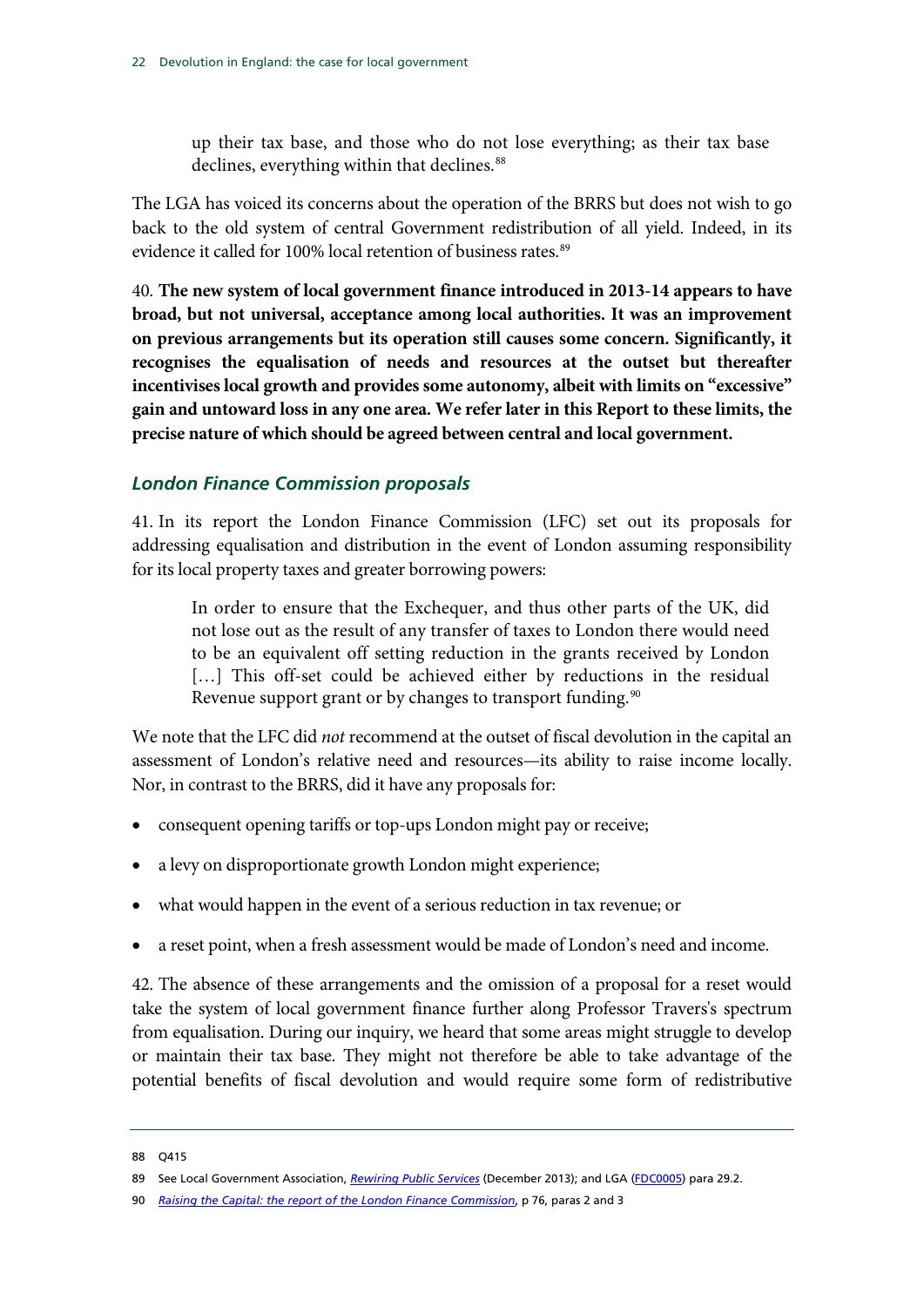support.<sup>[91](#page-24-1)</sup> At the other end of the spectrum, if, for example, London took over responsibility and receipts for stamp duty, without a levy on excessive growth in a strong housing market, it would receive a windfall tax unrelated to incentives to promote economic growth.

#### <span id="page-24-0"></span>*Setting a starting point for fiscal devolution*

43. The equalisation model involving the BRRS could provide a starting point for negotiations between central Government and local authorities seeking fiscal devolution. The LFC said it "would be easy enough" for the DCLG to adopt a similar approach to the retention of business rates.<sup>[92](#page-24-1)</sup> The Core Cities pointed out that the top-up and tariff scheme could "evolve" to deal with changes in needs and resources, "and although focused currently on business rates, has essentially created a framework through which any fiscal reform might operate".<sup>[93](#page-24-1)</sup> There was in fact broad support for an equalisation mechanism operating within fiscal devolution. Jules Pipe, Chair of London Councils and Mayor of Hackney, said that "we do not have a specific model at the moment". But when we asked him whether such a model would be a good idea, he replied, "Yes is the short answer."<sup>[94](#page-24-1)</sup> Cllr Nick Forbes, from Core Cities, said fiscal devolution would not give London substantially more revenue if there was "a proper rebalancing and a proper rebasing, according to a new formula or funding settlement".[95](#page-24-1)

|                           | 2012-13 Formula grant | 2012-13 combined stamp duty<br>and business rate yield <sup>96</sup> |
|---------------------------|-----------------------|----------------------------------------------------------------------|
| Greater London            | £6.27 billion         | £9.31 billion                                                        |
| <b>Greater Manchester</b> | £1.30 billion         | £1.12 billion                                                        |
| <b>West Midlands</b>      | £1.49 billion         | £1.03 billion                                                        |
| <b>West Yorkshire</b>     | £961 million          | £846 million                                                         |
| Lancashire                | £429 million          | £384 million                                                         |
| South Yorkshire           | £652 million          | £454 million                                                         |
| Tyne and Wear             | £609 million          | £439 million                                                         |
| Oxfordshire               | £149 million          | £393 million                                                         |

44. The table shows that needs, funded by formula grant, and resources, as provided by stamp duty and business rates, are not evenly matched. Some adjustment would need to take place. It would not be possible, however, to replicate the full arrangements of the BRRS scheme for full business rates retention and devolution of stamp duty because—as we explain in more detail in the next chapter—we envisage fiscal devolution being a

<span id="page-24-1"></span><sup>91</sup> Q111 [Tom Riordan], [Cllr Hodge]; Q157 [Cllr Box]

<sup>92</sup> *[Raising the Capital: the report of the London Finance Commission](http://www.london.gov.uk/sites/default/files/Raising%20the%20capital.pdf)*, p 76, para 3

<sup>93</sup> Core Cities [\(FDC0008\)](http://data.parliament.uk/WrittenEvidence/CommitteeEvidence.svc/EvidenceDocument/Communities%20and%20Local%20Government/Fiscal%20devolution%20to%20cities%20and%20city%20regions/written/4894.html) para 3.9

<sup>94</sup> Qq288-89

<sup>95</sup> Q363

<sup>96</sup> See Department for Communities and Local Government, [Changes in Grant Allocations: 2012-13 compared to Adjusted 2011-12](http://www.local.communities.gov.uk/finance/1213/chng.xls)  [\(amounts, except for Greater London, exclude police funding\); S](http://www.local.communities.gov.uk/finance/1213/chng.xls)tamp duty figures, see HM Revenue and Customs, *[UK Stamp Tax](https://www.gov.uk/government/uploads/system/uploads/attachment_data/file/249656/stamp-tax-sep13.pdf)  [Statistics 2012-13](https://www.gov.uk/government/uploads/system/uploads/attachment_data/file/249656/stamp-tax-sep13.pdf)* (September 2013), table 4.2. For business rate figures, see Department for Communities and Local Government, ["Collection rates for Council Tax and non-domestic](https://www.gov.uk/government/publications/collection-rates-for-council-tax-and-non-domestic-rates-in-england-2012-to-2013) rates in England, 2012 to 2013", table 4, accessed 17 May 2014. Figures for West Midlands, Greater Manchester, South Yorkshire, West Yorkshire and Tyne and Wear are for met county areas.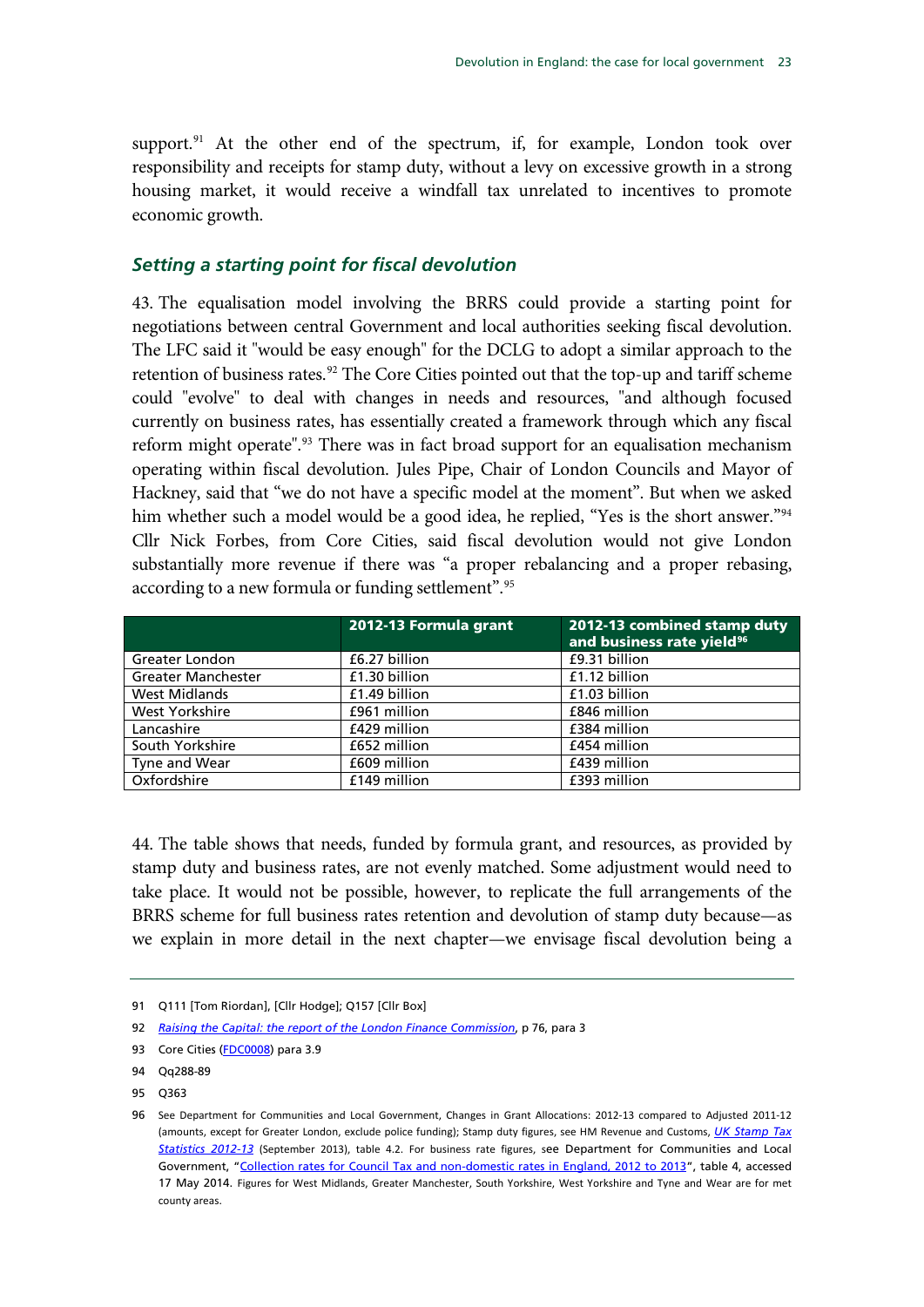piecemeal process as groups of local authorities seek packages of devolution. But certain features of the BRRS should be retained. Given that a local authority area's funding assessment is resourced only by business rates, RSG and certain smaller grants, this would allow every devolved area to offset roughly these same grants against their devolved tax yields.<sup>[97](#page-25-1)</sup> If an area's devolved tax yield were higher than its funding assessment, however, it might offset the difference against other grants.<sup>[98](#page-25-1)</sup>

45. **Through the Business Rates Retention Scheme, England has a system which balances equalisation and incentives for local growth. It provides a useful signpost for further fiscal devolution. First, it was set up on the basis of an assessment of need and resources. Second, there is a period of stability without further equalisation and redistribution, to provide an incentive to local authorities to increase and retain revenue, and, third, it is predicated on periodic re-assessments of needs and resources—the first will be in 2020. For further fiscal devolution local and central Government will need to take the model and develop it to establish an agreed approach. We therefore consider that similar arrangements, incorporating equalisation, should feature in any process of significant fiscal devolution, which we expect a limited number of local authorities to pursue initially. This will ensure a degree of fairness to begin with, balancing needs and resources with incentives to improve the local economy. If fiscal devolution does not include these principles, it could become a system in which the winner takes all.**

#### <span id="page-25-0"></span>*Treatment of disproportionate growth*

46. We envisage that for fiscal devolution to work authorities should be able to keep a portion of the growth in the yield of a devolved tax. Without that the incentive to grow the local economy could be blunted. We considered whether in cases the growth of tax yield could be so great as to justify a limit on the amount the devolved authorities could retain. The Mayor of London told us that he was not keen on a "complicated claw-back mechanism".[99](#page-25-1) He said that London should retain any uplift in devolved property tax revenues and instead central Government "would collect and redistribute" an amount related to the uplift through "other tax revenues (such as income tax and corporation tax),

<span id="page-25-1"></span><sup>97</sup> The specific grants used to cover the funding assessment are: 2011-12 Council Tax Freeze Grant, excluding the amount that will be paid to Local Policing bodies; Council Tax Support Grant, excluding the amount that will be paid to Local Policing bodies; Early Intervention Grant, excluding funding for free education for two-year olds; Greater London Authority General Grant; a proportion of Greater London Authority Transport Grant; Bus Services Operators Grant in London; Homelessness Prevention Grant; a proportion of Lead Local Flood Authorities Grant; and Learning Disability and Health Reform Grant. Department for Communities and Local Government, [A guide to the](https://www.gov.uk/government/uploads/system/uploads/attachment_data/file/266886/LGFS_Guide.pdf)  [local government finance settlement in England,](https://www.gov.uk/government/uploads/system/uploads/attachment_data/file/266886/LGFS_Guide.pdf) para 38.

<sup>98</sup> Local authorities receive a number of ring-fenced and non-ring-fenced grants—outside their settlement funding assessment—from different Government Departments. London, for example, receives a Transport for London grant from the Department for Transport. A list of such grants can be found at Department for Communities and Local Government, [Business rates retention and the local government finance settlement: a practitioners guide,](http://www.local.communities.gov.uk/finance/1314/practitionersguides.pdf) February 2013, annex C.

<sup>99</sup> Qq 253, 255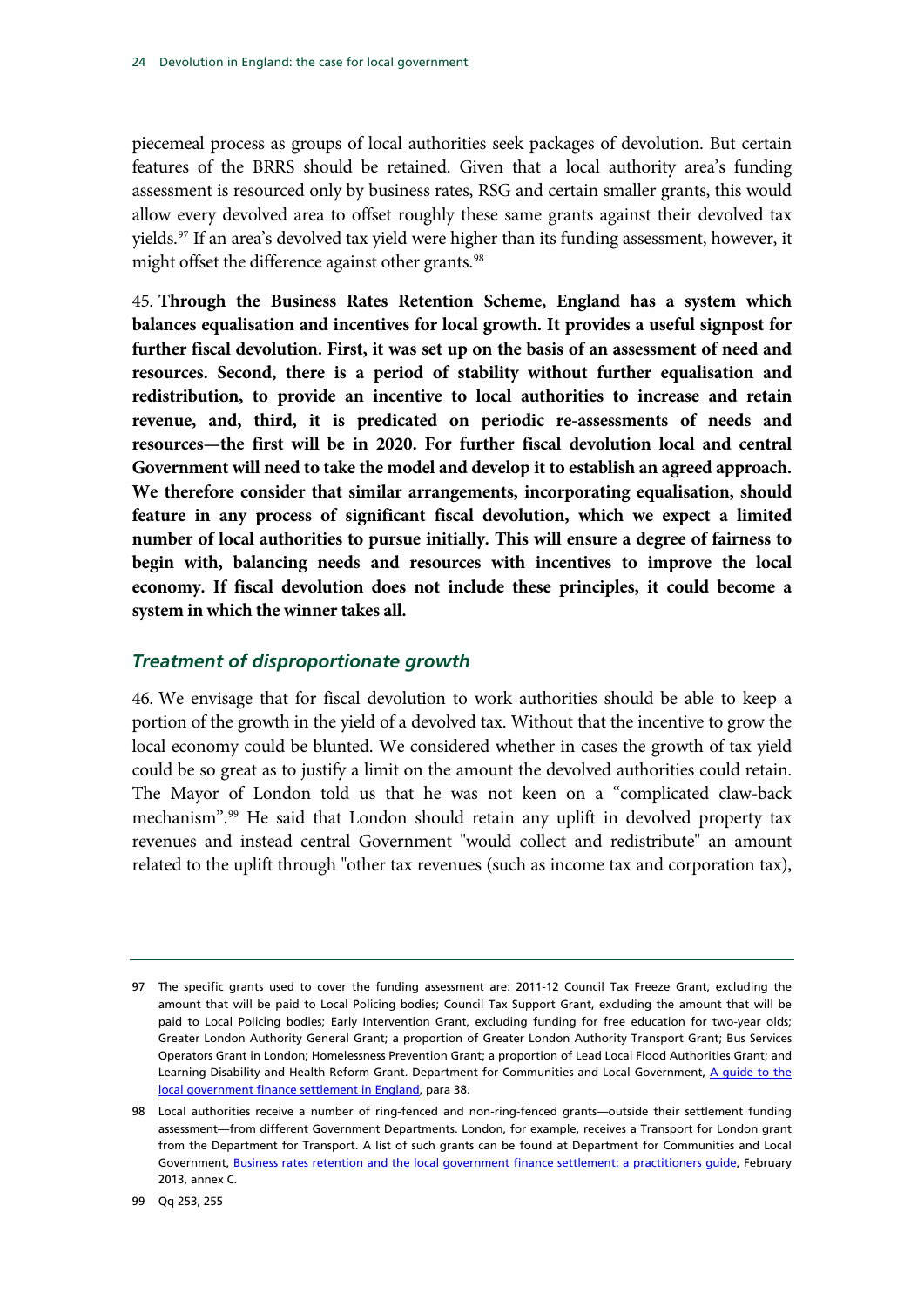which make up by far the majority of overall tax revenues (around 88 per cent, according to our estimates).<sup>[100](#page-26-0)</sup>

47. **We do not consider that a putative general uplift in taxes such as income tax and corporation tax would provide a satisfactory redistributive arrangement under fiscal devolution to areas outside London. First, it is likely to be difficult to identify and quantify. Second, the use of the yield from these taxes will be subject to the Government's competing priorities, including deficit reduction. Third, under current Treasury rules, it would count against the Total Managed Expenditure limit, the control on gross UK spending, and so either the Government would have to raise the limit or offset it with a reduction elsewhere. We conclude that such an approach, on which we received no detailed costings or calculations, is unlikely to command support**. (We examine Total Managed Expenditure further in chapter [5.](#page-50-0))

48. Stamp duty, which we examine further in chapter [5](#page-50-0) as a candidate for inclusion in fiscal devolution, provides a case study of a tax that is not only volatile but unevenly spread across England as the table below illustrates.

| Stamp duty yield <sup>101</sup> | 2009-10       | $2012 - 13$   | % increase | 2012-13 yield<br>per head <sup>102</sup> |
|---------------------------------|---------------|---------------|------------|------------------------------------------|
| Greater London                  | £1.55 billion | £2.86 billion | 85%        | £348                                     |
| <b>Greater Manchester</b>       | £90 million   | £120 million  | 33%        | £44                                      |
| Oxfordshire                     | £94 million   | £116 million  | 23%        | £177                                     |
| <b>West Midlands</b>            | £80 million   | £109 million  | 36%        | £107                                     |
| West Yorkshire                  | £70 million   | £87 million   | 24%        | £39                                      |
| Lancashire                      | £41 million   | £49 million   | 20%        | £41                                      |
| South Yorkshire                 | £40 million   | £46 million   | 15%        | £34                                      |
| Tyne and Wear                   | £42 million   | £42 million   | 0%         | £38                                      |

The table shows that London's stamp duty yield was £1.55 billion in 2009-10 and £2.86 billion in 2012-13, an increase of 85%. [103](#page-26-0) Greater Manchester's yield was £90 million in 2009-10 and £120 million in 2012-13, an increase of 33%. South Yorkshire's take rose by 15%. Tyne and Wear saw no change.<sup>[104](#page-26-0)</sup> Professor Travers pointed out that outside London stamp duty operated in "a reasonably ordinary way". But in London he said that there was a "curious" property market, so for London's local authorities "it is a bit of a gamble" as "it works both ways. Is this the top of the boom, or is four years or four months out (from) the

<span id="page-26-0"></span><sup>100</sup> Mayor of London [\(FDC0029\)](http://data.parliament.uk/WrittenEvidence/CommitteeEvidence.svc/EvidenceDocument/Communities%20and%20Local%20Government/Fiscal%20devolution%20to%20cities%20and%20city%20regions/written/4949.html) para 40

<sup>101</sup> See HM Revenue and Customs, *[UK Stamp Tax Statistics 2012-13](https://www.gov.uk/government/uploads/system/uploads/attachment_data/file/249656/stamp-tax-sep13.pdf)* (September 2013), table 4.2. Figures for West Midlands, Greater Manchester, South Yorkshire, West Yorkshire and Tyne and Wear are for met county areas.

<sup>102</sup> Population statistics used to calculate 2012-13 per head yield based on 2011 census; see "2011 census results: how [many people live in your local authority?"](http://www.theguardian.com/uk/datablog/2012/jul/16/2011-census-results-data#data), The Guardian, accessed 9 June 2014.

<sup>103 2009-10</sup> to 2011-12, see HM Revenue and Customs, "Stamp Duty Land Tax, by Local Authority, County and [Government office region"](https://www.gov.uk/government/publications/stamp-duty-land-tax-by-local-authority-county-and-government-office-region), accessed 18 May 2014; 2012-13, see HM Revenue and Customs, *[UK Stamp Tax Statistics](https://www.gov.uk/government/uploads/system/uploads/attachment_data/file/249656/stamp-tax-sep13.pdf)  [2012-13](https://www.gov.uk/government/uploads/system/uploads/attachment_data/file/249656/stamp-tax-sep13.pdf)*, (September 2013), table 4.2.

<sup>104</sup> 2009-10; see HM Revenue and Customs, ["Stamp Duty Land Tax, by Local Authority, County and Government office](https://www.gov.uk/government/publications/stamp-duty-land-tax-by-local-authority-county-and-government-office-region)  [region"](https://www.gov.uk/government/publications/stamp-duty-land-tax-by-local-authority-county-and-government-office-region), accessed 18 May 2014; 2012-13, see HM Revenue and Customs, *[UK Stamp Tax Statistics 2012-13](https://www.gov.uk/government/uploads/system/uploads/attachment_data/file/249656/stamp-tax-sep13.pdf)* (September 2013), table 4.2.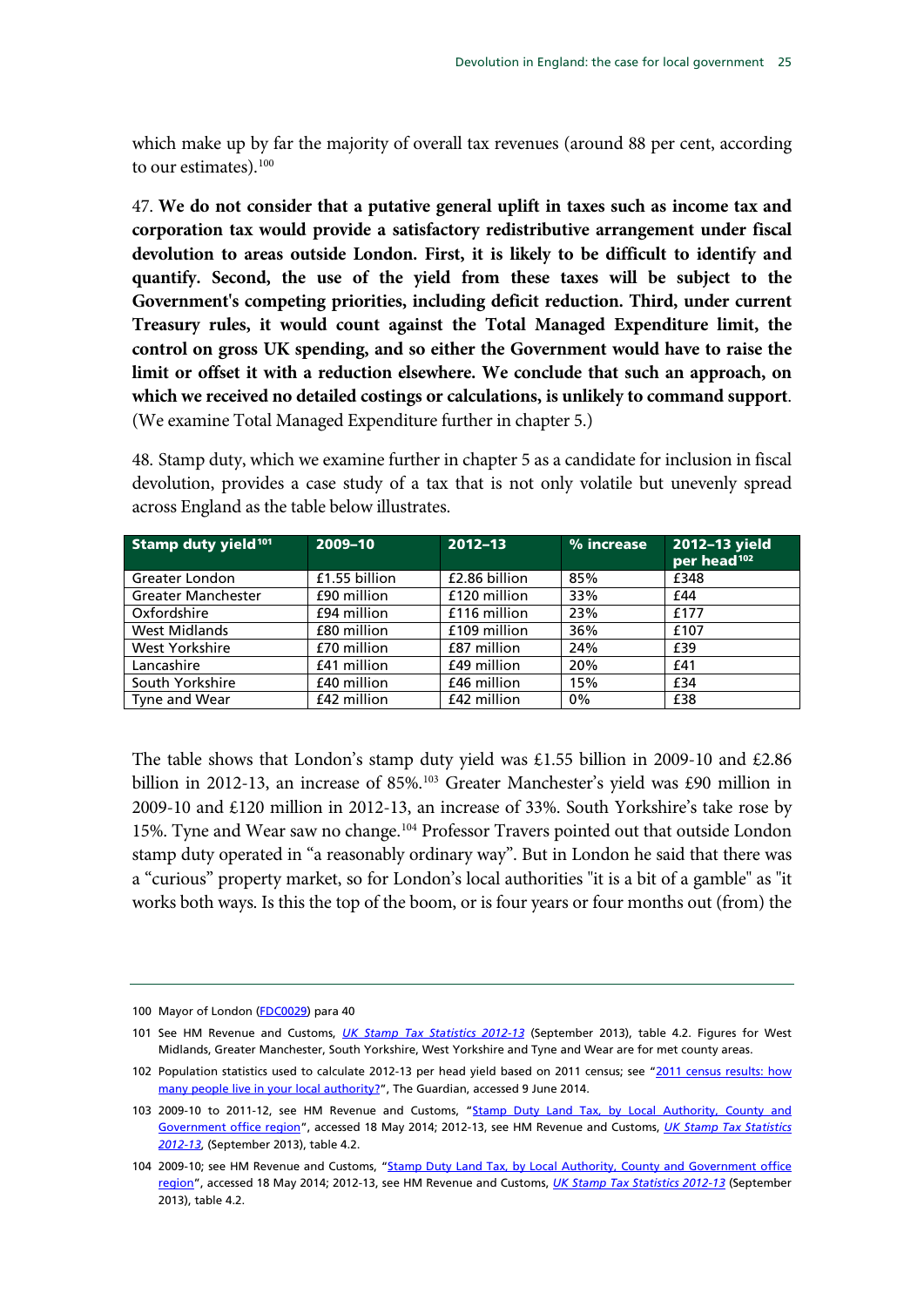top of the boom?"[105](#page-27-1) Cllr Forbes envisaged that there would be a swapping of property taxes for revenue-formula grants but he said:

We cannot get away from this point about resource equalisation. If we simply ring-fence existing property taxes within an area, that does not take account of historic circumstances, of what has gone before or of how we got to where we are now. What we need is an independent review of the allocation process, which would kick-start this whole thing off and re-establish that principle of resource equalisation.<sup>[106](#page-27-1)</sup>

The BRRS includes a levy which might be adapted for fiscal devolution, where the devolved authorities' tax yield exceeded their needs assessment or grants offset. Under the BRRS a large difference between yield and need means a large levy. The levy is capped at 50p in the pound and calculated annually to take account of any increase in yield. [107](#page-27-1)

49. **London's stamp duty yield increased by 85% between 2009-10 and 2012-13 dramatically more than any other area, including the Core Cities. By any objective measure, London's relative spending requirements could not have increased by 85% over the same period. Its yield per head of population was also considerably more than elsewhere. If a similar increase in stamp duty yield, or indeed in business rate yield, occurred in future, the question whether a local area was solely responsible for it, or the beneficiary of a windfall due to national economic circumstances, would need to be addressed. In our view there has to be a levy on disproportionate tax yield growth.**

#### <span id="page-27-0"></span>*Reassessment and rebasing*

50. The BRRS will be reset in 2020 to take account of changes of relative need and resources.[108](#page-27-1) At the reset point, new equalisation adjustments will be employed to take account of the intervening period and its impact on relative need and ability to raise income locally. Reflecting the LFC position Mayor Johnson said he "could look" at a reset, but "would prefer just a clean devolution".<sup>[109](#page-27-1)</sup> In other words once, tax yield was swapped for grant there would be no further changes.

<span id="page-27-1"></span><sup>105</sup> Q420

<sup>106</sup> Q333

<sup>107</sup> Under the BRRS any growth in such an authority's yield is considered disproportionate, because a 1% increase in its business rates yield is worth more than a 1% increase in its needs assessment. But the levy is capped and tapers according to the difference in yield and need. For example, Westminster's estimated 2013-14 local share of business rates yield was £523 million, while its needs assessment was £78 million. Its levy was calculated at 85p in the pound but capped at 50p. In contrast Hammersmith and Fulham's yield was £56 million, while its needs assessment was £54 million, so its levy was only 0.05p in the pound. See 'The Local Government Finance Settlement 2013-14 and 2014- 15', House of Commons Library Research Paper [13/10,](http://www.google.co.uk/url?sa=t&rct=j&q=&esrc=s&frm=1&source=web&cd=4&cad=rja&uact=8&ved=0CDYQFjAD&url=http%3A%2F%2Fwww.parliament.uk%2Fbriefing-papers%2FRP13-10.pdf&ei=-vSrU5-EAon2O4yNgfgL&usg=AFQjCNEFZnw60271vAp6lUT9nxkMrluHiA) p 33.

<sup>108</sup> *The Local Government Finance Settlement 2013-14 and 2014-15*, Research Paper [RP13/10,](http://www.parliament.uk/briefing-papers/RP13-10/the-local-government-finance-settlement-201314-and-201415) House of Commons Library, p 35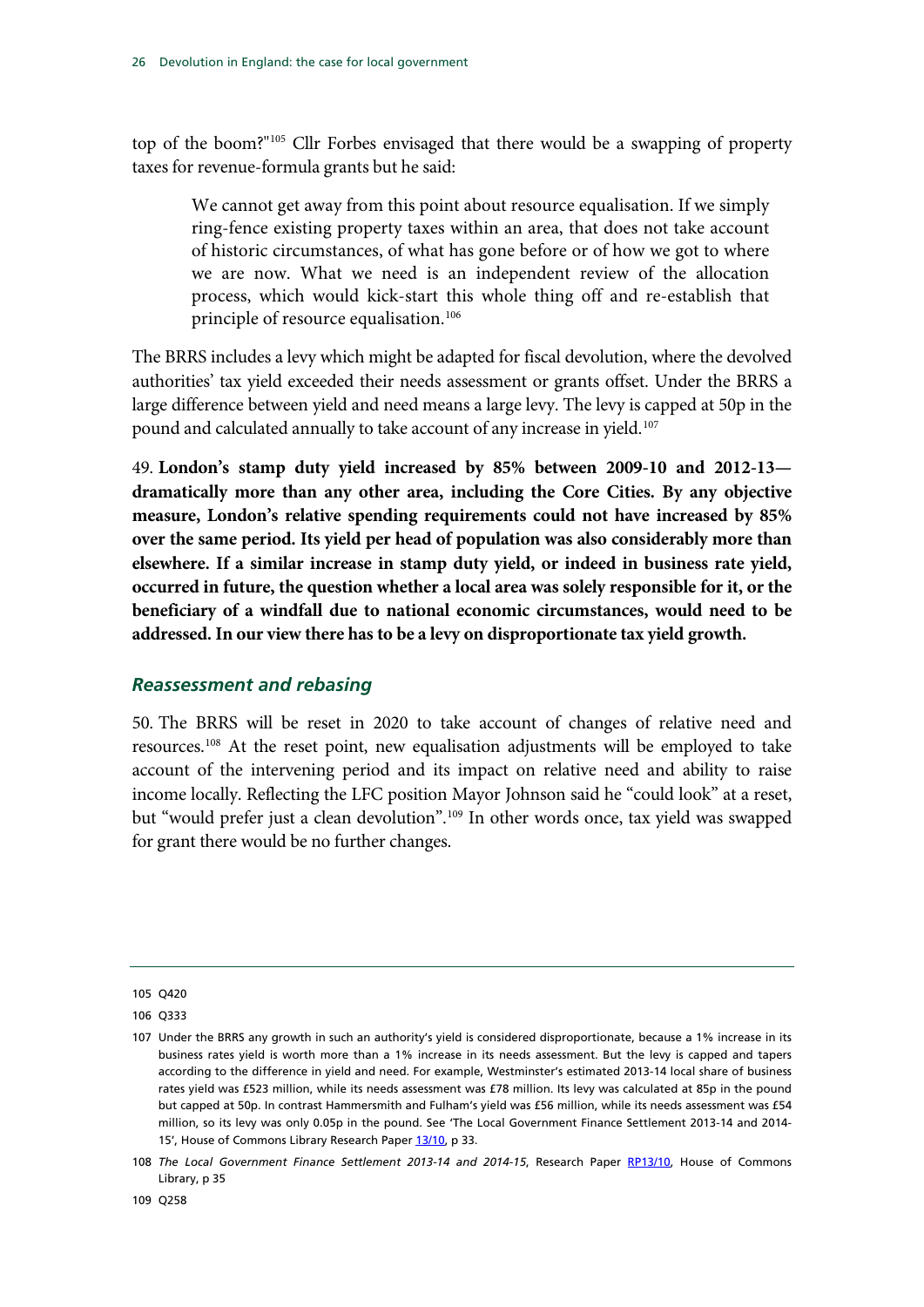51. Even with the relatively more stable and predictable business rates we heard that over time changes could be significant. The variation in yields across city and county regions is set out below.

| <b>Business rates yield<sup>110</sup></b> | 2009-10       | $2012 - 13$   | % increase | 2012-13 yield<br>per head |
|-------------------------------------------|---------------|---------------|------------|---------------------------|
| Greater London                            | £5.10 billion | £6.45 billion | 26%        | £786                      |
| <b>Greater Manchester</b>                 | £942 million  | £1.01 billion | 6%         | £373                      |
| <b>West Midlands</b>                      | £897 million  | £934 million  | 4%         | £345                      |
| West Yorkshire                            | £696 million  | £759 million  | 9%         | £343                      |
| South Yorkshire                           | £379 million  | £408 million  | 8%         | £304                      |
| Tyne and Wear                             | £360 million  | £397 million  | 10%        | £360                      |
| Lancashire                                | £295 million  | £335 million  | 14%        | £286                      |
| Oxfordshire                               | £267 million  | £277 million  | 4%         | £424                      |

52. The table shows that between 2009-10 and 2012-13 London's business rate revenue increased from £5.1 billion to £6.45 billion, a rise of 26%; Greater Manchester's by  $6\%$ .<sup>[111](#page-28-0)</sup> Sir Merrick Cockell said he envisaged a new equalisation settlement having to be able to cope with local conditions and needs changing, such as a major employer leaving an area or new investment creating a disproportionate benefit.<sup>112</sup> He told us:

as happens now, money would go from parts of the country that have vast surpluses on business rates. That is something that when I was the leader of Kensington and Chelsea I was committed to, and leaders of Westminster and others, particularly in central London, are absolutely committed to. [Business rates] have to be shared appropriately with the rest of the country but that would be part of that new formula.<sup>[113](#page-28-0)</sup>

Jules Pipe, Mayor of Hackney, agreed there ought to be "some sort of tax, take for the rest of the country, on disproportionate benefit" in London. [114](#page-28-0) Sir Merrick, speaking for the LGA, added that if London was removed from equalisation, "and you let London do things for itself, there could be risks to the rest of the economy".[115](#page-28-0) The LGA's view was that "overall there is a balance, and if you look four years hence, overall in local government we could be self-sufficient, but that would require equalisation".[116](#page-28-0) Lord Smith of Leigh, chair of the Greater Manchester Combined Authority, shared this approach:

- 114 Q290
- 115 Qq395,397
- 116 Q405

<span id="page-28-0"></span><sup>110</sup> See Department for Communities and Local Government, ["Collection rates for Council Tax and non-domestic rates](https://www.gov.uk/government/publications/collection-rates-for-council-tax-and-non-domestic-rates-in-england-2012-to-2013)  [in England, 2012 to 2013"](https://www.gov.uk/government/publications/collection-rates-for-council-tax-and-non-domestic-rates-in-england-2012-to-2013), table 4, accessed 17 May 2014. Figures for West Midlands, Greater Manchester, South Yorkshire, West Yorkshire and Tyne and Wear are for met county areas. Population statistics used to calculate 2012- 13 per head yield based on 2011 census. See ["2011 census results: how many people live in your local authority?"](http://www.theguardian.com/uk/datablog/2012/jul/16/2011-census-results-data#data), *The Guardian,* accessed 9 June 2014.

<sup>111</sup> Department for Communities and Local Government, "Collection rates for Council Tax and national non-domestic [rates in England 2009](https://www.gov.uk/government/publications/collection-rates-for-council-tax-and-national-non-domestic-rates-in-england-2009-to-2010) to 2010", table 5, and ["Collection rates for Council Tax and non-domestic rates in England,](https://www.gov.uk/government/publications/collection-rates-for-council-tax-and-non-domestic-rates-in-england-2012-to-2013)  [2012 to 2013"](https://www.gov.uk/government/publications/collection-rates-for-council-tax-and-non-domestic-rates-in-england-2012-to-2013), table 4, accessed 17 May 2014. Westminster City Council's business rates revenue rose from £1.1bn to £1.65 billion in the same period, while Kensington and Chelsea's went from £213 million to £268 million.

<sup>112</sup> Q378

<sup>113</sup> Q395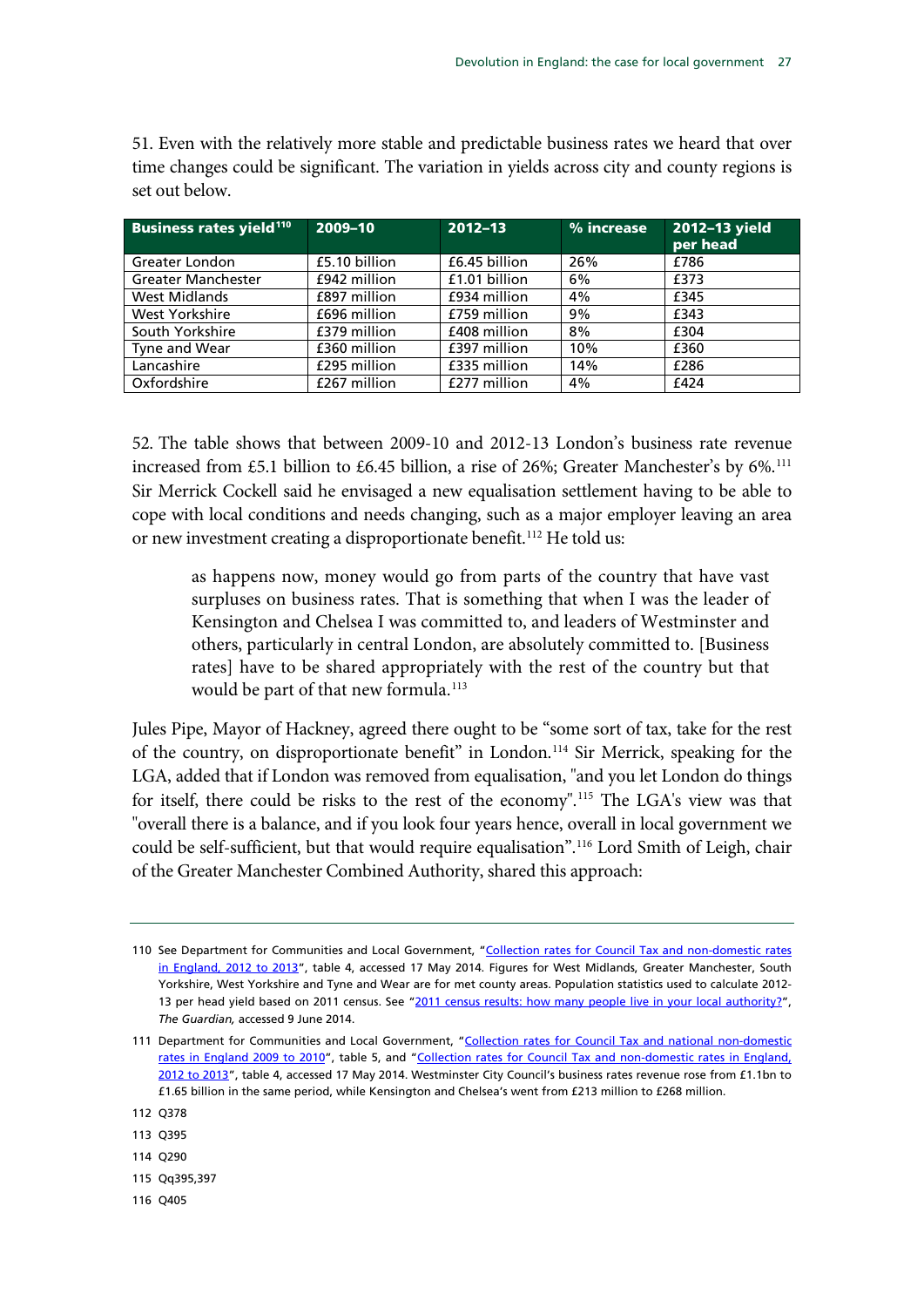we do not want to be people who are always on the receiving end. We want to create a successful economic and social background so we can get away from that, but there may then be economic change that means other parts of the country need support. We will willingly give that.<sup>[117](#page-29-1)</sup>

53. Cllr Nick Forbes also argued the case for a periodic reset:

The position of the Core Cities is that it would be sensible to build in a review process over a longer period of time. The rationale for that would be that if we were having this debate 40 years ago, I would be snapping at your heels to have the settlement for my area, because we had a huge manufacturing industry […] Yet that has changed, because the economy has changed over the last 40 years. We need something that takes account of the bigger forces at play above and beyond local determination.<sup>[118](#page-29-1)</sup>

54. It was also recognised that outside any system of equalisation central Government would continue to step in to help poor-performing areas. Professor Travers told us even if the system were much more about "winner takes all" government would inevitably intervene.<sup>[119](#page-29-1)</sup> We also raised with Professor Travers the issue of devolved tax yield being used for revenue purposes, such as to fund social care, while other non-devolved areas were subject to central Government cuts affecting their ability to fund such services. Such discrepancies could be addressed through a periodic reassessment of needs and resources.

55. Ed Cox, from IPPR North suggested that rebasing of devolved fiscal measures and funding formulas should be carried out independently as:

There needs to be a reset process every 10 years to allow the system to run for a decent length of time and build up certain incentives; and I would suggest that we consider some kind of independent body, rather than expect it is in any political party's interest to actually revalue or reset equalisation measures at any given point in time.<sup>[120](#page-29-1)</sup>

#### <span id="page-29-0"></span>*Conclusions on a system of equalisation and redistribution*

56. **We conclude that for a system of fiscal devolution to balance equalisation and incentives it has to: start with an assessment of need and resources; have a mechanism for reallocating disproportionate tax yield growth; and include periodic reassessments. The operation of the arrangements will be for agreement between local and central government but we recommend that before fiscal devolution take place in an area:**

a) **the negotiations for the package are carried out on the basis of a current assessment of need—either the 2013-14 assessment or a subsequent reassessment;**

<span id="page-29-1"></span><sup>117</sup> Q239

<sup>118</sup> Q335; see also Q215 [Sir Richard Leese].

<sup>119</sup> Q438

<sup>120</sup> Qq 155, 157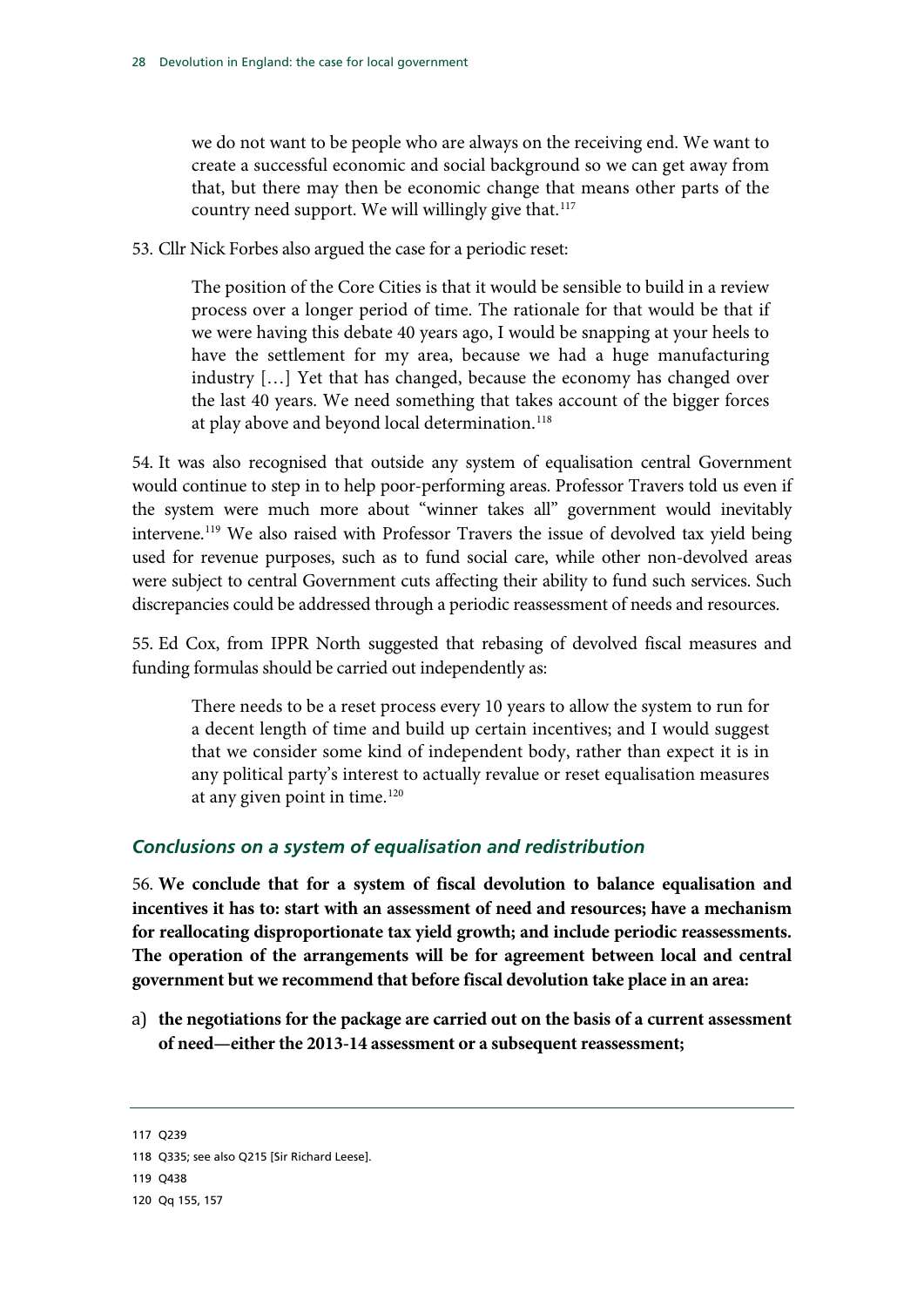- b) **negotiations take place on the basis of an up-to-date assessment of projected income from the taxes to be devolved up to the next reassessment;**
- c) **the arrangement would operate by offsetting grants and support paid by central Government for local authority control of taxes;**
- d) **the parties agree an excessive rate of increase in the yield of the devolved taxes above which a levy will apply; and**
- e) **the parties acknowledge and agree that a reassessment of need and resources will take place after specified periods.**

#### <span id="page-30-0"></span>*The levy*

57. **We make no detailed recommendation on the levy beyond that, although it should be part of the arrangements for fiscal devolution, it should only come into operation in exceptional circumstances. It should not be set so low as to stifle dynamic local authorities' attempts to stimulate economic development but should aim to capture windfall taxes.**

#### <span id="page-30-1"></span>*The safety net and use of specific grants*

58. The system needs to be able to cope with the point Sir Merrick Cockell made about local conditions changing radically for the worse—such as when a major employer closes down. *The levy will be derived from taxes devolved to local government. We recommend the levy from disproportionate growth in yield be held in an account by the Government. This should be ring-fenced and, by law, protected for use as a fund to provide a safety net for an area facing a significant and uncontrolled revenue shortfall, but explicitly exclude under-performing authorities. It should also be available to be redistributed to all local authorities. As is the case now, we would expect provision from other funds met from general taxation and disbursed to local authorities also to be available. In addition, specific grants should be targeted at low-growth areas, and local authorities should control how that money is spent.*

59. **If more powers were devolved, associated funds would have to be transferred from central Government. In the case, for example of the Work programme, which will inevitably operate in areas of high need, such transfers will enable further redistribution and achieve a strong match of resources to need.**

#### <span id="page-30-2"></span>*The reassessment*

60. *On the reassessment, we recommend that the Government legislate for such an assessment to take place every 10 years. This would ensure the process actually takes place, and local authorities should be clear from the outset that it is an integral part of the process of fiscal devolution. On the reassessment process, we recommend that it be informed by the advice of an independent body, with responsibility for the assessment of needs and resources and the determination of apportionment between local authorities,*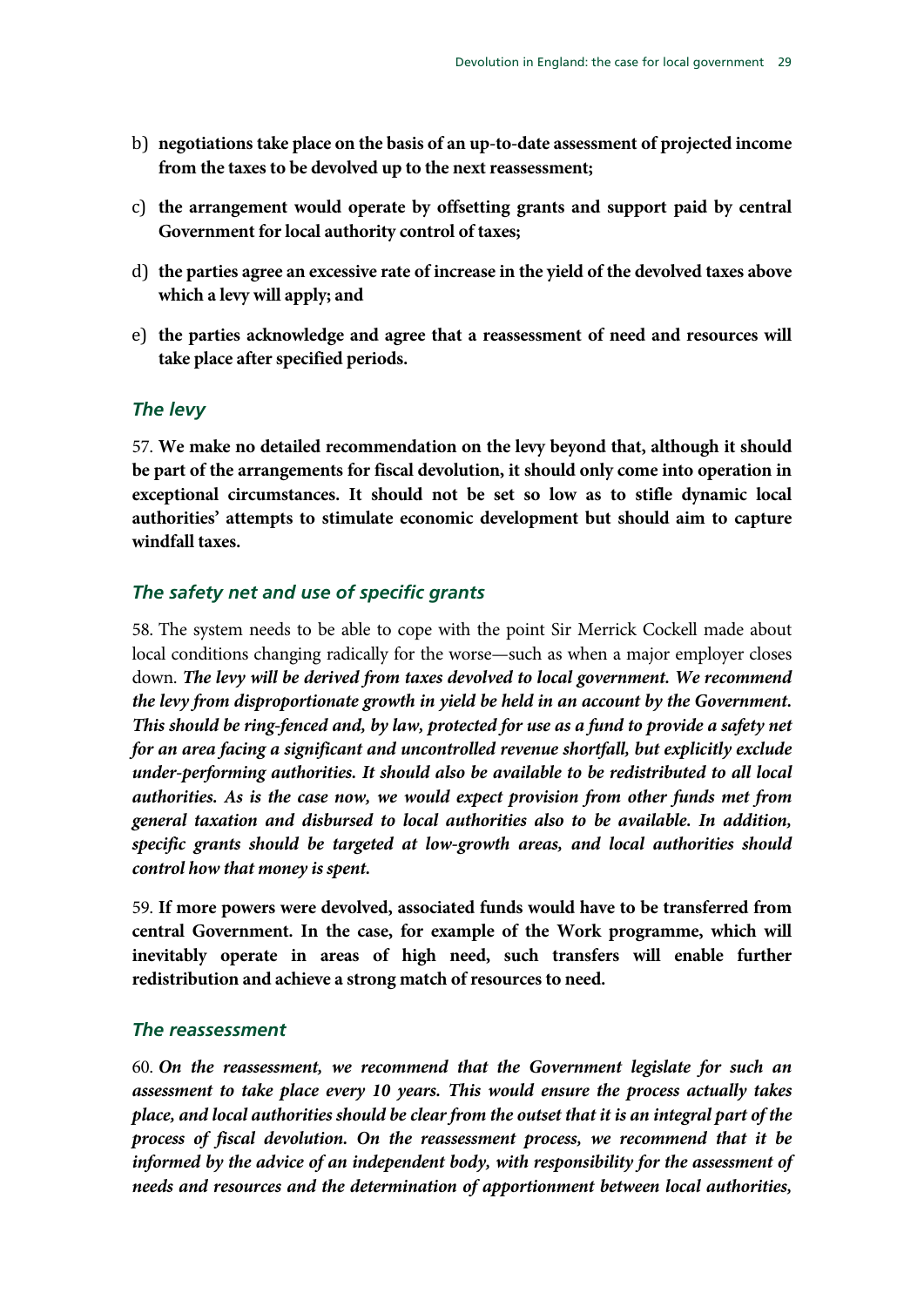*but with the Government determining the national totals of resources for England, and with precepts for major capital projects in devolved areas excluded. This would ensure the process was not only fair but seen to be fair. We recommend that the Chair of the independent body be subject to a confirmation hearing with this Committee.* We discuss Total Managed Expenditure at paragraph [143.](#page-62-1)

61. *The reassessment should allow local authorities to keep a substantial proportion of the improvement since the previous assessment. It should not reward those areas that have made no effort to grow.* **We consider that a system incorporating the arrangements we have outlined would be fair and make it sustainable in the medium and long-term. It would prevent any area being automatically advantaged—or disadvantaged—at the outset and instil confidence in those areas that might not be in the first wave of fiscal devolution.**

### <span id="page-31-0"></span>**Definition of areas for fiscal devolution**

62. There are several layers of local government in England and a variety of "areas" to which fiscal powers could be devolved. Supporters of fiscal devolution cited economic reasons to justify the devolution to their areas of greater powers to raise money locally.[121](#page-31-1) It would follow that an area seeking devolved powers should be able to demonstrate a potential economic benefit. There was general agreement on the *type* of area with the greatest potential to assume fiscal devolution: the functional economic area. London Councils said the capital could be described as "an economic whole", although its economy functioned through complex overlapping markets, which required strategic oversight and local knowledge.<sup>[122](#page-31-1)</sup> The County Councils Network (CCN) said that "in many cases the functional regional economic area is coterminous with County boundaries and […] fiscal devolution should reflect this reality". But CCN also said counties recognised they were not "complete" functional economic areas and any new arrangements would need to acknowledge strategic links often in different regions.<sup>[123](#page-31-1)</sup>

63. We considered whether the characteristics of the "functional economic area" provided a definition of an area for fiscal devolution. The Centre for Cities noted that successful city economies needed "efficient transport, skilled workers, quality housing, good public space and amenities" but that city economies did not "stop at local authority boundaries […] So

<span id="page-31-1"></span><sup>121</sup> See Mayor of London [\(FDC0029\)](http://data.parliament.uk/WrittenEvidence/CommitteeEvidence.svc/EvidenceDocument/Communities%20and%20Local%20Government/Fiscal%20devolution%20to%20cities%20and%20city%20regions/written/4949.html) paras 4, 12; Core Cities [\(FDC0008\)](http://data.parliament.uk/WrittenEvidence/CommitteeEvidence.svc/EvidenceDocument/Communities%20and%20Local%20Government/Fiscal%20devolution%20to%20cities%20and%20city%20regions/written/4894.html) paras 1.2, 1.3, which said that its member cities, together with their surrounding urban areas, were home to 16 million people and were set to grow by at least 1 million by 2030, generated 27% of England's wealth (more than London), were home to half of the country's leading research universities and contained 28% of highly skilled workers. The County Councils Network [\(FDC0013\)](http://data.parliament.uk/WrittenEvidence/CommitteeEvidence.svc/EvidenceDocument/Communities%20and%20Local%20Government/Fiscal%20devolution%20to%20cities%20and%20city%20regions/written/4912.html) para 2.9, said its member council areas generate over half of all GVA (Gross Value Added) generated outside of London (ONS, 2012), County areas contribute more GVA per head of population than many of the Core Cities (ONS, 2012) […] and that Counties account for more than half the jobs in key sectors such as manufacturing, construction and motor trades (ONS, 2012). Oxfordshire County Council said devolution measures should be considered across England, rather than an assumption of "core city first" devolution. It added that its functional economic geography was coterminous with its county boundary. See [\(FDC0017\)](http://data.parliament.uk/WrittenEvidence/CommitteeEvidence.svc/EvidenceDocument/Communities%20and%20Local%20Government/Fiscal%20devolution%20to%20cities%20and%20city%20regions/written/4926.html) paras 12, 15 and Key Cities [\(FDC0015\)](http://data.parliament.uk/WrittenEvidence/CommitteeEvidence.svc/EvidenceDocument/Communities%20and%20Local%20Government/Fiscal%20devolution%20to%20cities%20and%20city%20regions/written/4914.html) para 3.

<sup>122</sup> London Councils [\(FDC0007\)](http://data.parliament.uk/WrittenEvidence/CommitteeEvidence.svc/EvidenceDocument/Communities%20and%20Local%20Government/Fiscal%20devolution%20to%20cities%20and%20city%20regions/written/4878.html) paras 26, 27

<sup>123</sup> County Councils Network [\(FDC0013\)](http://data.parliament.uk/WrittenEvidence/CommitteeEvidence.svc/EvidenceDocument/Communities%20and%20Local%20Government/Fiscal%20devolution%20to%20cities%20and%20city%20regions/written/4912.html) paras 4.2, 4.10; Oxfordshire County Council, however, suggested its functional economic geography was coterminous with its county boundary; see [\(FDC0017\)](http://data.parliament.uk/WrittenEvidence/CommitteeEvidence.svc/EvidenceDocument/Communities%20and%20Local%20Government/Fiscal%20devolution%20to%20cities%20and%20city%20regions/written/4926.html) paras 12, 15.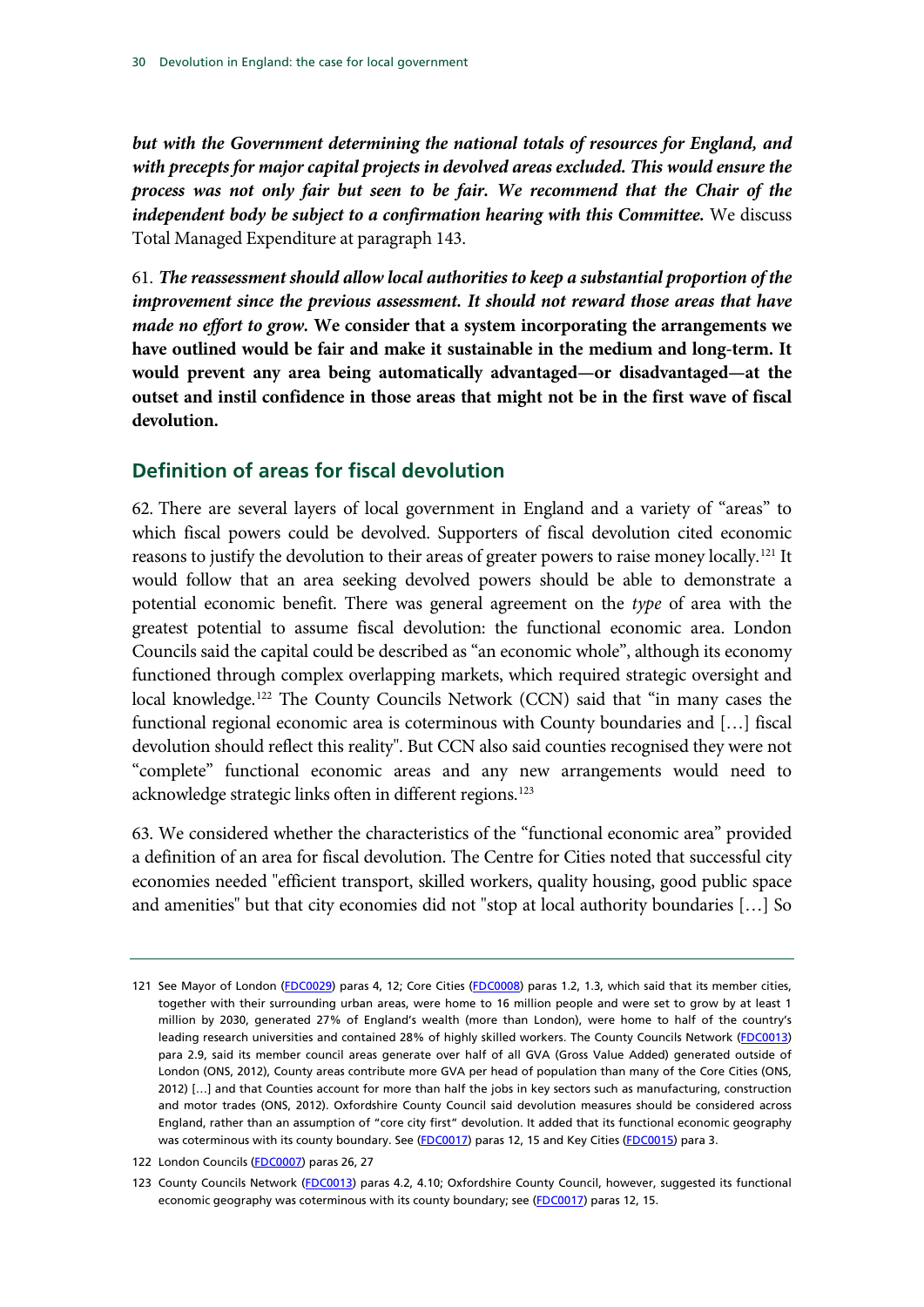budgets and strategies to organise and deliver planning, transport, housing and skills should cross local authority boundaries".<sup>[124](#page-32-0)</sup> Alexandra Jones, chief executive of Centre for Cities, told us:

if you did, say, devolve to the travel-to-work area, which is what people experience as a city, rather than the administrative boundaries, and you looked at public services as well […] you could get a more efficient and effective system where you make better use of the limited money that you have got.<sup>[125](#page-32-0)</sup>

The Key Cities added that cities which were large second-tier authorities within counties, such as Preston, Norwich and Worcester, should have a distinct menu of new devolved powers. It said this would not only promote localism and stimulate economic growth and innovation, but by working with smaller neighbouring districts, mitigate risks of increased inequality between areas and encourage cooperation between different tiers and types of local authority area.<sup>[126](#page-32-0)</sup>

64. "Functional economic area" can be defined in a range of ways. The Core Cities of Manchester, Sheffield, Leeds and Liverpool have sought to reflect the economic reality of their areas by establishing combined authorities with neighbouring local councils. Newcastle is doing the same with its neighbours. These groups have powers over transport, regeneration and economic development.<sup>[127](#page-32-0)</sup> Beyond the Core Cities, counties such as Staffordshire, Warwickshire and Lancashire have collaborated with cities within their geographical boundaries on City Deals[.128](#page-32-0) Another approach is the Joint Committee system, through which local authorities such as Wolverhampton City Council collaborate with other councils.<sup>[129](#page-32-0)</sup>

65. While collaboration between local authorities within demonstrable economic areas was important, a certain scale was considered significant too. Newcastle University told us that if money-raising powers were devolved to too small an area:

there are risks of inequalities in resource and policy outcomes—post code lottery issues—and displacement to neighbouring cities or local areas […] Cities and city regions need to consider carefully the geography of areas seeking greater fiscal autonomy—and if necessary improve and build effective collaboration.<sup>[130](#page-32-0)</sup>

<span id="page-32-0"></span><sup>124</sup> Centre for Cities, *[Breaking boundaries: empowering city growth through cross-border collaboration](http://www.centreforcities.org/assets/files/2014/14-03-27-City-Money-Breaking-Boundaries.pdf)*, March 2014, p

<sup>1</sup> 125 Q26

<sup>126</sup> Key Cities Group [\(FDC0015\)](http://data.parliament.uk/WrittenEvidence/CommitteeEvidence.svc/EvidenceDocument/Communities%20and%20Local%20Government/Fiscal%20devolution%20to%20cities%20and%20city%20regions/written/4914.html) para 25

<sup>127</sup> Some cities in the Key Cities group are members of combined authorities. Wakefield and Kirklees councils are part of the West Yorkshire Combined Authority; Doncaster is part of the South Yorkshire combined authority; Sunderland is part of a proposed North-East Combined Authority.

<sup>128</sup> See CCN [\(FDC0013\)](http://data.parliament.uk/WrittenEvidence/CommitteeEvidence.svc/EvidenceDocument/Communities%20and%20Local%20Government/Fiscal%20devolution%20to%20cities%20and%20city%20regions/written/4912.html) appendix 1.

<sup>129</sup> See RTPI [\(FDC0011\)](http://data.parliament.uk/WrittenEvidence/CommitteeEvidence.svc/EvidenceDocument/Communities%20and%20Local%20Government/Fiscal%20devolution%20to%20cities%20and%20city%20regions/written/4906.html) p 2; Wolverhampton City Council [\(FDC0024\)](http://data.parliament.uk/WrittenEvidence/CommitteeEvidence.svc/EvidenceDocument/Communities%20and%20Local%20Government/Fiscal%20devolution%20to%20cities%20and%20city%20regions/written/4936.html) para 3.

<sup>130</sup> Newcastle University [\(FDC0009\)](http://data.parliament.uk/WrittenEvidence/CommitteeEvidence.svc/EvidenceDocument/Communities%20and%20Local%20Government/Fiscal%20devolution%20to%20cities%20and%20city%20regions/written/4896.html) executive summary. See also Royal Town Planning Institute [\(FDC0011\)](http://data.parliament.uk/WrittenEvidence/CommitteeEvidence.svc/EvidenceDocument/Communities%20and%20Local%20Government/Fiscal%20devolution%20to%20cities%20and%20city%20regions/written/4906.html) para 1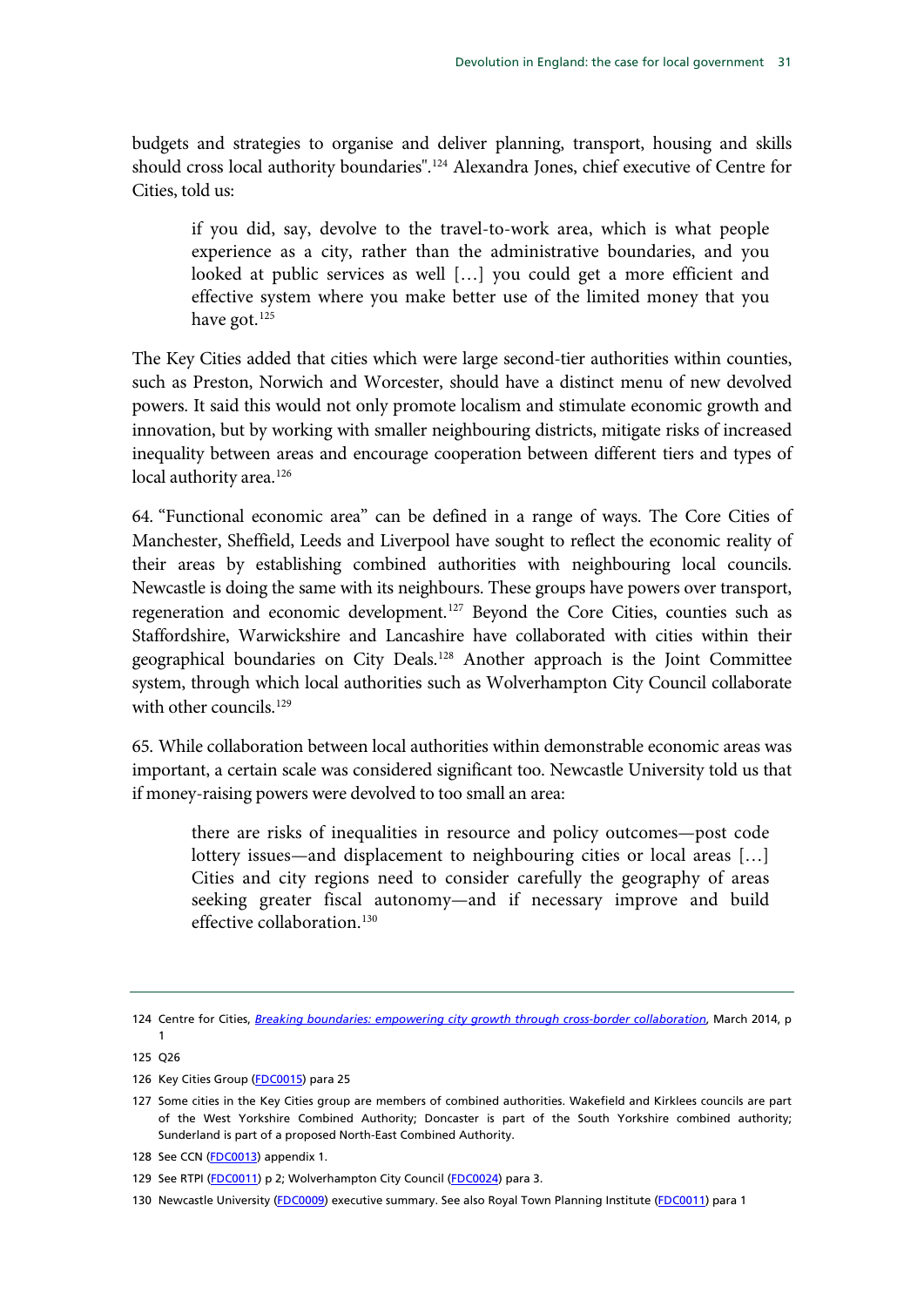Sir Richard Leese, vice-chair of Greater Manchester Combined Authority said most of the work his authority wanted to undertake with significant fiscal powers was not possible for an individual local authority. He also said he could envisage Lancashire County Council working with the unitary and district authorities in the county in the equivalent of a combined authority.[131](#page-33-1) Professor Tony Travers commented that "we are in the middle of the evolution of what looks to me like in the medium to long term a city and county regional model of devolution."[132](#page-33-1) This is the model we saw in Lyon. Its communauté urbaine, or combined authority, incorporating 58—soon to be 59—individual authorities (though in France some of these are very small), has various strategic responsibilities and control over France's version of business rates. Individual authorities retain control over domestic property taxes.

66. There were, nevertheless, other ideas on how and where an initial introduction of meaningful fiscal devolution might take place. Stephen Hughes, former chief executive of Birmingham City Council, said, there was some benefit in introducing it to a variety of areas "to see whether or not it makes a difference in different places". Cllr Roger Lawrence, leader of Wolverhampton City Council, agreed and cited Cambridge—a new member of the Key Cities Group—as "one of the great success stories outside London".<sup>[133](#page-33-1)</sup>

67. **The first test for areas seeking to assume more control over local property taxes and enhanced borrowing powers is that they are able to demonstrate how their particular unit functions as an economic entity. They may cut across administrative boundaries and are likely to be geographically large in scale. We see merit in starting with an existing model. Combined authorities provide one potential example. But such areas could include and, in some cases already do include, large cities, smaller cities and counties. In that sense fiscal devolution would not be restricted to any one type of area, capital city, Core City, Key City or county or combination. It is potentially appropriate for a range of areas that contributed evidence to this inquiry.**

#### <span id="page-33-0"></span>*Impact of urban economic growth on nearby areas*

68. The size and economic predominance of London raises questions about smaller cities within its orbit. Core Cities cited research suggesting that "a synergistic relationship", such as that between London and Reading, "allows the smaller city direct access to the markets, skills and specialisations of its larger neighbour, in turn giving it the opportunity to develop its own specialised growth momentum".[134](#page-33-1) Recent research has found that unlike most countries the performance of UK cities depended on location more than size. Smaller places such as Milton Keynes and Reading, close to the capital, were found to have done better than Manchester, Leeds and Birmingham.<sup>[135](#page-33-1)</sup>

<span id="page-33-1"></span><sup>131</sup> Q233

<sup>132</sup> Q30

<sup>133</sup> Q331

<sup>134</sup> Core Cities [\(FDC0008\)](http://data.parliament.uk/WrittenEvidence/CommitteeEvidence.svc/EvidenceDocument/Communities%20and%20Local%20Government/Fiscal%20devolution%20to%20cities%20and%20city%20regions/written/4894.html) para 3.5

<sup>135</sup> ["UK cities need devolution of powers and links to London to succeed"](http://www.ft.com/cms/s/0/35c7a600-d51f-11e3-9187-00144feabdc0.html#axzz32WvkTKuf), *Financial Times*, 6 May 2014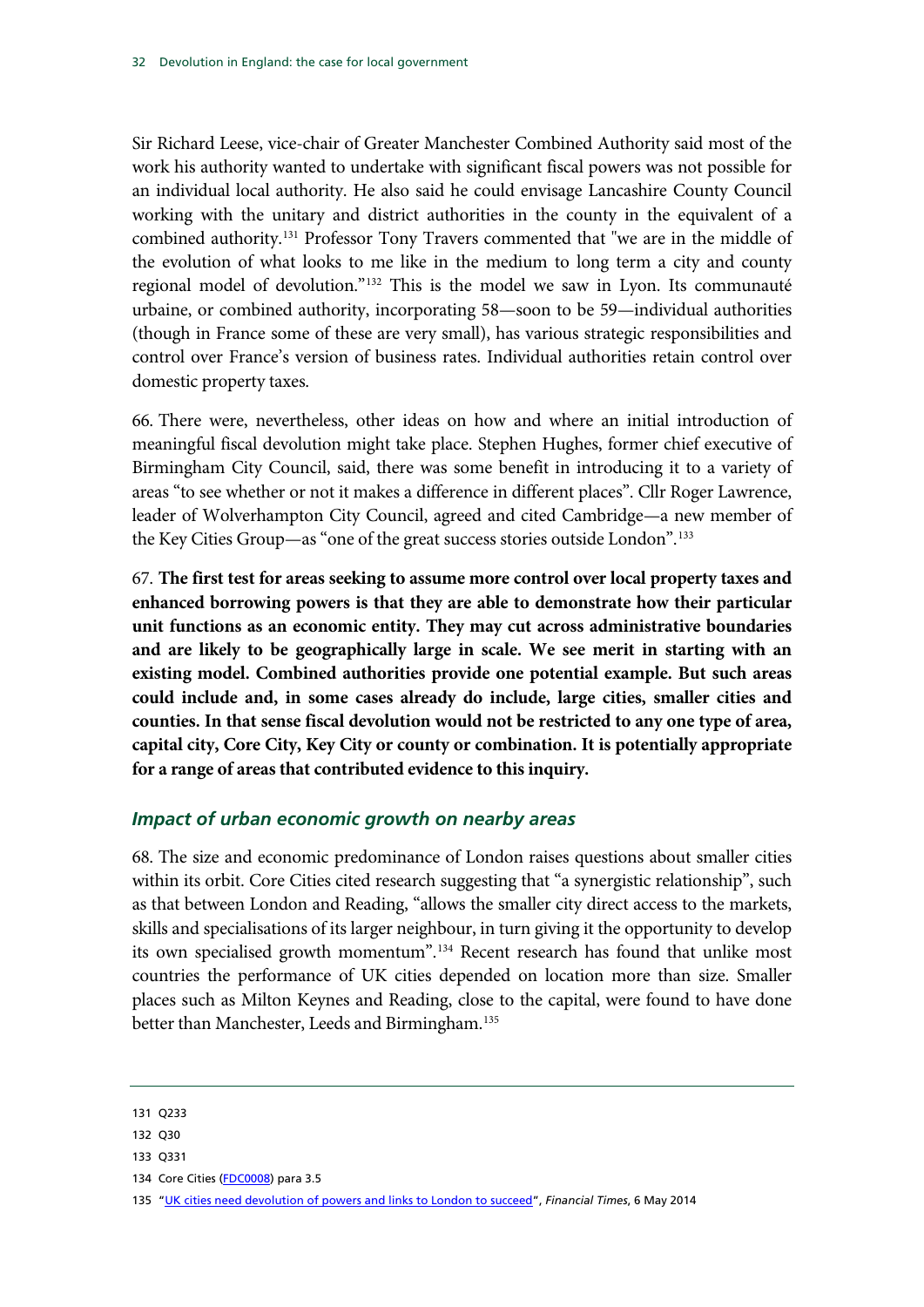69. **In any consideration of functional economic area, and of those that might "go first" in any process of fiscal devolution, local and central Government should bear in mind the influence of London on the economic performance of those closest to it. Balanced economic growth may not require devolution to multiple areas. Smaller areas with good links to larger devolved areas, for example, might benefit from fiscal devolution without needing similar powers themselves but this should not stop smaller areas acquiring fiscal devolution if it is appropriate and they can satisfy the necessary conditions.**

#### <span id="page-34-0"></span>**Capacity for planning and delivery**

70. IPPR North said that every area wanting additional fiscal powers would need a clear account of "its approach to strategic planning and decision making" and of "delivery arrangements on a range of different matters".[136](#page-34-1) Core Cities said an area would need to demonstrate how it would operate fiscal reforms across a "functioning labour market geography".[137](#page-34-1) Cllr James Lewis, from Leeds City Council, gave one example: "We have a very clear prospectus and purpose for devolution around improving infrastructure, investment, jobs and skills [...] That might not be the right approach in another area."<sup>[138](#page-34-1)</sup> Cllr Forbes, from Core Cities, said the answer to the question who should receive fiscal devolution "depends very much on what it is you want to achieve". He said the Government should ask areas:

'What would make the biggest difference to your area? Who are you prepared to work with in order to make it happen? How do you want to show you are proving successful?' If you offered areas that, people would come up with all sorts of different things, but that is the beauty of local government: we do come up with tailored solutions for our local communities.<sup>[139](#page-34-1)</sup>

Stephen Hughes, former chief executive of Birmingham City Council, considered that fiscal devolution, if it were to happen, would be to a small number of areas and probably the larger cities and added that it was "about those who have the appetite to do it and can put forward a good plan to demonstrate that it will add value".[140](#page-34-1) Indeed the Department stressed any further decentralisation would be measured against the test of whether it supported deficit reduction.<sup>[141](#page-34-1)</sup>

71. **We conclude that an authority or group of local authorities seeking fiscal devolution must be able to demonstrate: fiscal competence, which would include the prudent management of borrowing; a capacity for strategic planning and decisionmaking leading to economic growth; clear plans as to what they would do with their** 

<span id="page-34-1"></span><sup>136</sup> IPPR North [\(FDC0020\)](http://data.parliament.uk/WrittenEvidence/CommitteeEvidence.svc/EvidenceDocument/Communities%20and%20Local%20Government/Fiscal%20devolution%20to%20cities%20and%20city%20regions/written/4929.html) p 4

<sup>137</sup> Core Cities [\(FDC0008\)](http://data.parliament.uk/WrittenEvidence/CommitteeEvidence.svc/EvidenceDocument/Communities%20and%20Local%20Government/Fiscal%20devolution%20to%20cities%20and%20city%20regions/written/4894.html) para 3.1

<sup>138</sup> Q160

<sup>139</sup> Q330

<sup>140</sup> Q331

<sup>141</sup> DCLG [\(FDC0014\)](http://data.parliament.uk/WrittenEvidence/CommitteeEvidence.svc/EvidenceDocument/Communities%20and%20Local%20Government/Fiscal%20devolution%20to%20cities%20and%20city%20regions/written/4913.html) para 4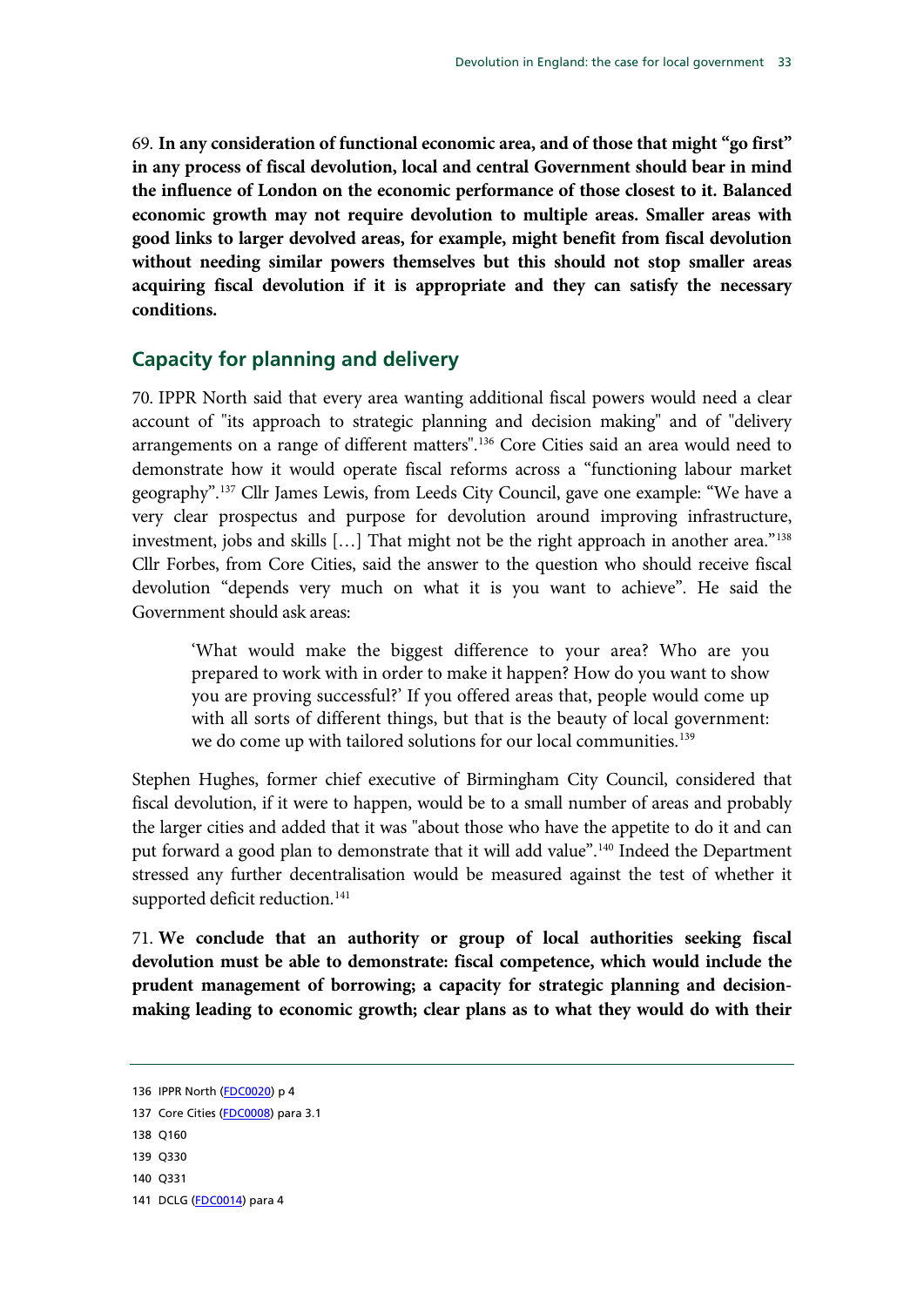**enhanced powers, including how they would cope with an unplanned and significant change in forecast revenue; and, importantly, an appetite to make them work. Given the Government would test whether any further transfer of powers supported deficit reduction, local authorities will need firm, costed proposals.**

72. We consider deficit reduction again in chapters 4 and 5.

### <span id="page-35-0"></span>**Governance and accountability**

73. Newcastle University underscored the importance of good governance:

Places are more likely to be successful if they possess effective, sound and high quality institutions and leadership driving forward effective visions and evidence-based strategies […] Different governance models may exist in different cities and city regions. However, the principles of openness, public accountability and scrutiny should underpin all decentralised governance arrangements.<sup>[142](#page-35-1)</sup>

As joint working has developed in England different governance arrangements have evolved. For example, the Greater Manchester combined authority's chair, vice-chair and cabinet are the leaders of its 10 constituent authorities. They are elected to their local authority and, by virtue of being leader, become a member of the combined authority. Lord Smith of Leigh, Leader of Wigan Council, was appointed leader of the combined authority and the other leaders have formed the cabinet of the authority. A group of 30 local councillors is appointed, according to political proportionality, to scrutinise the cabinet's decisions. By contrast, in London the Mayor is directly elected by Londoners and there is an elected Assembly to scrutinise him. The Mayor's cabinet consists of his appointees. Under the London Finance Commission proposals some of the governance of London would be carried out separately by, or in different combinations of, the Mayor and the GLA, groups of boroughs and individual boroughs according to agreed principles.<sup>143</sup>

74. In the context of fiscal devolution the Centre for Cities said creating a directly elected mayor would be an effective way of holding one person to account for decisions made, but Alexandra Jones from Centre for Cities acknowledged:

If it is a system that is bottom-up—so if the decision is that places come forward with the arrangement that works best for them—then, based on the sentiment in cities around the country, many of them would not want to opt for [a directly elected mayor].<sup>[144](#page-35-1)</sup>

<span id="page-35-1"></span><sup>142</sup> Newcastle University [\(FDC0009\)](http://data.parliament.uk/WrittenEvidence/CommitteeEvidence.svc/EvidenceDocument/Communities%20and%20Local%20Government/Fiscal%20devolution%20to%20cities%20and%20city%20regions/written/4896.html) p 1

<sup>143</sup> *[Raising the Capital: the report of the London Finance Commission](http://www.london.gov.uk/sites/default/files/Raising%20the%20capital.pdf)* (May 2013) p 15; see Q285 [Jules Pipe] for the principles behind London's proposed system of governance under fiscal devolution.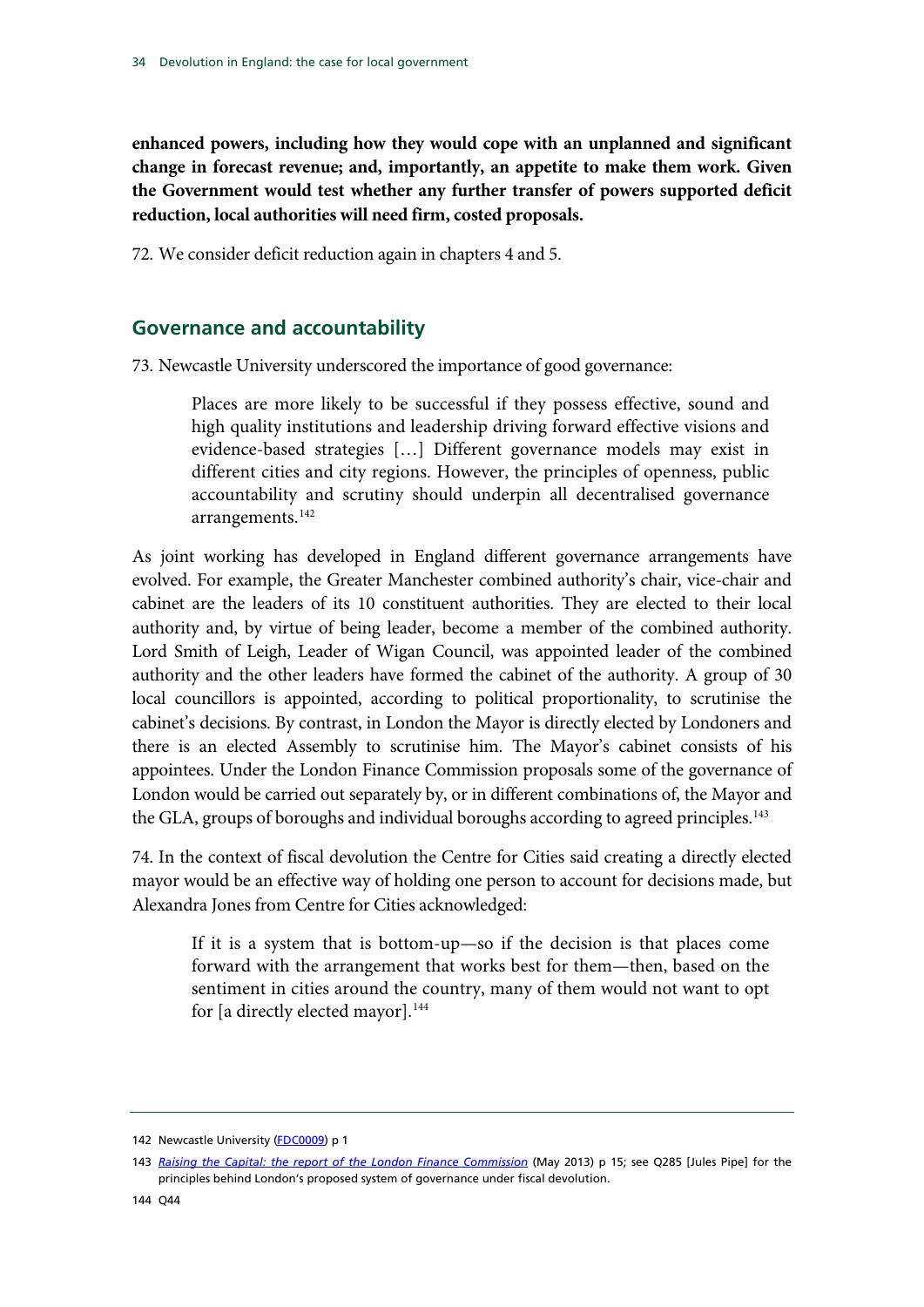Ms Jones added that "even with a combined authority you can hold individual local authority leaders to account".<sup>145</sup> Tom Riordan, chief executive of Leeds City Council, noted that Lille, Barcelona and Berlin all had indirectly elected mayors, and that in his city region there had been three votes in which the idea of directly elected mayors had been "emphatically rejected".[146](#page-36-0) From the perspective of business, Liz Peace, chief executive of the British Property Federation, said:

The whole discussion around elected mayors is a distraction […] The Greater Manchester group comprises representatives of councils that have indeed been elected. For the purposes of delivering the best services to their members, they have come together with others and, between them, they have acknowledged a leader.<sup>[147](#page-36-0)</sup>

75. The Minister, Greg Clark, took a relaxed approach:

My own view is that it helps to have a directly-elected mayor because you have got someone who is both visible and has the clear mandate of the entire population, but would I say that you should only be able to have powers devolved to you if you have an elected mayor? That would have prevented us doing a deal with Manchester. That would have been bad for Greater Manchester and bad for the nation, so I do not want to have a red line about it.

But he did not "think we should establish an ideal, because one of the features of the country is that every place is different, and you would not want to prescribe something that has to take place in every area". Referring back to Greater Manchester he said: "It works. We know that they have got a track record of very close working together; they can organise in such a way that they can take collective decisions".[148](#page-36-0) Lord Heseltine, in *No Stone Unturned,* recommended the introduction of legislation enabling the election of conurbation mayors. He added "where broad local support exists, (Government should) act to facilitate such developments without a referendum".<sup>149</sup>

76. Professor Travers summed up the position saying that the Government would want to be convinced that any arrangements put in place locally "were powerful enough and fair enough and democratic enough".[150](#page-36-0) He pointed out, however, that "we are working with

<span id="page-36-0"></span><sup>145</sup> Q54

<sup>146</sup> Q114

<sup>147</sup> Qq 141, 143; when the Committee visited the Greater Manchester Combined Authority it heard differing views on the need for an elected mayor; they were sceptical about introducing a directly elected assembly; see Qq 228-230.

<sup>148</sup> Q490

<sup>149</sup> Rt Hon The Lord Heseltine of Thenford CH, *[No Stone Unturned in Pursuit of Growth](http://www.bis.gov.uk/assets/biscore/corporate/docs/n/12-1213-no-stone-unturned-in-pursuit-of-growth)*, (October 2012) paras 2.1-2.94; in response the Government said it intended "to seek legislation for such mayors where the authorities want this". See HM Treasury, Department for Business, Innovation and Skills, *Government response to the Heseltine review,* [Cm](https://www.gov.uk/government/uploads/system/uploads/attachment_data/file/221902/PU1465_Govt_response_to_Heseltine_review.pdf)  [8587,](https://www.gov.uk/government/uploads/system/uploads/attachment_data/file/221902/PU1465_Govt_response_to_Heseltine_review.pdf) March 2013, pp 5, 47.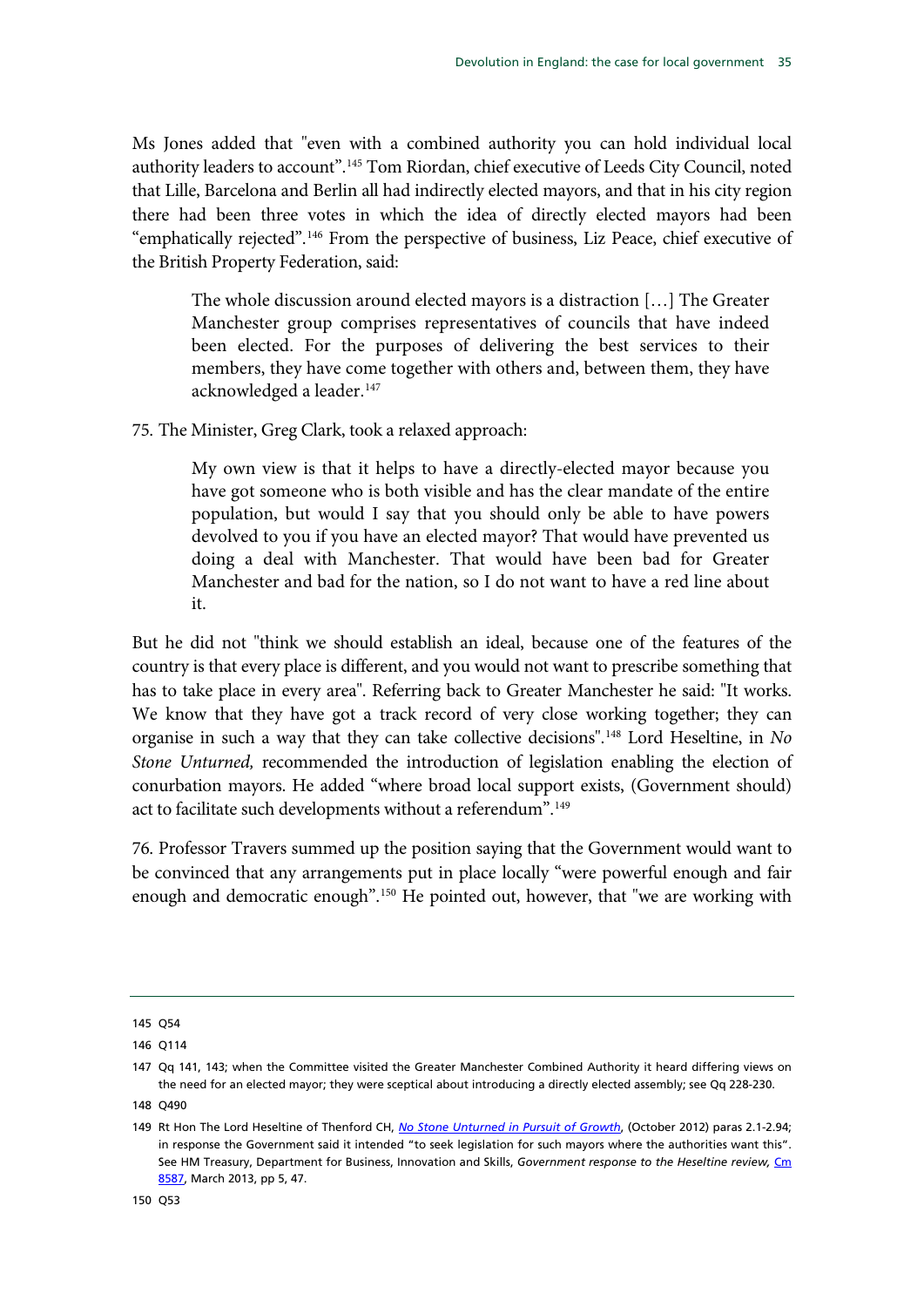the institutions we have got. We are trying to do something that does not require the full-scale reorganisation of local government."<sup>[151](#page-37-0)</sup> He added that in Greater Manchester

there are 10 powerful districts, each one with its own history as a town or several towns, and trying to overwhelm all of that by something else [a directly elected mayor] would cause such a fight-back […] that that would take years, and then you would have to come back to the financing issue after that. [152](#page-37-0)

77. **We wish to ensure fiscal devolution does not stall due to ongoing discussions about governance. But we are clear that there must be a requirement on local authorities seeking fiscal devolution to demonstrate a commitment and an ability to deliver on the principles of openness, public accountability and scrutiny, which should underpin all decentralised governance arrangements. No single model of governance had a monopoly on these attributes, however. In the combined authority model, members are drawn from the same tier of governance and have an equal stake in it. Any decision on governance should ideally be made locally. If the Government legislates to enable combined authorities to introduce directly elected mayors, local authorities must consult local people on such a change in a referendum.**

#### *Redistribution within devolved areas*

78. One practical example of where effective and transparent governance will be required is in the disbursement of revenue to different local authorities that make up a devolved area. Witnesses referred to the need for detailed proposals in the event of fiscal devolution in order to redistribute tax yields and the proceeds of growth within their areas.<sup>[153](#page-37-0)</sup>

79. **We consider that local authorities putting forward proposals for fiscal devolution should be able to show equitable and fair arrangements for the disbursement of tax yields within the devolved area and, similarly, for the sharing of the proceeds of growth generated by fiscal devolution. In addition, any area seeking devolution will have to have in place transparent governance procedures for redistributing revenues within its boundaries.**

#### *The need for a referendum*

80. Voters in Scotland, Wales and London had the opportunity in referendums to decide whether they wanted devolution. We asked witnesses whether such a referendum might be necessary for fiscal devolution in England. IPPR North said,

the public are very wary of any sub-national institutional change and the social identification around England's core cities—however strong—is quite unlike that of the devolved nations […] there could be provision made for a

<span id="page-37-0"></span>151 Q54

<sup>152</sup> Q62

<sup>153</sup> Q250 [Boris Johnson]; Q287 [Jules Pipe]; Q345 [Cllr Nick Forbes]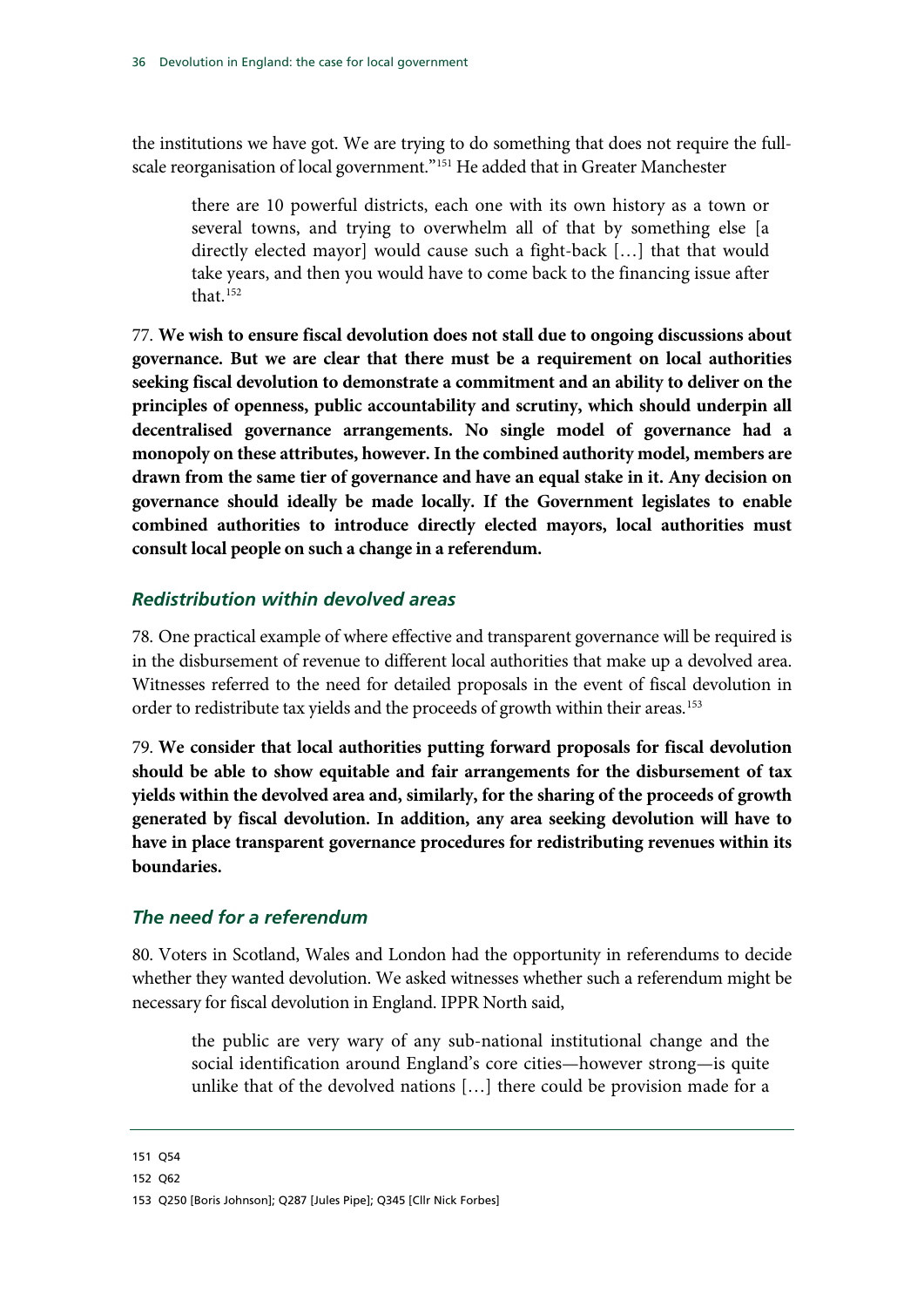post-hoc referendum after say—3 or 5 years—once a city region has had the chance to consider the advantages and disadvantages of the new system.[154](#page-38-0)

Sir Merrick Cockell noted that central Government had willingly agreed to introduce further, fiscal devolution to Scotland and Wales without a referendum.[155](#page-38-0)

#### 81. **We see no compelling reason for a referendum on fiscal devolution.**

<span id="page-38-0"></span><sup>154</sup> IPPR North [\(FDC0020\)](http://data.parliament.uk/WrittenEvidence/CommitteeEvidence.svc/EvidenceDocument/Communities%20and%20Local%20Government/Fiscal%20devolution%20to%20cities%20and%20city%20regions/written/4929.html) para 3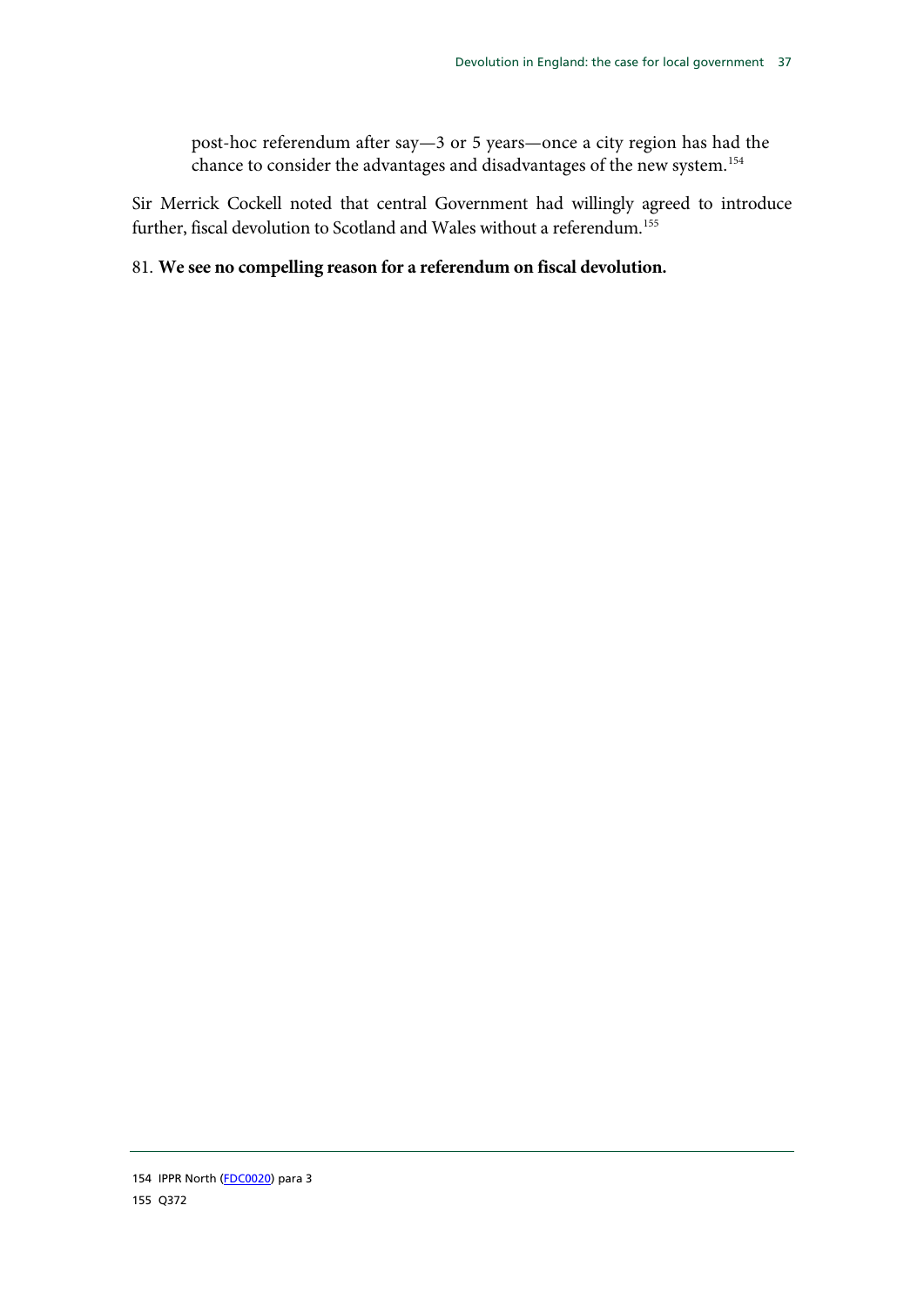# 4 Practicalities of introducing devolution

## **The speed and spread of fiscal devolution**

82. An incremental approach will stand the best chance of success with the Government. We referred at paragraph [70](#page-34-0) to the Government's test of whether further decentralisation supported deficit reduction. The Minister of State for Cabinet Office (Cities and Constitution), Greg Clark MP, said that the Treasury would not agree to general fiscal devolution but might be persuaded to move incrementally and to adopt proposals in particular areas. He said progress on devolution had been held back in the past by concerns that, "'It is fine for some places, but is everyone ready to take on these powers?'"[156](#page-39-0) Others were more explicit, telling us that any attempt at blanket fiscal devolution risked derailing the whole process. Professor Travers warned that a proposal that the whole country adopt such reforms in one go would "generate strong opposition within central government".<sup>[157](#page-39-0)</sup> He added that, "if we ask for the same localisation or decentralisation for all of England at once, we are less likely to get it than if we ask for one or two places".[158](#page-39-0) The idea of devolution at different speeds, with Government incentive leading to local initiatives, has been a feature of recent Government policymaking. The Parliamentary Under-Secretary of State for Communities and Local Government, Brandon Lewis MP, said that:

if any Government were to wait until it felt every part of the country could go ahead with a particular area (of policy), what you would end up doing is slowing down the areas that can go forward further, faster.<sup>[159](#page-39-0)</sup>

He also pointed to the advantages of local authorities moving at a different pace. He told us that areas moving forward with local growth funds and City Deals drove people in other areas to ask their elected representatives,

"What about us? Why have we not got this yet?" […] we use the fact that areas can drive forward faster and quicker to encourage those others (saying), "Look what can be done" […] The more successful some areas are, I would hope we can drive other areas to want to be part of that as well.<sup>[160](#page-39-0)</sup>

Sir Merrick Cockell, Chairman of the Local Government Association, explained: "we are used to an imperfectly designed and imperfectly operating set of local government structures and we can cope well with that".<sup>[161](#page-39-0)</sup>

<span id="page-39-0"></span><sup>156</sup> Q448

<sup>157</sup> Professor Tony Travers [\(FDC0033\)](http://data.parliament.uk/WrittenEvidence/CommitteeEvidence.svc/EvidenceDocument/Communities%20and%20Local%20Government/Fiscal%20devolution%20to%20cities%20and%20city%20regions/written/5003.html) p 3

<sup>158</sup> Q7; see also Q9 [Alexandra Jones]. Ms Jones suggested incremental reform was more likely as there was no mass movement for devolution.

<sup>159</sup> Q448

<sup>160</sup> Q479

<sup>161</sup> Q366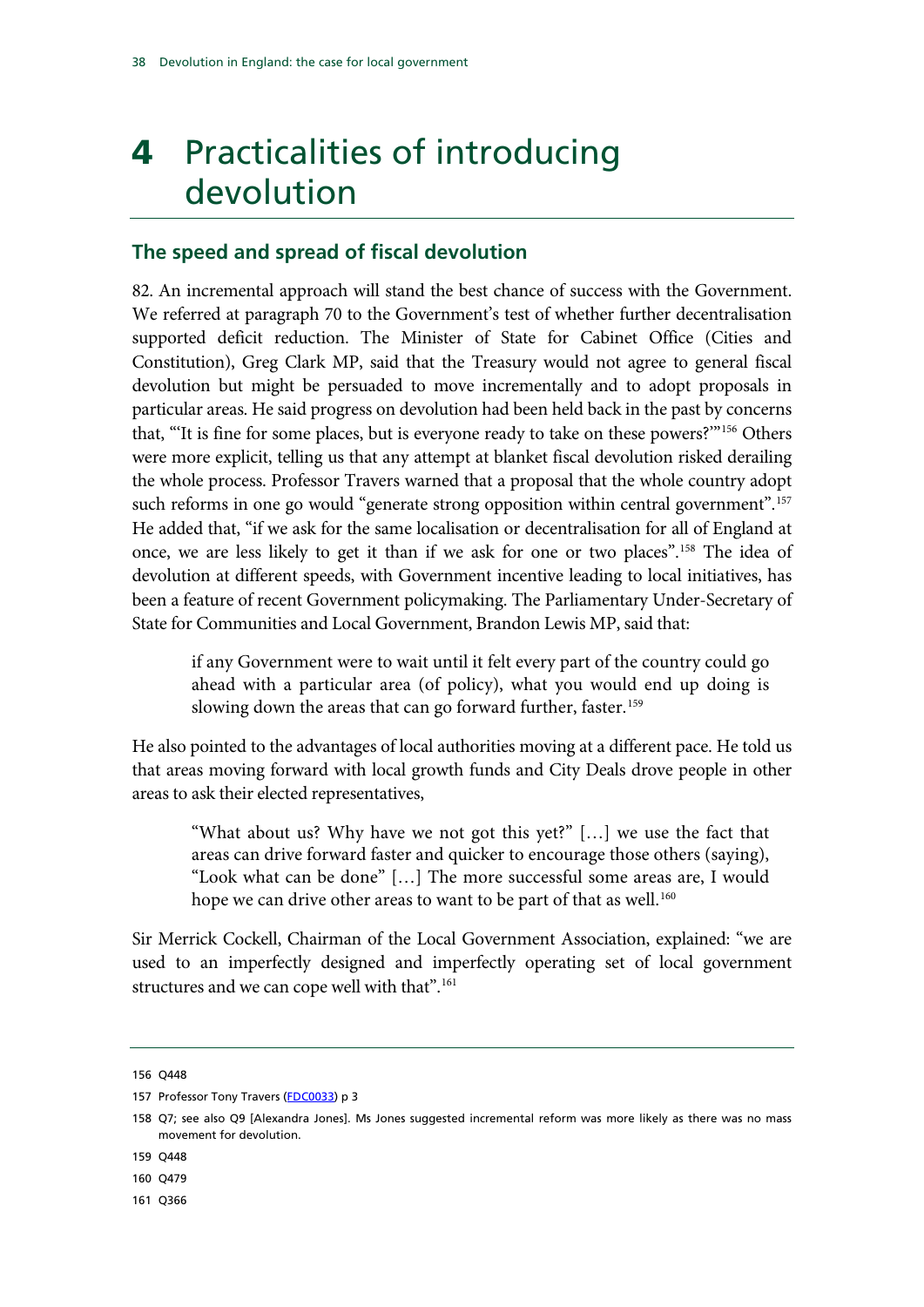83. A system that develops in line with the features we have set out in the previous chapter is likely to mean that most local authorities will take some time to devise and bring forward proposals for fiscal devolution.

84. **We conclude that in the short-term at least fiscal devolution encompassing a range of taxes and enhanced borrowing powers is likely to be implemented successfully by a small group of local authorities, particularly those that have already secured decentralisation packages or shown a strong interest in fiscal devolution, such as London and some Core Cities. This would be nothing new: local government in England has for a long time been structured asymmetrically and developed at different speeds. An incremental approach has more chance of gaining acceptance from the Treasury, which has a tendency to be cautious on fiscal matters. It would also allow those who want to make progress to move forward faster.**

## **Government incentive**

85. The Core Cities, the County Councils Network (CCN) and Key Cities were content to see fiscal devolution start in other areas as long as there was a guarantee of their being able to join the process within an agreed timescale. Tom Riordan, chief executive of Leeds City Council, who also appeared on behalf of Core Cities, told us that if fiscal devolution was offered first to London, he would expect Core Cities' political leaders to be pressing strongly for it themselves, too.<sup>[162](#page-40-0)</sup> Cllr David Hodge, chair of CCN, said "So long as we were given that assurance that we were going to get those powers then I think I would be quite happy with that."<sup>[163](#page-40-0)</sup> Cllr Peter Box from the Key Cities Group agreed but said that it was "not acceptable to say that it would happen in certain areas and not the rest". Instead, he envisaged the devolution of different powers to individual cities, to county areas and to combined authorities, depending on what suited local areas.<sup>[164](#page-40-0)</sup>

86. Witnesses told us that central Government needed to put in place a programme of devolution which would allow those ahead of the pack to move on while giving assurance to those areas wishing to follow in their path. To that end several witnesses suggested a framework—or roadmap—for devolution. Core Cities said:

We should […] have a clear and shared timetable for devolution […] Some changes, for example the devolution of property taxes, should be possible to begin without large scale institutional change […] Government should recognise that there is no "one size fits all" approach to local devolution. Some areas may wish to move further and faster than others, taking on more responsibility within compressed timescales. [165](#page-40-0)

IPPR North said in its submission:

164 Q124

<span id="page-40-0"></span><sup>162</sup> Q75

<sup>163</sup> Q70

<sup>165</sup> Core Cities [\(FDC0008\)](http://data.parliament.uk/WrittenEvidence/CommitteeEvidence.svc/EvidenceDocument/Communities%20and%20Local%20Government/Fiscal%20devolution%20to%20cities%20and%20city%20regions/written/4894.html) para 3.6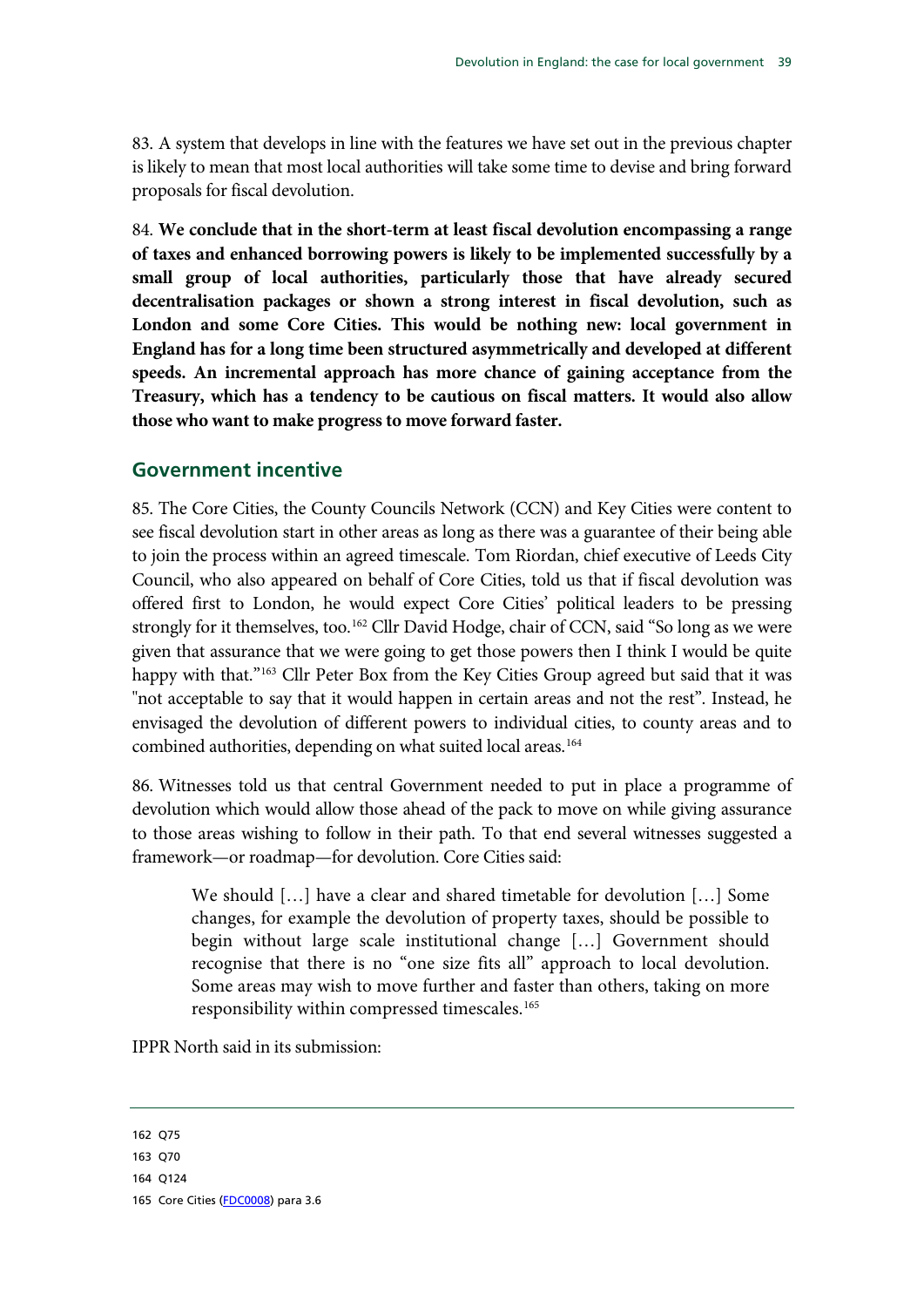History tells us that without a clear implementation plan, what is promised before the general election is unlikely to be fulfilled afterwards. To this end it is worth considering the kind of 'routemap' that might need to be followed if fiscal devolution is likely to come to fruition. [166](#page-41-0)

This model has been used in other countries. France and Japan looked at the powers that could be devolved to different levels of government at different times over a 10-year period. Expanding on this, Ed Cox, the director of IPPR North, said:

You come up with a programme […] that enables you to say, "Yes, at the beginning there will perhaps be a big-bang approach for the Core Cities, counties and those who have the capacity and the democratic accountability to get on with it." Over a period of time though, we can see what is coming down the line for smaller places […] and then those things that are standard things that need to be decentralised everywhere to local authority level, particularly around public services. [167](#page-41-0)

87. Ministers were uneasy about the idea of a "roadmap". Brandon Lewis had reservations about prescribing a timeline, but he added that:

That is why it is important that we have got a menu of options out there at the moment […] There is a range of different things there that any local area can look at and pick and choose what is right for them and at what speed they can move. That reflects the fact that different parts of our country are different. We will get differences in delivery speed.<sup>[168](#page-41-0)</sup>

This approach was not out of step with others. Sir Merrick Cockell told us:

we would like government to let local government go at its own speed but to make it clear that the freedoms and the opportunities are there, moving away from that 'earned autonomy' idea to, 'This is what is available and you go at your own speed'.[169](#page-41-0)

88. **While we are clear that the decision whether or not to seek fiscal devolution must rest with local authorities, the Government has a crucial role in facilitating the development of the arrangements, not least in respect of the redistribution considerations discussed earlier.** *Ministers should, through negotiation with local authorities, expand the range of powers available to all levels of local government as part of a framework that ultimately includes fiscal devolution. As part of a commitment to create balanced opportunities for growth, the Government should in this framework spell out the range of powers that would be available to different levels of local government. For large and small cities and counties a framework would provide an incentive to make plans for enhanced collaboration and, if they wished, to pursue more meaningful, fiscal* 

<span id="page-41-0"></span><sup>166</sup> IPPR North [\(FDC0020\)](http://data.parliament.uk/WrittenEvidence/CommitteeEvidence.svc/EvidenceDocument/Communities%20and%20Local%20Government/Fiscal%20devolution%20to%20cities%20and%20city%20regions/written/4929.html) pp 4, 5

<sup>167</sup> Q133

<sup>168</sup> Q454

<sup>169</sup> Q366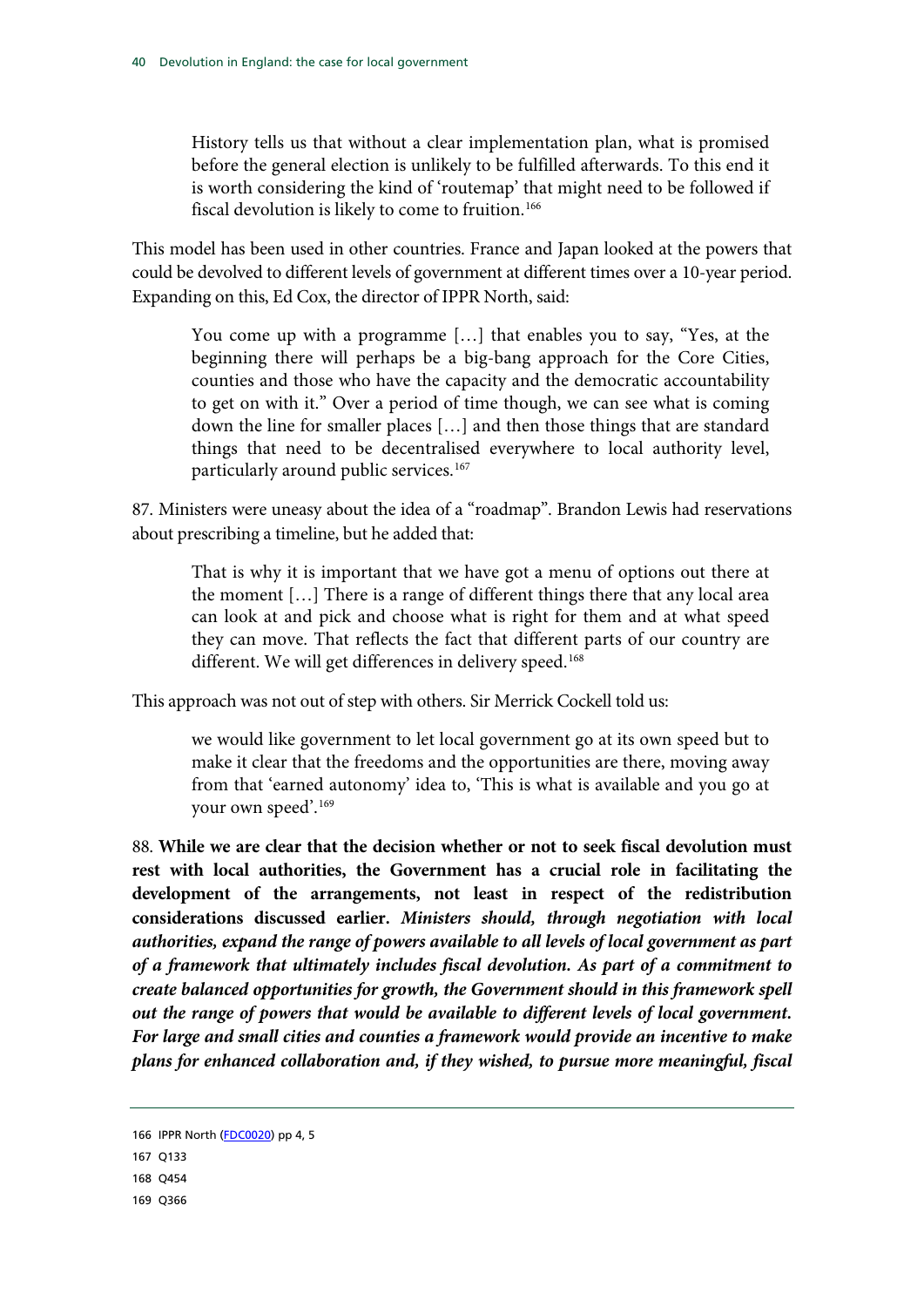*devolution in the future. The framework should set out what powers could be available to local authorities over the next 10 years.*

89. **We envisage that the framework as well as setting out a range of devolutionary powers would contain terms and conditions that the local authorities seeking substantial fiscal powers would have to meet. These include an agreed approach to equalisation and redistribution, and being able to demonstrate that the devolved area functions as an economic entity, has a strategic approach to planning and delivery and includes good governance.**

## **Enhanced powers for individual authorities**

<span id="page-42-1"></span>90. We were told that some authorities might want more control over local spending and public services, but not large-scale fiscal devolution. Alexandra Jones from Centre for Cities told us that devolution with a menu of options "would reflect better the different needs of different places".[170](#page-42-0) The Key Cities Group recommended that "government act in a corporate and strategic manner by developing a cross government menu of significant funding streams and powers that local areas could adopt should they meet local needs".<sup>[171](#page-42-0)</sup> The Group referred to some of the specific powers it would like, including:

- place-based budgets;
- devolving the Work programme to cities;
- single housing plans;
- reforms to the New Homes Bonus; and
- tax increment financing. $172$

Cllr Peter Box, from Key Cities, added that "in the first 12 months" of any such devolution programme, they were also calling for devolution of sustainable communities programmes and the localisation of probation services.<sup>[173](#page-42-0)</sup>

91. *For all local authorities, the framework should make provision for local control over spending on a wider range of services and for them to expand or change the range of services decentralised over time. This arrangement would reassure those areas not wishing to proceed with substantial fiscal devolution that tailored powers—in particular, over how money was spent locally—would be available. Decentralised powers, such as the Work programme, should be accompanied by an appropriate amount of decentralised spending to fund such initiatives.*

92. Newcastle University said that

<span id="page-42-0"></span><sup>170</sup> Q9

<sup>171</sup> Key Cities [\(FDC0015\)](http://data.parliament.uk/WrittenEvidence/CommitteeEvidence.svc/EvidenceDocument/Communities%20and%20Local%20Government/Fiscal%20devolution%20to%20cities%20and%20city%20regions/written/4914.html) para 31

<sup>172</sup> Key Cities [\(FDC0015\)](http://data.parliament.uk/WrittenEvidence/CommitteeEvidence.svc/EvidenceDocument/Communities%20and%20Local%20Government/Fiscal%20devolution%20to%20cities%20and%20city%20regions/written/4914.html) para 18

<sup>173</sup> Q136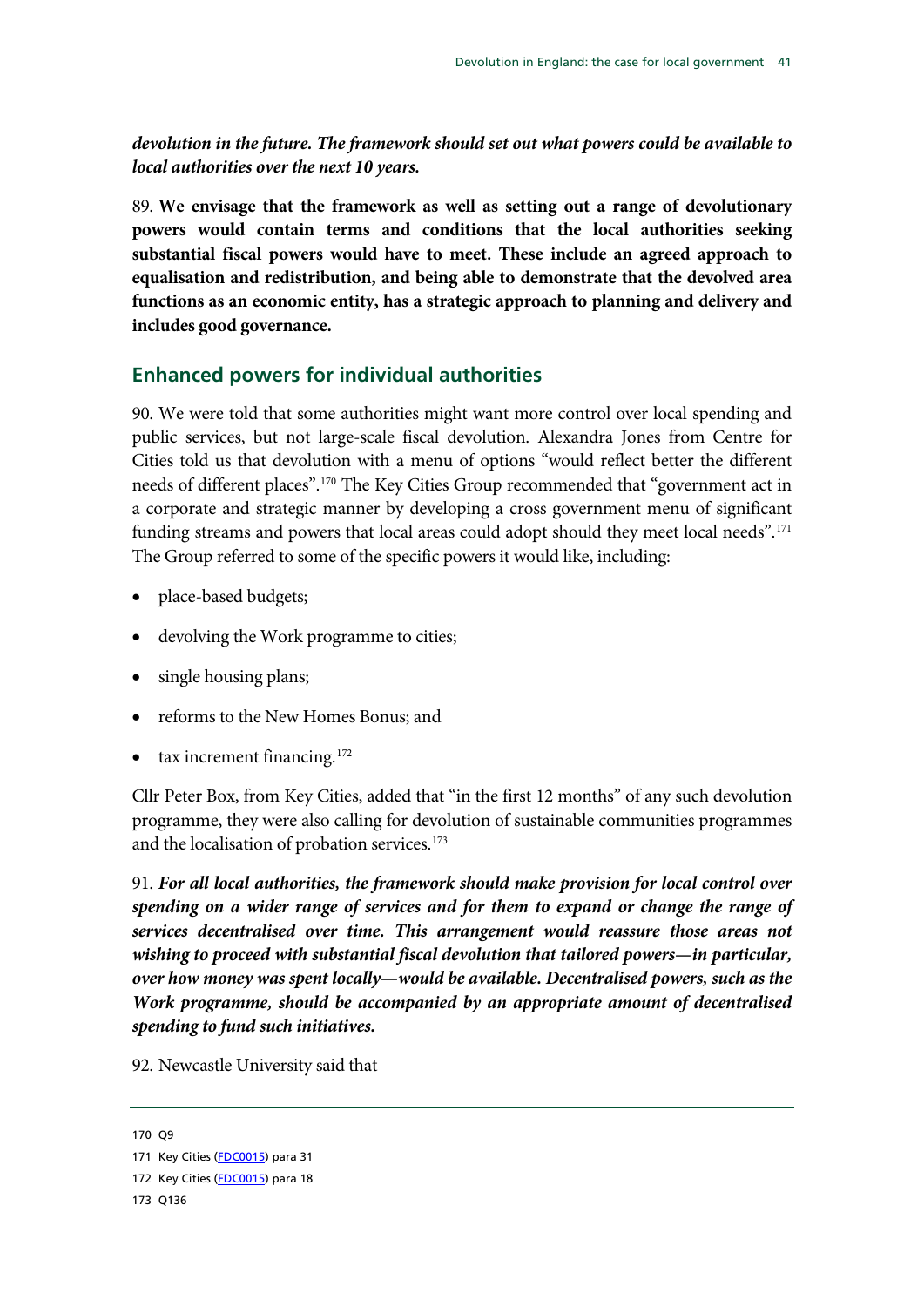if fiscal decentralisation and public service reform are to succeed there should be genuine decentralisation by Government and then all Departments and Agencies need to subscribe to the process rather than working, as has been the case in the past, with different levels of enthusiasm, commitment and even definitions of decentralisation.[174](#page-43-0)

The LGA urged "reform [of] the Victorian departmental structures, developing a structure that promotes a focus on public service outcomes and joint working between public services".<sup>[175](#page-43-0)</sup> Brandon Lewis responded that over the past four years "there has been a phenomenal speed of movement there (in Government), which is a credit to all of the Departments that have been involved".[176](#page-43-0) Greg Clark added that: "We would not have concluded any of these City Deals without colleagues in other Departments—officials and Ministers—agreeing to give up the powers and to back a good deal."<sup>[177](#page-43-0)</sup>

93. *Any process of decentralisation that links to budgets allocated to places rather than policies will require further changes in the attitude and organisation of central Government. Its structures need to mirror more readily those being developed in local government, so that budgets can be developed based on the spending priorities of local people, not national Departments. The framework needs to be able to assist individual local authorities which are primarily seeking decentralisation of spending programmes such as the Work programme with, if necessary, an option for limited fiscal devolution allowing the authority to raise low-yield local taxes, such as on landfill or tourism.*

## **Enhancing the role of collaborating authorities**

94. Combined authorities were established in 2011 in Greater Manchester and in April 2014 in West Yorkshire, South Yorkshire and the Liverpool city region. Each process had its origins in the local authorities in those areas taking the initiative and deciding to ask Government to approve their collaborative working in specific policy areas.<sup>[178](#page-43-0)</sup> The legislation governing the establishment of combined authorities allows counties to combine with such unitary councils.[179](#page-43-0) The CCN noted that

There is interaction and movement across county boundaries and therefore a need for any new arrangements to acknowledge strategic links across county areas.[180](#page-43-0)

The Centre for Cities has recently put forward the idea of a "strategic county". In selfcontained functional economic areas, with two tiers of local authority, the county would,

<span id="page-43-0"></span><sup>174</sup> Newcastle University [\(FDC0009\)](http://data.parliament.uk/WrittenEvidence/CommitteeEvidence.svc/EvidenceDocument/Communities%20and%20Local%20Government/Fiscal%20devolution%20to%20cities%20and%20city%20regions/written/4896.html) para 2.7

<sup>175</sup> Local Government Association [\(FDC0005\)](http://data.parliament.uk/WrittenEvidence/CommitteeEvidence.svc/EvidenceDocument/Communities%20and%20Local%20Government/Fiscal%20devolution%20to%20cities%20and%20city%20regions/written/4852.html) para 40; see also Sunderland City Council [\(FDC0022\)](http://data.parliament.uk/WrittenEvidence/CommitteeEvidence.svc/EvidenceDocument/Communities%20and%20Local%20Government/Fiscal%20devolution%20to%20cities%20and%20city%20regions/written/4933.html) para 1.

<sup>176</sup> Q461

<sup>177</sup> *As above*

<sup>178</sup> *Combined Authorities*, Standard Note [SN/PC/06649, House of Commons Library, April 2014;](http://www.parliament.uk/briefing-papers/SN06649/combined-authorities) combined authorities may be set up, by the Secretary of State, at the request of local authorities in a specified area in order to undertake joint functions; they were introduced in the Local Democracy, Economic Development and Construction Act 2009.

<sup>179</sup> See *Combined Authorities* Standard Not[e SN/PC/06649,](http://www.parliament.uk/briefing-papers/SN06649/combined-authorities) House of Commons Library, April 2014, p 3.

<sup>180</sup> County Councils Network [\(FDC0013\)](http://data.parliament.uk/WrittenEvidence/CommitteeEvidence.svc/EvidenceDocument/Communities%20and%20Local%20Government/Fiscal%20devolution%20to%20cities%20and%20city%20regions/written/4912.html) para 4.10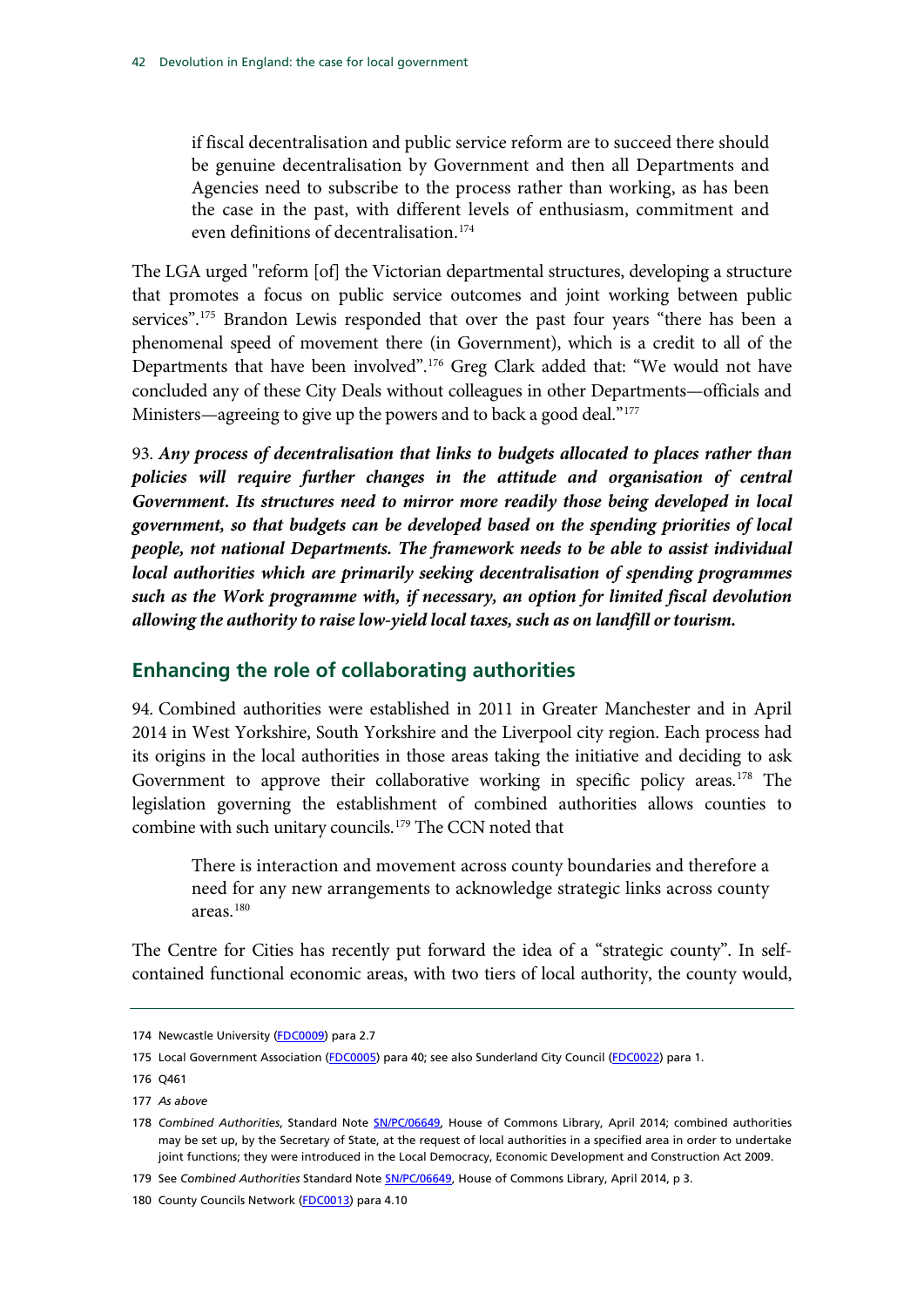subject to local agreement, coordinate housing, transport, regeneration and skills budgets and strategies.<sup>[181](#page-44-0)</sup> Sir Merrick Cockell suggested that enhanced powers for more categories of authorities to combine and collaborate would be an incentive:

If there is a clear understanding that, "These powers are coming your way; sort yourself out," then my belief is that local government will move itself into the right configurations to receive those powers.<sup>[182](#page-44-0)</sup>

## *Enhanced powers*

95. Sheffield City Council urged the Government to address the inability of combined authorities to borrow to fund non-transport related investments. It said that despite robust governance arrangements it had few resources to invest in growth and, therefore, could not achieve its ambitions.[183](#page-44-0) Leeds City Council said successful combined authorities should be given council tax precepting powers.[184](#page-44-0) As an overarching enhancement, the Centre for Cities has suggested combined authorities should have similar powers to the Greater London Authority, including powers to: levy and raise additional funds for economic growth projects, such as a business rate supplement and community infrastructure levy; intervene in strategic planning issues; and control Homes and Communities Agency assets.<sup>[185](#page-44-0)</sup> IPPR suggested place-based budgets and skills funding should be available to combined authorities after 2015. As we noted at paragraph [90,](#page-42-1) Key Cities suggested such budgets should be available to individual authorities, demonstrating how the level to which powers are devolved will have to be locally agreed. IPPR added that building on the principle of the Earn Back scheme in Manchester, combined authorities should also be able to finance investment in infrastructure, employment and skills based upon the savings from increasing employment and the proceeds of GVA growth.<sup>186</sup> Professor Andy Pike, from Newcastle University, told us:

The crucial thing is trying to find some ways of creating incentives and frameworks to get the local authorities to co-operate and pool resources so that they can actually accrue lots of the benefits.<sup>[187](#page-44-0)</sup>

96. Within existing legislation, the Localism Act 2011 allows the transfer of any public function from other bodies, or from Ministers, to 'permitted bodies', a designation which includes combined authorities. It would therefore be possible for further powers to be

<span id="page-44-0"></span><sup>181</sup> Centre for Cities, *[Breaking boundaries: empowering city growth through cross-border collaboration](http://www.centreforcities.org/assets/files/2014/14-03-27-City-Money-Breaking-Boundaries.pdf)*, March 2014, p 13

<sup>182</sup> Q388

<sup>183</sup> Sheffield City Council [\(FDC0034\)](http://data.parliament.uk/WrittenEvidence/CommitteeEvidence.svc/EvidenceDocument/Communities%20and%20Local%20Government/Fiscal%20devolution%20to%20cities%20and%20city%20regions/written/5091.html) paras 19, 48

<sup>184</sup> Leeds City Council [\(FDC0025\)](http://data.parliament.uk/writtenevidence/committeeevidence.svc/evidencedocument/communities-and-local-government-committee/fiscal-devolution-to-cities-and-city-regions/written/4937.html) p 4

<sup>185</sup> Centre for Cities, *[Breaking boundaries: empowering city growth through cross-border collaboration](http://www.centreforcities.org/assets/files/2014/14-03-27-City-Money-Breaking-Boundaries.pdf)*, March 2014, para 1

<sup>186</sup> IPPR North [\(FDC0020\)](http://data.parliament.uk/WrittenEvidence/CommitteeEvidence.svc/EvidenceDocument/Communities%20and%20Local%20Government/Fiscal%20devolution%20to%20cities%20and%20city%20regions/written/4929.html) p 5; any calls for enhanced borrowing run up against Treasury Total Managed Expenditure Limits, which is discussed in chapter 4.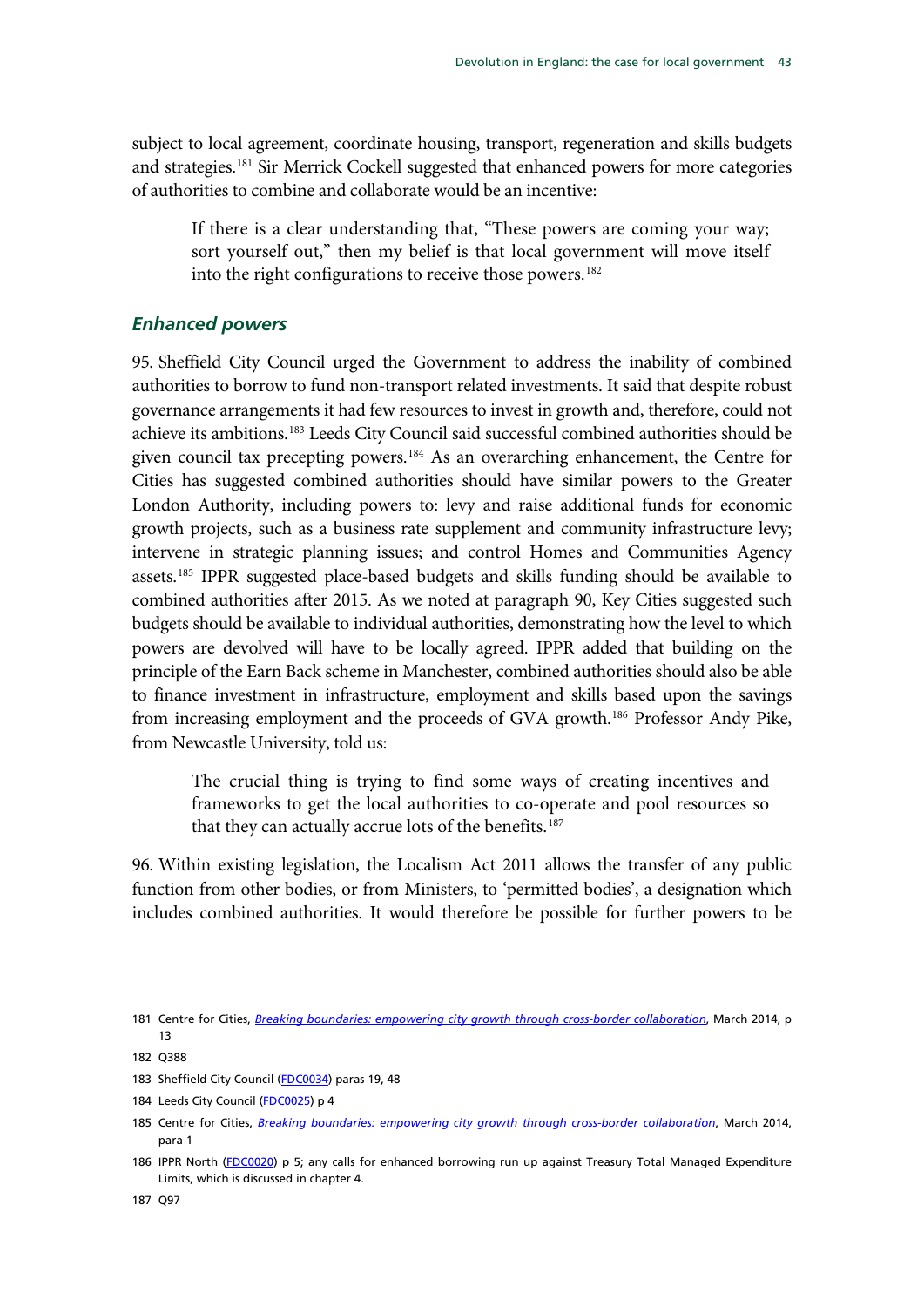devolved to combined authorities by statutory instrument without recourse to primary legislation.<sup>[188](#page-45-0)</sup>

97. *We recommend that, as part of any framework for devolution of further powers to all local authorities, including fiscal devolution initially to a limited number, the Government enhance the powers available to combined authorities. This would align their powers more closely with those available to the Greater London Authority, give them a greater strategic role and enable them to prepare, if they wish, for more significant fiscal devolution in the future. These enhancements would include: control over placebased budgets; powers to borrow for non-transport purposes, to become precepting authorities and to finance investment based upon the proceeds of GVA growth; and strategic housing and planning responsibilities, including the power to oversee local authorities' duty to co-operate.* (We would expect to address local authorities' duty to cooperate in planning in our current inquiry into the operation of the National Planning Policy Framework.)

#### *Changes to membership regulations*

98. On the regulations governing the creation of combined authorities, City of York Council said that:

the legislative process required to establish such a grouping is complex, and depends on the grouping having contiguous boundaries, even though the travel-to-work area may include non-contiguous local authorities. It would be useful to remove bureaucratic restrictions to enable combined authorities to evolve on the basis of economic market relationships, as the Government committed to do in its response to Lord Heseltine's report "No Stone Unturned".[189](#page-45-0)

During our visit to Lyon, we heard how its combined authority, la communauté urbaine de Grand Lyon, included municipal authorities with which it did not share a geographical border. Brandon Lewis told the House recently that a legislative reform order was expected to be introduced in the summer to allow authorities that do not have contiguous boundaries to join combined authorities.<sup>[190](#page-45-0)</sup> We also heard that while district councils can join combined authorities they do not have full voting rights. Combined authorities are responsible for transport, but in two-tier areas district councils are not transport authorities, county councils are, so the district cannot exercise the range of powers available to other combined authority members.<sup>[191](#page-45-0)</sup> Sir Merrick Cockell said it was in the Government's power to make the situation easier for combined authorities.<sup>[192](#page-45-0)</sup> Brandon Lewis told us there were no plans to change that policy, but if areas had a workable

<span id="page-45-0"></span><sup>188</sup> See *Combined Authorities* Standard Not[e SN/PC/06649, House of Commons Library, April 2014, p 4](http://www.parliament.uk/briefing-papers/SN06649/combined-authorities).

<sup>189</sup> City of York Council [\(FDC0010\)](http://data.parliament.uk/WrittenEvidence/CommitteeEvidence.svc/EvidenceDocument/Communities%20and%20Local%20Government/Fiscal%20devolution%20to%20cities%20and%20city%20regions/written/4904.html) para 5; see also Sheffield City Council [\(FDC0034\)](http://data.parliament.uk/WrittenEvidence/CommitteeEvidence.svc/EvidenceDocument/Communities%20and%20Local%20Government/Fiscal%20devolution%20to%20cities%20and%20city%20regions/written/5091.html) para 19.

<sup>190</sup> See *Combined Authorities* Standard Not[e SN/PC/06649, House of Commons Library, April 2014, p 7](http://www.parliament.uk/briefing-papers/SN06649/combined-authorities).

<sup>191</sup> See Q322 [Stephen Hughes].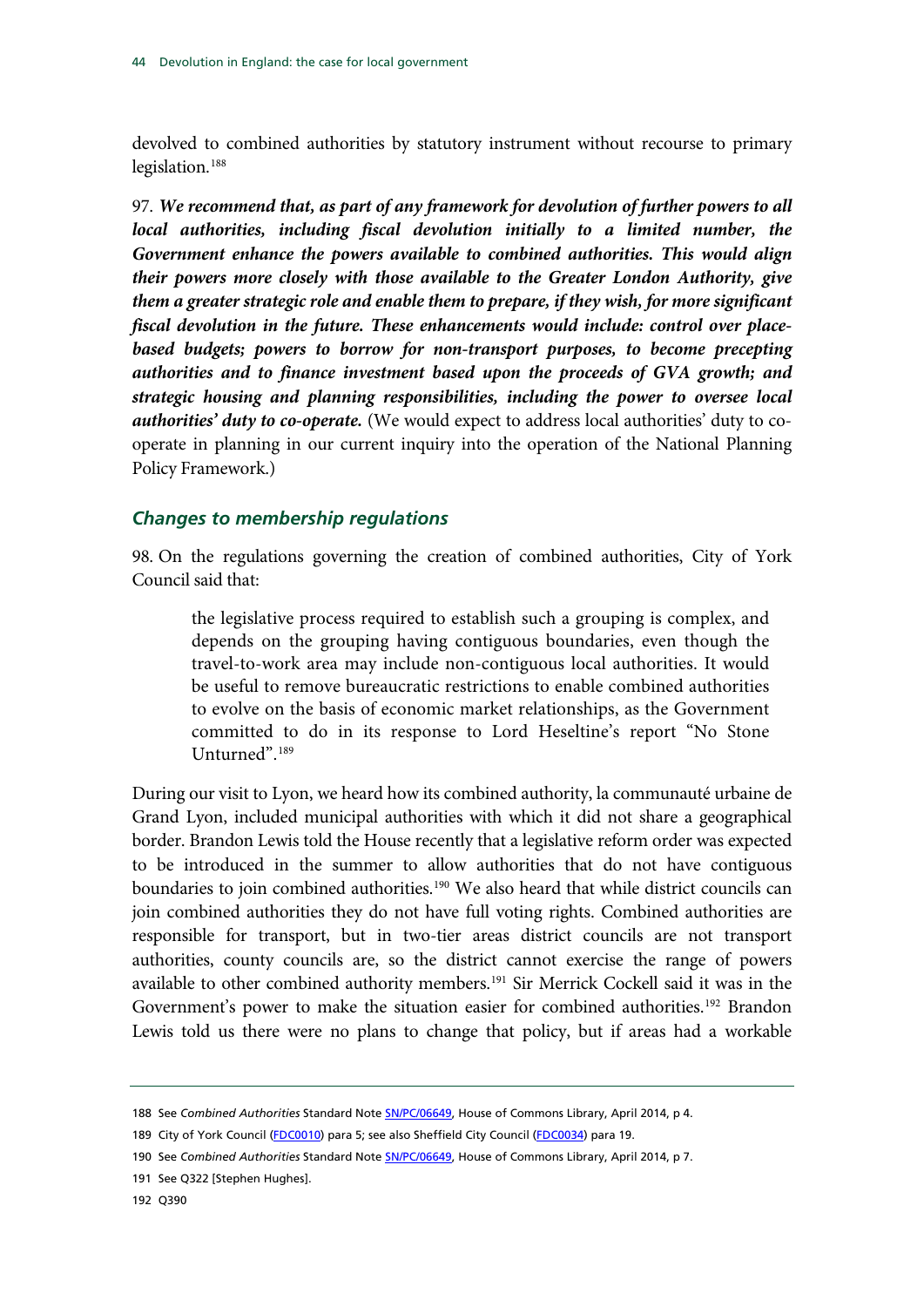proposal he would, in the interests of looking at what was right for the locality, consider it on its merits.[193](#page-46-0)

99. *We recommend that the Government bring forward as soon as possible its planned legislative reform order, to allow authorities that do not have contiguous boundaries to join combined authorities. Similarly, Government should bring forward legislation, to allow a district or groups of districts that form part of a locally agreed functional economic area to have full voting rights. The full powers of the combined authority should then extend to cover such districts.*

## **Fiscal agreements**

100. In the 2013 Autumn Statement the Government encouraged the submission of public service reform proposals made by local enterprise partnerships as part of the Growth Deals process.[194](#page-46-0) On 31 March Greg Clark told us:

There is a danger that if you just keep it (fiscal devolution) at a theological and constitutional level, then it stays there and you do not get to talking about it. Where I think that the London Finance Commission could usefully go a bit further is to turn their high-level analysis of which taxes they think London should have under its control to think about which particular investments and which areas of policy they could, like Greater Manchester and Greater Manchester was for infrastructure investment—make a proposal to the Government saying, "If you do this, we will do that".<sup>[195](#page-46-0)</sup>

On the same day London's Local Enterprise Panel did just that. It published its Growth Deal proposals, in which it asked for certain funds from the Government's Single Local Growth Fund and reiterated the London Finance Commission's request for fiscal devolution: full control of property taxes and a relaxation of borrowing restrictions. In return for this, it said it would invest in the capital's infrastructure and introduce employment, skills and housing programmes. It also said this would offer central Government

- an ability to focus on national priorities rather than be distracted by local and regional issues;
- higher overall growth with continued receipt of the majority of the tax base;
- fewer spending negotiations with regional and local government; and
- a more mature dialogue between central and local government regarding the latter's strategic priorities, rather than negotiations over minutiae.<sup>[196](#page-46-0)</sup>

<span id="page-46-0"></span><sup>193</sup>  $0489$ 

<sup>194</sup> Newcastle University [\(FDC0009\)](http://data.parliament.uk/WrittenEvidence/CommitteeEvidence.svc/EvidenceDocument/Communities%20and%20Local%20Government/Fiscal%20devolution%20to%20cities%20and%20city%20regions/written/4896.html) para 2.6

<sup>195</sup> Q447

<sup>196</sup> London Enterprise Panel, *[A Growth Deal for London](http://www.london.gov.uk/sites/default/files/A%20Growth%20Deal%20for%20London%20%28FINAL%29%2020140331.pdf)*, 31 March 2014, pp 5,6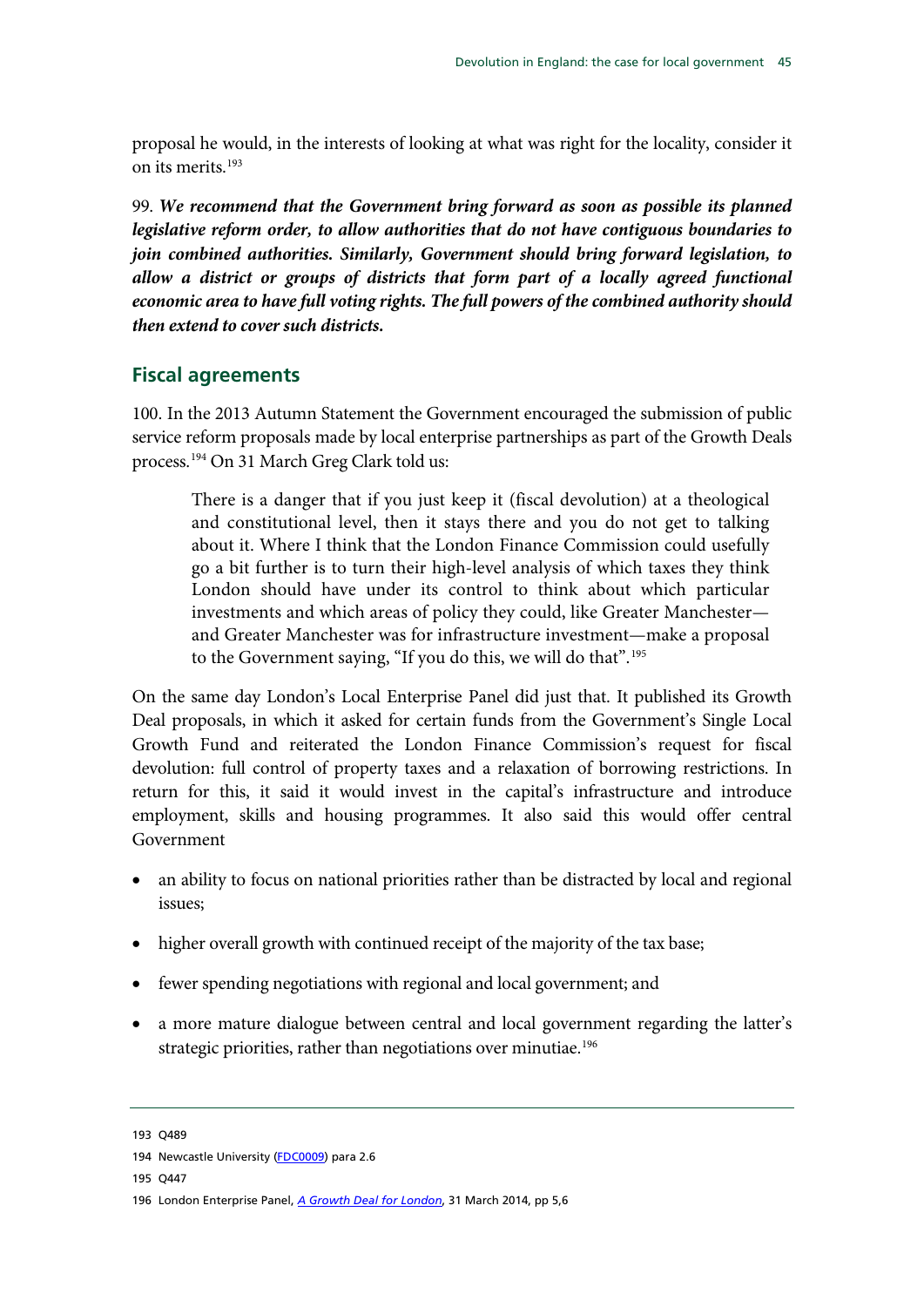A comprehensive agreement based on London's proposed growth deal might be one way forward for authorities.

101. The London approach is not without international precedent, either. European governments, according to Core Cities, have been moving towards more long-term contractual relationships between national and local government to deliver improved urban economic performance.<sup>[197](#page-47-0)</sup> And Newcastle University said,

we support the creation of meaningful 'Centre-Local Contracts' to manage decentralisation. OECD analysis of international practice, such as the 'Contrats de Ville' that operate in France, suggests that it is possible to allow for innovation, tailored local approaches and decentralisation but within a more transparent, fair and accountable system. [198](#page-47-0)

102. **Local and central Government should devise a means of enabling those authorities covering functional economic areas that wish to assume significant fiscal devolution to enter into negotiations with the Government. The London Enterprise Panel has made such a proposal within the existing mechanism of the Government's Growth Deals. If the Growth Deal route is feasible, those local authorities that wish to should take the initiative and, subject to an agreed equalisation and redistribution mechanism, make their own proposals within the framework arrangement we urge the Government to develop and adopt.**

#### *Legislation and timetable for devising the framework*

103. IPPR suggested legislation might be required in England for what it called "big bang city deals".[199](#page-47-0) As we noted in the previous section, the Localism Act 2011 might provide a vehicle for transferring powers to a small group of areas in England.<sup>[200](#page-47-0)</sup> The matter was raised with us and should be clarified on the basis of maximum powers that are likely to be devolved.

104. *In responding to our report we ask the Government to confirm whether the Growth Deal route with, if necessary, the exercise of provisions in the Localism Act 2011 to transfer powers is a vehicle for comprehensive fiscal devolution. If this is the case, we*  would expect that by this route similar powers should be made available to further *authorities in due course. If it is not, we recommend that the Government bring forward primary legislation to enable fiscal agreements to be negotiated. In addition, we recommend that within six months after the next general election the Government and local authorities agree and set out the arrangements by which certain areas might secure a long-term fiscal agreement.*

<span id="page-47-0"></span><sup>197</sup> Core Cities [\(FDC0008\)](http://data.parliament.uk/WrittenEvidence/CommitteeEvidence.svc/EvidenceDocument/Communities%20and%20Local%20Government/Fiscal%20devolution%20to%20cities%20and%20city%20regions/written/4894.html) para 3.4

<sup>198</sup> Newcastle University [\(FDC0009\)](http://data.parliament.uk/WrittenEvidence/CommitteeEvidence.svc/EvidenceDocument/Communities%20and%20Local%20Government/Fiscal%20devolution%20to%20cities%20and%20city%20regions/written/4896.html) para 4.1

<sup>199</sup> IPPR North [\(FDC0020\)](http://data.parliament.uk/writtenevidence/committeeevidence.svc/evidencedocument/communities-and-local-government-committee/fiscal-devolution-to-cities-and-city-regions/written/4929.html) pp 4-5

<sup>200</sup> See *Combined Authorities* Standard Not[e SN/PC/06649, House of Commons Library, April 2014, p 4](http://www.parliament.uk/briefing-papers/SN06649/combined-authorities).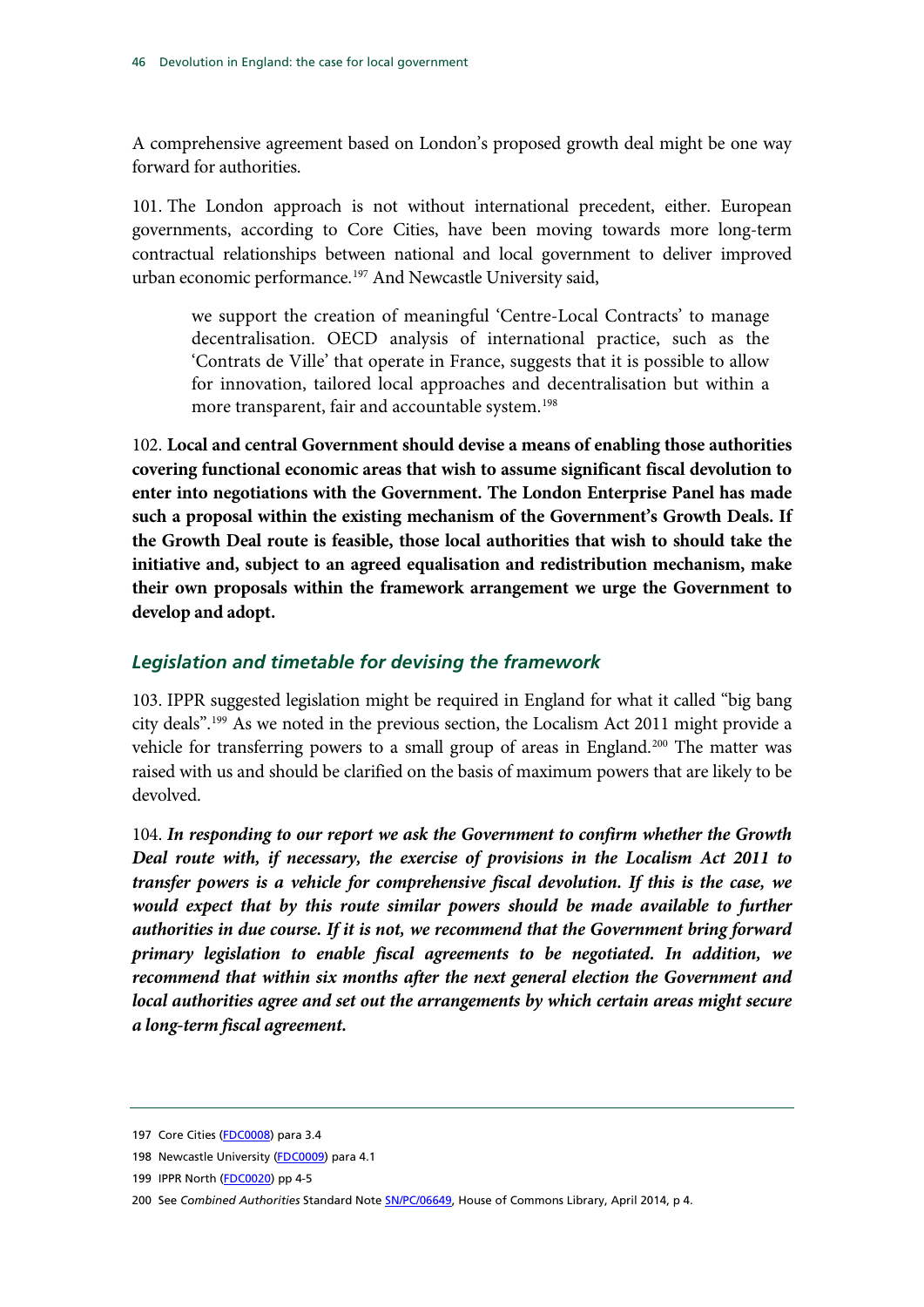#### *Agreeing the terms of fiscal agreements*

105. As we have noted, witnesses told us that the City Deal process did not feel like decentralisation, given the amount of bureaucracy involved. They said it required teams to prove each proposition and haggle with an "oligarchic patron".[201](#page-48-0) Ed Cox from IPPR North, referring to the criteria for fiscal devolution, said that this should not involve

conditions that central Government is imposing on local government; this is not earned autonomy […] This is about an arrangement between two adult partners trying to sort out what the power relations need to be between the two of them.<sup>[202](#page-48-0)</sup>

According to research cited by Newcastle University, Contrats de Ville were used in France to "replace traditional hierarchical relationships with contracts based on negotiation".<sup>[203](#page-48-0)</sup> Some in local authorities have argued they should not have to have "proved their worth" to central Government but, instead, should be given further powers and judged by their electorate.[204](#page-48-0) The Minister Greg Clark told us, however, that Government could not just accept local proposals at face value. Rather it had to conduct due diligence, negotiate and "get the best possible value".<sup>[205](#page-48-0)</sup>

106. Given the evidence we received about the city deals process being one-sided and bureaucratic, we considered how any impasse in reaching a fiscal agreement might be dealt with. In oral evidence the idea of a local government finance "Office for Budget Responsibility" was put to us. The office, it was suggested by Ed Cox from IPPR North, could offer information and advice in relation to resetting any system of equalisation and redistribution introduced under fiscal devolution.<sup>[206](#page-48-0)</sup> Its remit might extend to include consideration of fiscal agreements themselves.

107. **Central Government rightly has to ensure any introduction of fiscal devolution is done effectively and efficiently. Where an authority or group of authorities demonstrate that they meet the principles we outlined in the previous chapter and come within the framework we set out above, there should be a presumption in favour of fiscal devolution. In our view it is essential that the process develops on from City Deals which, despite their considerable benefits, have been characterised as bureaucratic, placing local government in the unequal position of supplicant.**

108. **To assist the development of the process we make two recommendations.** *First, where agreement between central Government and local authorities cannot be reached,* 

<span id="page-48-0"></span><sup>201</sup> See Q91 [Tom Riordan]; and Newcastle University [\(FDC0009\)](http://data.parliament.uk/WrittenEvidence/CommitteeEvidence.svc/EvidenceDocument/Communities%20and%20Local%20Government/Fiscal%20devolution%20to%20cities%20and%20city%20regions/written/4896.html) para 3.5.

<sup>202</sup> Q140

<sup>203</sup> See Kamal-Chaoui, L. and Sanchez-Reaza, J. (eds.) ["Urban Trends and Policies in OECD Countries", O](http://www.oecd-ilibrary.org/docserver/download/5k9fhn1ctjr8.pdf?expires=1400159171&id=id&accname=guest&checksum=02CBD46C064E01242307A22BA5442EF6)ECD Regional Development Working Papers 012/01, p 161.

<sup>204</sup> See, for example, ["Nothing to Prove"](http://themj.co.uk/Nothing-to-prove/196882?id=196896&typeid=1), *MJ*, 24 April 2014. See also Localis, ["Can Localism Deliver? 10 Lessons from](http://www.localis.org.uk/images/articles/10%20Lessons%20from%20Manchester.pdf)  [Manchester"](http://www.localis.org.uk/images/articles/10%20Lessons%20from%20Manchester.pdf), it says "Presumed autonomy is the most localist approach […] There should be no centralised measure of 'performance' as national departmental perspectives do not always align with local priorities and needs."

<sup>205</sup> Q470

<sup>206</sup> Q155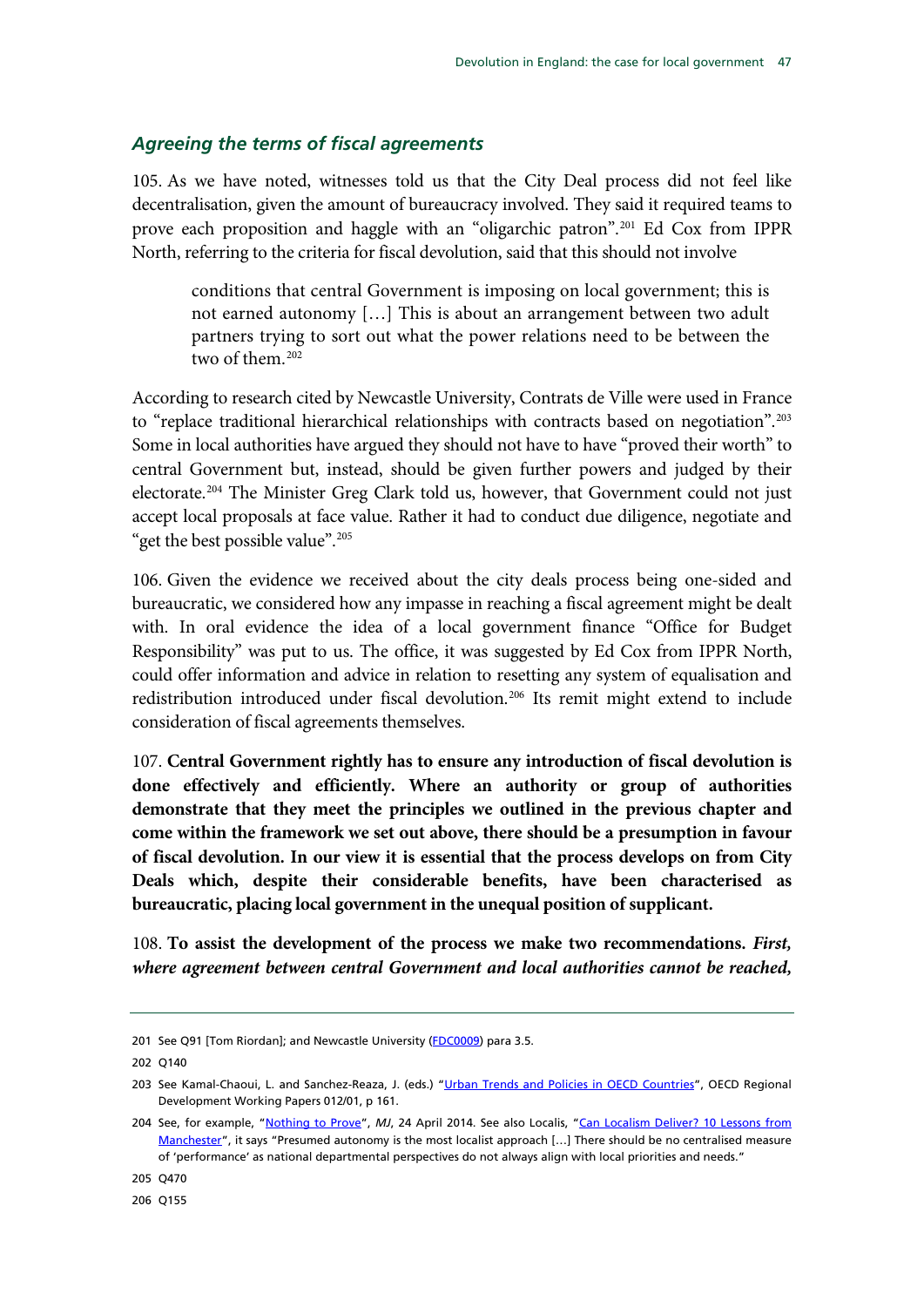*there should be a process of impartial evaluation. We see a role for the independent body, described earlier in our report, to advise***. Second, we recommend that local government examine whether a small group of strategic authorities, selected by their peers and with an agreed approach based on the principles we have outlined, present to the Government joined-up proposals for fiscal devolution to several areas in one go. In our view this would provide a collaborative approach, develop the framework and act as a way forward for authorities in future.**

#### *Wider issues: local government reorganisation and constitutional changes*

109. Comprehensive fiscal devolution raises broader issues relating to the reorganisation of local government finance and the codification of the relationship between local and central Government. We have, however, not examined these in this report for two reasons. First, neither is a precondition for fiscal devolution. The Minister, Greg Clark, observed:

if you can identify a place and an area of policy in which the counterparty to the deal is ready, willing and able and you can have confidence in their ability to discharge their responsibilities, then get on with it; do not wait for a great constitutional settlement that devolves these powers on every place in the country at the same time. That is my practical observation, and I think it was shared in the evidence that Tony Travers gave to you, which I was interested to see. $207$ 

Core Cities pointed out devolution of the Work Programme, business rates and more significant devolution "could happen under the current structures".<sup>[208](#page-49-0)</sup> Second, fiscal devolution will create opportunities to develop a new relationship between central and local government which could inform both reorganisation and codification.

110. Professor Andy Pike of Newcastle University pointed out that devolution had taken place "asymmetrically" in the UK already, with Scotland, Wales and Northern Ireland, London and the English regions forming a hierarchy of decentralisation: further decentralisation could unfold in a similarly uneven way.<sup>[209](#page-49-0)</sup>

**111. Wider questions about the role and place of local government in our constitutional settlement should not delay fiscal devolution. But implementation of this significant change will require appraisal.** *We therefore recommend that towards the*  end of the next Parliament a comprehensive assessment of the operation of any fiscal *devolution and decentralisation take place. This assessment might be a starting point for a revised constitutional settlement.* **On this issue we welcome the Political and Constitutional Reform Committee's existing work, which we expect will inform any such revision.[210](#page-49-0)**

<span id="page-49-0"></span><sup>207</sup> Q448

<sup>208</sup> Q89

<sup>209</sup> Q68

<sup>210</sup> See for example Political and Constitutional Reform Committee, Third Report of Session 2012-13, *[Prospects for](http://www.publications.parliament.uk/pa/cm201213/cmselect/cmpolcon/656/65602.htm)  [codifying the relationship between central and local government](http://www.publications.parliament.uk/pa/cm201213/cmselect/cmpolcon/656/65602.htm)*, HC 656-I.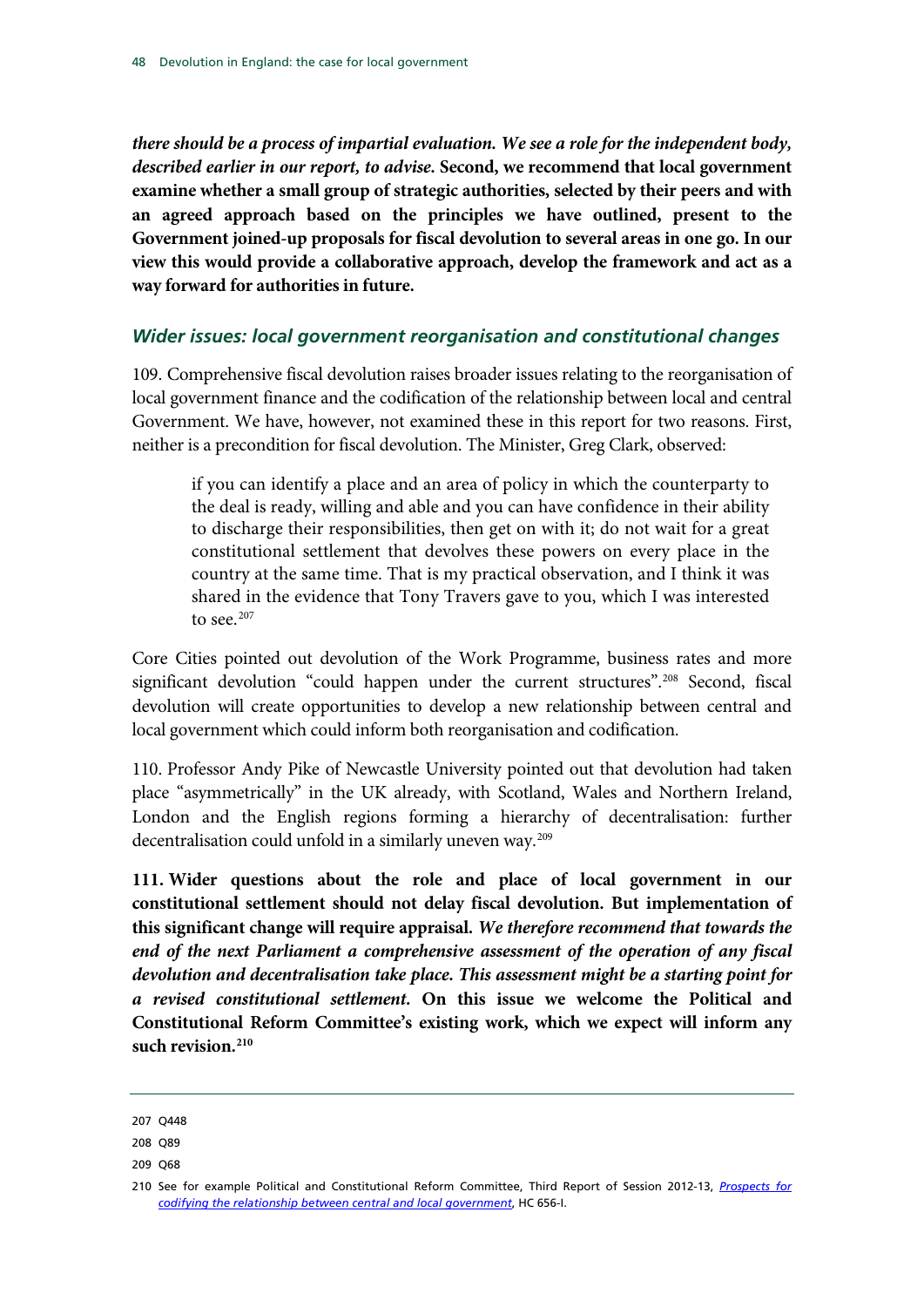## 5 Devolved taxes and powers

## **Introduction**

112. Fiscal devolution means greater control over taxation as well as spending locally. We have already made recommendations on broad principles of fiscal devolution. Here we look at more detailed implications. The London Finance Commission (LFC)<sup>[211](#page-50-0)</sup> and the Core Cities<sup>[212](#page-50-0)</sup> proposed that a suite of property taxes could be devolved and we examine three: full business rates retention, council tax and stamp duty. We also examine the LFC suggestion that London—and by implication "devolved" local authorities—should have responsibility for setting the rates of those taxes and authority over revaluation, banding and discounts<sup>[213](#page-50-0)</sup> and that they should also be able to introduce new smaller yield taxes, such as betting, landfill and hotel duties, and to set fees and charges for all discretionary services.<sup>[214](#page-50-0)</sup> We expect fiscal devolution to provide local authorities with enhanced borrowing powers which we also examine in this chapter.

## **Control over business rates**

113. The LFC proposed the full devolution of business rates to London, which would mean:

- 100 per cent retention of business rates; (We considered the issue of 100 per cent retention at paragraph[s 44,](#page-24-0) [51](#page-28-0) and [52.](#page-28-1))
- freedom to set and vary the business rate multiplier; and
- responsibility for the timing of revaluations.<sup>[215](#page-50-0)</sup>

In this chapter we examine rate setting and revaluation.

## *Rate setting*

114. The open market rental value—the rateable value—of a business property is calculated by the Valuation Office Agency. The multiplier—the percentage of rateable value that will be payable in business rates—is set by the Government. The business rate payable to the local authority is calculated by multiplying the rateable value by the multiplier. The

<span id="page-50-0"></span><sup>211</sup> *[Raising the Capital: the report of the London Finance Commission](http://www.london.gov.uk/sites/default/files/Raising%20the%20capital.pdf)* (May 2013); the Mayor of London established the London Finance Commission in July 2012; it was chaired by Professor Tony Travers of the London School of Economics, who in a personal capacity gave evidence to this inquiry twice.

<sup>212</sup> ['London and England's largest cities join to call for greater devolution to drive economic growth'](http://www.london.gov.uk/media/mayor-press-releases/2013/09/london-and-englands-largest-cities-join-to-call-for-greater) Greater London Authority press release, 30 September 2013; and Core Cities [\(FDC0008\)](http://data.parliament.uk/WrittenEvidence/CommitteeEvidence.svc/EvidenceDocument/Communities%20and%20Local%20Government/Fiscal%20devolution%20to%20cities%20and%20city%20regions/written/4894.html) para 3.10; the Core Cities are Birmingham, Manchester, Nottingham, Bristol, Sheffield, Newcastle, Leeds and Liverpool.

<sup>213</sup> *Raising the Capital: the report of the London Finance Commission*, p 9

<sup>214</sup> *Raising the Capital: the report of the London Finance Commission*, pp 9, 71

<sup>215</sup> *[Raising the Capital: the report of the London Finance Commission](http://www.london.gov.uk/sites/default/files/Raising%20the%20capital.pdf)*, pp 11, 64, 65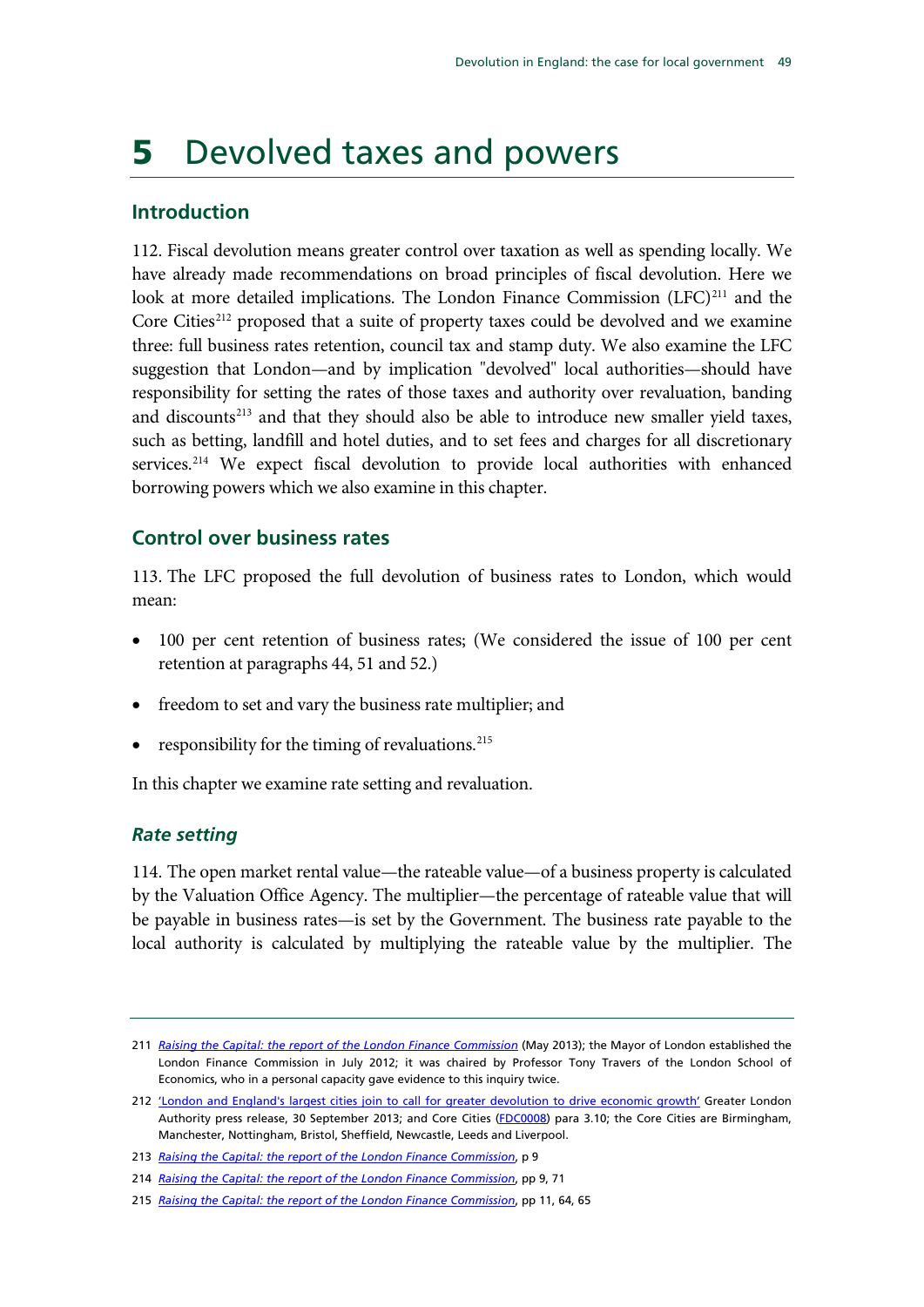Government is responsible for the timing of any revaluation, which historically has always been carried out nationally.<sup>216</sup>

115. Some witnesses suggested that local authorities should be responsible for setting the business rate multiplier. Leeds City Council said that cities should

set their own business rates, as was the case prior to 1990. Even within city regions there are diverse and complex economies which would be better managed by combined or local authorities controlling the business rates. This would eliminate the problems arising in relation to a nationally set multiplier and encourage cities to come up with innovative approaches to attract and support businesses.<sup>[217](#page-51-0)</sup>

Cllr James Lewis from Leeds City Council pointed out: "Cities are responsible organisations. We set a council tax every year […] I do not think the power to set a rate is uncommon to us."[218](#page-51-0) Cllr Peter Box, from the Key Cities Group, told us:

if you are serious about devolution and localism, sometimes local government will take decisions that parliamentarians do not like. That is the nature of it […] we are accountable. I cannot see how any sensible local government […] is going to take a decision that is going to mean that we have outrage and business and every individual constituent complaining. It does not work like that. […] We do not do things and succeed by ourselves; we do it in partnership.<sup>[219](#page-51-0)</sup>

116. Cllr Roger Lawrence, leader of Wolverhampton City Council, had concerns, however. He drew our attention to tax competition with Wales when Regional Development Agencies still existed: "It was a dreadful waste of everyone's time and effort, chasing that around. Clearly, we need to have measures in place to prevent that."<sup>[220](#page-51-0)</sup> Stephen Hughes, formerly of Birmingham City Council, said "the buoyancy should come […] from building the tax base, not necessarily by changing the tax rate". He added that "we are too small a country, really, to have lots of different variable tax rates. It does not do any good".<sup>[221](#page-51-0)</sup> Cllr Paul Watson, leader of Sunderland City Council, agreed there was a lack of detail on the impact of rate setting locally on rebasing business rates or revaluing rents nationally, and said the mechanics of any scheme would have to be sorted out.<sup>[222](#page-51-0)</sup>

117. Among business, the London Chamber of Commerce and Industry said "with the right safeguards and consultation with the business community, there is no reason for LCCI to oppose the GLA or London [local authorities] being given the power to determine

- 219 Q153
- 220 Q352
- 221 Qq 351, 354; see also Q192 [Cllr Watson].

<span id="page-51-0"></span><sup>216</sup> Valuation Office Agency, ["How are my rates calculated?"](http://www.2010.voa.gov.uk/rli/static/HelpPages/English/faqs/faq056-how_are_my_rates_calculated.html), accessed 19 May 2014

<sup>217</sup> Leeds City Council [\(FDC0025\)](http://data.parliament.uk/WrittenEvidence/CommitteeEvidence.svc/EvidenceDocument/Communities%20and%20Local%20Government/Fiscal%20devolution%20to%20cities%20and%20city%20regions/written/4937.html) p 4

<sup>218</sup> Q193

<sup>222</sup> Q195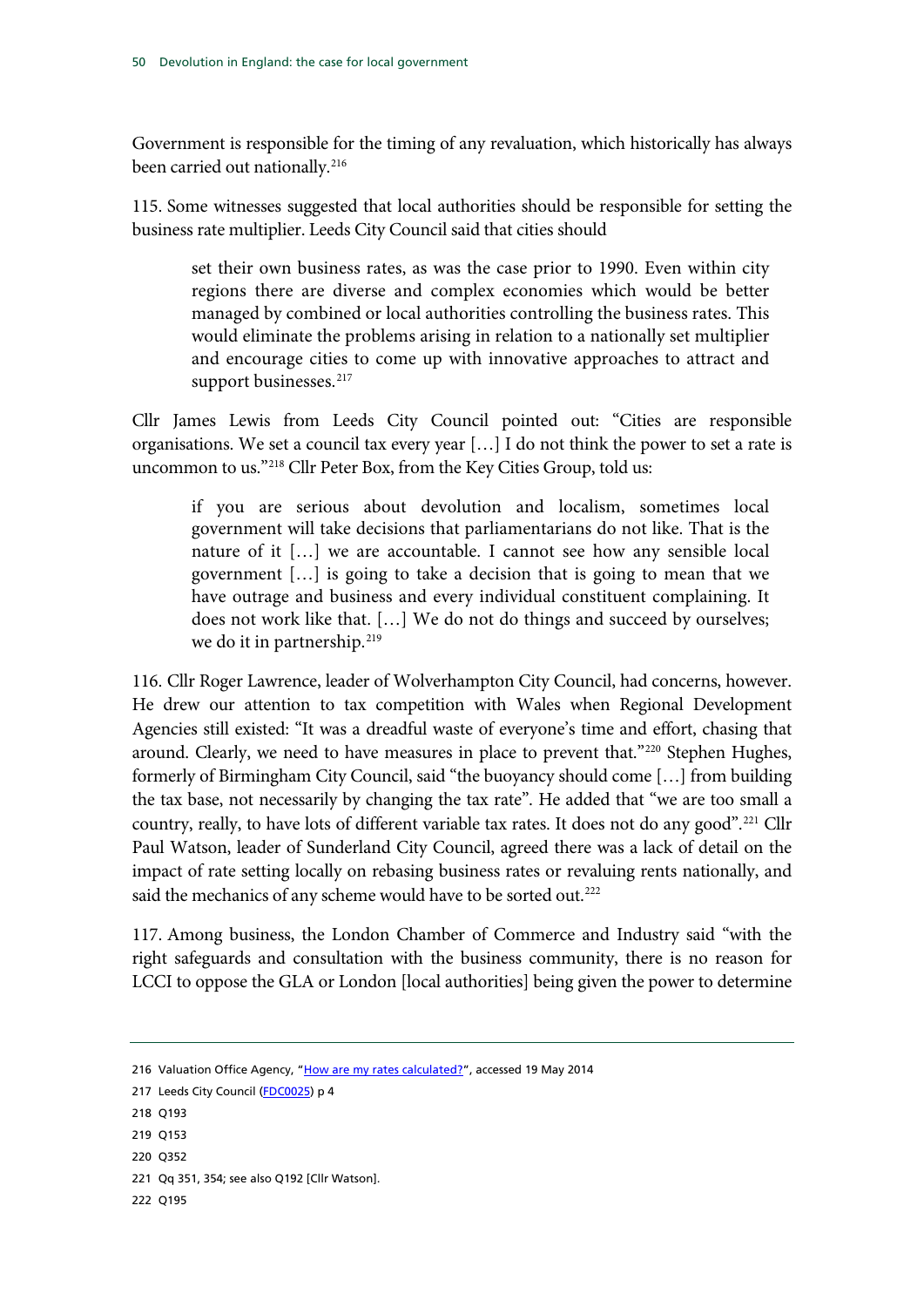the rate".[223](#page-52-0) The Greater Birmingham Chambers of Commerce disagreed, saying new freedoms would bring "new opportunities for additional taxes and levies aimed at business which could stymie the growth of the private sector". It therefore could not support local rate-setting.[224](#page-52-0) Liz Peace, chief executive of the British Property Federation, said greater relocation of business rate collection rather than setting was needed. Its members were

trying to balance one thing against the other: a degree of nervousness in case a local authority went mad and whacked up the business rates phenomenally, if they had rate-setting powers, compared with the wish to see local authorities having a degree of freedom to borrow.[225](#page-52-0)

#### *Varying the rate*

118. Whether or not the multiplier was set locally, witnesses saw merit in being able to vary it within their area. Cllr Nick Forbes, from Core Cities, said that the "issue about business rates [...] is not so much about the difference between local authorities; actually, it is within a local-authority area where you might want to have some marginal variation of business rates."[226](#page-52-0) Cllr Lawrence cited the Business Improvement District model, "where a small supplement on the business rate in small areas is used very explicitly for particular activities to help those businesses and those businesses have a share in driving that forward".[227](#page-52-0) Sir Merrick Cockell added that small variations and increases in business rates might be decided locally: "Areas might be able to save 5% either way, and that would be down to those areas to work with local businesses to agree what was right and how that money was being invested."<sup>[228](#page-52-0)</sup>

119. **We consider that restoring the ability of local authorities to set the business rate multiplier to meet local circumstances, combined with the power to vary the rate for specific projects and categories of business, will provide authorities with a key lever in stimulating and fostering local economic growth as well as guaranteeing that they work closely with local business. It will ensure that local authorities have to consult with, and focus on the needs of, local business. We see a logic in the same multiplier being set across the devolved area. We also recognise, however, that there may be a concern about the potential for excessive increases in the multiplier. One option to constrain that would be for local authorities in a devolved area to be limited to increasing business rates by no more than the increase in the average council tax in the devolved area. The operation of the business rates levy would need to avoid penalising authorities that, after full consultation with local business, increase their multiplier.**

- 226 Q354
- 227 Q352

<span id="page-52-0"></span><sup>223</sup> LCCI [\(FDC0019\)](http://data.parliament.uk/WrittenEvidence/CommitteeEvidence.svc/EvidenceDocument/Communities%20and%20Local%20Government/Fiscal%20devolution%20to%20cities%20and%20city%20regions/written/4928.html) para 25

<sup>224</sup> Greater Birmingham Chambers of Commerce [\(FDC0016\)](http://data.parliament.uk/WrittenEvidence/CommitteeEvidence.svc/EvidenceDocument/Communities%20and%20Local%20Government/Fiscal%20devolution%20to%20cities%20and%20city%20regions/written/4917.html) pp 2, 3

<sup>225</sup> Qq126, 150

<sup>228</sup> Q393; see also Q317 [Darren Johnson AM]; Q354 [Cllr Nick Forbes].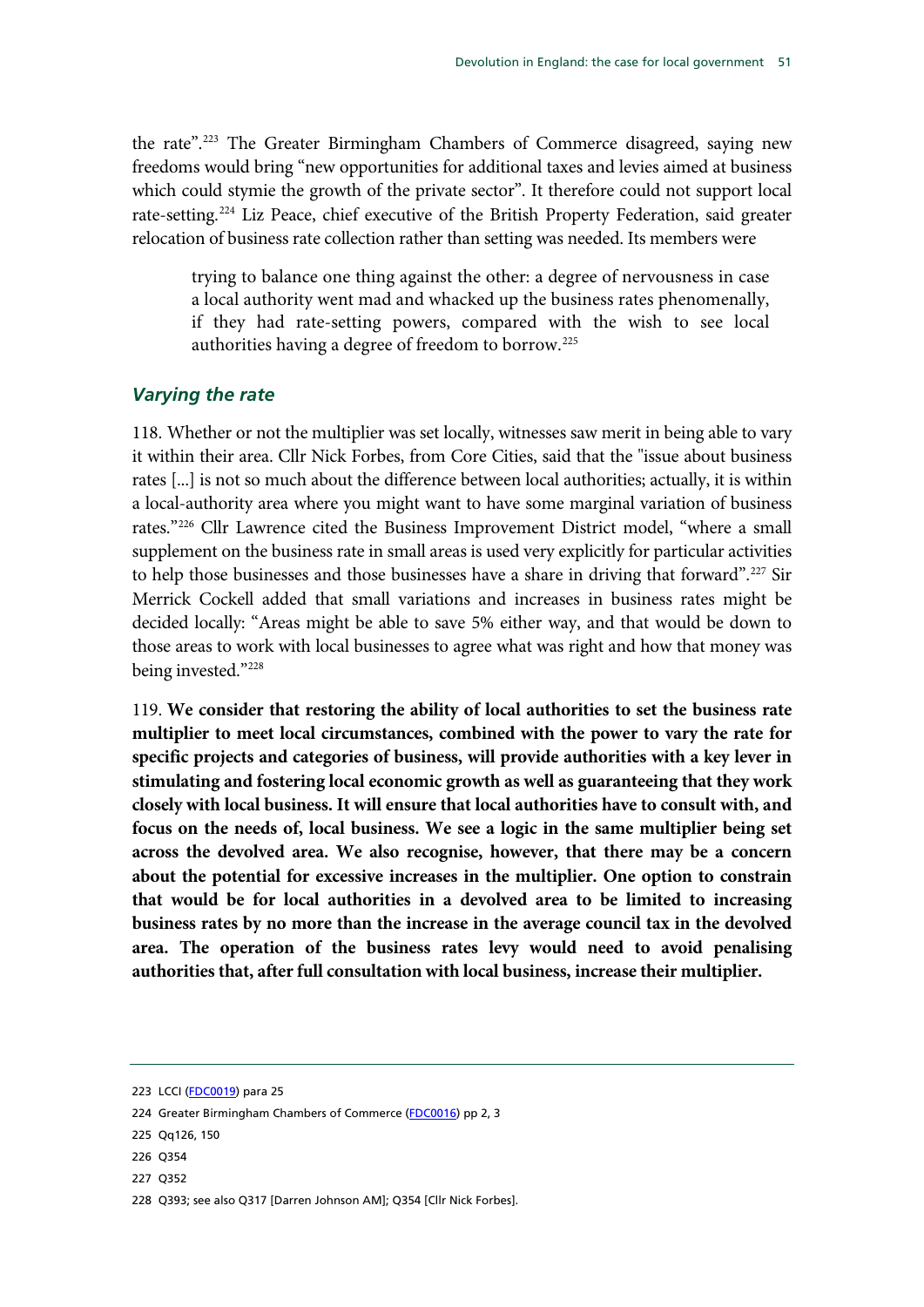#### *Revaluation*

120. Although the national reassessment of rateable values must take place every five years, the Growth and Infrastructure Act 2013 changed the date of the next revaluation from 2015 to 2017.<sup>[229](#page-53-0)</sup> While there has been some criticism of this change,<sup>[230](#page-53-0)</sup> the transfer of responsibility for revaluation to local areas was not seen as the solution or as a prerequisite for fiscal devolution. Sir Merrick Cockell said:

I do not think we are saying that we would want to do the valuation […] I am sure we could create a system that operated within the current national body working out the rateable value of businesses.<sup>[231](#page-53-0)</sup>

But several witnesses wanted more frequent valuations. Among business, LCCI noted that "revaluations are frequently delayed", $^{232}$  $^{232}$  $^{232}$  while Liz Peace suggested that, with modern technology, revaluation could take place every two years and there would be fewer arguments.<sup>[233](#page-53-0)</sup> Three to four years was suggested by Lord Smith, Chair of the Greater Manchester Combined Authority.[234](#page-53-0) On the other hand, Ed Cox, from IPPR North, suggested combining the revaluation of business rateable values with a more general rebasing of devolved fiscal measures and funding formulas—a comprehensive resetting. He said this might be carried out by an independent body every 10 years.<sup>[235](#page-53-0)</sup>

121. **We detected little clamour for transferring the revaluation of business rateable values to local areas as part of the process of fiscal devolution. The main concern has been the delay in holding national valuations. The time has come to set a timescale for an independently commissioned national business rate revaluation and, to ensure it happens, for it to be set in primary legislation without the facility to change the date through secondary legislation.** *We recommend it takes place every five years, beginning in 2020, and within six months of a general election.* **Revaluation could then coincide with the resetting of the Business Rates Retention scheme, to which we see a strong link. Subsequently, it could coincide once every 10 years with the resetting of any assessment of relative need among local authorities, administered by the independent body to which we have referred. In our view such a process would ensure not only regular and fair equalisation and redistribution of resources, but predictability, allowing local authorities to plan ahead.**

#### *The independent office for local government fiscal management*

122. **In sum, the independent body we recommend would introduce a substantial degree of objectivity into local government fiscal management. Specifically, it would be** 

231 Q399

235 Q157

<span id="page-53-0"></span><sup>229</sup> Growth and Infrastructure Act 2013, [section 29](http://www.legislation.gov.uk/ukpga/2013/27/notes/division/5/3/1)

<sup>230</sup> For example, ["Small shops 'to pay as supermarkets save £1bn on rates'"](http://www.independent.co.uk/news/business/news/small-shops-to-pay-as-supermarkets-save-1bn-on-rates-8909691.html), *The Independent*, 29 October 2013

<sup>232</sup> LCCI [\(FDC0019\)](http://data.parliament.uk/WrittenEvidence/CommitteeEvidence.svc/EvidenceDocument/Communities%20and%20Local%20Government/Fiscal%20devolution%20to%20cities%20and%20city%20regions/written/4928.html) para 25

<sup>233</sup> Q155

<sup>234</sup> Q222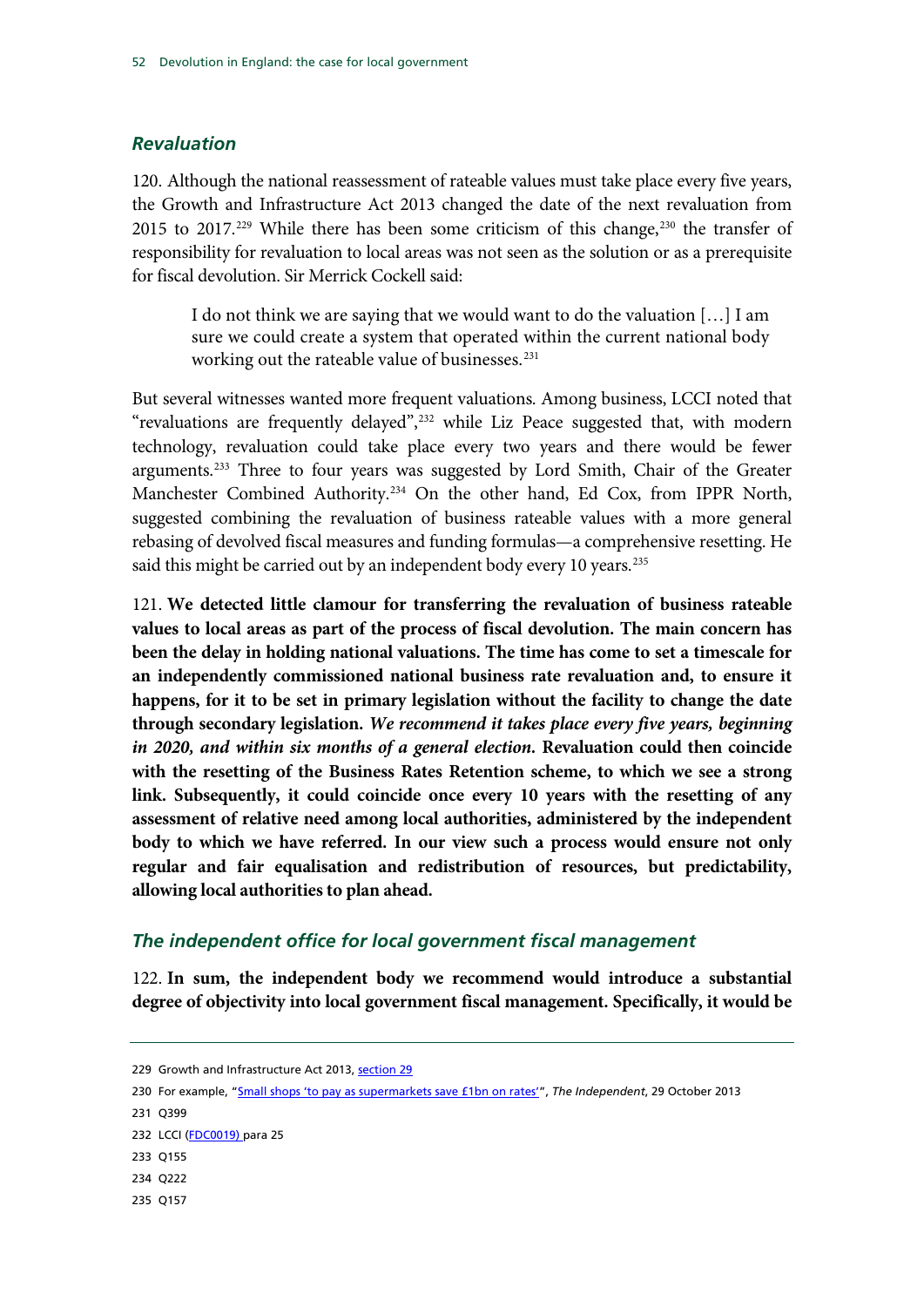**responsible for: assessing relative needs and resources every 10 years, starting in 2020 when the BRRS is rebased; evaluating proposals when a fiscal agreement cannot be reached; and commissioning the independent revaluation of business rates and council tax every five years, starting in 2020.**

## **Council tax**

123. The LFC recommended that:

Council tax should be retained as a local tax but London government should be given the power and be required to hold periodic revaluations (undertaken by the Valuation Office, according to national practice), to determine the number of bands, to set the ratio of tax from band to band and to set the tax rate.<sup>[236](#page-54-0)</sup>

#### *Council tax referendums*

124. The Localism Act 2011 makes planned increases in council tax, above a certain threshold set by central Government, subject to a local binding council tax referendum. In 2014-15 the threshold is 2%. Explaining the Government's thinking behind the policy, the Minister, Brandon Lewis, told us that:

When I was a local government councillor—not when I was in control of the council—the local authority I was in had, back in the late 1990s and early 2000s, council tax rises of 19%, 18% and 16%; they were generally quite regularly in double figures. It is quite reasonable for central Government to say, "We think the highest it should be is around 2%. We want to try to help people with their bills."[237](#page-54-0)

Mr Lewis added:

They (local authorities) have got the freedom to go out, have a referendum, make the case and get the agreement of their local residents to do it (raise council tax).<sup>[238](#page-54-0)</sup>

Sir Merrick Cockell said that:

local authorities should make their case to those who elect them. It gives a good reason for people to bother to vote […] people who take those decisions should be held accountable through the ballot box rather than through a referendum.[239](#page-54-0)

The Greater Manchester Combined Authority said:

<span id="page-54-0"></span>236 *[Raising the Capital: the report of the London Finance Commission](http://www.london.gov.uk/sites/default/files/Raising%20the%20capital.pdf)*, p 11

238 Q505

239 Q373

<sup>237</sup> Q504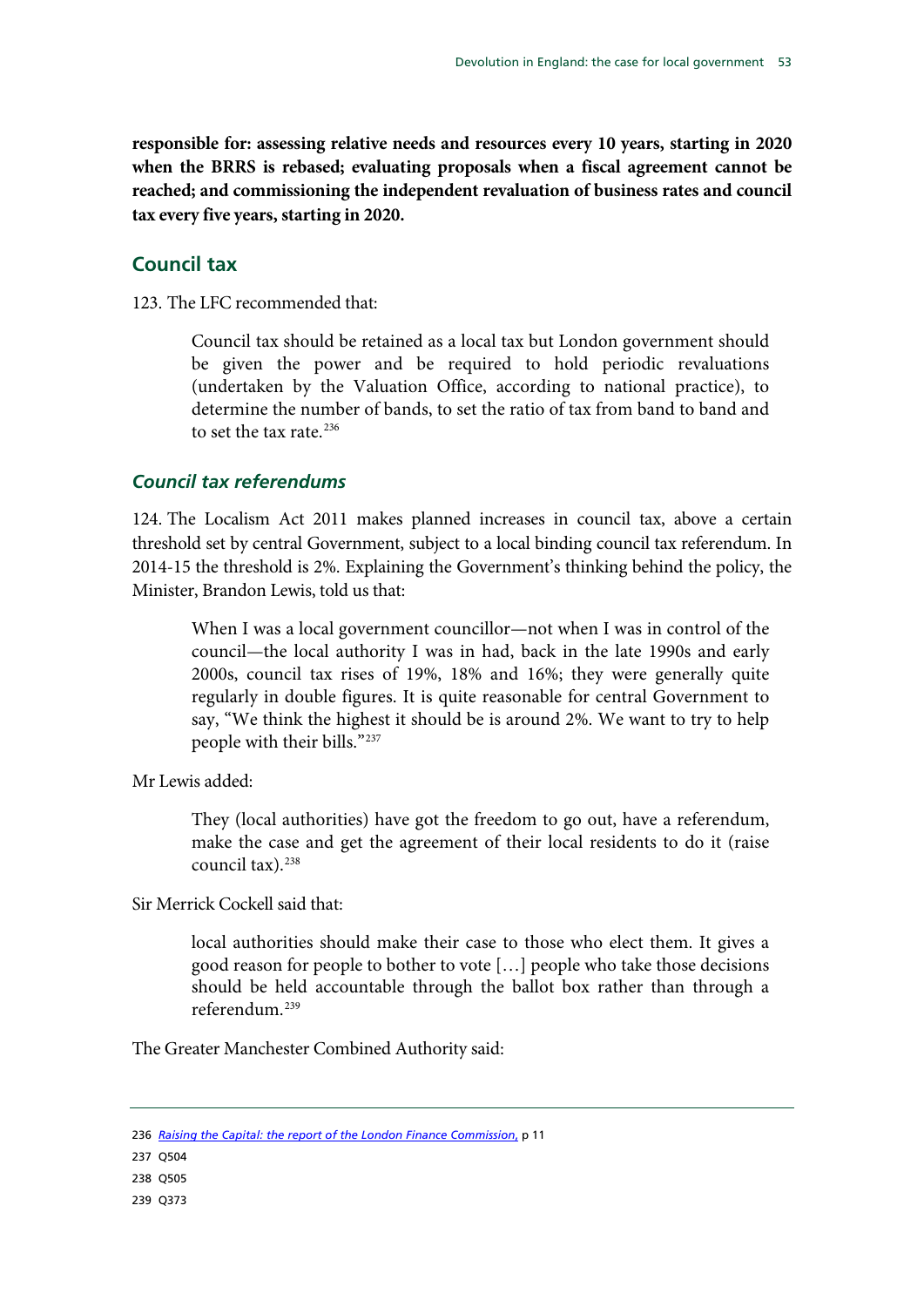Whilst the principle of council tax referendums provides direct accountability, the variable nature of the referendum threshold set by central Government makes long term decision making for local authorities problematic.<sup>[240](#page-55-0)</sup>

When we asked Mr Lewis why the principle of a referendum should not apply to other taxes, he said that was "a very good question" but offered no further explanation.<sup>[241](#page-55-0)</sup>

125. **We found across local government in England, if not a demand for full fiscal devolution in all areas, a strong appetite for greater fiscal responsibility. The Government is going to have to learn to have confidence in local authorities in the same way it has confidence in the devolved legislatures. For a start all local authorities should be trusted with responsibility for setting the council tax rate in their areas. We consider that all local authorities should have the freedom to set their local domestic property tax rates. There is no hard and fast rule that they will automatically use this flexibility to increase their council tax rates, but if they do they should be free to do so and then test local people's appetite for it, as they do for a range of decisions, on local election polling day.**

#### *Revaluation and rebanding*

126. Domestic properties in England have not been revalued since 1991. The Government announced in 2010 that there would be no revaluation in this Parliament, as according to the Secretary of State it "could have pushed up taxes on people's homes".<sup>[242](#page-55-0)</sup> Similar excuses were used by the last Government when in 2005 it also postponed a revaluation, which had been planned for 2007, after revaluation in Wales led to anger over council tax rises.<sup>[243](#page-55-0)</sup> The absence of any revaluation was of concern to witnesses. Lord Smith, Chair of the GMCA, told us that "we have a council tax system based in 1991 that has never been revalued. You buy a new house where there are all these broadband facilities and so on. How do you measure that?"[244](#page-55-0) The LFC called for London to be required to hold periodic revaluations of domestic properties, carried out by the Valuation Office Agency. Other witnesses recognised the importance of a general revaluation but focused on smaller, incremental devolutionary measures that might be taken. Wolverhampton City Council said that:

Even if the regulation of council tax was relaxed, instead of fully devolved, the impact on Wolverhampton would be positive. Re-banding properties and the removal of the referendum threshold would give far greater freedom and enable the local authority to respond to local needs.<sup>[245](#page-55-0)</sup>

<span id="page-55-0"></span><sup>240</sup> GMCA [\(FDC0006\)](http://data.parliament.uk/WrittenEvidence/CommitteeEvidence.svc/EvidenceDocument/Communities%20and%20Local%20Government/Fiscal%20devolution%20to%20cities%20and%20city%20regions/written/4874.html) para 4.2

<sup>241</sup> Q507

<sup>242</sup> Department for Communities and Local Government, ["No Council Tax revaluation tax rises pledge ministers"](https://www.gov.uk/government/news/no-council-tax-revaluation-tax-rises-pledge-ministers), accessed 20 May 2014

<sup>243</sup> ["Council tax revaluation 'would hit poorest the hardest'"](http://www.theguardian.com/politics/2010/sep/24/council-tax-revaluation-hit-poorest), *The Guardian*, accessed 16 June 2014

<sup>244</sup> Q216. See also Leeds City Council [\(FDC0025\)](http://data.parliament.uk/WrittenEvidence/CommitteeEvidence.svc/EvidenceDocument/Communities%20and%20Local%20Government/Fiscal%20devolution%20to%20cities%20and%20city%20regions/written/4937.html) p 4

<sup>245</sup> Wolverhampton City Council [\(FDC0024\)](http://data.parliament.uk/WrittenEvidence/CommitteeEvidence.svc/EvidenceDocument/Communities%20and%20Local%20Government/Fiscal%20devolution%20to%20cities%20and%20city%20regions/written/4936.html) para 8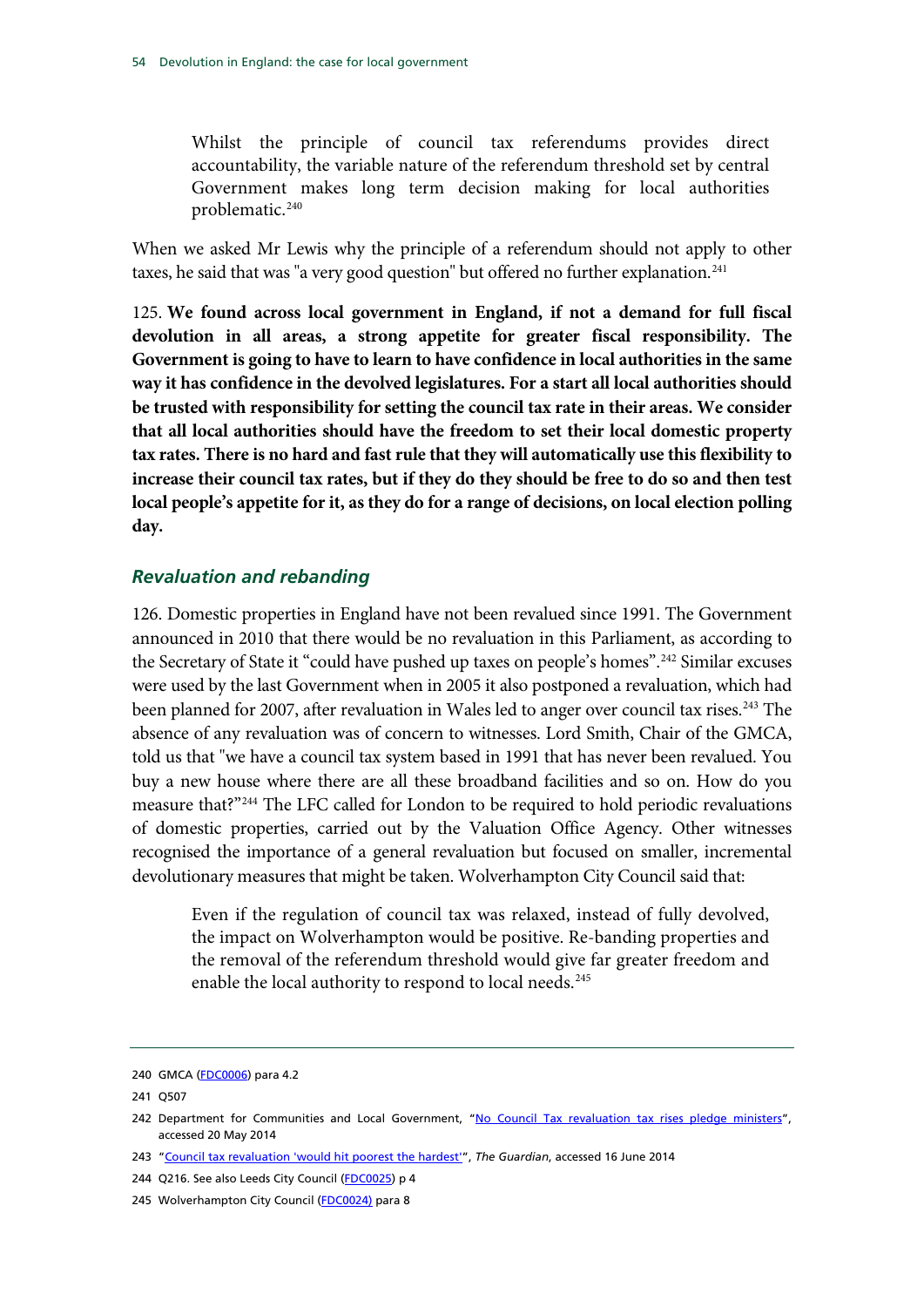127. The LFC noted that council tax did not operate on the basis of a full range of values:

Rather, all properties are attributed to one of eight bands of value, based on capital values in 1991. The ratio of tax paid from Band A (the lowest) to Band H (the highest) is 1:3. Thus, a home in a London borough with a 2013 value of £25 million is likely to pay just three times the council tax of one with a value of £250,000.<sup>[246](#page-56-0)</sup>

IPPR said local authorities should be allowed to introduce new additional council tax bands as they saw fit, while the structure and number of council tax bands should be reviewed.[247](#page-56-0) Leeds City Council agreed and said "the setting and adjustment of bandings should be done by Combined Authorities". It added local setting of bands would "more accurately reflect local economic conditions".[248](#page-56-0) And in London the Mayor agreed that the introduction of extra council tax bands, particularly for valuable properties, should be examined.<sup>[249](#page-56-0)</sup> The Chair of the Assembly, Darren Johnson AM, said, while each borough should be able to set its own council tax, decisions on banding should take place across the whole of London.<sup>[250](#page-56-0)</sup>

128. **Council tax rates are based on valuations made a generation ago, and those in the highest-banded properties are limited to paying no more than three times the tax of those in the lowest. The pretext for deferring revaluation―that it would increase most people's council tax—is erroneous if the revaluation is carried out properly and is fiscally neutral overall locally. Therefore a revaluation of itself must not affect a council's income. If nothing is done, there is a risk that the whole system will eventually collapse or, like domestic rates, have to be replaced. If there is a case for a revaluation of business rateable values—last carried out in 2010—the case for revaluation of domestic rates must be greater.** *We recommend that Government introduce legislation to ensure, for the purposes of Council Tax, domestic properties are revalued every five years.*

129. **There is also scope for further flexibility. We conclude that devolved areas—which we envisage, in the first instance, would be London or combined authority areas should be given the power to introduce new council tax bands at the top end of the scale and to split existing ones. The national revaluation will therefore need to be precise, citing a property's price not just its band, so that any devolved local authorities wishing to introduce a new band are able to include the appropriate properties in it. Doing so might go some way to increasing fairness in the distribution of the tax burden locally.**

<span id="page-56-0"></span><sup>246</sup> *[Raising the Capital: the report of the London Finance Commission](http://www.london.gov.uk/sites/default/files/Raising%20the%20capital.pdf)*, p 67

<sup>247</sup> IPPR North [\(FDC0020\)](http://data.parliament.uk/WrittenEvidence/CommitteeEvidence.svc/EvidenceDocument/Communities%20and%20Local%20Government/Fiscal%20devolution%20to%20cities%20and%20city%20regions/written/4929.html) p 5

<sup>248</sup> Leeds City Council [\(FDC0025\)](http://data.parliament.uk/WrittenEvidence/CommitteeEvidence.svc/EvidenceDocument/Communities%20and%20Local%20Government/Fiscal%20devolution%20to%20cities%20and%20city%20regions/written/4937.html) p 4

<sup>249</sup> Q278

<sup>250</sup> Q307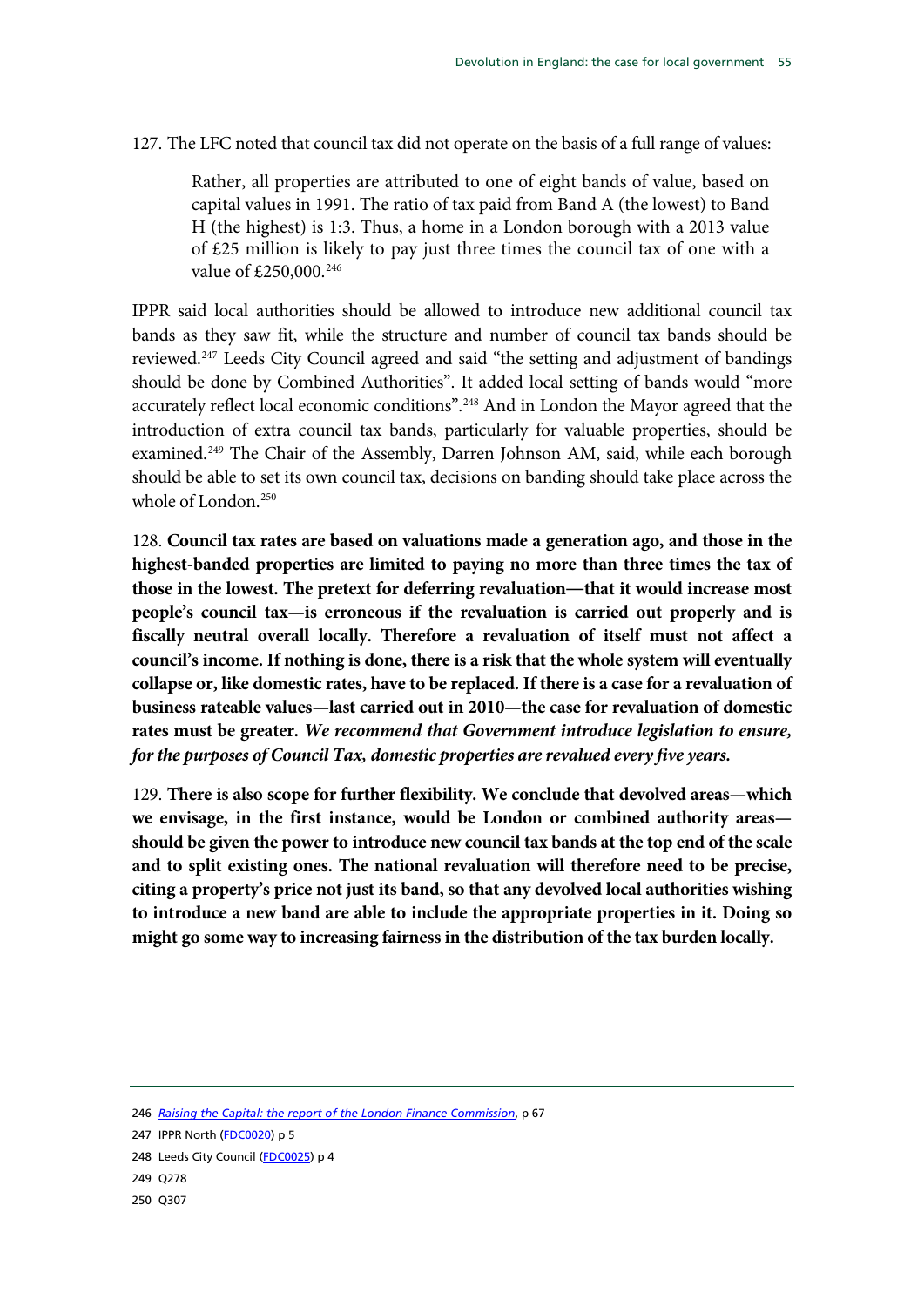## **Stamp duty**

130. Stamp duty is levied only on a limited number of properties, concentrated in areas such as London and the South East.<sup>[251](#page-57-0)</sup> London's stamp duty yield in 2012-13 accounted for 33% of all stamp duty collected, about £2.8 billion out of a UK total of £7.7 billion. Professor Travers noted that outside London and South East, however, the tax

produces tens of millions, rather than billions, of pounds in most places […] of course it would generate less money in the Sheffield city region, the Liverpool city region or even the Manchester city region, by a long way than it would in London. However, even there, it would leave those authorities with a bigger tax base than they have today.<sup>[252](#page-57-0)</sup>

The Greater Manchester Combined Authority said there was a strong case for devolving stamp duty to its area:

Local authorities would be incentivised to encourage economic activity such as house-buying in their area if they retained some or all of the stamp duty due on a property sale, and the funds could then be used to provide local services.<sup>[253](#page-57-0)</sup>

Responsibility for stamp duty in Scotland is due to be transferred in 2015.<sup>[254](#page-57-0)</sup>

131. **The yield from stamp duty in London and the South East is a fiscal anomaly in England. Full fiscal devolution of the tax in London could deprive the Exchequer of a significant amount of revenue that could be used elsewhere and for different purposes. As we have set out, to meet the principle of equalisation, it could be devolved in London subject to a levy requiring transfer of duty above an agreed threshold to the Exchequer. On the basis of this requirement, which could apply also to other devolved authorities, we recommend that stamp duty be included in the fiscal devolution framework. In addition, we would expect the Department for Communities and Local Government to monitor and review lessons that can be drawn from devolution of stamp duty in Scotland to inform its introduction in England.**

## **Other taxes and charges**

132. We noted in the first chapter how under new devolution arrangements Scotland and Wales will be given the power to introduce some taxes.<sup>[255](#page-57-0)</sup> The LFC suggested the creation of tourism, environmental, alcohol or betting taxes might be permitted under devolution to the capital.<sup>[256](#page-57-0)</sup> The LGA said such powers could reduce the dependence on council tax

<span id="page-57-0"></span><sup>251</sup> See paragraph [48.](#page-26-0)

<sup>252</sup> Q420

<sup>253</sup> GMCA [\(FDC0006\)](http://data.parliament.uk/WrittenEvidence/CommitteeEvidence.svc/EvidenceDocument/Communities%20and%20Local%20Government/Fiscal%20devolution%20to%20cities%20and%20city%20regions/written/4874.html) para 4.3

<sup>254</sup> HM Revenue and Customs, ["Devolved taxation in Scotland"](https://www.google.co.uk/url?sa=t&rct=j&q=&esrc=s&source=web&cd=1&cad=rja&uact=8&ved=0CCsQFjAA&url=http%3A%2F%2Fwww.hmrc.gov.uk%2Fnews%2Fnews-calman.htm&ei=OtUqU-zwGYWmhAeotYCgCw&usg=AFQjCNGTi-TajAf0cOPRpvfwyokPCKE2AA), accessed 2 May 2014

<sup>255</sup> At par[a 19](#page-13-0)

<sup>256</sup> *[Raising the Capital: the report of the London Finance Commission](http://www.london.gov.uk/sites/default/files/Raising%20the%20capital.pdf)*, p 71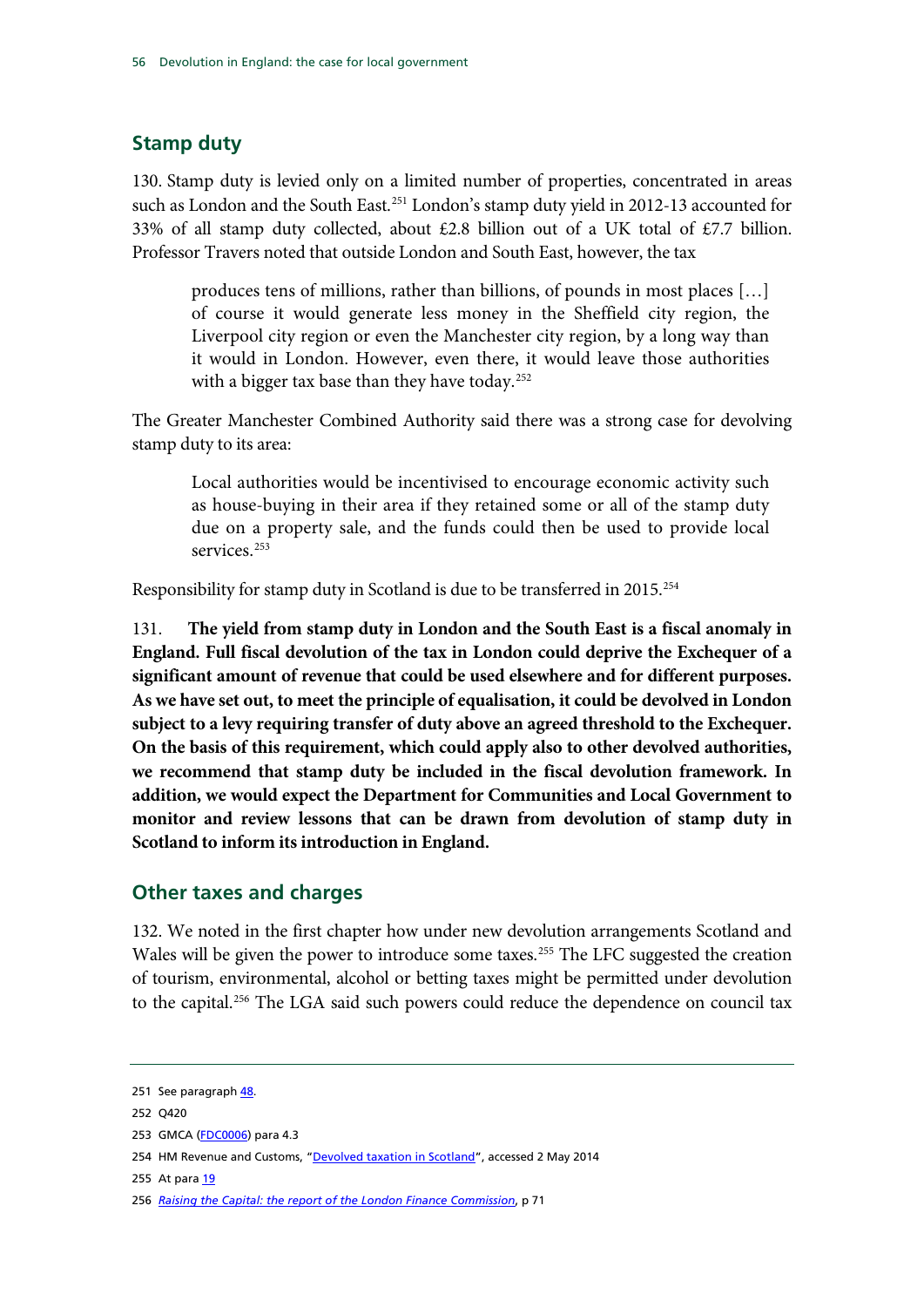and business rates and allow areas to reduce the tax burden on local taxpayers. [257](#page-58-0) When in France we heard that Lyon had a tourism tax of around  $\epsilon$ 1 per night, dependant on the type of accommodation used. Tom Riordan noted how Leeds, the venue for the start of this year's Tour de France, might have benefited from levying such a tax.<sup>[258](#page-58-0)</sup> Professor Andy Pike, of Newcastle University, however, warned that other taxes, such as environmental or betting levies, were volatile and often unpopular and were a route to increase taxes outside the control of a centralised system.

#### *Local income tax and VAT*

133. The Scotland Act 2012 introduced the Scottish rate of income tax (SRIT), which is expected to be implemented in April 2016. The rate paid by Scottish taxpayers will be calculated by reducing the basic, higher and additional rates of Income Tax by 10 pence in the pound and adding a new Scottish rate set by the Scottish Parliament. A SRIT of 10% would mean no change from the UK rates. However, a SRIT of 9% would mean the rates paid by Scottish taxpayers were lower and a Scottish rate of 11% would mean they were higher.<sup>259</sup> IPPR North recommended this arrangement in England:

Ten per cent of the income tax take in each of the combined authorities should be assigned to those authorities with a corresponding reduction in the central government grants to their constituent local authorities.<sup>[260](#page-58-0)</sup>

Another suggested local tax was VAT. Stephen Hughes said it was a better incentive, because "VAT is much more directly related to value added. It is not dependent on a particular type of growth".[261](#page-58-0)

134. **Arrangements have been developed to allow the devolved nations to introduce new taxes, as well to take control of business rates, stamp duty and, in the case of Scotland, part of income tax. As we expect fiscal devolution in England would in the short term be restricted to a handful of areas the opportunity is available to replicate some of the Scottish and Welsh arrangements in areas in England with the capacity to take advantage of these resources and to implement projects with the potential to generate good returns on investment.** *At the minimum fiscal devolution should empower these authorities to introduce relatively low-yield taxes. A range of suggestions includes betting taxes and landfill and hotel duties.*

135. **Recognising what is happening in Scotland and Wales we see a case in the long term for examining the apportioning in a similar manner to Scotland a percentage of income tax or VAT to groups of authorities covering significant geographical areas in England. We recognise, however, this is an extension of the fiscal devolution on which we have not taken detailed evidence. We would not want consideration of devolving** 

<span id="page-58-0"></span><sup>257</sup> LGA [\(FDC0005\)](http://data.parliament.uk/WrittenEvidence/CommitteeEvidence.svc/EvidenceDocument/Communities%20and%20Local%20Government/Fiscal%20devolution%20to%20cities%20and%20city%20regions/written/4852.html) para 37.2

<sup>258</sup> Q120

<sup>259</sup> See HM Revenue and Customs, ["Scottish rate of income tax"](http://www.hmrc.gov.uk/news/scottish-rate.htm), accessed 14 May 2014.

<sup>260</sup> IPPR North [\(FDC0020\)](http://data.parliament.uk/WrittenEvidence/CommitteeEvidence.svc/EvidenceDocument/Communities%20and%20Local%20Government/Fiscal%20devolution%20to%20cities%20and%20city%20regions/written/4929.html) para 4

<sup>261</sup> Q334; see also Qq279-281 [Boris Johnson].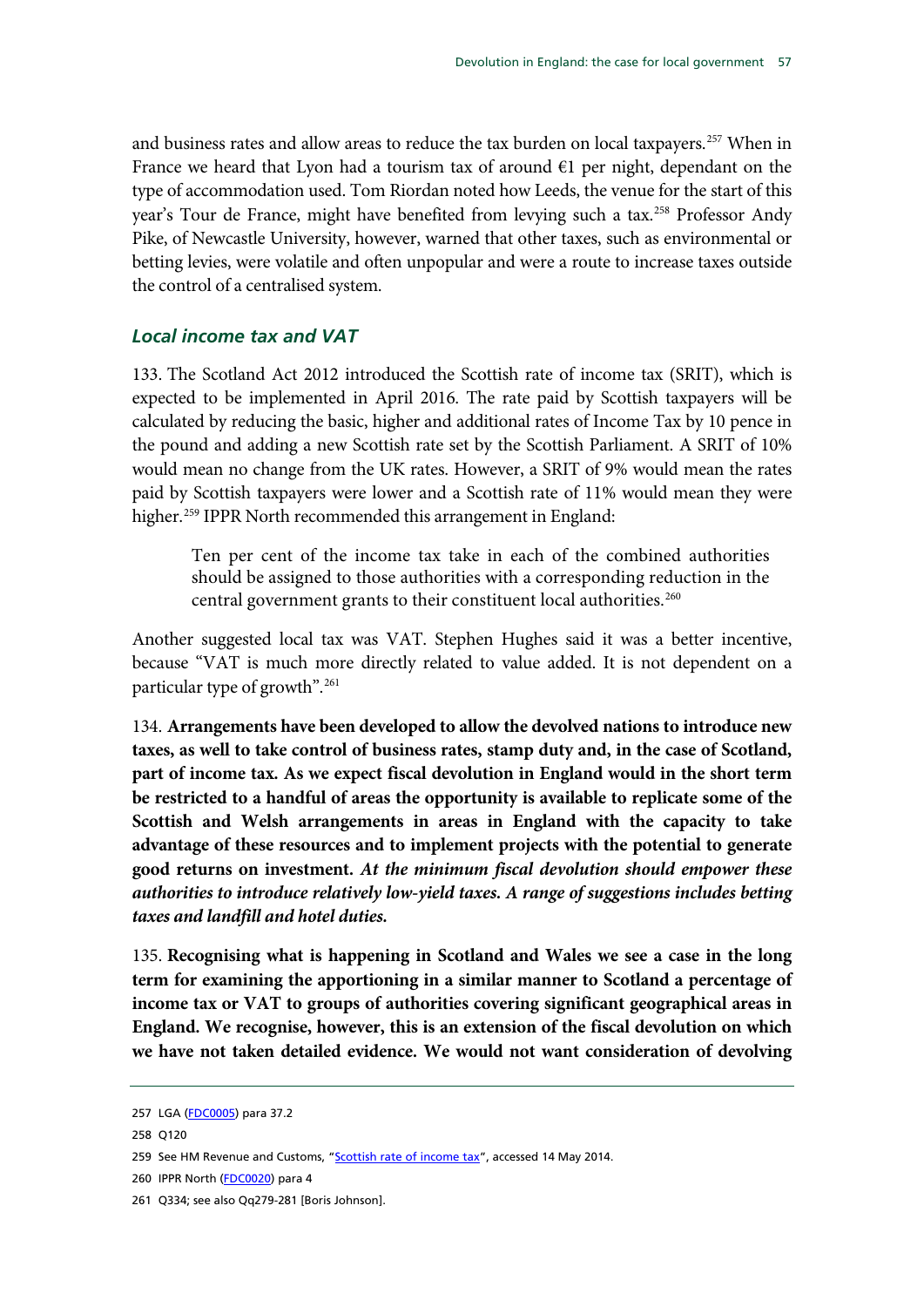**income tax and VAT to hold up fiscal devolution of property taxes, but Government and local authorities should evaluate the proposals. Evaluation of devolution of these taxes could and should form part of the comprehensive assessment of the operation of any fiscal devolution and decentralisation we have recommended to be carried out after the first wave of fiscal devolution has been implemented and which we describe in the previous chapter.**

## *Fees and charges*

136. If the principle of fiscal devolution to local authorities is accepted, the justification for detailed financial constraints on local authorities falls down. One example is the constraint on the level of fees and charges local authorities can levy. We recognise that there are risks—for example, where a local authority is the sole supplier of a service for which it can charge. Local authorities are currently limited to charging only what they need to recover in costs. Central Government is, however, going to have to learn to trust local government and their local electors, and as a first step it could use a devolution framework and fiscal agreements to set limits to allow local authorities to charge, for example, more than the cost of providing a service and to allow authorities greater freedom to apply these resources.

137. *We recommend that as part of a devolution framework and in fiscal agreements the Government provide for the relaxation of the current controls on the levels of fees and charges local authorities can charge for services and the purposes to which the income generated can be disbursed.*

## **Borrowing**

138. Those authorities to which fiscal responsibilities are devolved should be able to demonstrate fiscal competence and management, and a key objective of the process would be economic growth. The process would allow them a greater range of revenue streams. On enhanced borrowing powers, the LFC said:

- the Government should distinguish between borrowing that will be used to promote growth or reduce public expenditure and thus be repaid, and other kinds of debt;
- in light of the robust and effective prudential borrowing regime, GLA Group borrowing ceilings should be removed;
- the Mayor and London's local authorities should determine which Tax Increment Financing (TIF) projects to proceed with in London, within the prudential borrowing  $code<sub>.262</sub>$  $code<sub>.262</sub>$  $code<sub>.262</sub>$

Under current prudential borrowing arrangements local authorities can borrow for capital expenditure without obtaining prior Government approval. Local government officers

<span id="page-59-0"></span><sup>262</sup> *Raising the Capital: [the report of the London Finance Commission](http://www.london.gov.uk/sites/default/files/Raising%20the%20capital.pdf)*, p 10; further information on the prudential code, p 50.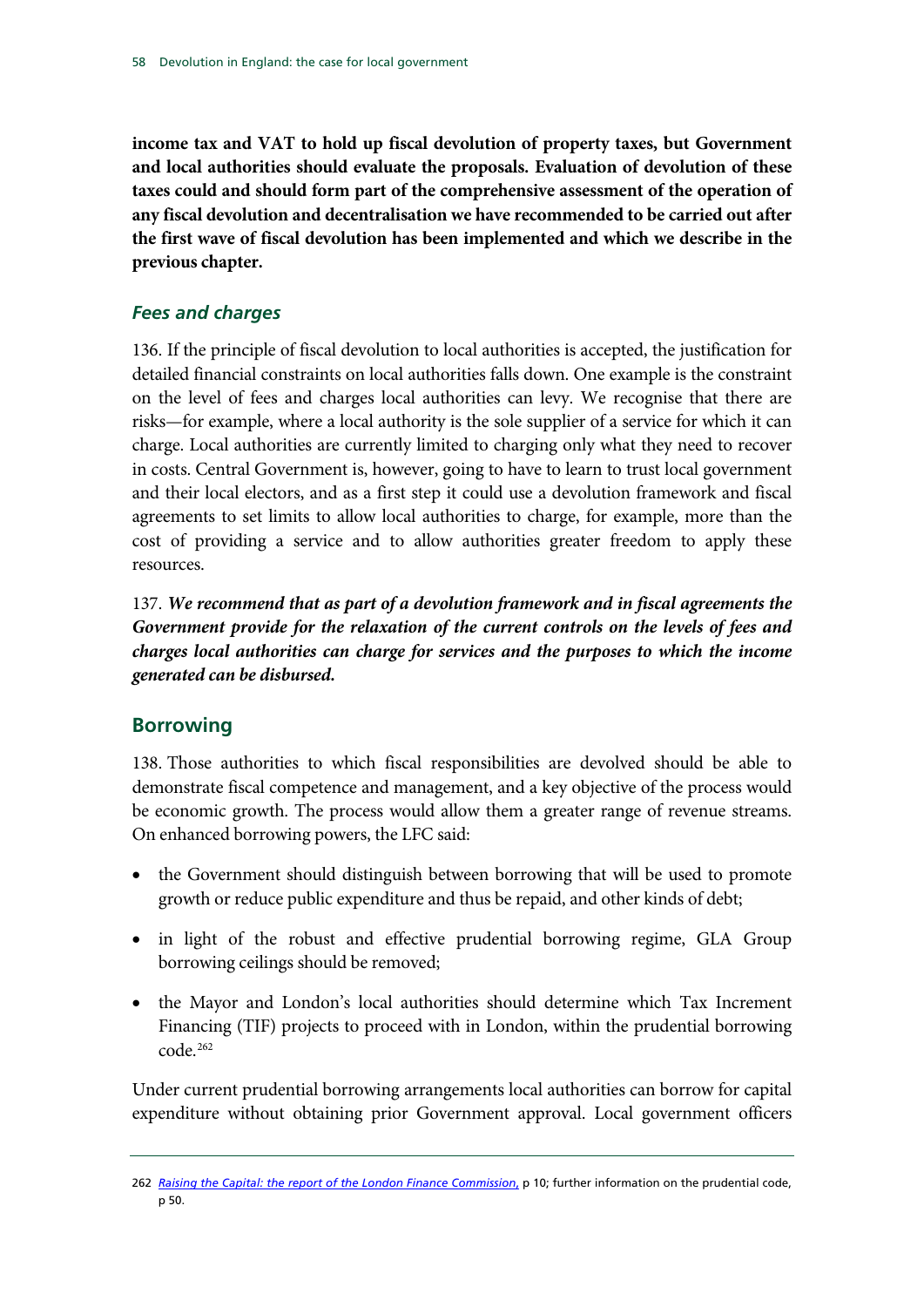assess the sustainability of borrowing and set limits in line with the prudential code, which requires councils to have the financial capacity to repay debt, as borrowing is unsecured by assets.<sup>[263](#page-60-0)</sup> Newcastle University noted the precedent being set once again in Wales:

The UK Government accepts that the Welsh Assembly Government should have new capital borrowing arrangements subject to a proposed referendum on income tax powers. The Welsh Government will also be offered early access to limited capital borrowing in order to fund immediate improvements to the M4 Motorway.<sup>[264](#page-60-0)</sup>

## *Tax increment financing*

139. Earn Back and Gain Share are tax increment financing (TIF) schemes now in place in Manchester and Cambridge respectively. The GMCA said its model:

allows us to capture a proportion of the growth generated as a result of our local investment in transport infrastructure for reinvestment. This is based on a formula linked to changes in rateable values over time at the Greater Manchester level, which provides a revenue stream over 30 years, provided that additional GVA is created relative to the agreed baseline. This therefore provides an additional incentive for Greater Manchester to prioritise local government spending to maximise economic growth. [265](#page-60-0)

The Department for Communities and Local Government said that the business rates retention scheme now gave all councils unfettered access to tax increment financing by enabling them to retain and borrow against future business rates.<sup>[266](#page-60-0)</sup> Core Cities told us its members needed access to a wider range of devolved taxes in order to fund further TIF schemes and allocate finance over longer periods.<sup>[267](#page-60-0)</sup> It added:

Government should not […] be concerned about large increases in borrowing. The use of the Prudential Code is a robust process, and the numbers of viable schemes on which cities would feel able to use mechanisms like TIF is relatively small in the context of national borrowing and spending.

It also said local areas should determine which TIF projects to proceed with, again within the prudential borrowing code.<sup>[268](#page-60-0)</sup> The GMCA also referred to "the strong financial stewardship of local government" and said that the Treasury could be reassured about the affordability of borrowing within the PBF.<sup>[269](#page-60-0)</sup> As we have noted in previous chapters, the

<span id="page-60-0"></span><sup>263</sup> See Newcastle University [\(FDC0009\)](http://data.parliament.uk/WrittenEvidence/CommitteeEvidence.svc/EvidenceDocument/Communities%20and%20Local%20Government/Fiscal%20devolution%20to%20cities%20and%20city%20regions/written/4896.html) para 9.6.

<sup>264</sup> Newcastle University [\(FDC0009\)](http://data.parliament.uk/WrittenEvidence/CommitteeEvidence.svc/EvidenceDocument/Communities%20and%20Local%20Government/Fiscal%20devolution%20to%20cities%20and%20city%20regions/written/4896.html) para 9.4

<sup>265</sup> GMCA [\(FDC0006\)](http://data.parliament.uk/WrittenEvidence/CommitteeEvidence.svc/EvidenceDocument/Communities%20and%20Local%20Government/Fiscal%20devolution%20to%20cities%20and%20city%20regions/written/4874.html) para 3.2

<sup>266</sup> DCLG [\(FDC0014\)](http://data.parliament.uk/WrittenEvidence/CommitteeEvidence.svc/EvidenceDocument/Communities%20and%20Local%20Government/Fiscal%20devolution%20to%20cities%20and%20city%20regions/written/4913.html) para 20

<sup>267</sup> Core Cities [\(FDC0008\)](http://data.parliament.uk/WrittenEvidence/CommitteeEvidence.svc/EvidenceDocument/Communities%20and%20Local%20Government/Fiscal%20devolution%20to%20cities%20and%20city%20regions/written/4894.html) para 3.8

<sup>268</sup> Core Cities [\(FDC0008\)](http://data.parliament.uk/WrittenEvidence/CommitteeEvidence.svc/EvidenceDocument/Communities%20and%20Local%20Government/Fiscal%20devolution%20to%20cities%20and%20city%20regions/written/4894.html) paras 3.8, 3.10

<sup>269</sup> GMCA [\(FDC0006\)](http://data.parliament.uk/WrittenEvidence/CommitteeEvidence.svc/EvidenceDocument/Communities%20and%20Local%20Government/Fiscal%20devolution%20to%20cities%20and%20city%20regions/written/4874.html) para 8.2; see also Q316 [Darren Johnson AM].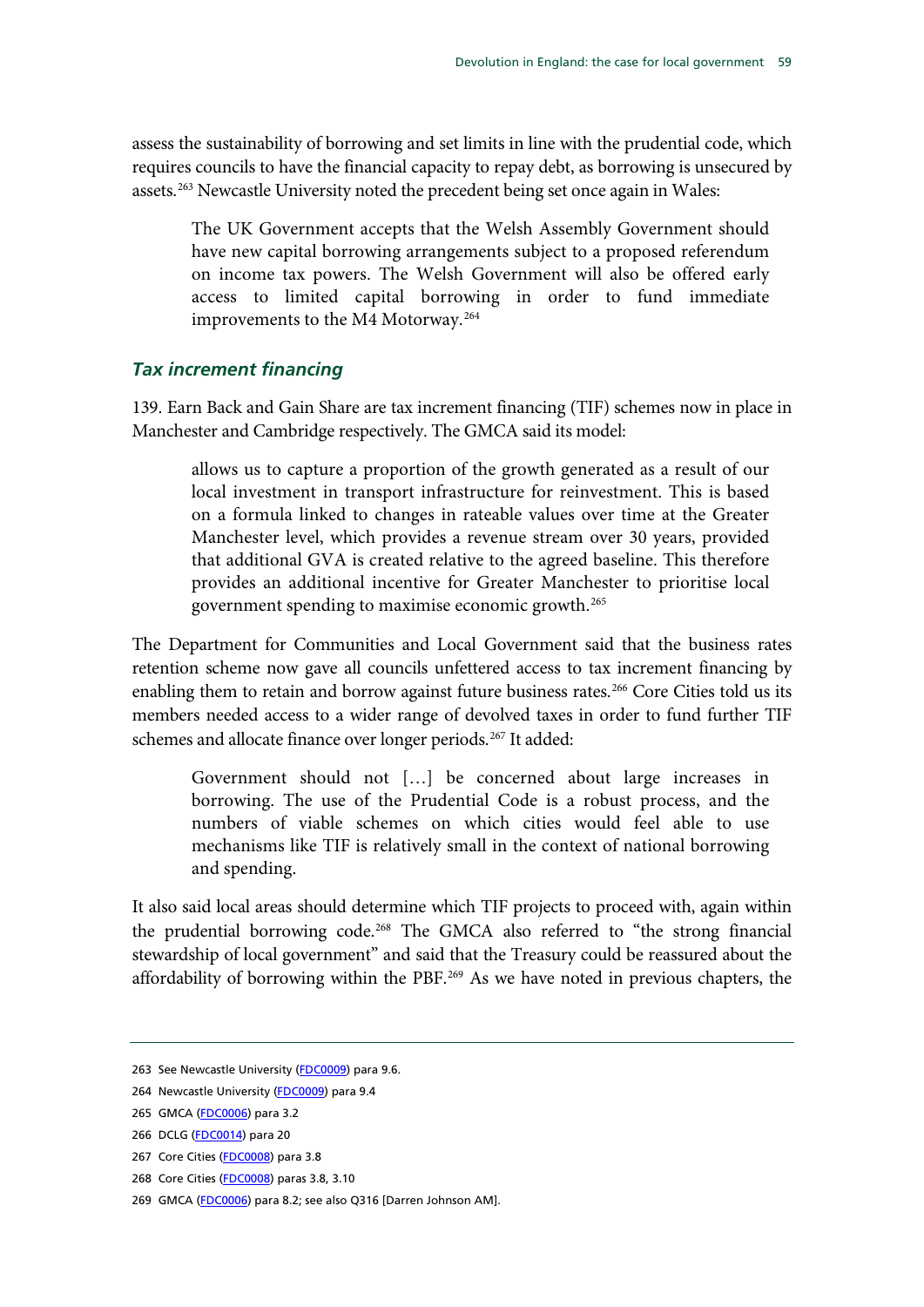Department made plain that further decentralisation should support deficit reduction.<sup>[270](#page-61-0)</sup> Professor Andy Pike from Newcastle University took issue with the deficit reduction test, however, noting that

of course one of the easiest ways to reduce the deficit is not to borrow at all, but where does that leave the counties and the cities in terms of investing and putting in place the future conditions for growth?[271](#page-61-0)

140. **One key aspect of fiscal devolution is its focus on stimulating economic growth. Local authorities in England wanting to grow their economies may therefore need to borrow to invest. Given the Government's focus on deficit reduction, however, we recognise that a general relaxation of the rules on borrowing is not appropriate at this stage. But those local authorities that negotiate a fiscal agreement with the Government will have had to demonstrate strategic financial management and competence.** *Such authorities should therefore have access to greater and more flexible borrowing powers for the purposes of capital investment in projects clearly and quantifiably designed to stimulate growth. Enhanced powers should remain within the stringent prudential borrowing code, however, ensuring authorities have the means and capacity to meet their annual borrowing costs.* **This would allow them to pursue the innovative approach to borrowing that the Government has, commendably, negotiated with Greater Manchester, allowing it to benefit from increased tax take. Greater local revenue streams would enable local authorities to borrow to invest and so increase their tax yield and reinvest in further schemes.** *Devolved areas should have the power to determine what TIF projects to introduce without the need for Treasury approval but within the prudential borrowing code.* **Given the limited number of projects to which this would apply, this should be achievable in practice.**

#### *Housing Revenue Account*

141. Core Cities, among others, also wanted the Government to raise the Housing Revenue Account borrowing cap, which it described as "an unnecessary threshold which restricts growth and construction, and sets limits on local self-determination".[272](#page-61-0) The LGA told us that reforming the classification of council borrowing for housing would bring the UK into line with Europe in the way it classifies this kind of borrowing and end the current preoccupation with where the borrowing sits for accounting purposes, rather than the value attained for investment. Sir Merrick Cockell from the LGA added that:

Some research has been done by Capital Economics into the impact of lifting the cap, and the belief is that if we lifted the cap, we are talking about

<span id="page-61-0"></span><sup>270</sup> DCLG [\(FDC0014\)](http://data.parliament.uk/WrittenEvidence/CommitteeEvidence.svc/EvidenceDocument/Communities%20and%20Local%20Government/Fiscal%20devolution%20to%20cities%20and%20city%20regions/written/4913.html) para 4

<sup>271</sup> Q83

<sup>272</sup> Core Cities [\(FDC0008\)](http://data.parliament.uk/WrittenEvidence/CommitteeEvidence.svc/EvidenceDocument/Communities%20and%20Local%20Government/Fiscal%20devolution%20to%20cities%20and%20city%20regions/written/4894.html) para 3.7; see also Wolverhampton City Council [\(FDC0024\)](http://data.parliament.uk/WrittenEvidence/CommitteeEvidence.svc/EvidenceDocument/Communities%20and%20Local%20Government/Fiscal%20devolution%20to%20cities%20and%20city%20regions/written/4936.html) para 9, London Chamber of Commerce and Industry [\(FDC0019\)](http://data.parliament.uk/WrittenEvidence/CommitteeEvidence.svc/EvidenceDocument/Communities%20and%20Local%20Government/Fiscal%20devolution%20to%20cities%20and%20city%20regions/written/4928.html) para 2, and LGA [\(FDC0005\)](http://data.parliament.uk/WrittenEvidence/CommitteeEvidence.svc/EvidenceDocument/Communities%20and%20Local%20Government/Fiscal%20devolution%20to%20cities%20and%20city%20regions/written/4852.html) para 29.3.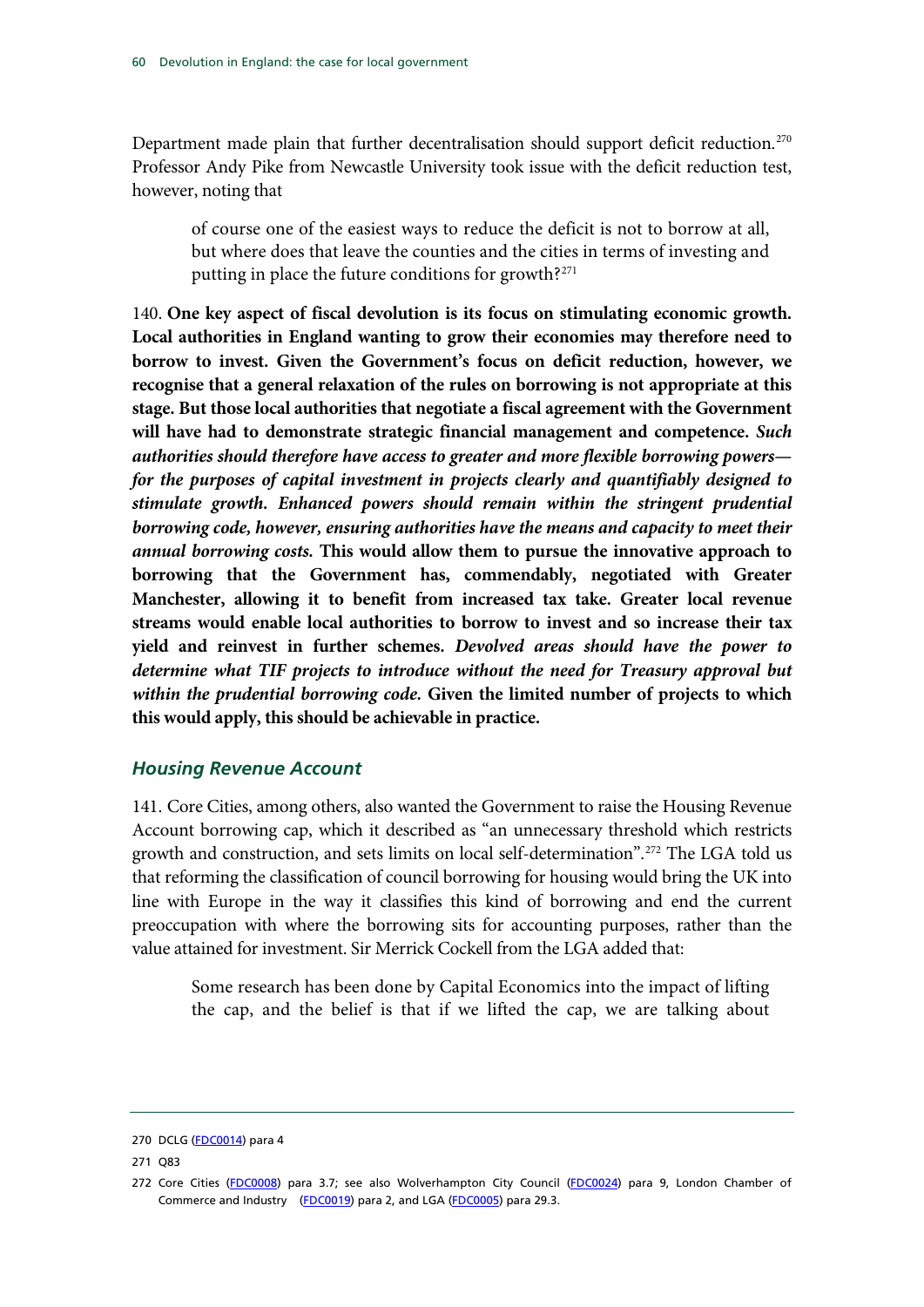(councils having an additional)  $£7$  billion (to invest) over five years. They believe that that is not going to have any impact on the market. $273$ 

In our report, *Financing of New Housing Supply*, we recommended that:

that the Government lift the cap on local authorities' borrowing for housing, and allow councils to borrow in accordance with the Prudential Code […] The cap is already unnecessary, and further borrowing restrictions would have a detrimental impact upon the contribution councils can make to new housing supply.[274](#page-62-0)

The Government responded saying:

Our reforms must not jeopardise the Government's first economic priority, which is to reduce the national deficit. Borrowing made possible by any income stream, including housing rents, must be affordable not just locally but within the national fiscal framework.<sup>[275](#page-62-0)</sup>

## 142. *We reiterate our recommendation in a previous report that the Government lift the cap on local authorities' borrowing for housing. We believe this should be universally applied.*

## **National fiscal implications and management**

143. Throughout our inquiry witnesses emphasised that any increased tax yields or borrowing would be spent on—invested in—infrastructure projects or, indeed, public services. This has implications for the UK's gross national spending limits, particularly, Total Managed Expenditure (TME). TME covers all current and capital spending carried out by the central Government, local authorities and public enterprises. It comprises Departmental-Expenditure Limits, spending that Government departments control, and Annually Managed Expenditure (AME). AME includes locally financed public expenditure, funded by council tax and other local sources.<sup>[276](#page-62-0)</sup>

144. When we put the impact of fiscal devolution on national spending to Professor Travers, Chair of the LFC, he said:

so long as we have a public spending control system of the kind we do […] and we now have one set all the way out to 2018/19 […] if a part of the country were given some fiscal independence or autonomy and were able to

<span id="page-62-0"></span><sup>273</sup> Q407

<sup>274</sup> Communities and Local Government Committee, Eleventh Report of Session 2010-12, *[Financing of New Housing](http://www.google.co.uk/url?sa=t&rct=j&q=&esrc=s&frm=1&source=web&cd=1&cad=rja&uact=8&ved=0CC0QFjAA&url=http%3A%2F%2Fwww.publications.parliament.uk%2Fpa%2Fcm201012%2Fcmselect%2Fcmcomloc%2F1652%2F1652.pdf&ei=9-IhU5nQAbCS7AaIq4Ew&usg=AFQjCNFstXP61q3kxOLliONhpE2vQHMTeg&bvm=bv.62922401,d.ZGU)  [Supply](http://www.google.co.uk/url?sa=t&rct=j&q=&esrc=s&frm=1&source=web&cd=1&cad=rja&uact=8&ved=0CC0QFjAA&url=http%3A%2F%2Fwww.publications.parliament.uk%2Fpa%2Fcm201012%2Fcmselect%2Fcmcomloc%2F1652%2F1652.pdf&ei=9-IhU5nQAbCS7AaIq4Ew&usg=AFQjCNFstXP61q3kxOLliONhpE2vQHMTeg&bvm=bv.62922401,d.ZGU)*, HC 1652, para 93

<sup>275</sup> Department for Communities and Local Government, *Government Response to the Communities and Local Government Committee's Report on Financing of New Housing Supply*[, Cm 8401,](https://www.gov.uk/government/uploads/system/uploads/attachment_data/file/228821/8401.pdf) July 2012, para 16

<sup>276</sup> House of Commons Scrutiny Unit, *[Finance Glossary](http://www.parliament.uk/documents/commons/Scrutiny/120515_finance%20glossary.pdf)*, pp 1, 5, 13; see also Politics.co.uk ["Public spending"](http://www.politics.co.uk/reference/public-spending), accessed 20 May 2014.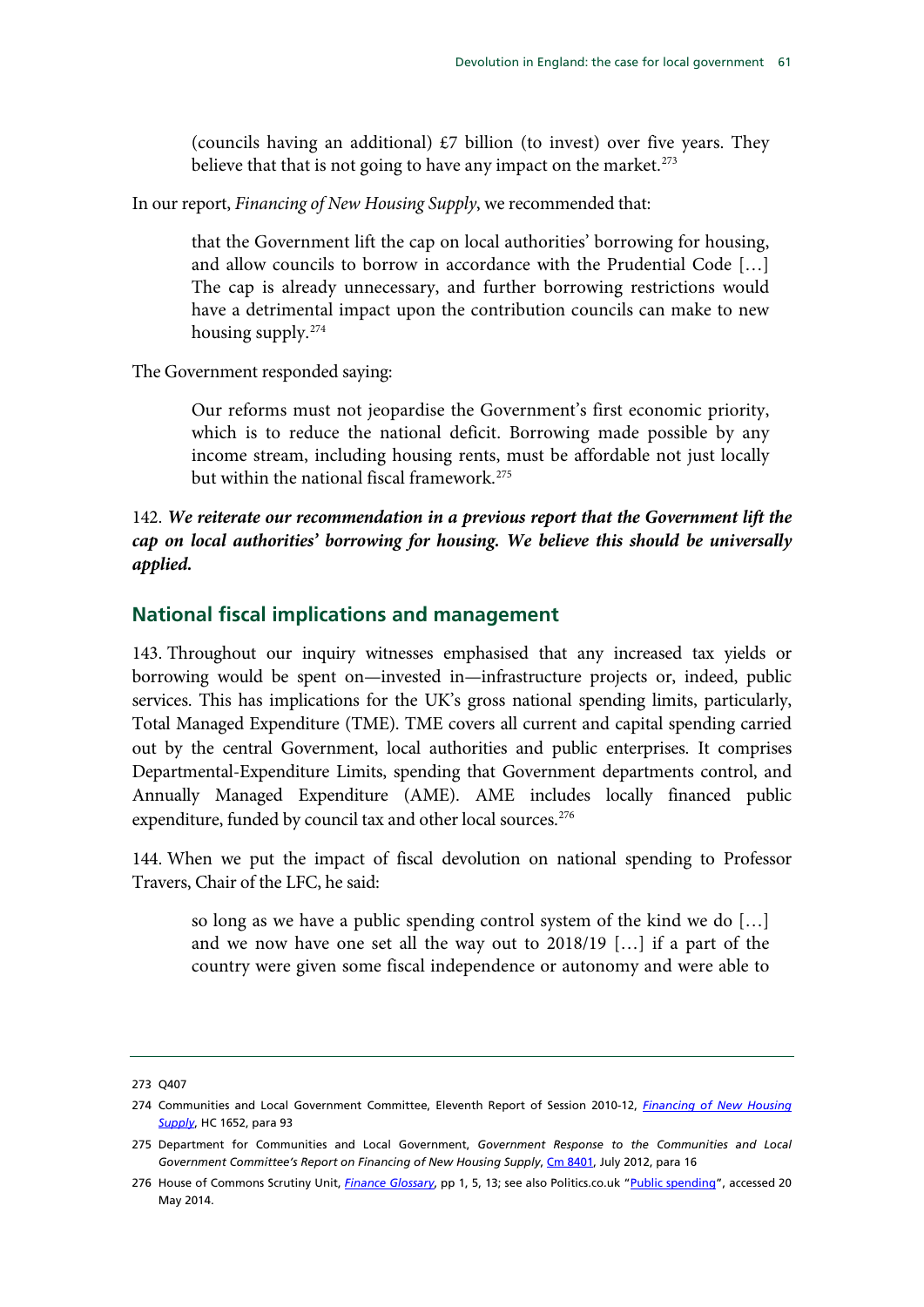grow its economy faster and then spend more, that extra spending will always count against the preordained total. There is no way out.<sup>[277](#page-63-0)</sup>

#### He explained:

That is why in the Finance Commission we effectively put in a thinly disguised argument for some derogation—some exemption from these rules—at least for investment. If this money were generated by city regions as a result of these reforms going through, and they were then able to invest in their infrastructure—in tramways or, frankly, any physical capital—the money markets and the eight ratings agencies would tell the difference between that and borrowing to fund day-to-day spending.<sup>[278](#page-63-0)</sup>

Professor Travers added that "the way the Office for National Statistics measures public expenditure is entirely ordained by classifications issues, which I am sure they would say were fitting with international accounting standards".<sup>[279](#page-63-0)</sup> Both Professor Travers and Rob Whiteman from CIPFA told us other countries had a more restricted definition of public debt in their control totals. Professor Travers cited Germany and the United States as examples. While acknowledging these were federal counties, he noted that in the US total public spending funded by taxation was "definitely not something that the President starts with and says, 'This will be a total we will work down from".<sup>[280](#page-63-0)</sup>

145. We put these points to the Minister, Greg Clark, and he too linked them to those accounting rules, which he said assumed a certain growth trajectory whereby, if Manchester or Liverpool grew faster than the average, it was at the expense of somewhere else. He urged us to reflect on how those conventions did not allow for the association of growth and revenue with particular places.<sup>[281](#page-63-0)</sup> With the further Scottish devolution in mind, we asked him whether TME could be raised to take account of what Scotland decided to spend (rather than trigger an offsetting reduction in England). He said:

That will be a decision that the Government has to take: whether to expand it or whether to accommodate it (increased spending).<sup>[282](#page-63-0)</sup>

146. **Growth in one area of England does not mean reduced growth elsewhere. Fiscal devolution focused on local growth may involve increased local spending financed from local or national taxes, borrowing or voluntary contributions through business levies. Under the current rules limiting gross expenditure, this would have to be offset by a reduction in expenditure. Applying that requirement to infrastructure projects would be unjustified. While we accept that all governments have to manage the resources taken by the public sector, we think it would be regrettable if the control system were used to hobble fiscal devolution in England. It has not obstructed fiscal devolution to** 

- 278 Q430
- 279 Q432
- 280 Q442
- 281 Q510
- 282 Q514

<span id="page-63-0"></span><sup>277</sup> Q426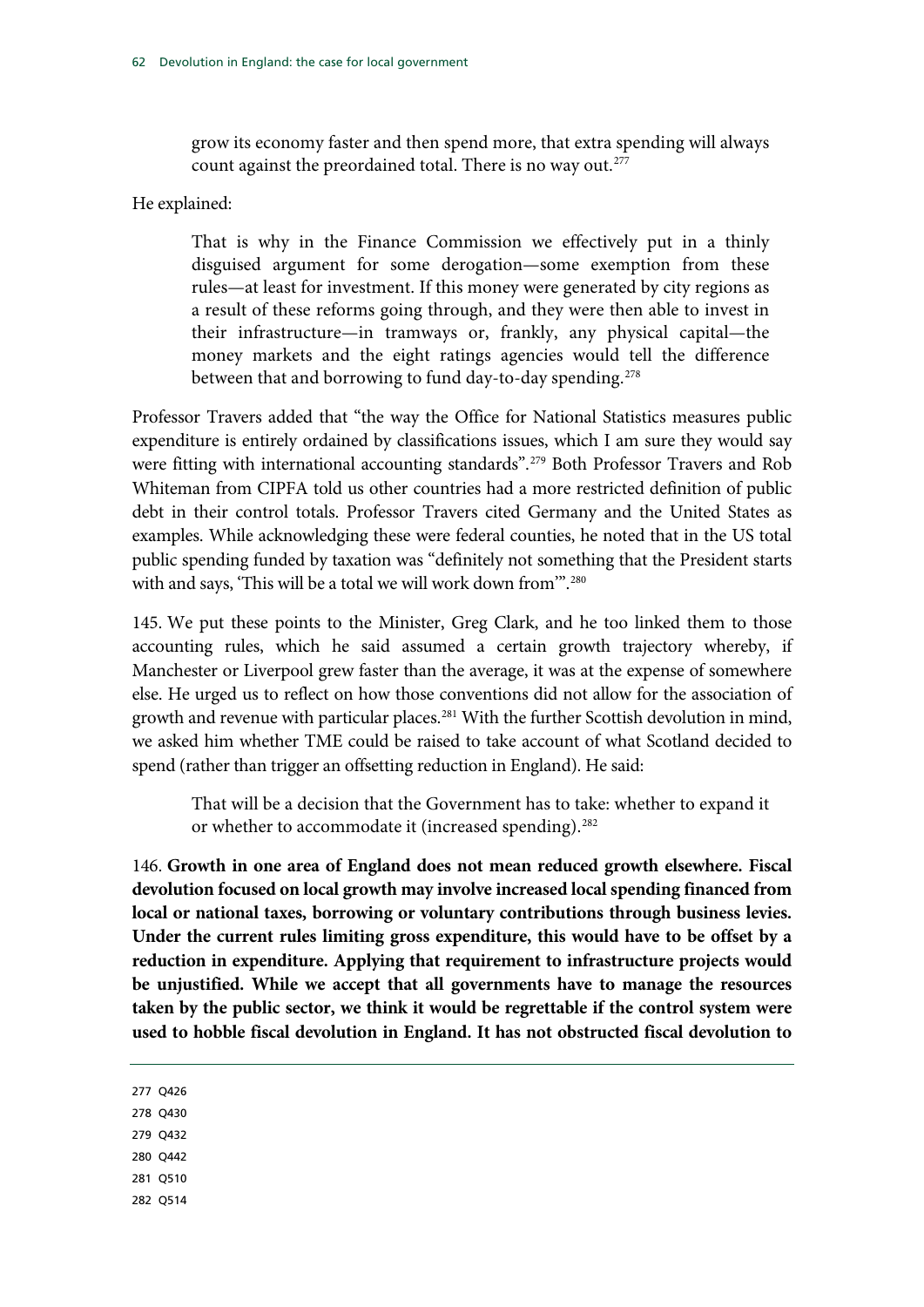**Scotland and Wales.** *We recommend that the Government clarify how the controls on UK public expenditure will apply to fiscal devolution to Scotland and Wales and whether similar arrangements could be put in place for local authorities in England.*

147. **There are perhaps three ways in which the problem could be addressed. First, local authority expenditure on capital projects designed to stimulate economic growth could be taken out of the control total. It would be distinguishable by the ratings agencies, and would be used to invest in growth projects, a potentially virtuous circle. Second, the Government could agree to raise Total Managed Expenditure to accommodate expenditure devolved to local authorities in England. A third way would be to decrease central Government spending.**

148. **No Government having accepted fiscal devolution to Scotland and Wales should allow the Treasury's fiscal control system focused on gross expenditure to require every additional pound of additional public expenditure in Scotland and Wales to be offset pound-for-pound by a reduction in spending in England. Nor should such a perverse arrangement apply to additional public expenditure determined under fiscal devolution in England. Where such expenditure is fully funded by increased local taxes and charges a gross control of public expenditure cannot be justified. Fully funded expenditure does not increase the deficit.**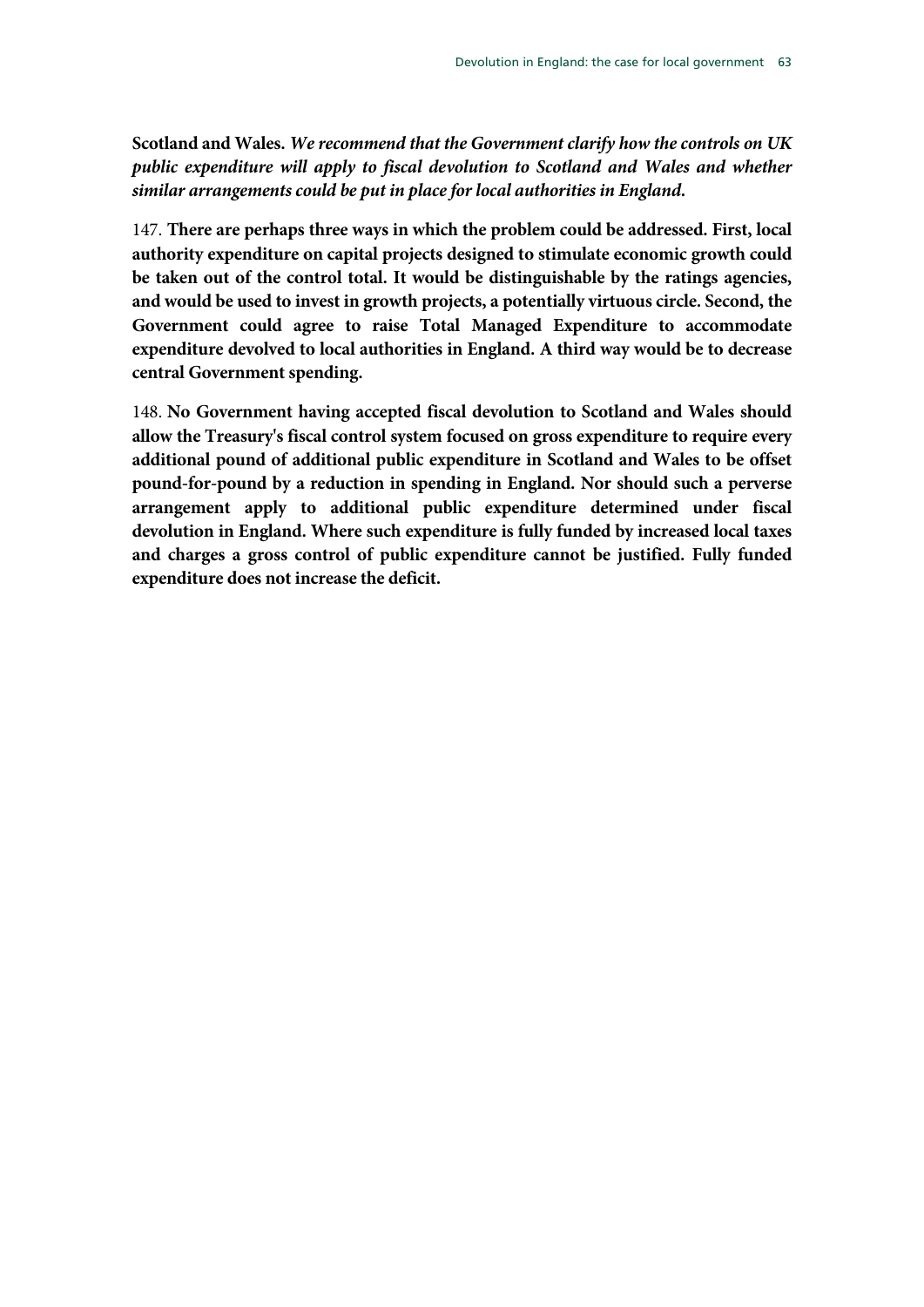# 6 Conclusion

## **Time for change**

149. Fiscal devolution in England is an idea whose time has come. The long shadows cast by the fiscal turmoil of the 1980s and 2000s—failed reform of local government finance, financial irresponsibility in parts of local government, inflexible, formulaic equalisation of local authorities' needs and resources and, above all, firm control by central Government have started to recede. A few tentative steps towards fiscal devolution have been taken in England with City Deals and the partial localisation of business rates. But the most striking changes have occurred outside England. As devolution to Scotland and Wales has gained momentum it has brought with it significant fiscal devolution, and the anomalous position of England has become starker. Many English cities and regions have economies larger than these countries. Why should they not have fiscal devolution too?

150. We found across England a demand for decentralisation, particularly of spending, and in some areas a strong appetite for fiscal devolution. In our previous report on *Localism*, [283](#page-65-0) we endorsed the idea of shifting power from Whitehall to the town hall. We therefore support fiscal devolution in principle. It is the logical next step on a path to genuine localism.

151. A small group of local authorities, led by London and the Core Cities, are ready to move on to the detail of implementation. They want greater control over a wider range of taxes, and enhanced prudential borrowing powers, to provide resources to fund local economic strategies suited to their local needs. Their proposals are moderate and would increase local control of taxes by no more than a few percentage points, still low by international comparisons. This report aims to get things moving in the short term. In the medium term, with the introduction of limited fiscal devolution, a review of the localcentral government relationship in England and an examination of further fiscal devolution, English local authorities should be able to move from earned autonomy to devolution as of right.

## **How fiscal devolution will look**

152. The key features of the fiscal devolution we want to see adopted in the next parliament are as follows.

- a) Local and central government should agree a framework of taxes, powers and responsibilities which can be devolved and decentralised to local authorities. The framework would provide a range of options for local authorities from decentralisation of spending powers to full fiscal devolution of several taxes and powers to institute new taxes and enhanced borrowing powers.
- b) The initiative for seeking powers and responsibilities should lie with local authorities.

<span id="page-65-0"></span>283 Communities and Local Government Committee, Third Report of Session 2010-12, *[Localism](http://www.publications.parliament.uk/pa/cm201012/cmselect/cmcomloc/547/54702.htm)*, HC 547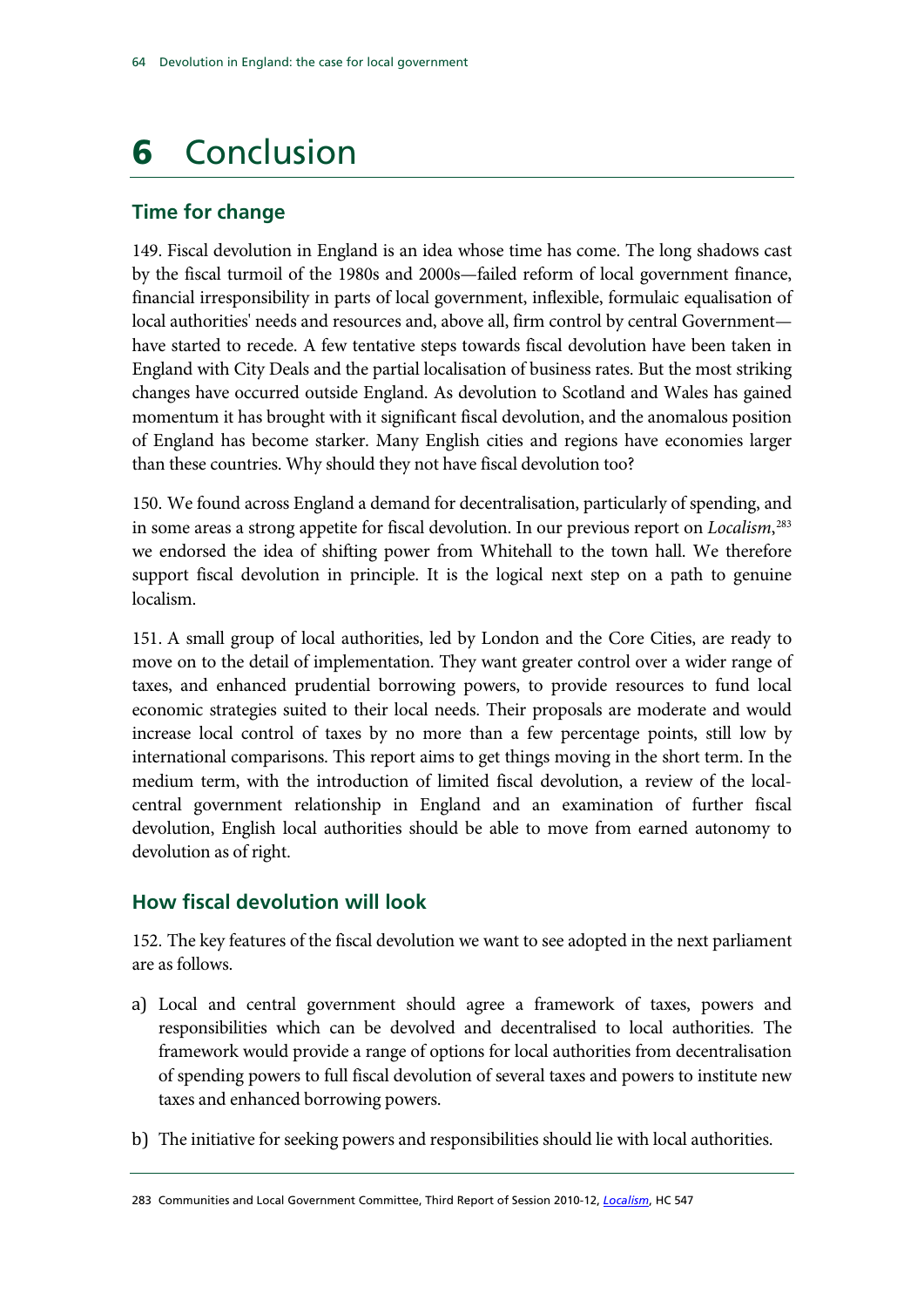- c) The area to which fiscal powers (as opposed to decentralisation of spending) are initially devolved should demonstrably function as an economic unit—most likely being a group of authorities such as in London or the areas covered by combined authorities.
- d) The functional economic area should be able to demonstrate a record of competent, strategic financial management and have governance arrangements which ensure transparency and accountability, including democratic elections.
- e) The powers and responsibilities devolved should be subject to negotiation between the authorities seeking the powers and central Government.
- f) An independent office would bring objectivity to the process: evaluating devolution proposals; assessing relative needs and resources of local authority areas, including devolved areas, every 10 years; and commissioning the independent revaluation of business rates and council tax values every five years.
- g) The arrangements governing fiscal devolution have to balance incentives to stimulate local growth, a key rationale behind fiscal devolution, with some equalisation and redistribution of resources from authorities with the greatest resources to those with the greatest needs. These arrangements would: require an assessment of need and resources; have a mechanism for redistributing disproportionate growth; provide a safety net for local authorities facing severe and unexpected downturn in their circumstances; and include periodic reassessments.
- h) Decisions on national levels of public expenditure in England are for ministers but the current system of public expenditure control will need to be adapted to allow fully funded local expenditure no longer to count against tight national controls.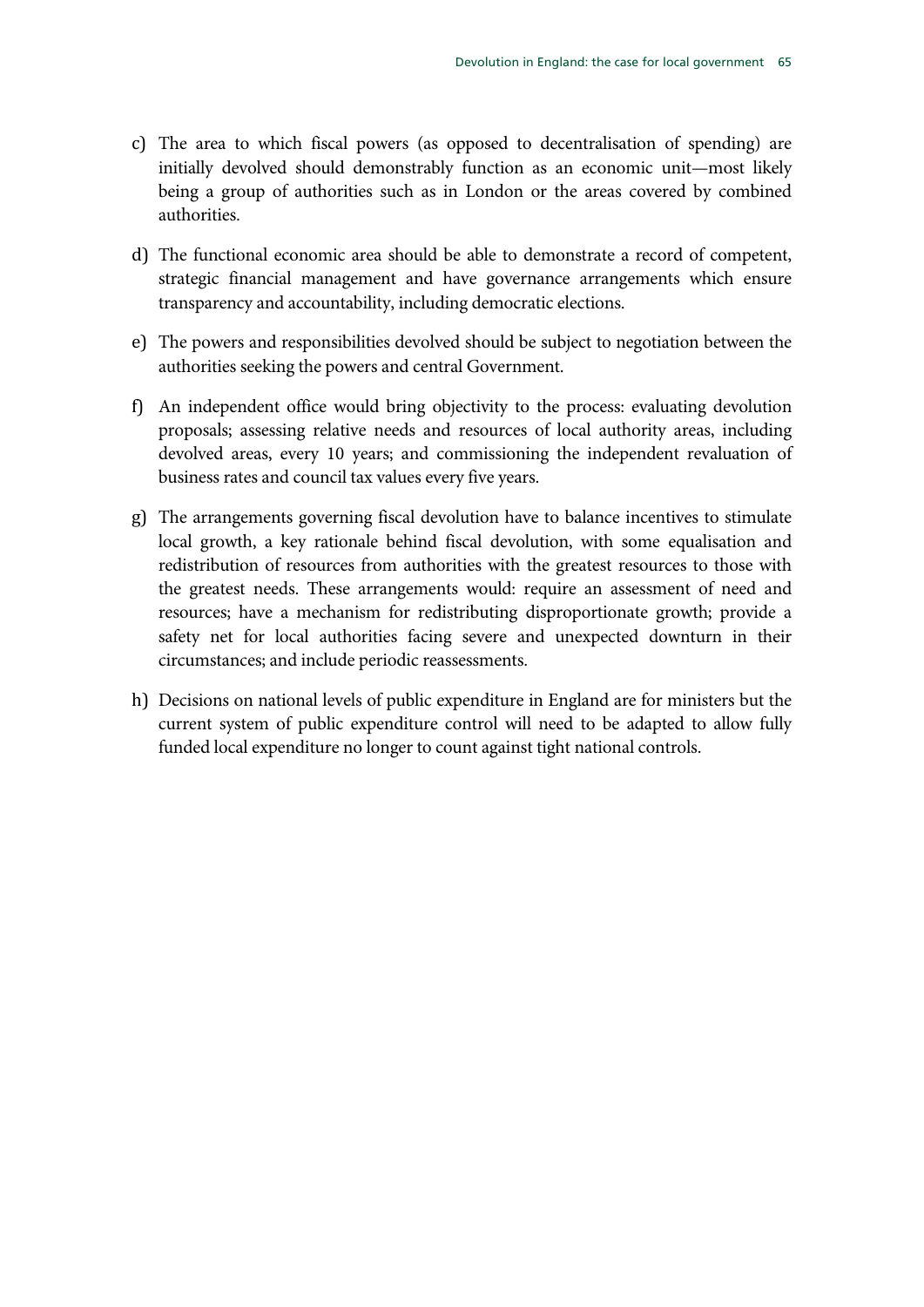# Conclusions and recommendations

## Our inquiry

**1.** The power to raise, retain and spend money locally—fiscal devolution—is back on the political agenda. Local government wants more of it. The UK Government, in promoting devolution, localism and spending decentralisation, has shown that we may have passed the high water mark of Whitehall control. But increased and increasing fiscal devolution to Scotland, Wales and Northern Ireland—and foreign comparisons—highlight how much England is still firmly in the fiscal grip of central Government. There is unlikely to be an English Parliament or regional assemblies, so devolution based on existing structures or groups of authorities is the only way forward. With a UK general election less than 10 months away, policy makers must listen to calls for fiscal devolution to local authorities in England and consider their response. (Paragraph 15)

## The case for fiscal devolution

**2.** English local authorities, when compared with their counterparts in other developed nations, have limited control over local taxation and, as a consequence, rely, by comparison, disproportionately on central Government funding. Given the level of UK central Government control over local spending and over local taxation in England compared to other developed countries, it is entirely reasonable for local areas in England to aspire to greater local control over the money raised from their areas and spent locally. The key question is what to do about this aspiration: specifically, whether England should put in place a programme of fiscal devolution to local authorities and, if so, how it should go about the task. (Paragraph 18)

## Devolution to Scotland and Wales

**3.** The UK Government is in the process of granting substantial fiscal devolution to Scotland and Wales. Ministers have therefore accepted the principle of fiscal devolution from Whitehall. This prompts the question, if such powers are considered justified and workable in Scotland and Wales, why not in England? Greater Manchester and Greater Birmingham each have a larger GVA [Gross Value Added] than Wales. London has a larger GVA than Scotland, Wales and Northern Ireland combined. When the changes for Scotland and Wales take place, England's local authorities will be left in an increasingly anomalous position, with a little more responsibility for spending than they have now but much less control over taxation than the Scottish Parliament and the Welsh Assembly. (Paragraph 21)

## Spending decentralisation and fiscal devolution

**4.** The process of devolution, if it is to be meaningful and effective, must include more than decentralised funding streams spent in local authority areas. Fiscal devolution provides enhanced local autonomy. Without it, local authorities will be agencies of central Government, focused in large measure on the requirements set by the funder, central Government, and acting within spending constraints set by Whitehall. That said, fiscal devolution and decentralisation, through place-based funding, are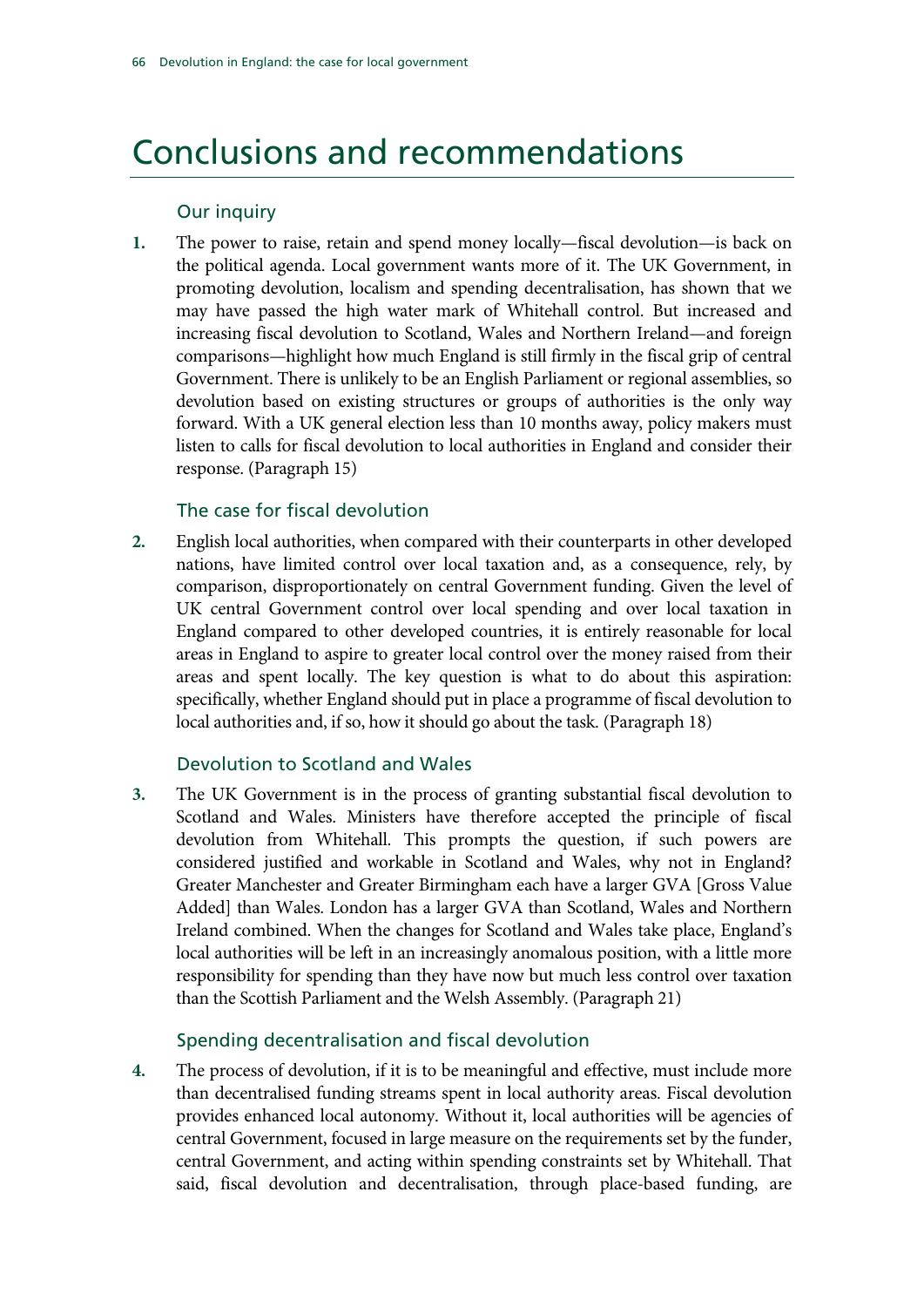mutually reinforcing policies. Taken together they would give local areas greater control over spending and allow policies on growth and public service reform to complement each other. (Paragraph 25)

#### Fiscal devolution and economic growth

**5.** We conclude that there is evidence of at least an indirect connection between fiscal devolution and growth. There is also evidence that fiscal devolution—as part of a package of wider decentralisation—would encourage greater economic growth across England. The Government has, through its own business rates retention scheme, accepted the logic behind this. Putting a wider range of tax and borrowing powers into the hands of local politicians simply extends this logic. London, already in the vanguard of UK growth, would not be pressing for devolution if it was not to its advantage. Placing power in the hands of other areas, too, would provide an opportunity to contribute to a more balanced economy. Cities and their wider regions have the most potential to drive growth. (Paragraph 28)

#### Enhancing democracy

**6.** Fiscal devolution presents an opportunity to improve accountability, to hold local politicians to account for their successes and failures and, therefore, to improve democracy. By giving politicians outside Westminster the responsibility for raising, as well as spending, money locally, fiscal devolution would bring decisions on how that money is generated and spent much closer to local people—and make those who make such decisions much more visible. This would enhance the standing of local democracy and, by extension, democracy throughout the country. Enhanced local democracy offers the best possibility of a step towards addressing the challenges of the wider democratic deficit caused by the over centralisation of England. (Paragraph 30)

## Committing to the principle of fiscal devolution

- **7.** *The point has been reached for the Government (and policy makers in other political parties) to make it clear whether they are committed in principle to larger-scale and more comprehensive fiscal devolution in England. We are, and we believe they should be too.* (Paragraph 32)
- **8.** With a clear national commitment to the principle of fiscal devolution local authorities working with central government would be able to produce more detail on how such devolution might work in their areas. The Government is rightly concerned about deficit reduction and whether fiscal devolution will have a detrimental effect on the rest of the UK. However, the Government must plan beyond the next few years and the present financial constraints. A common agreement to the principle, combined with a measured approach arranged between local and central Government, including initial devolution to a small number of areas, should allay those concerns. (Paragraph 33)

## Equalisation and redistribution

**9.** The new system of local government finance introduced in 2013-14 appears to have broad, but not universal, acceptance among local authorities. It was an improvement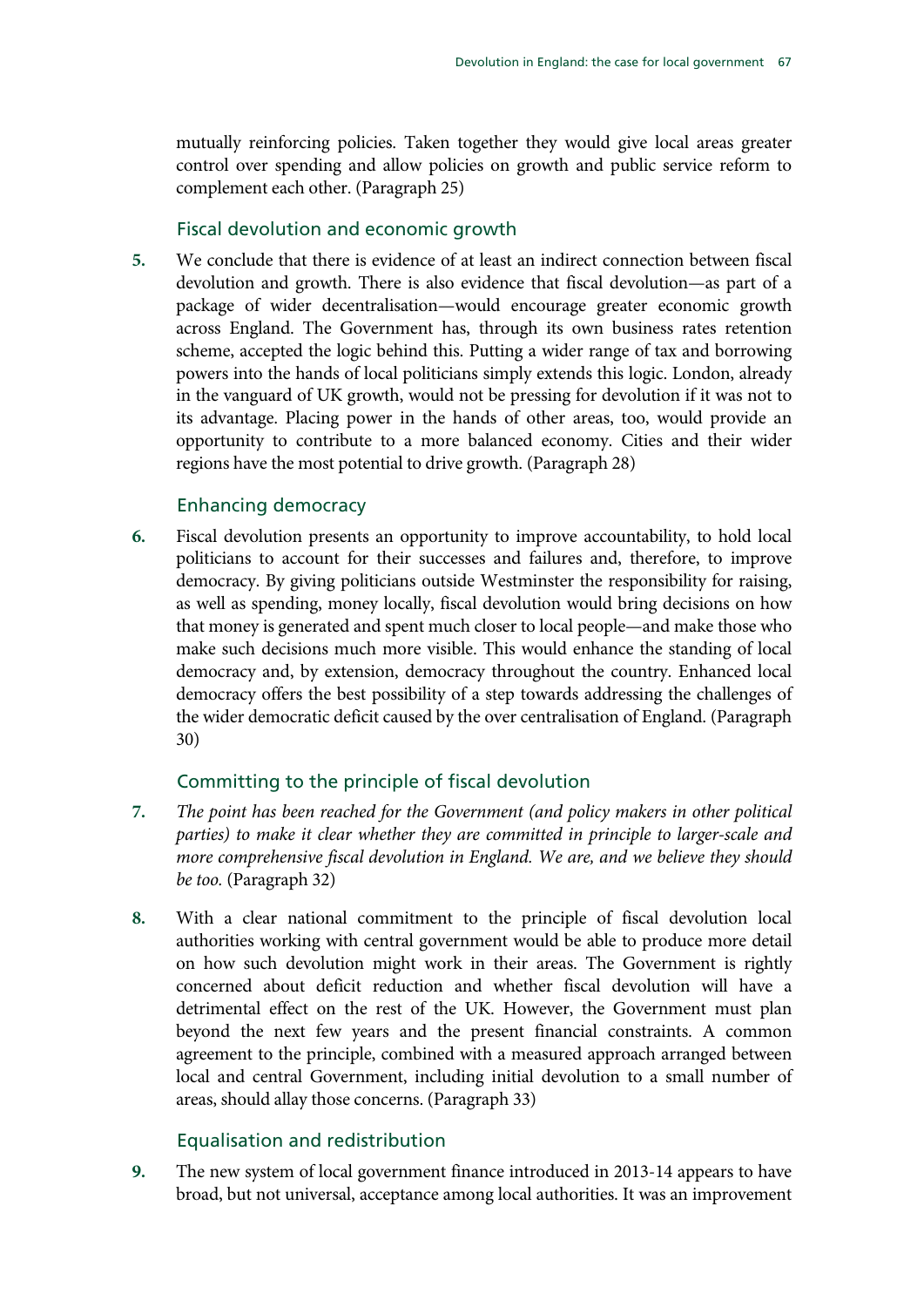on previous arrangements but its operation still causes some concern. Significantly, it recognises the equalisation of needs and resources at the outset but thereafter incentivises local growth and provides some autonomy, albeit with limits on "excessive" gain and untoward loss in any one area. We refer later in this Report to these limits, the precise nature of which should be agreed between central and local government. (Paragraph 40)

- **10.** Through the Business Rates Retention Scheme, England has a system which balances equalisation and incentives for local growth. It provides a useful signpost for further fiscal devolution. First, it was set up on the basis of an assessment of need and resources. Second, there is a period of stability without further equalisation and redistribution, to provide an incentive to local authorities to increase and retain revenue, and, third, it is predicated on periodic re-assessments of needs and resources—the first will be in 2020. For further fiscal devolution local and central Government will need to take the model and develop it to establish an agreed approach. We therefore consider that similar arrangements, incorporating equalisation, should feature in any process of significant fiscal devolution, which we expect a limited number of local authorities to pursue initially. This will ensure a degree of fairness to begin with, balancing needs and resources with incentives to improve the local economy. If fiscal devolution does not include these principles, it could become a system in which the winner takes all. (Paragraph 45)
- **11.** We do not consider that a putative general uplift in taxes such as income tax and corporation tax would provide a satisfactory redistributive arrangement under fiscal devolution to areas outside London. First, it is likely to be difficult to identify and quantify. Second, the use of the yield from these taxes will be subject to the Government's competing priorities, including deficit reduction. Third, under current Treasury rules, it would count against the Total Managed Expenditure limit, the control on gross UK spending, and so either the Government would have to raise the limit or offset it with a reduction elsewhere. We conclude that such an approach, on which we received no detailed costings or calculations, is unlikely to command support (Paragraph 47)
- **12.** London's stamp duty yield increased by 85% between 2009-10 and 2012-13 dramatically more than any other area, including the Core Cities. By any objective measure, London's relative spending requirements could not have increased by 85% over the same period. Its yield per head of population was also considerably more than elsewhere. If a similar increase in stamp duty yield, or indeed in business rate yield, occurred in future, the question whether a local area was solely responsible for it, or the beneficiary of a windfall due to national economic circumstances, would need to be addressed. In our view there has to be a levy on disproportionate tax yield growth. (Paragraph 49)
- **13.** We conclude that for a system of fiscal devolution to balance equalisation and incentives it has to: start with an assessment of need and resources; have a mechanism for reallocating disproportionate tax yield growth; and include periodic reassessments. The operation of the arrangements will be for agreement between local and central government but we recommend that before fiscal devolution take place in an area: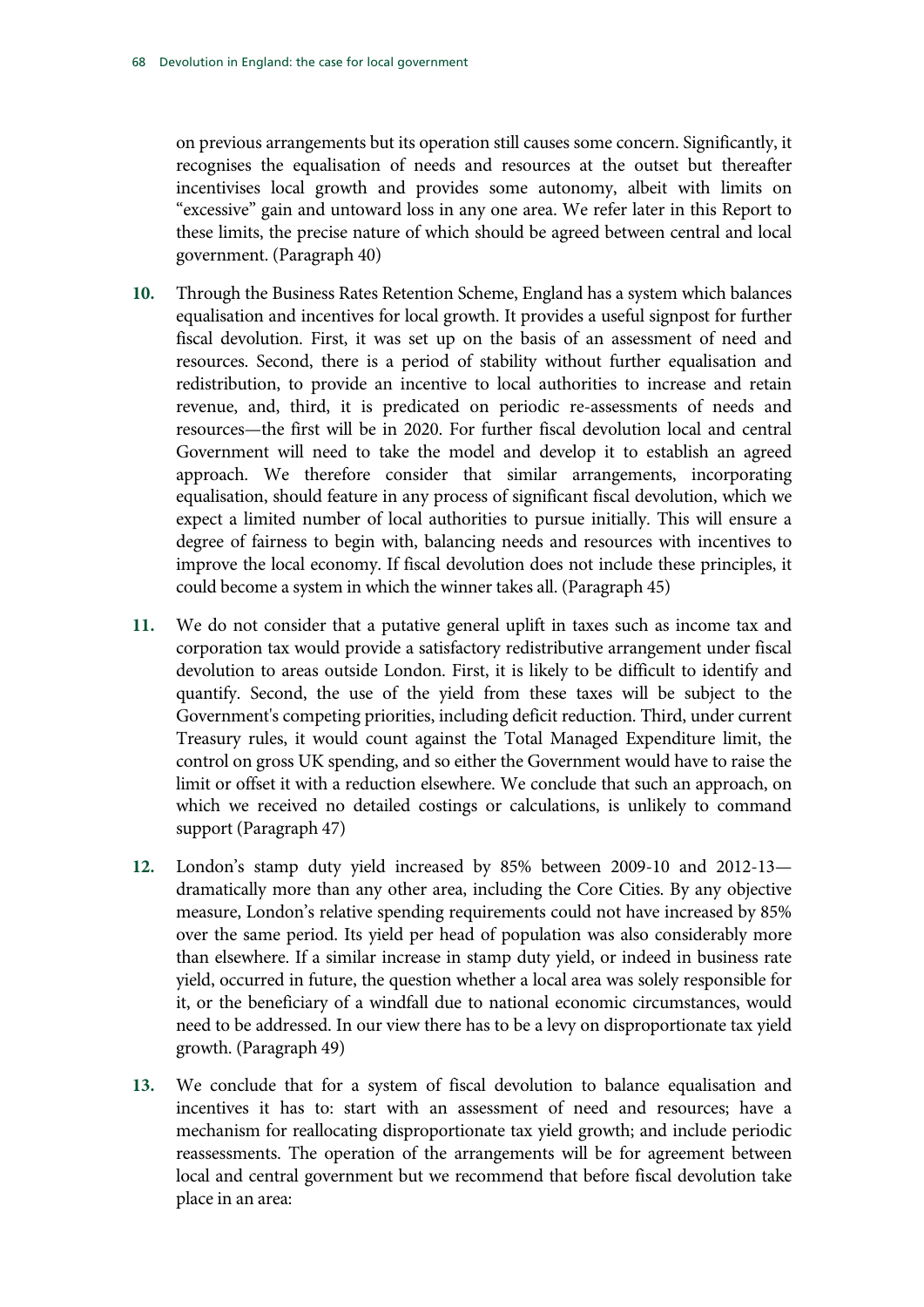- a) the negotiations for the package are carried out on the basis of a current assessment of need—either the 2013-14 assessment or a subsequent reassessment;
- b) negotiations take place on the basis of an up-to-date assessment of projected income from the taxes to be devolved up to the next reassessment;
- c) the arrangement would operate by offsetting grants and support paid by central Government for local authority control of taxes;
- d) the parties agree an excessive rate of increase in the yield of the devolved taxes above which a levy will apply; and
- e) the parties acknowledge and agree that a reassessment of need and resources will take place after specified periods. (Paragraph 56)
- **14.** We make no detailed recommendation on the levy beyond that, although it should be part of the arrangements for fiscal devolution, it should only come into operation in exceptional circumstances. It should not be set so low as to stifle dynamic local authorities' attempts to stimulate economic development but should aim to capture windfall taxes. (Paragraph 57)
- **15.** *The levy will be derived from taxes devolved to local government. We recommend the*  levy from disproportionate growth in yield be held in an account by the Government. *This should be ring-fenced and, by law, protected for use as a fund to provide a safety net for an area facing a significant and uncontrolled revenue shortfall, but explicitly exclude under-performing authorities. It should also be available to be redistributed to all local authorities. As is the case now, we would expect provision from other funds met from general taxation and disbursed to local authorities also to be available. In addition, specific grants should be targeted at low-growth areas, and local authorities should control how that money is spent.* (Paragraph 58)
- **16.** If more powers were devolved, associated funds would have to be transferred from central Government. In the case, for example of the Work programme, which will inevitably operate in areas of high need, such transfers will enable further redistribution and achieve a strong match of resources to need. (Paragraph 59)
- **17.** *On the reassessment, we recommend that the Government legislate for such an assessment to take place every 10 years. This would ensure the process actually takes place, and local authorities should be clear from the outset that it is an integral part of the process of fiscal devolution. On the reassessment process, we recommend that it be informed by the advice of an independent body, with responsibility for the assessment of needs and resources and the determination of apportionment between local authorities, but with the Government determining the national totals of resources for England, and with precepts for major capital projects in devolved areas excluded. This would ensure the process was not only fair but seen to be fair. We recommend that the Chair of the independent body be subject to a confirmation hearing with this Committee.* (Paragraph 60)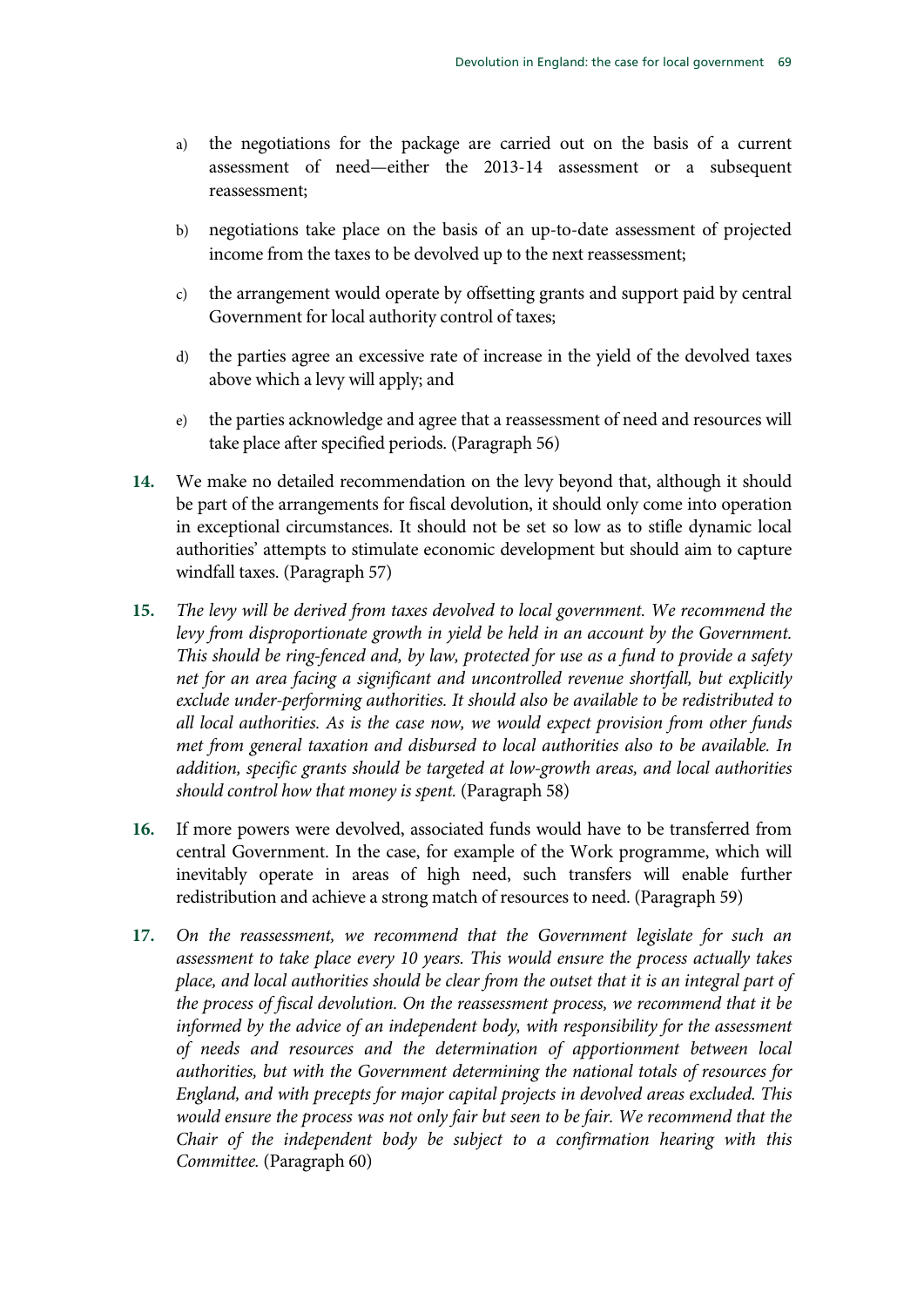**18.** *The reassessment should allow local authorities to keep a substantial proportion of the improvement since the previous assessment. It should not reward those areas that have made no effort to grow.* We consider that a system incorporating the arrangements we have outlined would be fair and make it sustainable in the medium and longterm. It would prevent any area being automatically advantaged—or disadvantaged—at the outset and instil confidence in those areas that might not be in the first wave of fiscal devolution. (Paragraph 61)

## Definition of areas for fiscal devolution

- **19.** The first test for areas seeking to assume more control over local property taxes and enhanced borrowing powers is that they are able to demonstrate how their particular unit functions as an economic entity. They may cut across administrative boundaries and are likely to be geographically large in scale. We see merit in starting with an existing model. Combined authorities provide one potential example. But such areas could include and, in some cases already do include, large cities, smaller cities and counties. In that sense fiscal devolution would not be restricted to any one type of area, capital city, Core City, Key City or county or combination. It is potentially appropriate for a range of areas that contributed evidence to this inquiry. (Paragraph 67)
- **20.** In any consideration of functional economic area, and of those that might "go first" in any process of fiscal devolution, local and central Government should bear in mind the influence of London on the economic performance of those closest to it. Balanced economic growth may not require devolution to multiple areas. Smaller areas with good links to larger devolved areas, for example, might benefit from fiscal devolution without needing similar powers themselves but this should not stop smaller areas acquiring fiscal devolution if it is appropriate and they can satisfy the necessary conditions. (Paragraph 69)

## Criteria for securing fiscal devolution

**21.** We conclude that an authority or group of local authorities seeking fiscal devolution must be able to demonstrate: fiscal competence, which would include the prudent management of borrowing; a capacity for strategic planning and decision-making leading to economic growth; clear plans as to what they would do with their enhanced powers, including how they would cope with an unplanned and significant change in forecast revenue; and, importantly, an appetite to make them work. Given the Government would test whether any further transfer of powers supported deficit reduction, local authorities will need firm, costed proposals. (Paragraph 71)

#### Governance and accountability

**22.** We wish to ensure fiscal devolution does not stall due to ongoing discussions about governance. But we are clear that there must be a requirement on local authorities seeking fiscal devolution to demonstrate a commitment and an ability to deliver on the principles of openness, public accountability and scrutiny, which should underpin all decentralised governance arrangements. No single model of governance had a monopoly on these attributes, however. In the combined authority model, members are drawn from the same tier of governance and have an equal stake in it.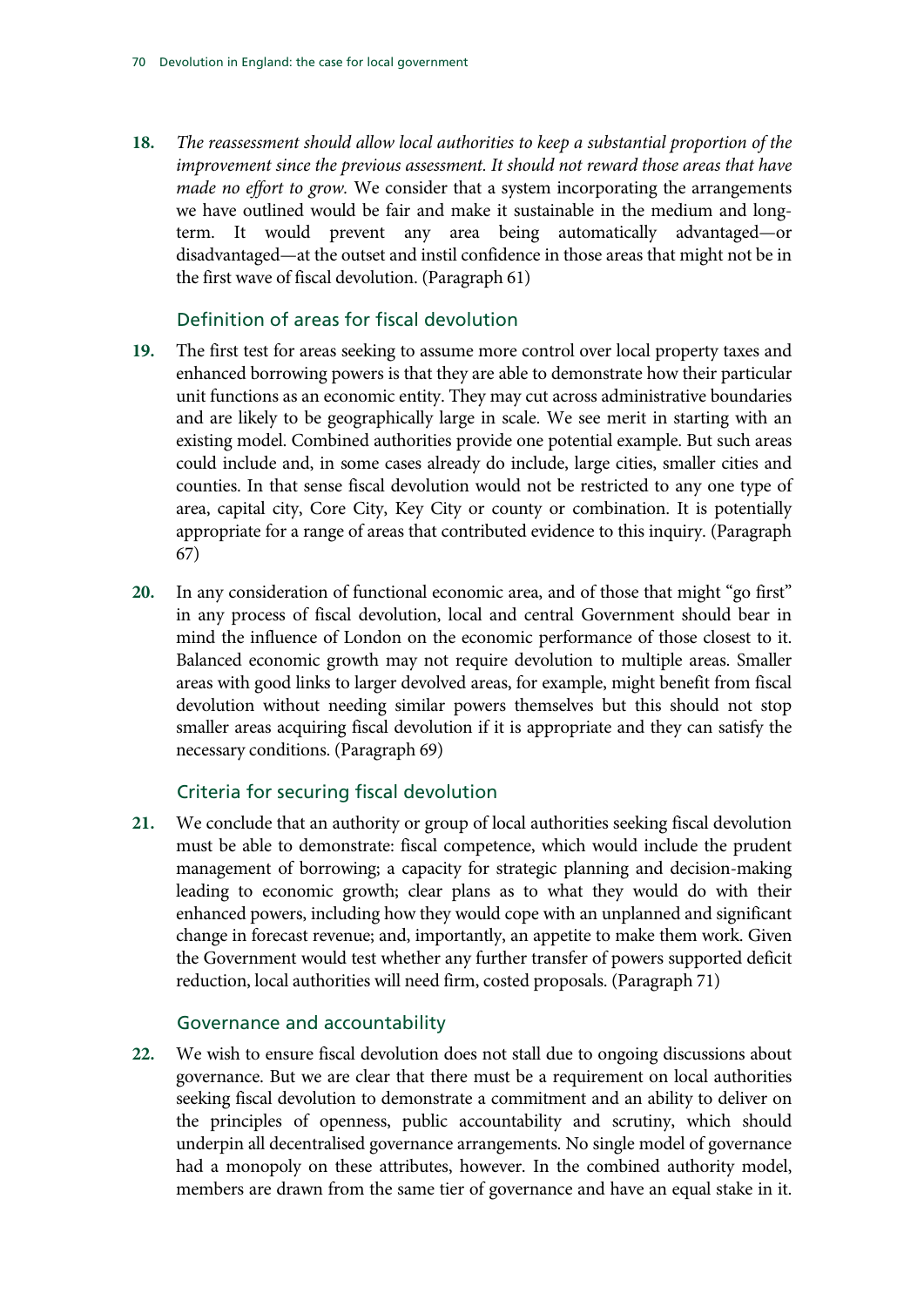Any decision on governance should ideally be made locally. If the Government legislates to enable combined authorities to introduce directly elected mayors, local authorities must consult local people on such a change in a referendum. (Paragraph 77)

## Redistribution within devolved areas

**23.** We consider that local authorities putting forward proposals for fiscal devolution should be able to show equitable and fair arrangements for the disbursement of tax yields within the devolved area and, similarly, for the sharing of the proceeds of growth generated by fiscal devolution. In addition, any area seeking devolution will have to have in place transparent governance procedures for redistributing revenues within its boundaries. (Paragraph 79)

## Local referendums

**24.** We see no compelling reason for a referendum on fiscal devolution. (Paragraph 81)

# The speed and spread of fiscal devolution

**25.** We conclude that in the short-term at least fiscal devolution encompassing a range of taxes and enhanced borrowing powers is likely to be implemented successfully by a small group of local authorities, particularly those that have already secured decentralisation packages or shown a strong interest in fiscal devolution, such as London and some Core Cities. This would be nothing new: local government in England has for a long time been structured asymmetrically and developed at different speeds. An incremental approach has more chance of gaining acceptance from the Treasury, which has a tendency to be cautious on fiscal matters. It would also allow those who want to make progress to move forward faster. (Paragraph 84)

## A framework for devolution

- **26.** While we are clear that the decision whether or not to seek fiscal devolution must rest with local authorities, the Government has a crucial role in facilitating the development of the arrangements, not least in respect of the redistribution considerations discussed earlier. *Ministers should, through negotiation with local authorities, expand the range of powers available to all levels of local government as part of a framework that ultimately includes fiscal devolution. As part of a commitment to create balanced opportunities for growth, the Government should in this framework spell out the range of powers that would be available to different levels of local government. For large and small cities and counties a framework would provide an incentive to make plans for enhanced collaboration and, if they wished, to pursue more meaningful, fiscal devolution in the future. The framework should set out*  what powers could be available to local authorities over the next 10 years. (Paragraph 88)
- **27.** We envisage that the framework as well as setting out a range of devolutionary powers would contain terms and conditions that the local authorities seeking substantial fiscal powers would have to meet. These include an agreed approach to equalisation and redistribution, and being able to demonstrate that the devolved area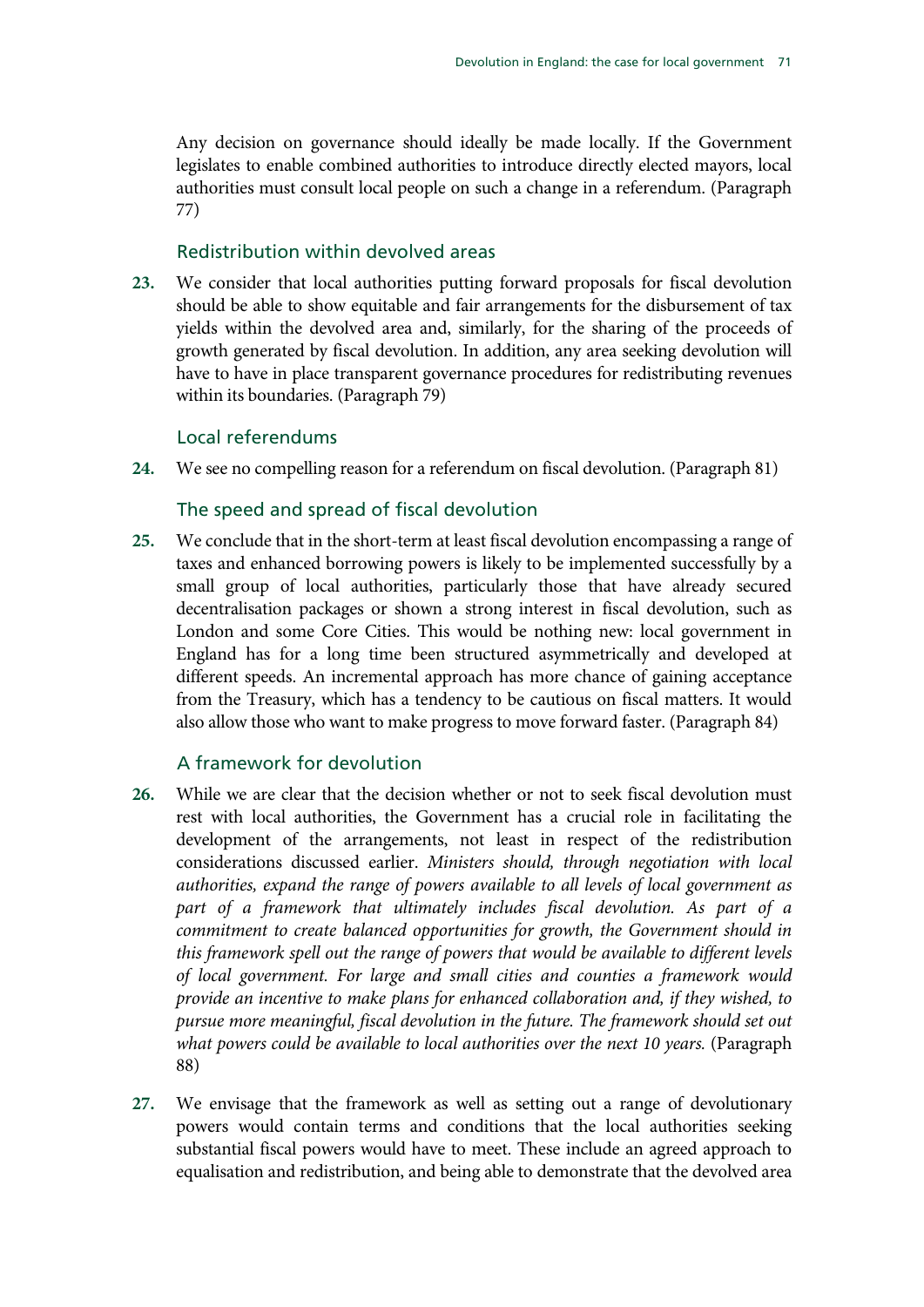functions as an economic entity, has a strategic approach to planning and delivery and includes good governance. (Paragraph 89)

# Enhanced powers for individual authorities

- **28.** *For all local authorities, the framework should make provision for local control over spending on a wider range of services and for them to expand or change the range of services decentralised over time. This arrangement would reassure those areas not wishing to proceed with substantial fiscal devolution that tailored powers—in particular, over how money was spent locally—would be available. Decentralised powers, such as the Work programme, should be accompanied by an appropriate amount of decentralised spending to fund such initiatives*. (Paragraph 91)
- **29.** *Any process of decentralisation that links to budgets allocated to places rather than policies will require further changes in the attitude and organisation of central Government. Its structures need to mirror more readily those being developed in local government, so that budgets can be developed based on the spending priorities of local people, not national Departments. The framework needs to be able to assist individual local authorities which are primarily seeking decentralisation of spending programmes such as the Work programme with, if necessary, an option for limited fiscal devolution allowing the authority to raise low-yield local taxes, such as on landfill or tourism.*  (Paragraph 93)

# Enhancing the role of collaborating authorities

- **30.** *We recommend that, as part of any framework for devolution of further powers to all local authorities, including fiscal devolution initially to a limited number, the Government enhance the powers available to combined authorities. This would align their powers more closely with those available to the Greater London Authority, give them a greater strategic role and enable them to prepare, if they wish, for more significant fiscal devolution in the future. These enhancements would include: control over place-based budgets; powers to borrow for non-transport purposes, to become precepting authorities and to finance investment based upon the proceeds of GVA growth; and strategic housing and planning responsibilities, including the power to oversee local authorities' duty to co-operate.* (Paragraph 97)
- **31.** *We recommend that the Government bring forward as soon as possible its planned legislative reform order, to allow authorities that do not have contiguous boundaries to join combined authorities. Similarly, Government should bring forward legislation, to allow a district or groups of districts that form part of a locally agreed functional economic area to have full voting rights. The full powers of the combined authority should then extend to cover such districts.* (Paragraph 99)

# Fiscal agreements

**32.** Local and central Government should devise a means of enabling those authorities covering functional economic areas that wish to assume significant fiscal devolution to enter into negotiations with the Government. The London Enterprise Panel has made such a proposal within the existing mechanism of the Government's Growth Deals. If the Growth Deal route is feasible, those local authorities that wish to should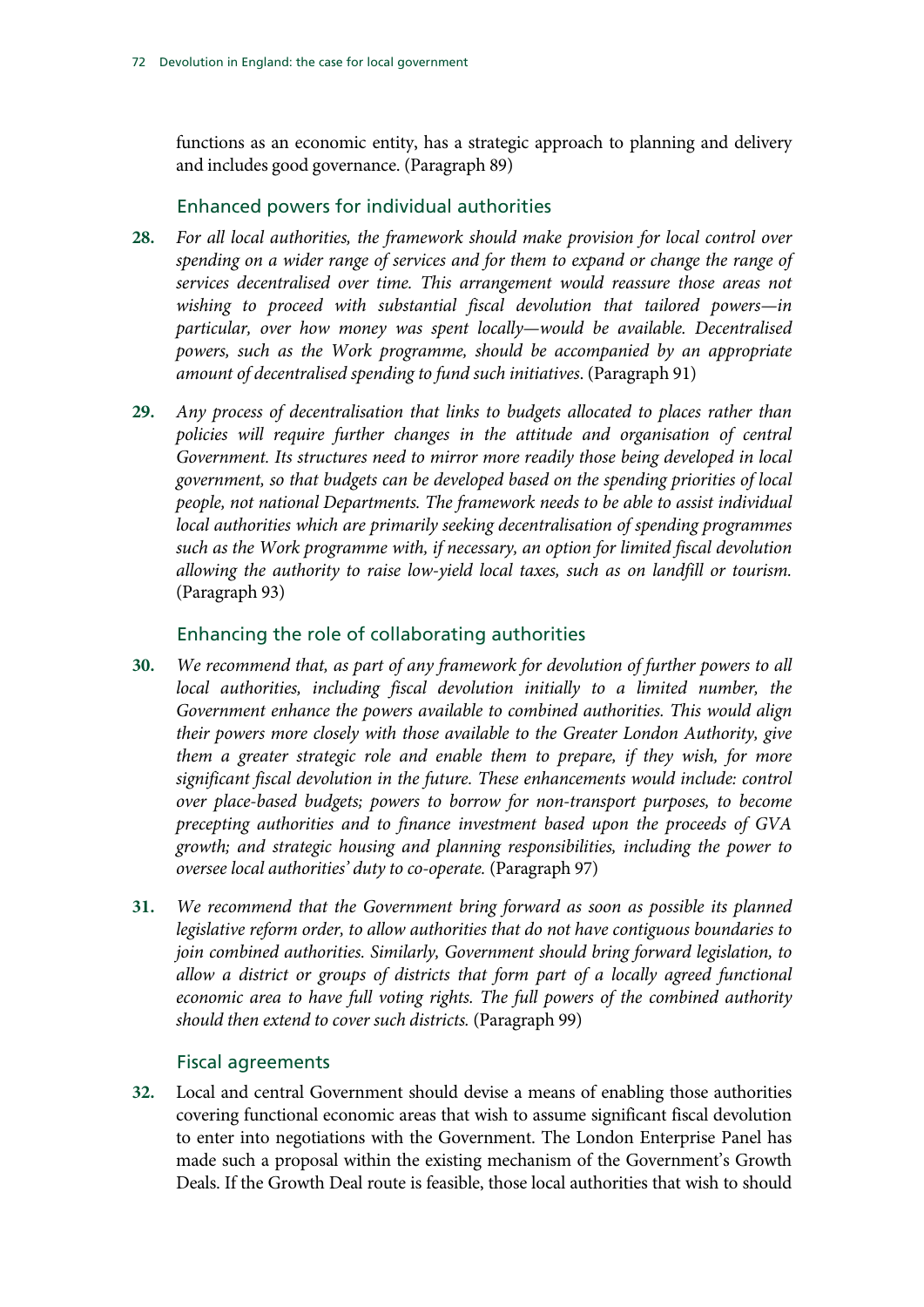take the initiative and, subject to an agreed equalisation and redistribution mechanism, make their own proposals within the framework arrangement we urge the Government to develop and adopt. (Paragraph 102)

- **33.** *In responding to our report we ask the Government to confirm whether the Growth Deal route with, if necessary, the exercise of provisions in the Localism Act 2011 to transfer powers is a vehicle for comprehensive fiscal devolution. If this is the case, we would expect that by this route similar powers should be made available to further authorities in due course. If it is not, we recommend that the Government bring forward primary legislation to enable fiscal agreements to be negotiated. In addition,*  we recommend that within six months after the next general election the Government *and local authorities agree and set out the arrangements by which certain areas might secure a long-term fiscal agreement.* (Paragraph 104)
- **34.** Central Government rightly has to ensure any introduction of fiscal devolution is done effectively and efficiently. Where an authority or group of authorities demonstrate that they meet the principles we outlined in the previous chapter and come within the framework we set out above, there should be a presumption in favour of fiscal devolution. In our view it is essential that the process develops on from City Deals which, despite their considerable benefits, have been characterised as bureaucratic, placing local government in the unequal position of supplicant. (Paragraph 107)
- **35.** To assist the development of the process we make two recommendations. *First, where agreement between central Government and local authorities cannot be reached, there should be a process of impartial evaluation. We see a role for the independent body, described earlier in our report, to advise.* Second, we recommend that local government examine whether a small group of strategic authorities, selected by their peers and with an agreed approach based on the principles we have outlined, present to the Government joined-up proposals for fiscal devolution to several areas in one go. In our view this would provide a collaborative approach, develop the framework and act as a way forward for authorities in future. (Paragraph 108)

## Constitutional issues

**36.** Wider questions about the role and place of local government in our constitutional settlement should not delay fiscal devolution. But implementation of this significant change will require appraisal. *We therefore recommend that towards the end of the next Parliament a comprehensive assessment of the operation of any fiscal devolution and decentralisation take place. This assessment might be a starting point for a revised constitutional settlement.* On this issue we welcome the Political and Constitutional Reform Committee's existing work, which we expect will inform any such revision. (Paragraph 111)

#### Control over business rates

**37.** We consider that restoring the ability of local authorities to set the business rate multiplier to meet local circumstances, combined with the power to vary the rate for specific projects and categories of business, will provide authorities with a key lever in stimulating and fostering local economic growth as well as guaranteeing that they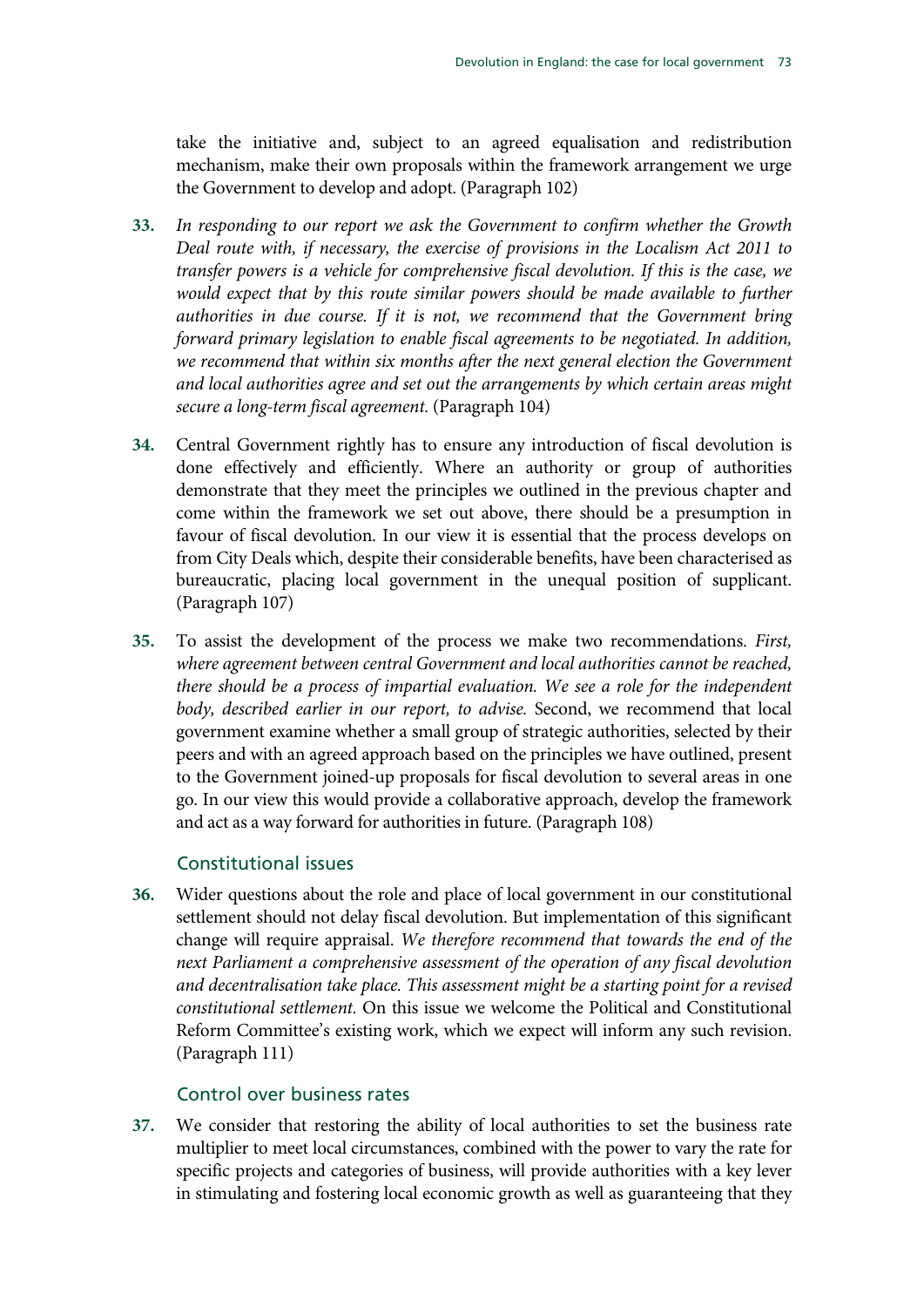work closely with local business. It will ensure that local authorities have to consult with, and focus on the needs of, local business. We see a logic in the same multiplier being set across the devolved area. We also recognise, however, that there may be a concern about the potential for excessive increases in the multiplier. One option to constrain that would be for local authorities in a devolved area to be limited to increasing business rates by no more than the increase in the average council tax in the devolved area. The operation of the business rates levy would need to avoid penalising authorities that, after full consultation with local business, increase their multiplier. (Paragraph 119)

#### Business rates revaluation

- **38.** We detected little clamour for transferring the revaluation of business rateable values to local areas as part of the process of fiscal devolution. The main concern has been the delay in holding national valuations. The time has come to set a timescale for an independently commissioned national business rate revaluation and, to ensure it happens, for it to be set in primary legislation without the facility to change the date through secondary legislation. *We recommend it takes place every five years, beginning in 2020, and within six months of a general election.* Revaluation could then coincide with the resetting of the Business Rates Retention scheme, to which we see a strong link. Subsequently, it could coincide once every 10 years with the resetting of any assessment of relative need among local authorities, administered by the independent body to which we have referred. In our view such a process would ensure not only regular and fair equalisation and redistribution of resources, but predictability, allowing local authorities to plan ahead. (Paragraph 121)
- **39.** In sum, the independent body we recommend would introduce a substantial degree of objectivity into local government fiscal management. Specifically, it would be responsible for: assessing relative needs and resources every 10 years, starting in 2020 when the BRRS is rebased; evaluating proposals when a fiscal agreement cannot be reached; and commissioning the independent revaluation of business rates and council tax every five years, starting in 2020. (Paragraph 122)

### Council tax

- **40.** We found across local government in England, if not a demand for full fiscal devolution in all areas, a strong appetite for greater fiscal responsibility. The Government is going to have to learn to have confidence in local authorities in the same way it has confidence in the devolved legislatures. For a start all local authorities should be trusted with responsibility for setting the council tax rate in their areas. We consider that all local authorities should have the freedom to set their local domestic property tax rates. There is no hard and fast rule that they will automatically use this flexibility to increase their council tax rates, but if they do they should be free to do so and then test local people's appetite for it, as they do for a range of decisions, on local election polling day. (Paragraph 125)
- **41.** Council tax rates are based on valuations made a generation ago, and those in the highest-banded properties are limited to paying no more than three times the tax of those in the lowest. The pretext for deferring revaluation—that it would increase most people's council tax—is erroneous if the revaluation is carried out properly and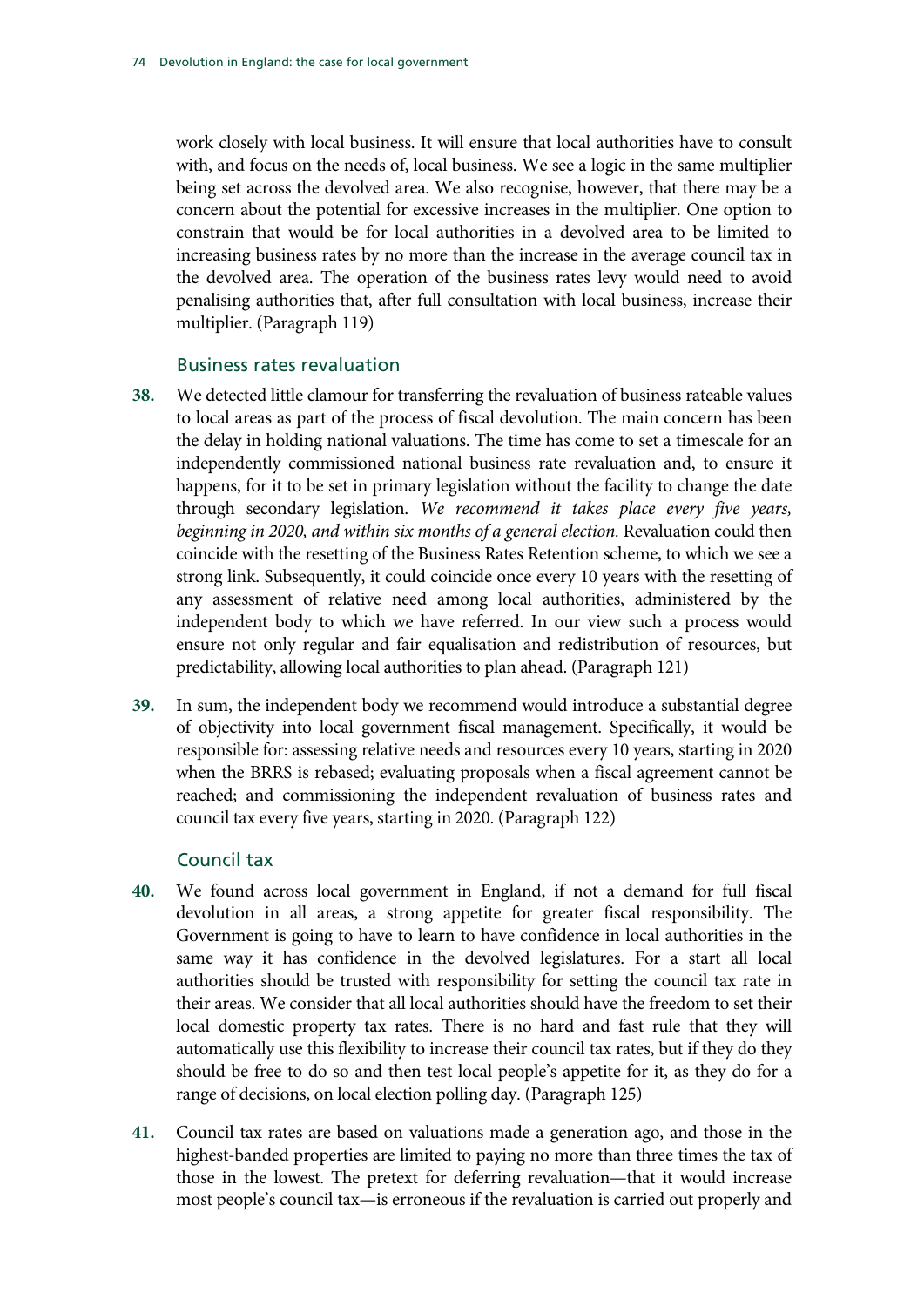is fiscally neutral overall locally. Therefore a revaluation of itself must not affect a council's income. If nothing is done, there is a risk that the whole system will eventually collapse or, like domestic rates, have to be replaced. If there is a case for a revaluation of business rateable values—last carried out in 2010—the case for revaluation of domestic rates must be greater. *We recommend that Government introduce legislation to ensure, for the purposes of Council Tax, domestic properties are revalued every five years.* (Paragraph 128)

**42.** There is also scope for further flexibility. We conclude that devolved areas—which we envisage, in the first instance, would be London or combined authority areas should be given the power to introduce new council tax bands at the top end of the scale and to split existing ones. The national revaluation will therefore need to be precise, citing a property's price not just its band, so that any devolved local authorities wishing to introduce a new band are able to include the appropriate properties in it. Doing so might go some way to increasing fairness in the distribution of the tax burden locally. (Paragraph 129)

### Stamp duty

**43.** The yield from stamp duty in London and the South East is a fiscal anomaly in England. Full fiscal devolution of the tax in London could deprive the Exchequer of a significant amount of revenue that could be used elsewhere and for different purposes. As we have set out, to meet the principle of equalisation, it could be devolved in London subject to a levy requiring transfer of duty above an agreed threshold to the Exchequer. On the basis of this requirement, which could apply also to other devolved authorities, we recommend that stamp duty be included in the fiscal devolution framework. In addition, we would expect the Department for Communities and Local Government to monitor and review lessons that can be drawn from devolution of stamp duty in Scotland to inform its introduction in England. (Paragraph 131)

#### Other taxes and fees and charges

- **44.** Arrangements have been developed to allow the devolved nations to introduce new taxes, as well to take control of business rates, stamp duty and, in the case of Scotland, part of income tax. As we expect fiscal devolution in England would in the short term be restricted to a handful of areas the opportunity is available to replicate some of the Scottish and Welsh arrangements in areas in England with the capacity to take advantage of these resources and to implement projects with the potential to generate good returns on investment. *At the minimum fiscal devolution should empower these authorities to introduce relatively low-yield taxes. A range of suggestions includes betting taxes and landfill and hotel duties.* (Paragraph 134)
- **45.** Recognising what is happening in Scotland and Wales we see a case in the long term for examining the apportioning in a similar manner to Scotland a percentage of income tax or VAT to groups of authorities covering significant geographical areas in England. We recognise, however, this is an extension of the fiscal devolution on which we have not taken detailed evidence. We would not want consideration of devolving income tax and VAT to hold up fiscal devolution of property taxes, but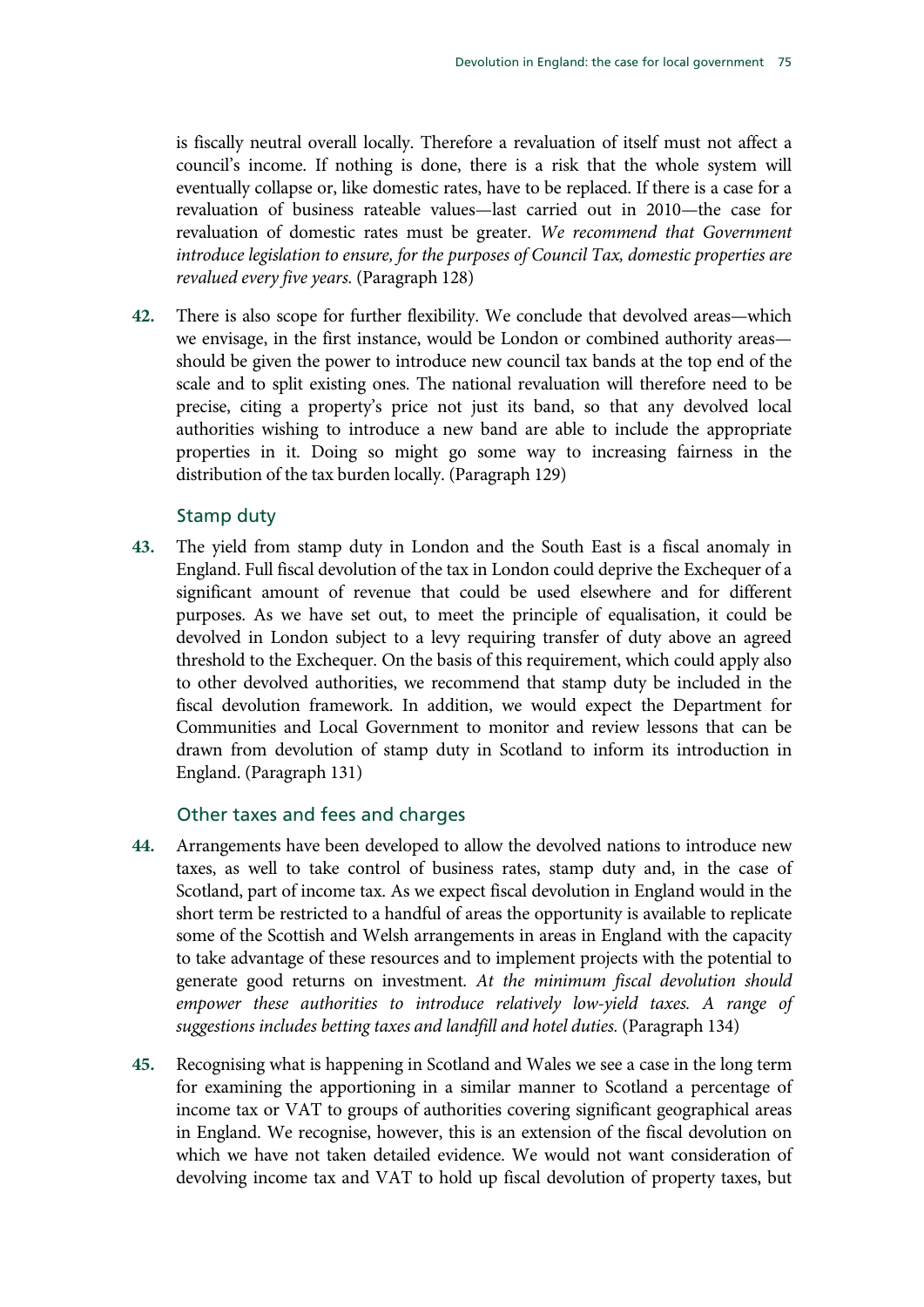Government and local authorities should evaluate the proposals. Evaluation of devolution of these taxes could and should form part of the comprehensive assessment of the operation of any fiscal devolution and decentralisation we have recommended to be carried out after the first wave of fiscal devolution has been implemented and which we describe in the previous chapter. (Paragraph 135)

**46.** *We recommend that as part of a devolution framework and in fiscal agreements the Government provide for the relaxation of the current controls on the levels of fees and charges local authorities can charge for services and the purposes to which the income generated can be disbursed.* (Paragraph 137)

### Borrowing

- **47.** One key aspect of fiscal devolution is its focus on stimulating economic growth. Local authorities in England wanting to grow their economies may therefore need to borrow to invest. Given the Government's focus on deficit reduction, however, we recognise that a general relaxation of the rules on borrowing is not appropriate at this stage. But those local authorities that negotiate a fiscal agreement with the Government will have had to demonstrate strategic financial management and competence. *Such authorities should therefore have access to greater and more flexible borrowing powers—for the purposes of capital investment in projects clearly and quantifiably designed to stimulate growth. Enhanced powers should remain within the stringent prudential borrowing code, however, ensuring authorities have the means and capacity to meet their annual borrowing costs.* This would allow them to pursue the innovative approach to borrowing that the Government has, commendably, negotiated with Greater Manchester, allowing it to benefit from increased tax take. Greater local revenue streams would enable local authorities to borrow to invest and so increase their tax yield and reinvest in further schemes. *Devolved areas should have the power to determine what TIF projects to introduce without the need for Treasury approval but within the prudential borrowing code.* Given the limited number of projects to which this would apply, this should be achievable in practice. (Paragraph 140)
- **48.** *We reiterate our recommendation in a previous report that the Government lift the cap on local authorities' borrowing for housing. We believe this should be universally applied.* (Paragraph 142)

#### National fiscal implications and management

**49.** Growth in one area of England does not mean reduced growth elsewhere. Fiscal devolution focused on local growth may involve increased local spending financed from local or national taxes, borrowing or voluntary contributions through business levies. Under the current rules limiting gross expenditure, this would have to be offset by a reduction in expenditure. Applying that requirement to infrastructure projects would be unjustified. While we accept that all governments have to manage the resources taken by the public sector, we think it would be regrettable if the control system were used to hobble fiscal devolution in England. It has not obstructed fiscal devolution to Scotland and Wales. *We recommend that the Government clarify how the controls on UK public expenditure will apply to fiscal*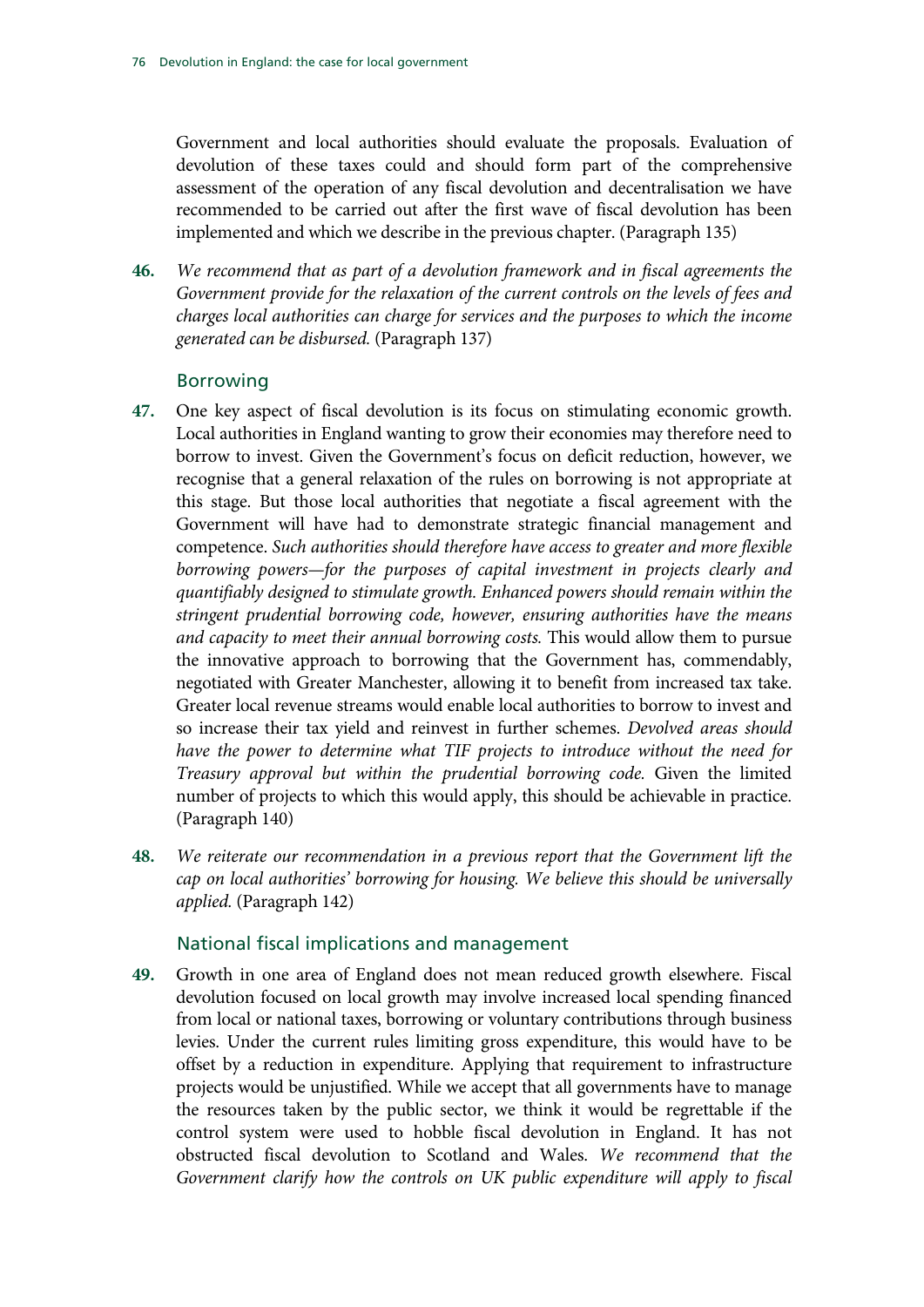*devolution to Scotland and Wales and whether similar arrangements could be put in place for local authorities in England.* (Paragraph 146)

- **50.** There are perhaps three ways in which the problem could be addressed. First, local authority expenditure on capital projects designed to stimulate economic growth could be taken out of the control total. It would be distinguishable by the ratings agencies, and would be used to invest in growth projects, a potentially virtuous circle. Second, the Government could agree to raise Total Managed Expenditure to accommodate expenditure devolved to local authorities in England. A third way would be to decrease central Government spending. (Paragraph 147)
- **51.** No Government having accepted fiscal devolution to Scotland and Wales should allow the Treasury's fiscal control system focused on gross expenditure to require every additional pound of additional public expenditure in Scotland and Wales to be offset pound-for-pound by a reduction in spending in England. Nor should such a perverse arrangement apply to additional public expenditure determined under fiscal devolution in England. Where such expenditure is fully funded by increased local taxes and charges a gross control of public expenditure cannot be justified. Fully funded expenditure does not increase the deficit. (Paragraph 148)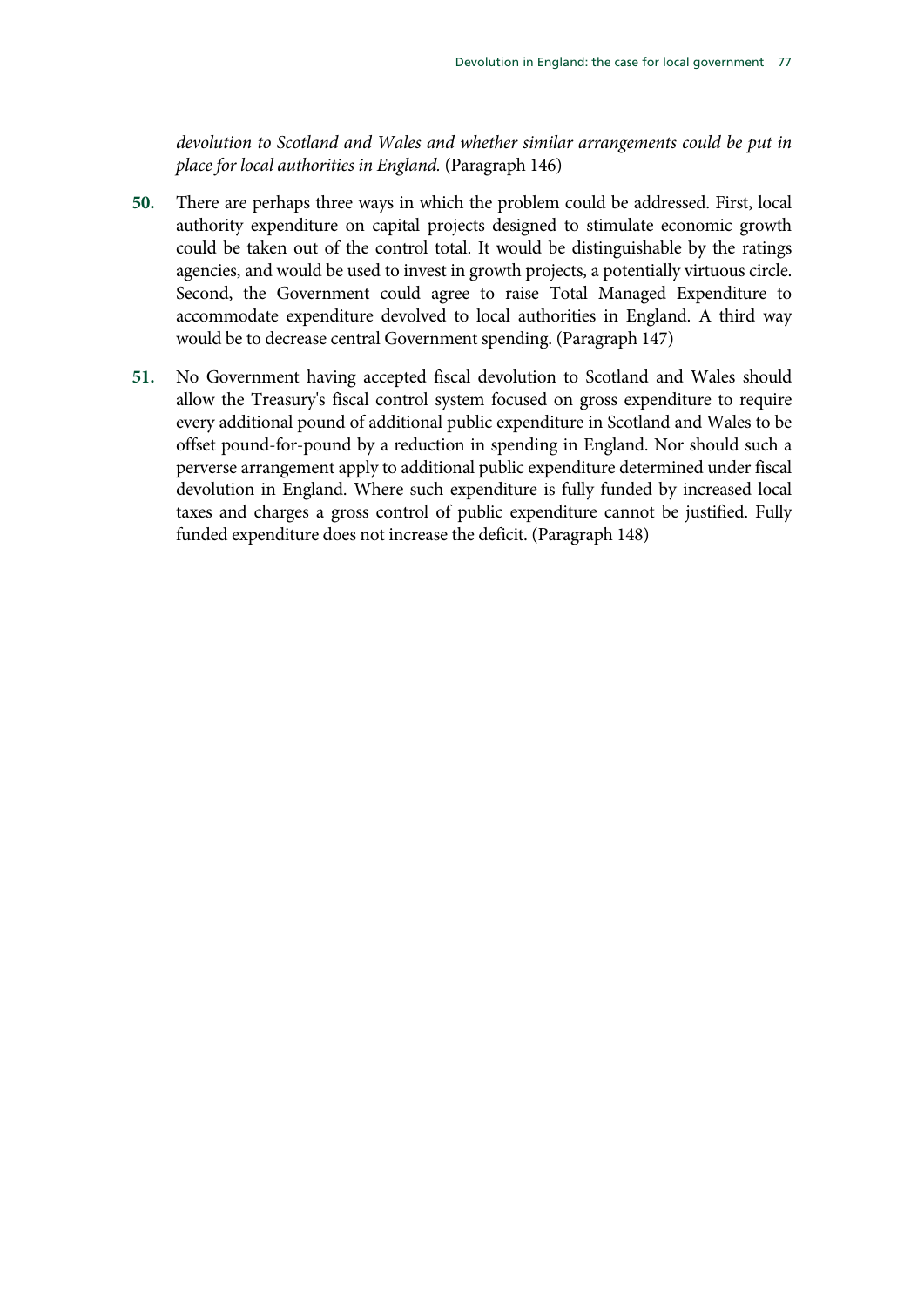# Formal Minutes

#### **Monday 30 June 2014**

Members present:

Mr Clive Betts, in the Chair

Bob Blackman Simon Danczuk Mrs Mary Glindon Mark Pawsey John Pugh

Alec Shelbrooke John Stevenson Heather Wheeler Chris Williamson

Draft Report (*Devolution in England: the case for local government)* proposed by the Chair, brought up and read.

*Ordered*, That the Report be read a second time, paragraph by paragraph.

Paragraphs 1 to 152 read and agreed to.

Summary agreed to.

*Resolved*, That the Report be the First Report of the Committee to the House.

*Ordered*, That the Chair make the Report to the House.

*Ordered*, That embargoed copies of the Report be made available, in accordance with the provisions of Standing Order No. 134.

Written evidence was ordered to be reported to the House for printing with the Report (ordered to be reported for publishing on 20, 27 January, 10 February, 3, 17, 31 March, and 28 April 2014).

[Adjourned until 4.00pm on Monday 7 July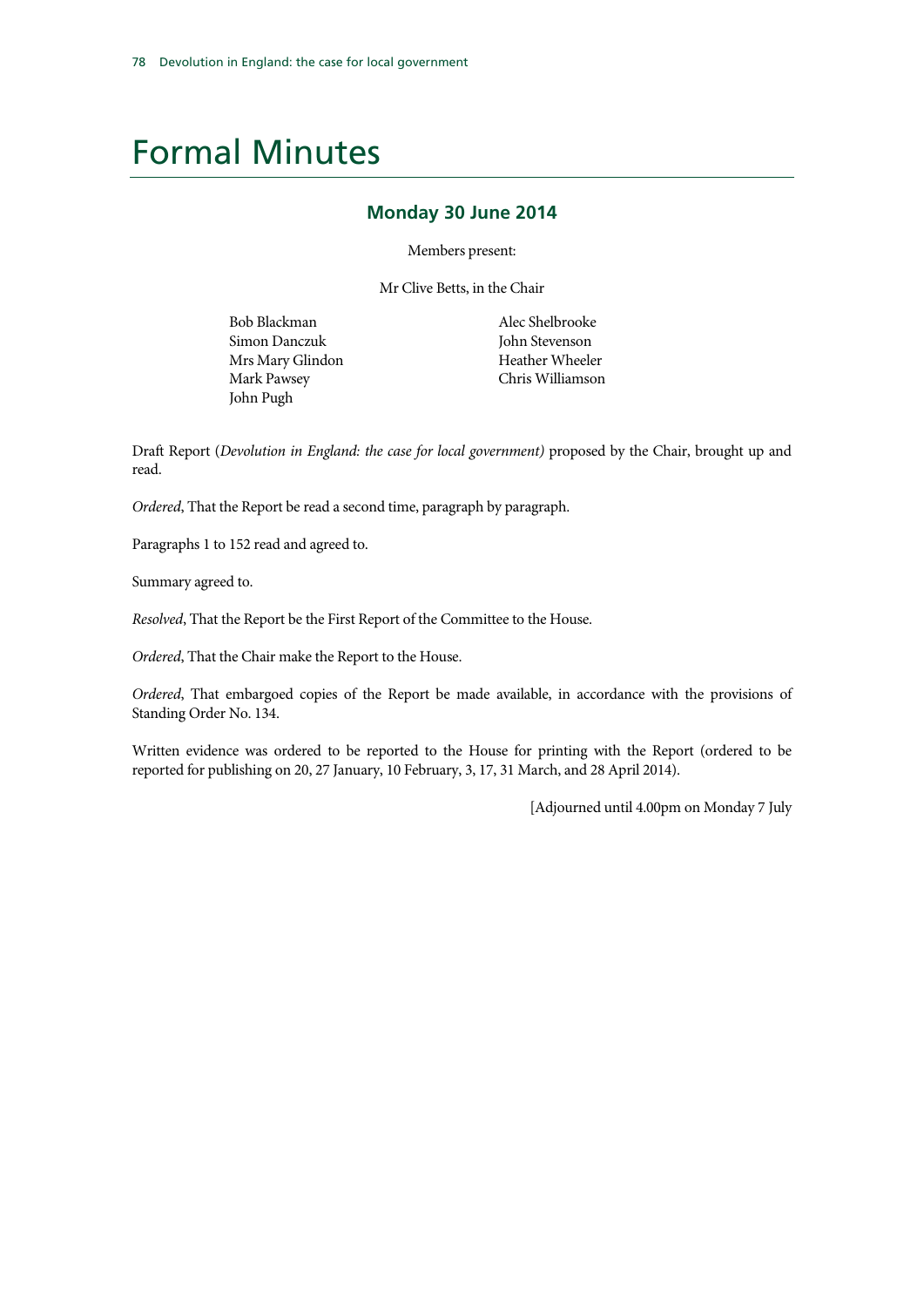# **Witnesses**

The following witnesses gave evidence. Transcripts can be viewed on the **Committee's** [inquiry page](http://www.parliament.uk/business/committees/committees-a-z/commons-select/communities-and-local-government-committee/inquiries/parliament-2010/cities/)

| <b>Monday 27 January 2014</b>                                                                                                                                                                         | Question number       |
|-------------------------------------------------------------------------------------------------------------------------------------------------------------------------------------------------------|-----------------------|
| Alexandra Jones, Chief Executive, Centre for Cities, Jim O'Neill, Chair,<br>RSA City Growth Commission, Professor Tony Travers                                                                        | $Q1-65$               |
| <b>Monday 3 February 2014</b>                                                                                                                                                                         |                       |
| Cllr David Hodge, Chair, County Councils Network, Professor Andy Pike,<br>Director, Centre for Urban and Regional Development Studies, Newcastle<br>University, Tom Riordan, on behalf of Core Cities | Q66-121               |
| Ed Cox, Director, IPPR North, Liz Peace, Chief Executive, British Property<br>Federation, Clir Peter Box, on behalf of Key Cities                                                                     | Q122-158              |
| <b>Monday 10 February 2014</b>                                                                                                                                                                        |                       |
| Cllr Philip Atkins, Leader, Staffordshire City Council, Cllr James Lewis,<br>on behalf of Leeds City Council, Clir Paul Watson, Leader, Sunderland City<br>Council                                    | Q159-203              |
| Cllr Sue Derbyshire, Vice-Chair, Cllr Sir Richard Leese, Vice-Chair, Cllr<br>Lord Peter Smith of Leigh, Chair, Greater Manchester Combined<br>Authority                                               | O <sub>204</sub> -239 |
| <b>Monday 3 March 2014</b>                                                                                                                                                                            |                       |
| Boris Johnson, Mayor of London                                                                                                                                                                        | Q240-282              |
| Darren Johnson AM, Chair, London Assembly, Mayor Jules Pipe, Chair,<br>London Councils, Colin Stanbridge, Chief Executive, London Chamber of<br>Commerce and Industry                                 | Q283-319              |
| Monday 10 March 2014                                                                                                                                                                                  |                       |
| Cllr Nick Forbes, on behalf of Core Cities, Stephen Hughes, former Chief<br>Executive, Birmingham City Council, Cllr Roger Lawrence, leader,<br><b>Wolverhampton City Council</b>                     | Q320-363              |
| Monday 24 March 2014                                                                                                                                                                                  |                       |
| <b>Clir Sir Merrick Cockell, Chair, Local Government Association</b>                                                                                                                                  | Q364-413              |
| Professor Tony Travers, Rob Whiteman, Chief Executive, Chartered<br>Institute of Public Finance and Accountancy                                                                                       | Q414-442              |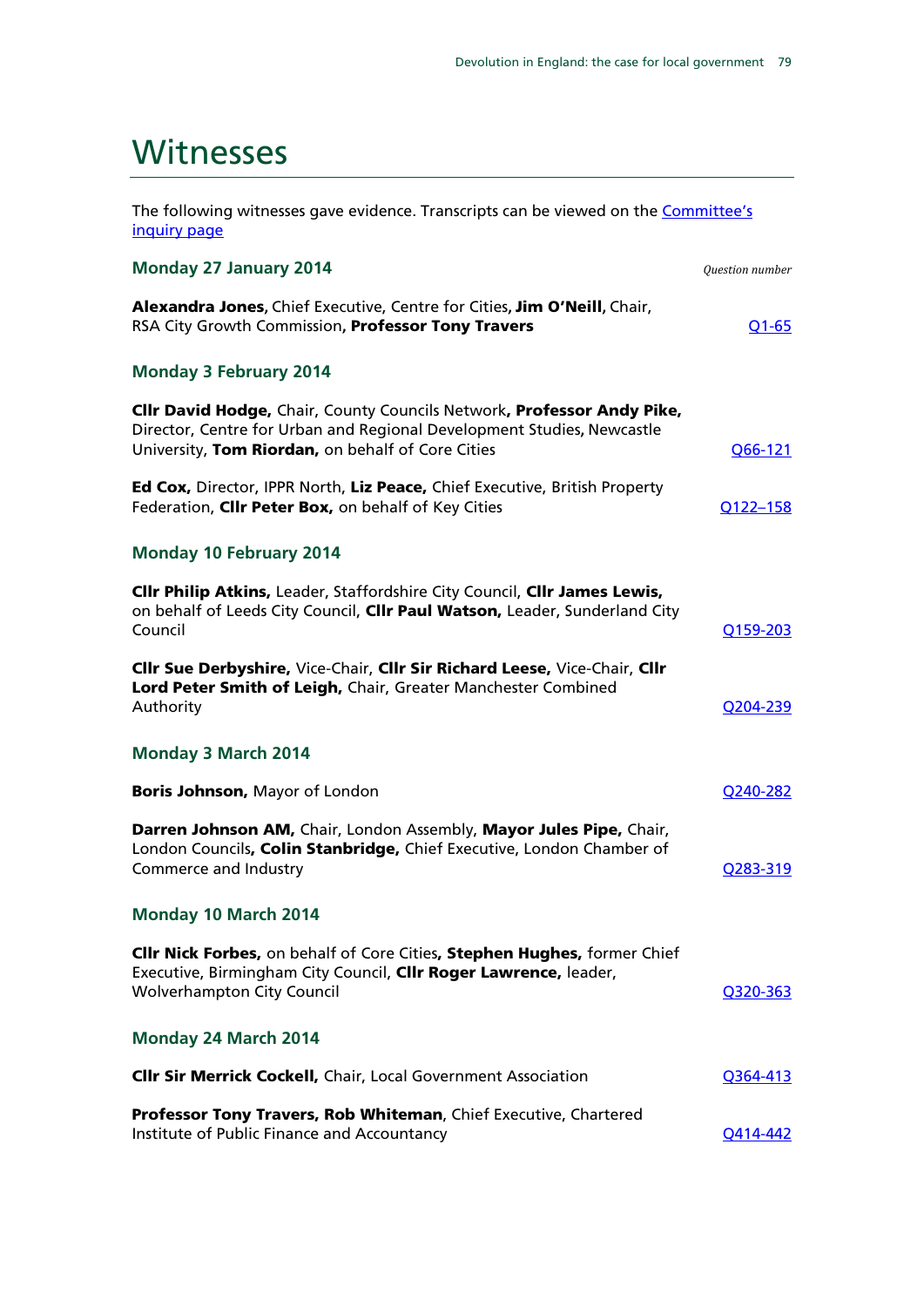## **Monday 31 March 2014**

Rt Hon. Greg Clark MP, Minister of State (Cities and Constitution), Cabinet Office, Brandon Lewis MP, Parliamentary Under-Secretary of State, Department for Communities and Local Government COMERGIAN COMMUNICATES OF THE RESIDENT COMMUNICATES OF THE RES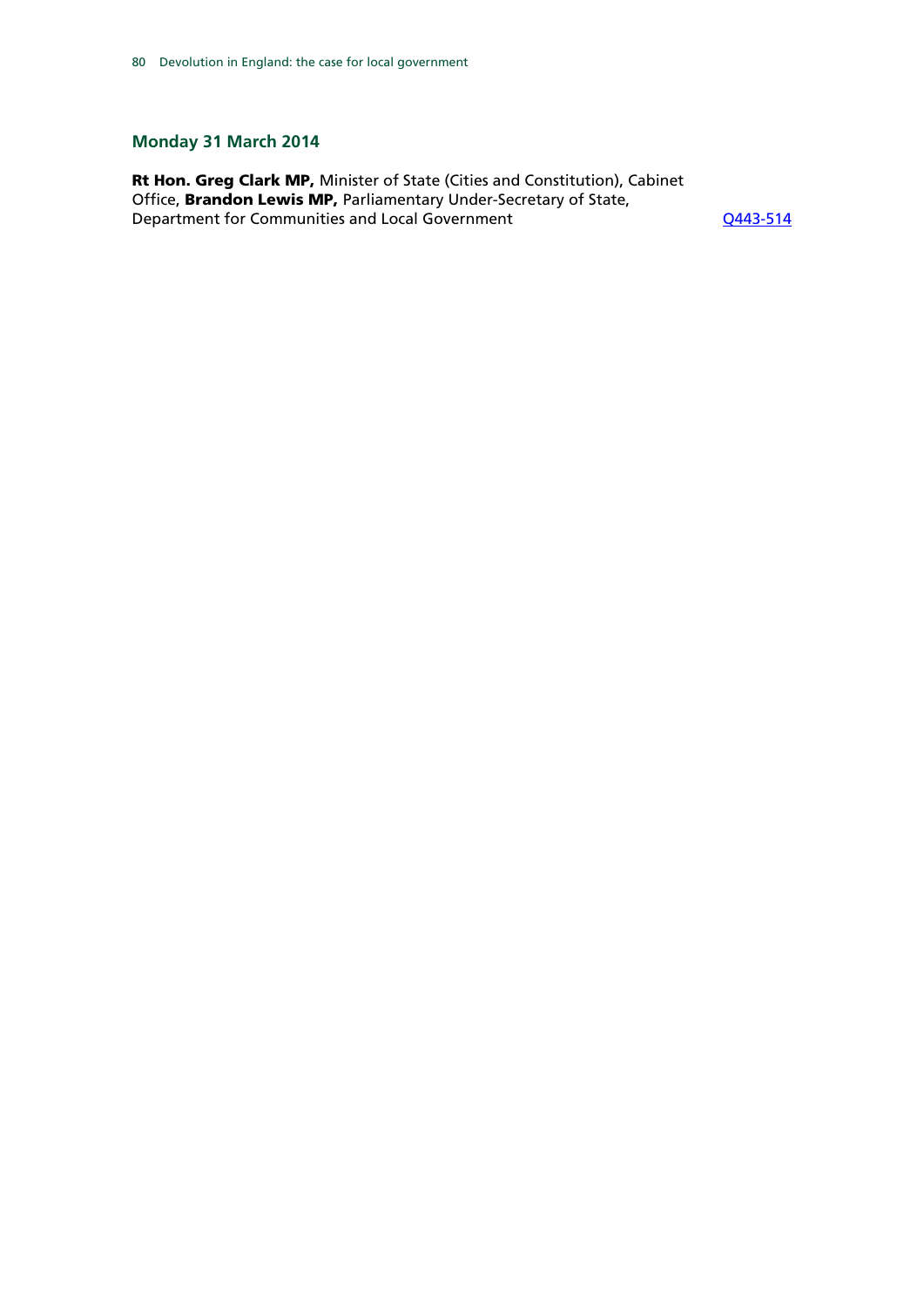# Published written evidence

The following written evidence was received and can be viewed on the Committee's inquiry web page at [www.parliament.uk/clg.](http://www.parliament.uk/clg) INQ numbers are generated by the evidence processing system and so may not be complete.

- 1 Action With Communities In Rural England [\(FDC0021\)](http://data.parliament.uk/WrittenEvidence/CommitteeEvidence.svc/EvidenceDocument/Communities%20and%20Local%20Government/Fiscal%20devolution%20to%20cities%20and%20city%20regions/written/4930.html)
- 2 Birmingham City Council [\(FDC0030\)](http://data.parliament.uk/WrittenEvidence/CommitteeEvidence.svc/EvidenceDocument/Communities%20and%20Local%20Government/Fiscal%20devolution%20to%20cities%20and%20city%20regions/written/4957.html)
- 3 British Property Federation [\(FDC0032\)](http://data.parliament.uk/WrittenEvidence/CommitteeEvidence.svc/EvidenceDocument/Communities%20and%20Local%20Government/Fiscal%20devolution%20to%20cities%20and%20city%20regions/written/4962.html)
- 4 Centre for Cities [\(FDC0028\)](http://data.parliament.uk/WrittenEvidence/CommitteeEvidence.svc/EvidenceDocument/Communities%20and%20Local%20Government/Fiscal%20devolution%20to%20cities%20and%20city%20regions/written/4948.html)
- 5 Centre for Urban and Regional Development Studies (Curds), Newcastle University [\(FDC0009\)](http://data.parliament.uk/WrittenEvidence/CommitteeEvidence.svc/EvidenceDocument/Communities%20and%20Local%20Government/Fiscal%20devolution%20to%20cities%20and%20city%20regions/written/4896.html)
- 6 Chief Economic Development Officers Society & Association of Directors of Environment, Economy, Planning & Transport [\(FDC0036\)](http://data.parliament.uk/WrittenEvidence/CommitteeEvidence.svc/EvidenceDocument/Communities%20and%20Local%20Government/Fiscal%20devolution%20to%20cities%20and%20city%20regions/written/5621.html)
- 7 City of York Council [\(FDC0010\)](http://data.parliament.uk/WrittenEvidence/CommitteeEvidence.svc/EvidenceDocument/Communities%20and%20Local%20Government/Fiscal%20devolution%20to%20cities%20and%20city%20regions/written/4904.html)
- 8 Core Cities [\(FDC0008\)](http://data.parliament.uk/WrittenEvidence/CommitteeEvidence.svc/EvidenceDocument/Communities%20and%20Local%20Government/Fiscal%20devolution%20to%20cities%20and%20city%20regions/written/4894.html)
- 9 Cornwall Council [\(FDC0026\)](http://data.parliament.uk/WrittenEvidence/CommitteeEvidence.svc/EvidenceDocument/Communities%20and%20Local%20Government/Fiscal%20devolution%20to%20cities%20and%20city%20regions/written/4938.html)
- 10 County Councils Network [\(FDC0013\)](http://data.parliament.uk/WrittenEvidence/CommitteeEvidence.svc/EvidenceDocument/Communities%20and%20Local%20Government/Fiscal%20devolution%20to%20cities%20and%20city%20regions/written/4912.html)
- 11 Department for Communities and Local Government [\(FDC0014\)](http://data.parliament.uk/WrittenEvidence/CommitteeEvidence.svc/EvidenceDocument/Communities%20and%20Local%20Government/Fiscal%20devolution%20to%20cities%20and%20city%20regions/written/4913.html)
- 12 GLA [\(FDC0040\)](http://data.parliament.uk/WrittenEvidence/CommitteeEvidence.svc/EvidenceDocument/Communities%20and%20Local%20Government/Fiscal%20devolution%20to%20cities%20and%20city%20regions/written/8481.html)
- 13 Greater Birmingham Chambers of Commerce [\(FDC0016\)](http://data.parliament.uk/WrittenEvidence/CommitteeEvidence.svc/EvidenceDocument/Communities%20and%20Local%20Government/Fiscal%20devolution%20to%20cities%20and%20city%20regions/written/4917.html)
- 14 Greater London Authority [\(FDC0029\)](http://data.parliament.uk/WrittenEvidence/CommitteeEvidence.svc/EvidenceDocument/Communities%20and%20Local%20Government/Fiscal%20devolution%20to%20cities%20and%20city%20regions/written/4949.html)
- 15 Greater Manchester Combined Authority [\(FDC0006\)](http://data.parliament.uk/WrittenEvidence/CommitteeEvidence.svc/EvidenceDocument/Communities%20and%20Local%20Government/Fiscal%20devolution%20to%20cities%20and%20city%20regions/written/4874.html)
- 16 Greater Manchester Combined Authority [\(FDC0038\)](http://data.parliament.uk/WrittenEvidence/CommitteeEvidence.svc/EvidenceDocument/Communities%20and%20Local%20Government/Fiscal%20devolution%20to%20cities%20and%20city%20regions/written/7072.html)
- 17 Hirst, John [\(FDC0001\)](http://data.parliament.uk/WrittenEvidence/CommitteeEvidence.svc/EvidenceDocument/Communities%20and%20Local%20Government/Fiscal%20devolution%20to%20cities%20and%20city%20regions/written/3938.html)
- 18 Intu Properties Plc [\(FDC0003\)](http://data.parliament.uk/WrittenEvidence/CommitteeEvidence.svc/EvidenceDocument/Communities%20and%20Local%20Government/Fiscal%20devolution%20to%20cities%20and%20city%20regions/written/4828.html)
- 19 IPPR North [\(FDC0020\)](http://data.parliament.uk/WrittenEvidence/CommitteeEvidence.svc/EvidenceDocument/Communities%20and%20Local%20Government/Fiscal%20devolution%20to%20cities%20and%20city%20regions/written/4929.html)
- 20 Key Cities Group through Wakefield Council [\(FDC0015\)](http://data.parliament.uk/WrittenEvidence/CommitteeEvidence.svc/EvidenceDocument/Communities%20and%20Local%20Government/Fiscal%20devolution%20to%20cities%20and%20city%20regions/written/4914.html)
- 21 Learndirect [\(FDC0018\)](http://data.parliament.uk/WrittenEvidence/CommitteeEvidence.svc/EvidenceDocument/Communities%20and%20Local%20Government/Fiscal%20devolution%20to%20cities%20and%20city%20regions/written/4927.html)
- 22 Leeds City Council [\(FDC0025\)](http://data.parliament.uk/WrittenEvidence/CommitteeEvidence.svc/EvidenceDocument/Communities%20and%20Local%20Government/Fiscal%20devolution%20to%20cities%20and%20city%20regions/written/4937.html)
- 23 Local Government Association [\(FDC0005\)](http://data.parliament.uk/WrittenEvidence/CommitteeEvidence.svc/EvidenceDocument/Communities%20and%20Local%20Government/Fiscal%20devolution%20to%20cities%20and%20city%20regions/written/4852.html)
- 24 London Assembly [\(FDC0012\)](http://data.parliament.uk/WrittenEvidence/CommitteeEvidence.svc/EvidenceDocument/Communities%20and%20Local%20Government/Fiscal%20devolution%20to%20cities%20and%20city%20regions/written/4908.html)
- 25 London Chamber of Commerce and Industry [\(FDC0019\)](http://data.parliament.uk/WrittenEvidence/CommitteeEvidence.svc/EvidenceDocument/Communities%20and%20Local%20Government/Fiscal%20devolution%20to%20cities%20and%20city%20regions/written/4928.html)
- 26 London Councils [\(FDC0007\)](http://data.parliament.uk/WrittenEvidence/CommitteeEvidence.svc/EvidenceDocument/Communities%20and%20Local%20Government/Fiscal%20devolution%20to%20cities%20and%20city%20regions/written/4878.html)
- 27 London First [\(FDC0004\)](http://data.parliament.uk/WrittenEvidence/CommitteeEvidence.svc/EvidenceDocument/Communities%20and%20Local%20Government/Fiscal%20devolution%20to%20cities%20and%20city%20regions/written/4842.html)
- 28 Oxfordshire County Council [\(FDC0017\)](http://data.parliament.uk/WrittenEvidence/CommitteeEvidence.svc/EvidenceDocument/Communities%20and%20Local%20Government/Fiscal%20devolution%20to%20cities%20and%20city%20regions/written/4926.html)
- 29 Royal Town Planning Institute [\(FDC0011\)](http://data.parliament.uk/WrittenEvidence/CommitteeEvidence.svc/EvidenceDocument/Communities%20and%20Local%20Government/Fiscal%20devolution%20to%20cities%20and%20city%20regions/written/4906.html)
- 30 RSA Cities Growth Commission [\(FDC0002\)](http://data.parliament.uk/WrittenEvidence/CommitteeEvidence.svc/EvidenceDocument/Communities%20and%20Local%20Government/Fiscal%20devolution%20to%20cities%20and%20city%20regions/written/4814.html)
- 31 Sheffield City Council [\(FDC0034\)](http://data.parliament.uk/WrittenEvidence/CommitteeEvidence.svc/EvidenceDocument/Communities%20and%20Local%20Government/Fiscal%20devolution%20to%20cities%20and%20city%20regions/written/5091.html)
- 32 South East Strategic Leaders [\(FDC0039\)](http://data.parliament.uk/WrittenEvidence/CommitteeEvidence.svc/EvidenceDocument/Communities%20and%20Local%20Government/Fiscal%20devolution%20to%20cities%20and%20city%20regions/written/7846.html)
- 33 Staffordshire County Council [\(FDC0027\)](http://data.parliament.uk/WrittenEvidence/CommitteeEvidence.svc/EvidenceDocument/Communities%20and%20Local%20Government/Fiscal%20devolution%20to%20cities%20and%20city%20regions/written/4939.html)
- 34 Sunderland City Council [\(FDC0022\)](http://data.parliament.uk/WrittenEvidence/CommitteeEvidence.svc/EvidenceDocument/Communities%20and%20Local%20Government/Fiscal%20devolution%20to%20cities%20and%20city%20regions/written/4933.html)
- 35 Travers, Professor Tony [\(FDC0033\)](http://data.parliament.uk/WrittenEvidence/CommitteeEvidence.svc/EvidenceDocument/Communities%20and%20Local%20Government/Fiscal%20devolution%20to%20cities%20and%20city%20regions/written/5003.html)
- 36 Unlock Democracy—Merseyside And West Cheshire Group [\(FDC0035\)](http://data.parliament.uk/WrittenEvidence/CommitteeEvidence.svc/EvidenceDocument/Communities%20and%20Local%20Government/Fiscal%20devolution%20to%20cities%20and%20city%20regions/written/5305.html)
- 37 West End Partnership [\(FDC0037\)](http://data.parliament.uk/WrittenEvidence/CommitteeEvidence.svc/EvidenceDocument/Communities%20and%20Local%20Government/Fiscal%20devolution%20to%20cities%20and%20city%20regions/written/6069.html)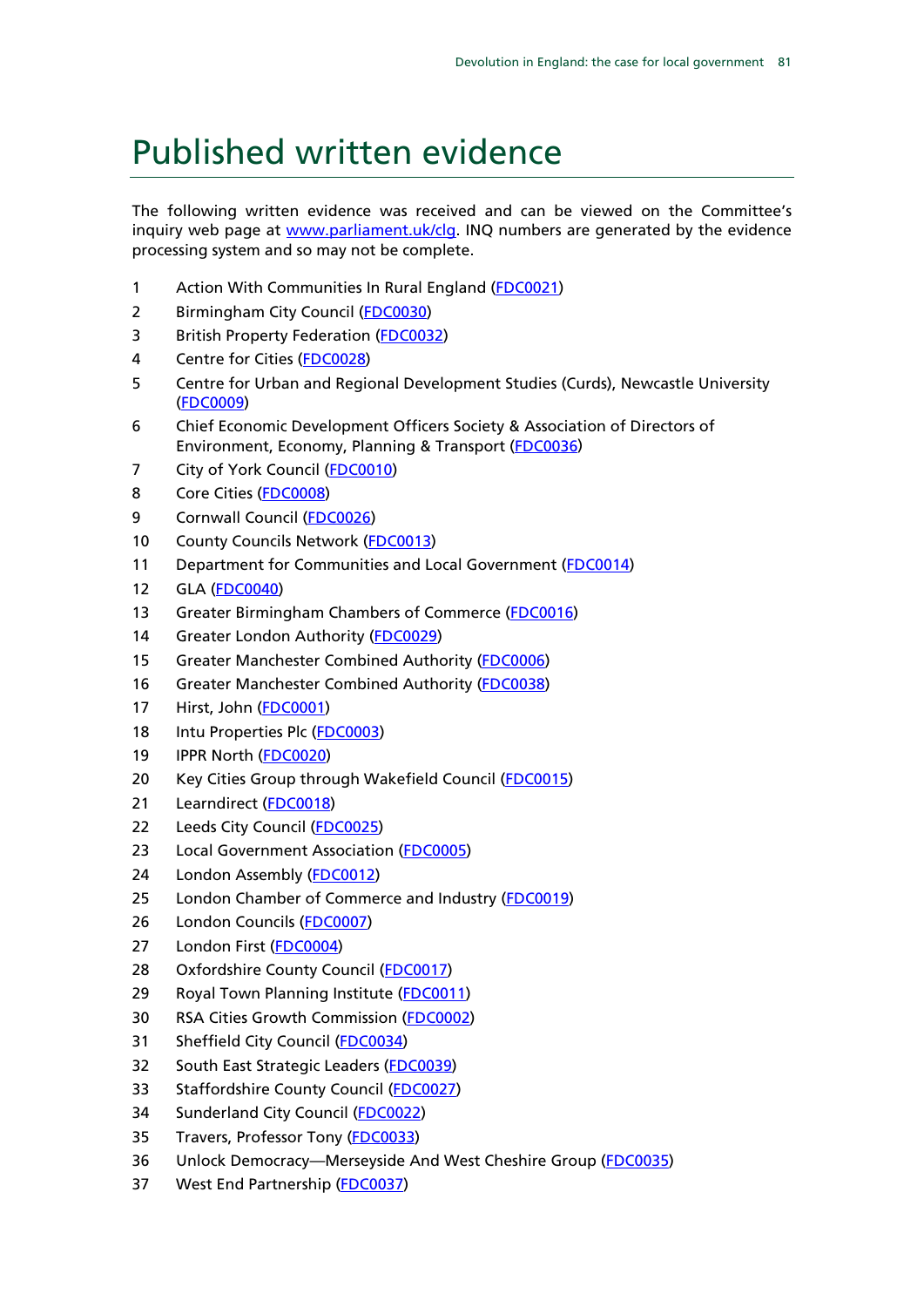38 Wolverhampton City Council [\(FDC0024\)](http://data.parliament.uk/WrittenEvidence/CommitteeEvidence.svc/EvidenceDocument/Communities%20and%20Local%20Government/Fiscal%20devolution%20to%20cities%20and%20city%20regions/written/4936.html)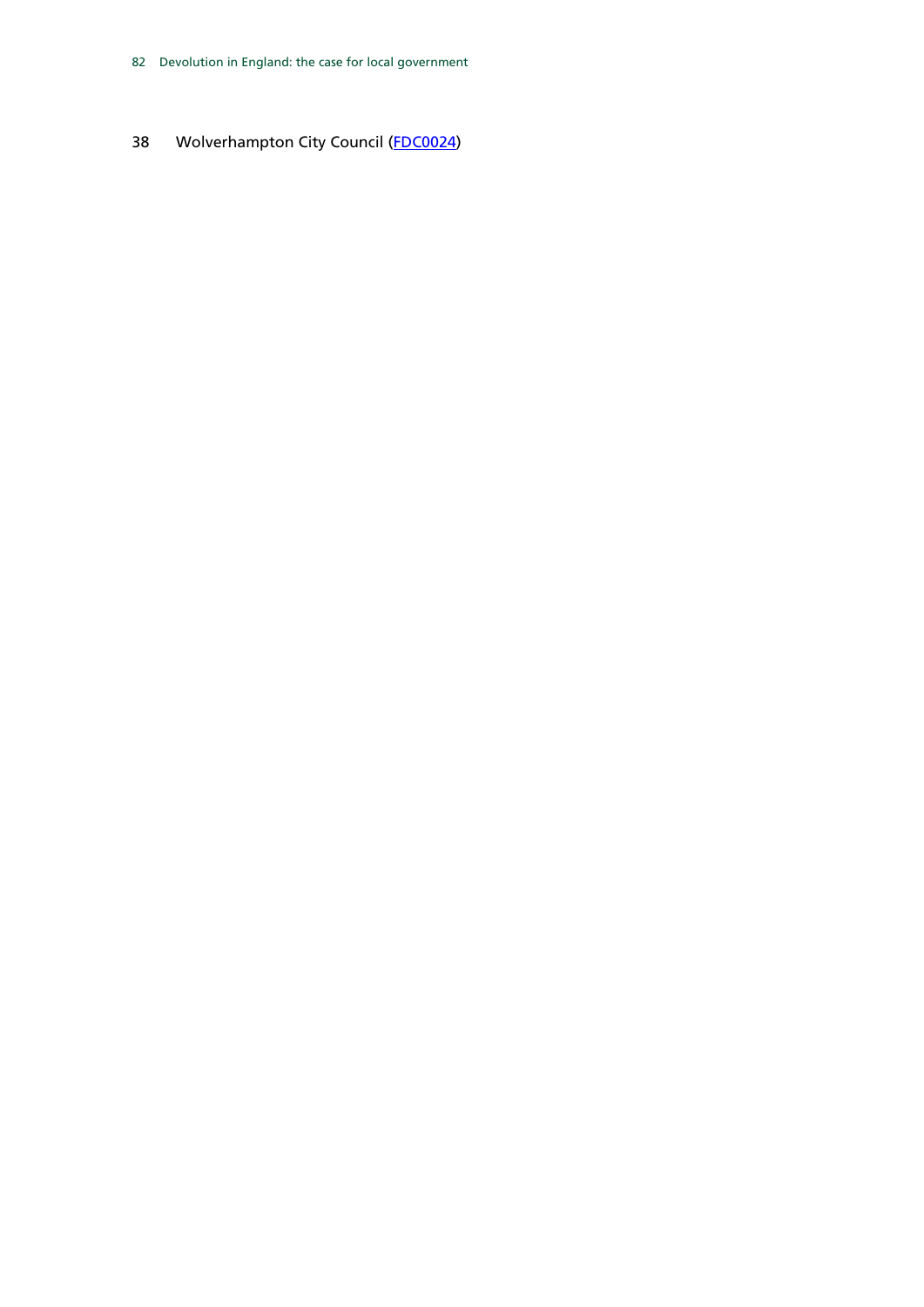# List of Reports from the Committee during the current Parliament

All publications from the Committee are available on the Committee's website at [www.parliament.uk/clg.](http://www.parliament.uk/clg)

The reference number of the Government's response to each Report is printed in brackets after the HC printing number.

#### **Session 2014–15**

| <b>First Special Report</b> | Further review of the work of the Local Government<br><b>Ombudsman: Responses to the Committee's Fifth</b><br>Report of Session 2014–14 | HC 192 |
|-----------------------------|-----------------------------------------------------------------------------------------------------------------------------------------|--------|
|                             | Second Special Report Local Government Procurement: Response of the<br>Local Government Association to the Committee's                  | HC 193 |
|                             | Sixth Report of Session 2013-14                                                                                                         |        |

#### **Session 2013–14**

| <b>First Report</b>         | The Private Rented Sector                                                                                                                                                               | HC 50 (CM 8730)  |
|-----------------------------|-----------------------------------------------------------------------------------------------------------------------------------------------------------------------------------------|------------------|
| <b>First Special Report</b> | Committee's response to the Government's<br>consultation on permitted development rights for<br>homeowners: Government response to the<br>Committee's Seventh Report of Session 2012-13 | <b>HC 173</b>    |
| Second Report               | The work of the Regulation Committee of the Homes<br>and Communities Agency                                                                                                             | HC 310 (HC 836)  |
| Third Report                | <b>Community Budgets</b>                                                                                                                                                                | HC 163 (CM 8794) |
| Fourth Report               | Post-legislative scrutiny of the Greater London<br>Authority Act 2007 and the London Assembly                                                                                           | HC 213 (CM 8761) |
| <b>Fifth Report</b>         | Further review of the work of the Local Government<br>Ombudsman                                                                                                                         | <b>HC 866</b>    |
| Sixth Report                | <b>Local Government Procurement</b>                                                                                                                                                     | HC712 (CM 8888)  |
| Seventh Report              | <b>Building Regulations certification of domestic</b><br>electrical work                                                                                                                | HC 906 (CM 8853) |

#### **HC Session 2012–13**

| <b>First Report</b> | Park Homes                                                                                       | HC 177-I (CM 8424)            |
|---------------------|--------------------------------------------------------------------------------------------------|-------------------------------|
| Second Report       | European Regional Development Fund                                                               | HC 81 (CM 8389)               |
| Third Report        | The work of the Local Government Ombudsman                                                       | HC 431 (HC 615 & HC<br>650)   |
| Fourth Report       | Pre-appointment hearing for the Chair of the Audit<br>Commission                                 | <b>HC 553</b>                 |
| Fifth Report        | Mutual and co-operative approaches to delivering<br>local services                               | HC 112 (CM 8547 & HC<br>1091) |
| Sixth Report        | Councillors on the frontline                                                                     | HC 432 (CM 8582)              |
| Seventh Report      | The Committee's response to the Government's<br>consultation on permitted development rights for | HC 830 (HC 173, 2013-<br>14)  |